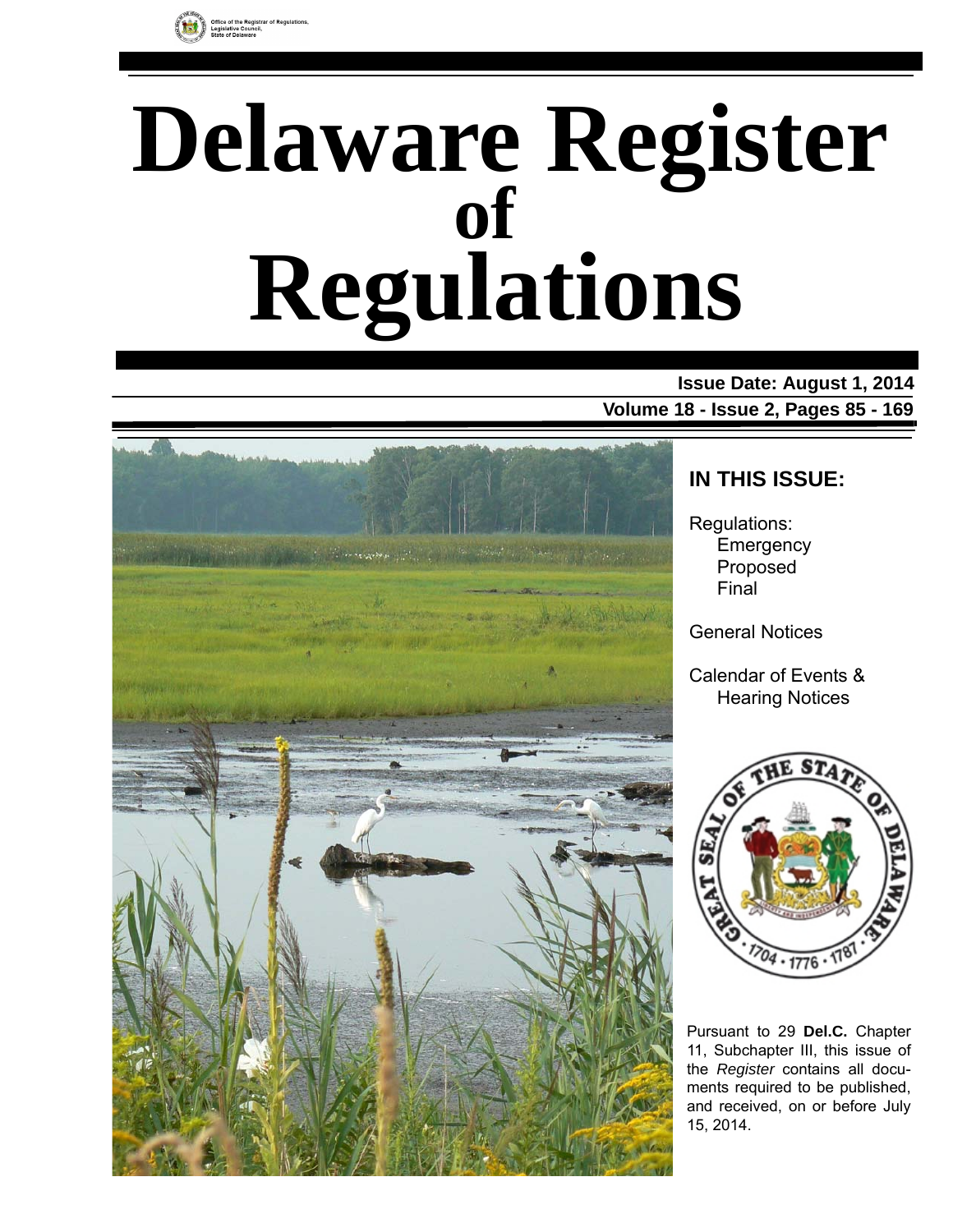# **INFORMATION ABOUT THE DELAWARE REGISTER OF REGULATIONS**

### **DELAWARE REGISTER OF REGULATIONS**

The *Delaware Register of Regulations* is an official State publication established by authority of 69 *Del. Laws*, c. 107 and is published on the first of each month throughout the year.

The *Delaware Register* will publish any regulations that are proposed to be adopted, amended or repealed and any emergency regulations promulgated.

The *Register* will also publish some or all of the following information:

- Governor's Executive Orders
- Governor's Appointments
- Agency Hearing and Meeting Notices
- Other documents considered to be in the public interest.

### **CITATION TO THE DELAWARE REGISTER**

The *Delaware Register of Regulations* is cited by volume, issue, page number and date. An example would be:

16 **DE Reg.** 1227 - 1230 (06/01/13)

Refers to Volume 16, pages 1227 - 1130 of the *Delaware Register* issued on June 1, 2013.

### **SUBSCRIPTION INFORMATION**

The cost of a yearly subscription (12 issues) for the *Delaware Register of Regulations* is \$135.00. Single copies are available at a cost of \$12.00 per issue, including postage. For more information contact the Division of Research at 302-744-4114 or 1-800-282-8545 in Delaware.

### **CITIZEN PARTICIPATION IN THE REGULATORY PROCESS**

Delaware citizens and other interested parties may participate in the process by which administrative regulations are adopted, amended or repealed, and may initiate the process by which the validity and applicability of regulations is determined.

Under 29 **Del.C.** §10115 whenever an agency proposes to formulate, adopt, amend or repeal a regulation, it shall file notice and full text of such proposals, together with copies of the existing regulation being adopted, amended or repealed, with the Registrar for publication in the *Register of Regulations* pursuant to §1134 of this title. The notice shall describe the nature of the proceedings including a brief synopsis of the subject, substance, issues, possible terms of the agency action, a reference to the legal authority of the agency to act, and reference to any other regulations that may be impacted or affected by the proposal, and shall state the manner in which persons may present their views; if in writing, of the place to which and the final date by which such views may be submitted; or if at a public hearing, the date, time and place of the hearing. If a public hearing is to be held, such public hearing shall not be scheduled less than 20 days following publication of notice of the proposal in the *Register of Regulations*. If a public hearing will be held on the proposal, notice of the time, date, place and a summary of the nature of the proposal shall also be published in at least 2 Delaware newspapers of general circulation. The notice shall also be mailed to all persons who have made timely written requests of the agency for advance notice of its regulation-making proceedings.

**DELAWARE REGISTER OF REGULATIONS, VOL. 18, ISSUE 2, FRIDAY, AUGUST 1, 2014**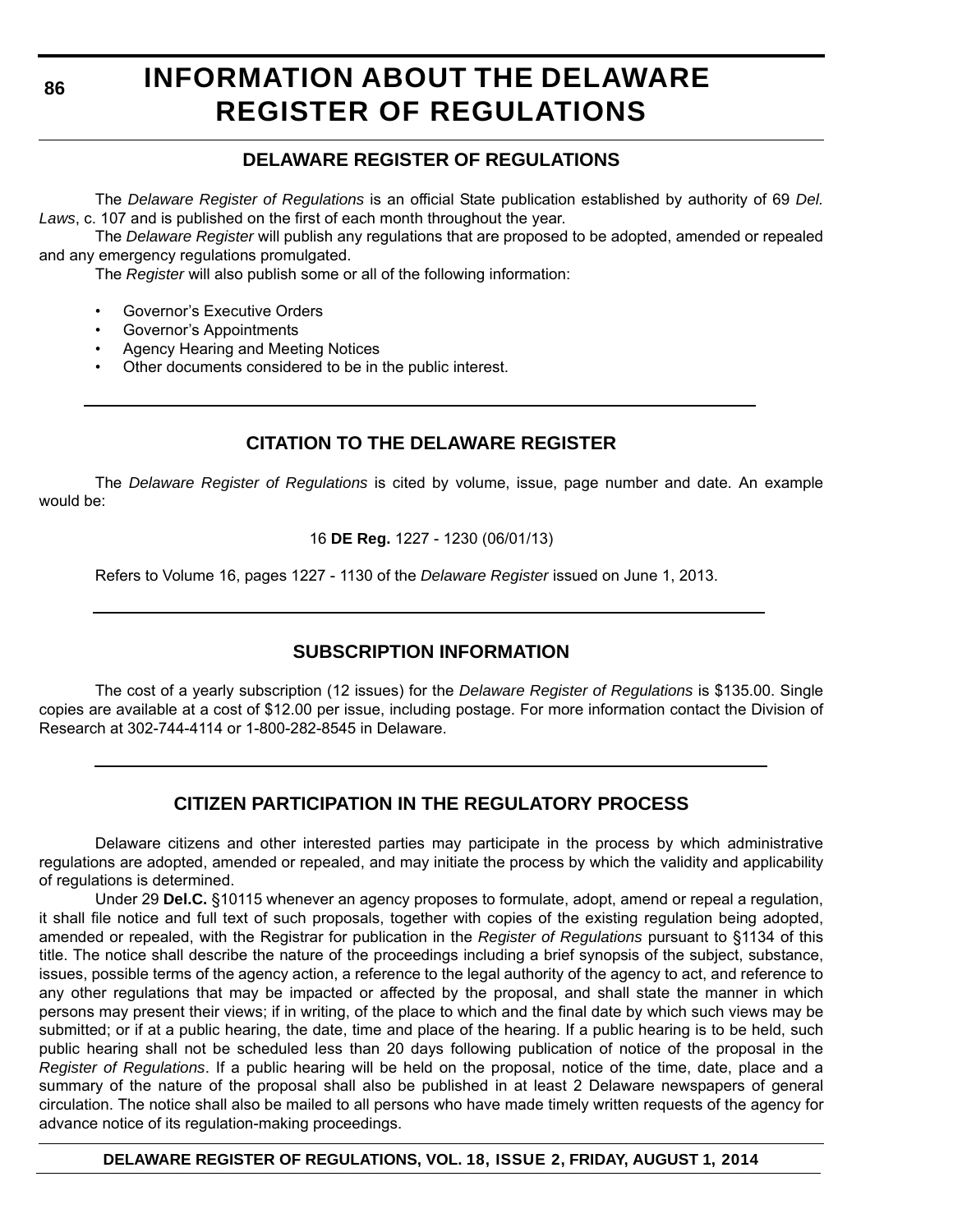# **INFORMATION ABOUT THE DELAWARE REGISTER OF REGULATIONS**

The opportunity for public comment shall be held open for a minimum of 30 days after the proposal is published in the *Register of Regulations*. At the conclusion of all hearings and after receipt, within the time allowed, of all written materials, upon all the testimonial and written evidence and information submitted, together with summaries of the evidence and information by subordinates, the agency shall determine whether a regulation should be adopted, amended or repealed and shall issue its conclusion in an order which shall include: (1) A brief summary of the evidence and information submitted; (2) A brief summary of its findings of fact with respect to the evidence and information, except where a rule of procedure is being adopted or amended; (3) A decision to adopt, amend or repeal a regulation or to take no action and the decision shall be supported by its findings on the evidence and information received; (4) The exact text and citation of such regulation adopted, amended or repealed; (5) The effective date of the order; (6) Any other findings or conclusions required by the law under which the agency has authority to act; and (7) The signature of at least a quorum of the agency members.

The effective date of an order which adopts, amends or repeals a regulation shall be not less than 10 days from the date the order adopting, amending or repealing a regulation has been published in its final form in the *Register of Regulations*, unless such adoption, amendment or repeal qualifies as an emergency under §10119.

Any person aggrieved by and claiming the unlawfulness of any regulation may bring an action in the Court for declaratory relief.

No action of an agency with respect to the making or consideration of a proposed adoption, amendment or repeal of a regulation shall be subject to review until final agency action on the proposal has been taken.

When any regulation is the subject of an enforcement action in the Court, the lawfulness of such regulation may be reviewed by the Court as a defense in the action.

Except as provided in the preceding section, no judicial review of a regulation is available unless a complaint therefor is filed in the Court within 30 days of the day the agency order with respect to the regulation was published in the *Register of Regulations*.

### **CLOSING DATES AND ISSUE DATES FOR THE DELAWARE REGISTER OF REGULATIONS**

| <b>ISSUE DATE</b> | <b>CLOSING DATE</b> | <b>CLOSING TIME</b> |
|-------------------|---------------------|---------------------|
| September 1       | August 15           | $4:30$ p.m.         |
| October 1         | September 15        | 4:30 p.m.           |
| November 1        | October 15          | 4:30 p.m.           |
| December 1        | November 17         | 4:30 p.m.           |
| January 1         | December 15         | 4:30 p.m.           |
|                   |                     |                     |

### **DIVISION OF RESEARCH STAFF**

**Lori Christiansen,** Director; **Mark J. Cutrona,** Deputy Director; **Tara Donofrio**, Administrative Specialist II, **Jerry Grant**, Joint Sunset Analyst; **Jeffrey W. Hague**, Registrar of Regulations; **Robert Lupo**, Printer; **Deborah J. Messina,** Print Shop Supervisor; **Kathleen Morris**, Executive Secretary; **Georgia Roman**, Unit Operations Support Specialist; **Victoria Schultes,** Administrative Specialist II; **Don Sellers,** Printer; **Yvette W. Smallwood**, Assistant Registrar of Regulations; **Holly Wagner**, Research Analyst; **Rochelle Yerkes**, Office Manager; **Sara Zimmerman**, Legislative Librarian.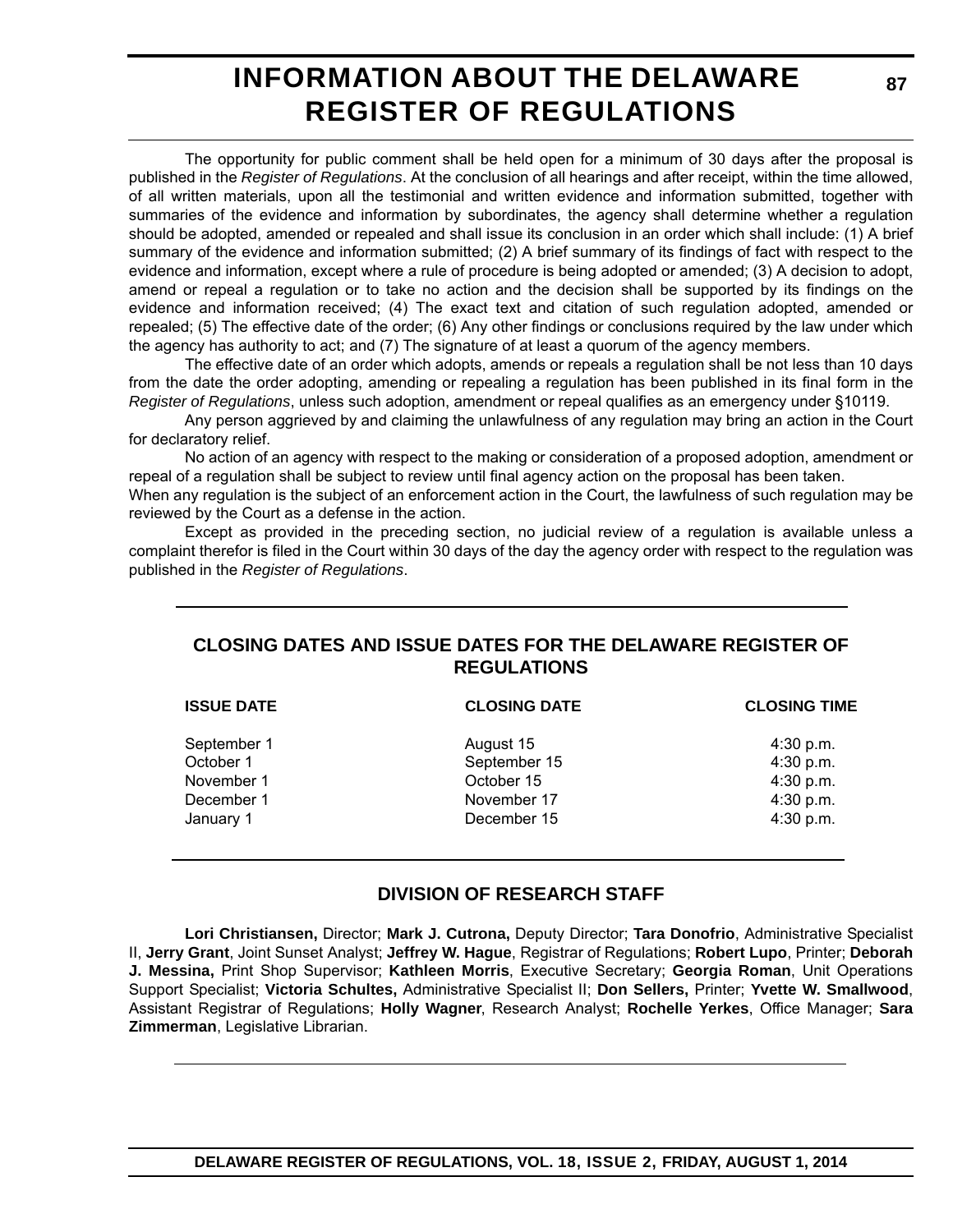# **TABLE OF CONTENTS**

<span id="page-3-0"></span>[Cumulative Tables............................................................................................................................. ............ 90](#page-5-0)

### **EMERGENCY**

| <b>PROPOSED</b>                                                      |  |
|----------------------------------------------------------------------|--|
| <b>DEPARTMENT OF EDUCATION</b>                                       |  |
| <b>Office of the Secretary</b>                                       |  |
|                                                                      |  |
|                                                                      |  |
|                                                                      |  |
| <b>DEPARTMENT OF HEALTH AND SOCIAL SERVICES</b>                      |  |
| <b>Division of Medicaid and Medical Assistance</b>                   |  |
|                                                                      |  |
|                                                                      |  |
| <b>Division of Public Health</b>                                     |  |
|                                                                      |  |
| DEPARTMENT OF NATURAL RESOURCES AND ENVIRONMENTAL CONTROL            |  |
| <b>Division of Air Quality</b>                                       |  |
|                                                                      |  |
| <b>DEPARTMENT OF SERVICES FOR CHILDREN, YOUTH AND THEIR FAMILIES</b> |  |
| <b>Division of Family Services, Office of Child Care Licensing</b>   |  |
|                                                                      |  |
|                                                                      |  |
| <b>DEPARTMENT OF STATE</b>                                           |  |
| <b>Division of Professional Regulation</b>                           |  |
|                                                                      |  |
|                                                                      |  |

### **FINAL**

| <b>DEPARTMENT OF EDUCATION</b>                                                   |     |  |
|----------------------------------------------------------------------------------|-----|--|
| <b>Office of the Secretary</b>                                                   |     |  |
|                                                                                  | 127 |  |
|                                                                                  | 130 |  |
| <b>DEPARTMENT OF HEALTH AND SOCIAL SERVICES</b>                                  |     |  |
| <b>Division of Public Health</b>                                                 |     |  |
|                                                                                  | 133 |  |
|                                                                                  | 135 |  |
| <b>Division of Social Services</b>                                               |     |  |
|                                                                                  | 139 |  |
| 2013 & 9037 Food Supplement Program - Income and Eligibility Verification System | 142 |  |

**DELAWARE REGISTER OF REGULATIONS, VOL. 18, ISSUE 2, FRIDAY, AUGUST 1, 2014**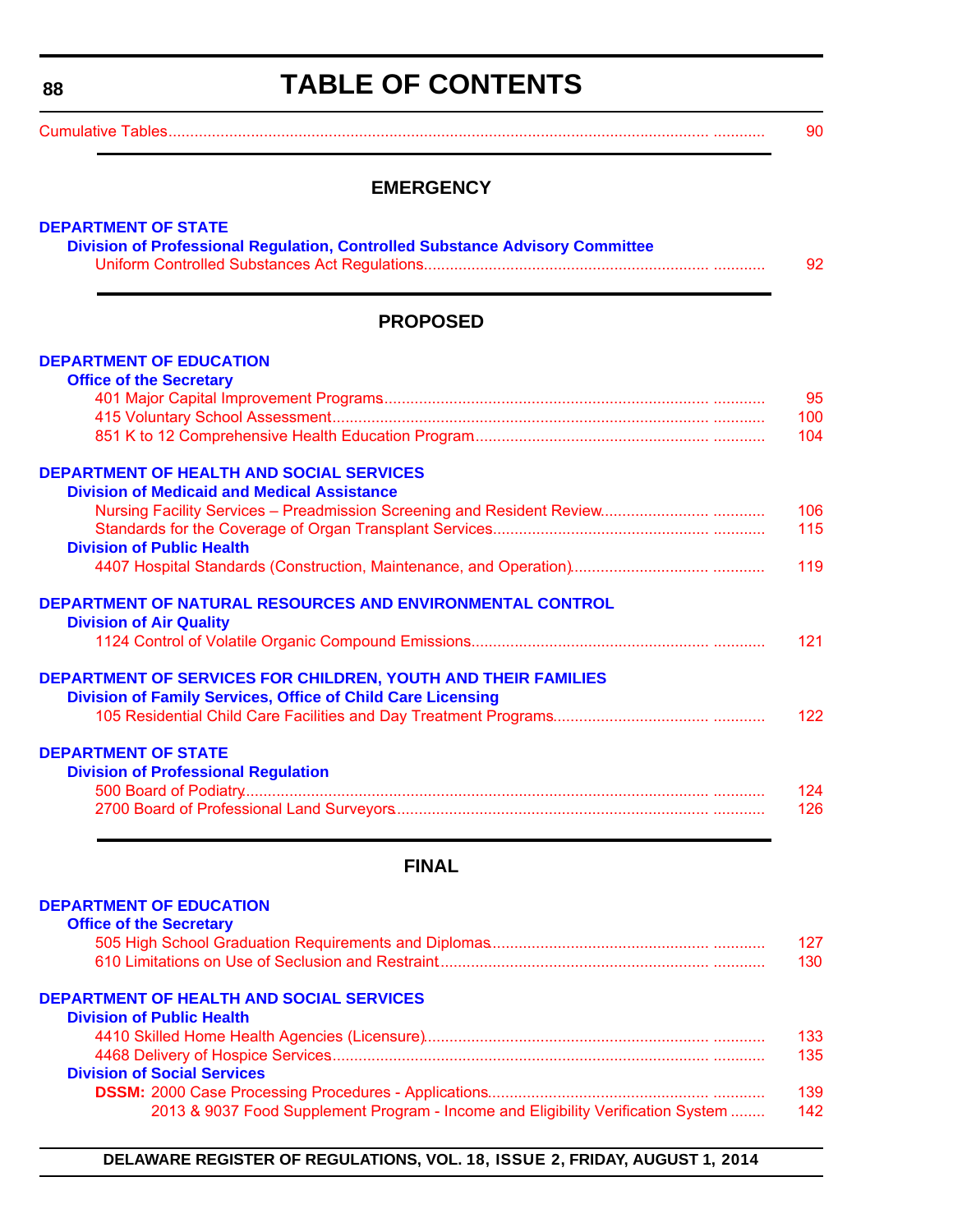# **TABLE OF CONTENTS**

**89**

| 3011 Delaware TANF Employment and Training Program Requirements                                          | 143<br>147<br>148 |
|----------------------------------------------------------------------------------------------------------|-------------------|
| <b>DEPARTMENT OF NATURAL RESOURCES AND ENVIRONMENTAL CONTROL</b><br><b>Division of Fish and Wildlife</b> |                   |
|                                                                                                          | 151               |
| <b>DEPARTMENT OF SAFETY AND HOMELAND SECURITY</b>                                                        |                   |
| <b>Division of State Police</b>                                                                          |                   |
| 1300 Board of Examiners of Private Investigators & Private Security Agencies                             | 154               |
| <b>DEPARTMENT OF STATE</b>                                                                               |                   |
| <b>Division of Professional Regulation</b>                                                               |                   |
|                                                                                                          | 155               |
|                                                                                                          | 157               |
|                                                                                                          | 158               |
| <b>Office of the State Bank Commissioner</b>                                                             |                   |
| 2207 Exemption of Licensed Lenders; 2302 Exemptions; 3401 Regulations Governing Revocable                |                   |
| and Irrevocable Trust Agreements; and 3402 Surety Bond or Irrevocable Letter of Credit                   | 159               |
| <b>Public Service Commission</b>                                                                         |                   |
| 1001 Rules of Practice and Procedure of the Delaware Public Service Commission                           | 160               |
|                                                                                                          |                   |
| <b>DIVISION OF RESEARCH</b>                                                                              |                   |
| <b>Office of the Registrar of Regulations</b>                                                            |                   |
|                                                                                                          | 161               |

### **GENERAL NOTICES**

**Division of Air Quality**

| DE Reasonably Available Control Technology (RACT) SIP Under the 2008 Ozone National    |     |
|----------------------------------------------------------------------------------------|-----|
|                                                                                        | 162 |
| DE 2011 Base Year State Implementation Plan (SIP) Emission Inventory for VOC, NOx & CO | 164 |

### **CALENDAR OF EVENTS/HEARING NOTICES**

|                                                                                                     | 166         |
|-----------------------------------------------------------------------------------------------------|-------------|
| Dept. of Health and Social Svcs., Div. of Medicaid and Medical Assistance; Div. of Public Health -  |             |
|                                                                                                     | 166         |
| Dept. of Natural Resources and Environmental Control, Div. of Air Quality, Notice of Public Hearing | 167         |
| Dept. of Services for Children, Youth and Their Families, Div. of Family Services, Notice of Public |             |
|                                                                                                     | 167         |
| Dept. of State, Div. of Professional Reg. - Notices of Public Comment Periods and Public Hearings   | $168 - 169$ |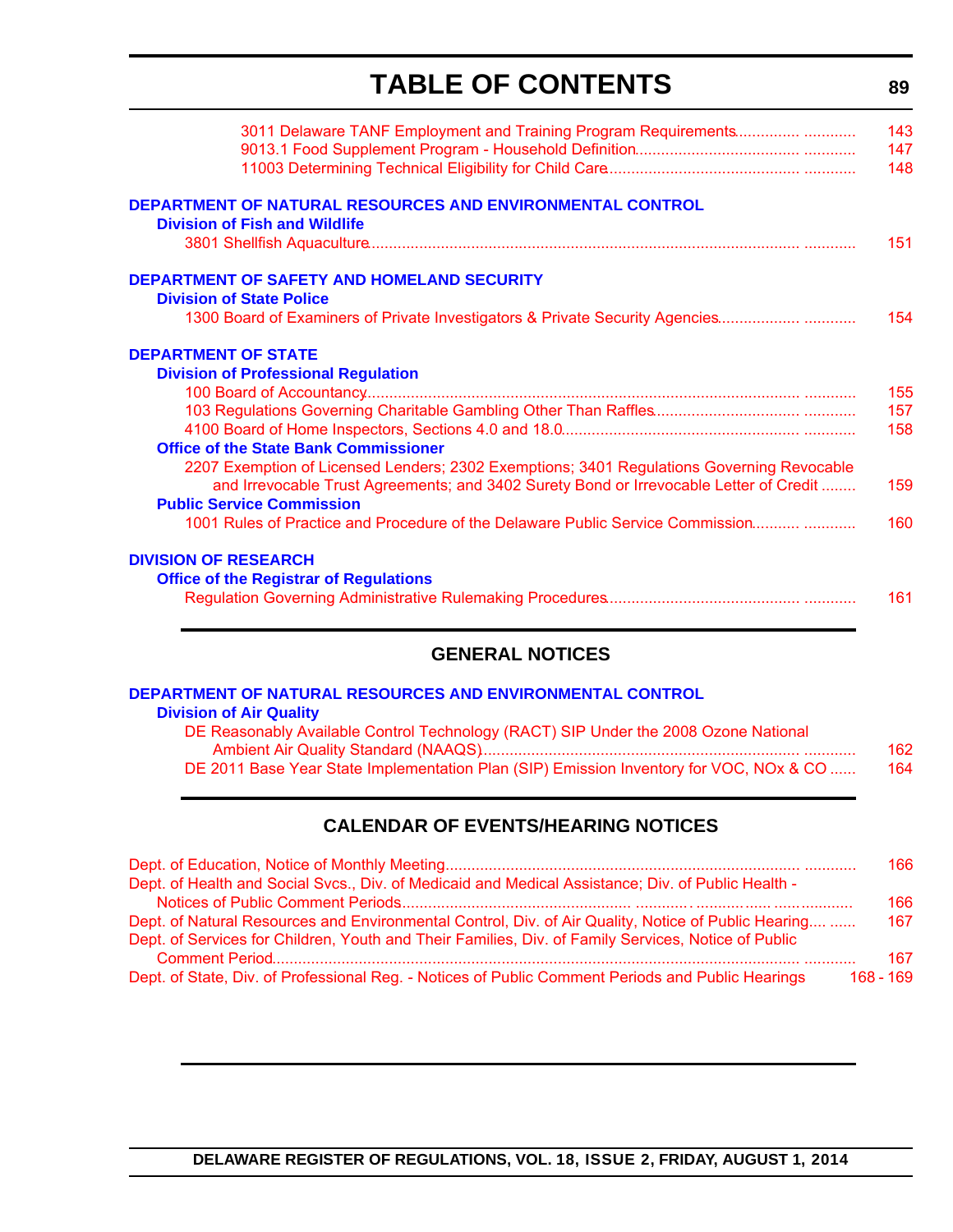# **[CUMULATIVE TABLES](#page-3-0)**

<span id="page-5-0"></span>The table printed below lists the regulations that have been proposed, adopted, amended or repealed in the preceding issues of the current volume of the *Delaware Register of Regulations*.

The regulations are listed alphabetically by the promulgating agency, followed by a citation to that issue of the *Register* in which the regulation was published. Proposed regulations are designated with (Prop.); Final regulations are designated with (Final); Emergency regulations are designated with (Emer.); and regulations that have been repealed are designated with (Rep.).

| <b>DEPARTMENT OF AGRICULTURE</b>                                                       |                              |  |
|----------------------------------------------------------------------------------------|------------------------------|--|
| <b>Harness Racing Commission</b>                                                       |                              |  |
|                                                                                        |                              |  |
| <b>DEPARTMENT OF EDUCATION</b>                                                         |                              |  |
| <b>Office of the Secretary</b>                                                         |                              |  |
| 106A Teacher Appraisal Process Delaware Performance Appraisal System                   |                              |  |
|                                                                                        | 18 <b>DE Reg.</b> 31 (Final) |  |
| 107A Specialist Appraisal Process Delaware Performance Appraisal System                |                              |  |
| 108A Administrator Appraisal Process Delaware Performance Appraisal System             | 18 <b>DE Reg.</b> 40 (Final) |  |
|                                                                                        | 18 <b>DE Reg.</b> 48 (Final) |  |
|                                                                                        | 18 DE Reg. 57 (Final)        |  |
|                                                                                        | 18 DE Reg. 7 (Prop.)         |  |
| <b>DEPARTMENT OF ELECTIONS</b>                                                         |                              |  |
| <b>Kent County</b>                                                                     |                              |  |
|                                                                                        |                              |  |
| DEPARTMENT OF HEALTH AND SOCIAL SERVICES                                               |                              |  |
| <b>Division of Medicaid and Medical Assistance</b>                                     |                              |  |
| Title XIX Medicaid State Plan, Attachment 3.1-A, Introductory Page 2 -                 |                              |  |
|                                                                                        |                              |  |
| Title XIX Medicaid State Plan, Attachment 4.19B, Introduction - Page 4,                |                              |  |
|                                                                                        |                              |  |
| <b>Division of Public Health</b>                                                       |                              |  |
|                                                                                        |                              |  |
|                                                                                        |                              |  |
| <b>Division of Social Services</b>                                                     |                              |  |
|                                                                                        |                              |  |
|                                                                                        |                              |  |
| DEPARTMENT OF SAFETY AND HOMELAND SECURITY                                             |                              |  |
| <b>Division of State Police</b>                                                        |                              |  |
|                                                                                        |                              |  |
| <b>DEPARTMENT OF STATE</b>                                                             |                              |  |
| <b>Division of Historical and Cultural Affairs</b>                                     |                              |  |
|                                                                                        |                              |  |
| <b>EXECUTIVE DEPARTMENT</b>                                                            |                              |  |
| <b>Office of Management and Budget</b><br><b>State Employees Benefits Committee</b>    |                              |  |
| 2001 Group Health Care Insurance Eligibility and Coverage Rules  18 DE Reg. 79 (Final) |                              |  |
|                                                                                        |                              |  |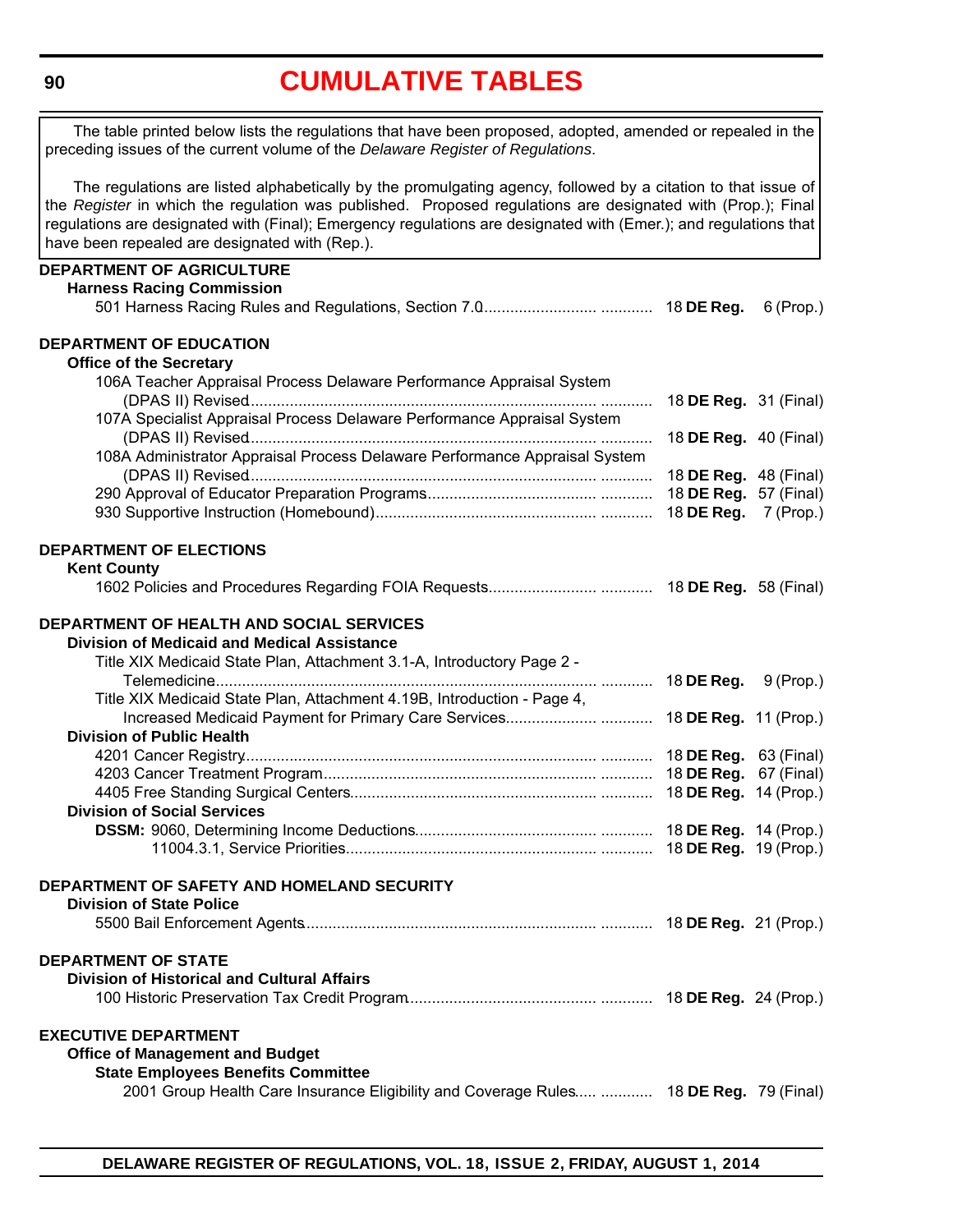# **[CUMULATIVE TABLES](#page-3-0)**

| <b>Statewide Benefits Office</b> |  |
|----------------------------------|--|
|                                  |  |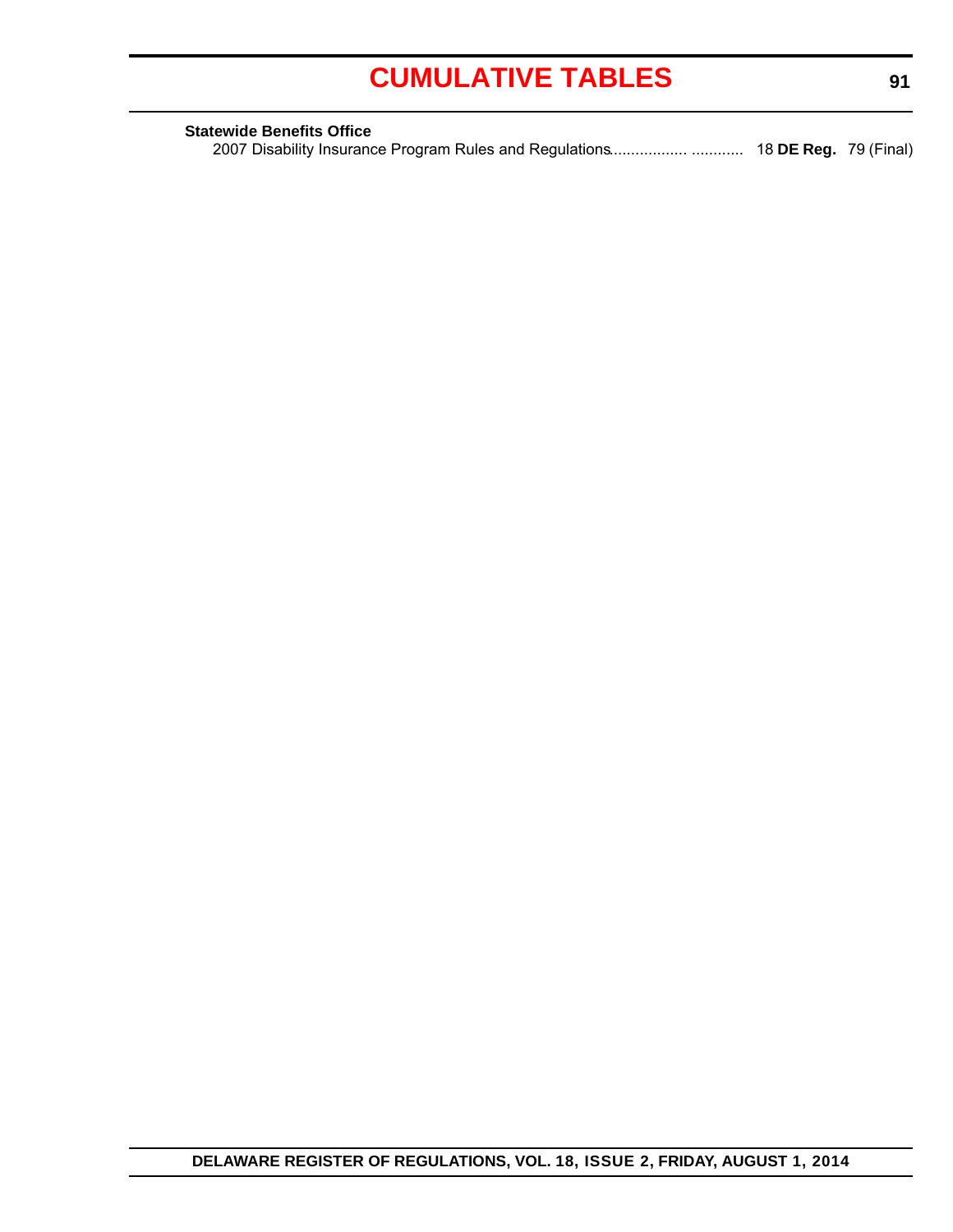### **Symbol Key**

<span id="page-7-0"></span>Arial type indicates the text existing prior to the regulation being promulgated. Underlined text indicates new text. Language which is stricken through indicates text being deleted.

#### **Emergency Regulations**

Under 29 **Del.C.** §10119 an agency may promulgate a regulatory change as an Emergency under the following conditions:

#### **§ 10119. Emergency regulations.**

If an agency determines that an imminent peril to the public health, safety or welfare requires the adoption, amendment or repeal of a regulation with less than the notice required by § 10115, the following rules shall apply:

(1) The agency may proceed to act without prior notice or hearing or upon any abbreviated notice and hearing that it finds practicable;

(2) The order adopting, amending or repealing a regulation shall state, in writing, the reasons for the agency's determination that such emergency action is necessary;

(3) The order effecting such action may be effective for a period of not longer than 120 days and may be renewed once for a period not exceeding 60 days;

(4) When such an order is issued without any of the public procedures otherwise required or authorized by this chapter, the agency shall state as part of the order that it will receive, consider and respond to petitions by any interested person for the reconsideration or revision thereof; and

(5) The agency shall submit a copy of the emergency order to the Registrar for publication in the next issue of the *Register of Regulations*. (60 Del. Laws, c. 585, § 1; 62 Del. Laws, c. 301, § 2; 71 Del. Laws, c. 48, § 10.)

### **[DEPARTMENT OF STATE](http://dpr.delaware.gov/)**

**DIVISION OF PROFESSIONAL REGULATION**

#### **Controlled Substance Advisory Committee**

Statutory Authority: 16 Delaware Code, Section 4731 (16 **Del.C.** §4731)

#### **ORDER**

#### **[Uniform Controlled Substances Act Regulations](#page-3-0)**

**WHEREAS**, the Secretary of the Department of State ("the Secretary") "may promulgate rules . . . relating to the registration and control of the manufacture, distribution and dispensing of controlled substances within this State." 16 **Del.C.** §4731(a); and

**WHEREAS**, the Secretary may adopt emergency regulations if the Secretary finds that there exists an imminent peril to the public health, safety or welfare. 29 **Del.C.** §10119; Regulation 9.3 of the Uniform Controlled Substance Act Regulations; and

**WHEREAS**, available data and information pertaining to extended-release hydrocodone lacking abusedeterrent formulation demonstrates that this medication poses imminent peril to the public, health safety and welfare in that it is approximately five times more potent than opioids currently being prescribed to treat pain. Further, the medication lacks an abuse-deterrent formulation, meaning that it can be chewed, crushed or dissolved, thereby causing rapid release and absorption of a potentially fatal dose of hydrocodone; and

**WHEREAS**, the Delaware Controlled Substance Advisory Committee has recommended the enactment of an emergency regulation placing limitations and requirements on the prescription of extended-release hydrocodone lacking abuse-deterrent formulation; and

**WHEREAS**, the Secretary finds that adoption of the recommended regulation must occur on an emergency basis in order to properly protect the public; and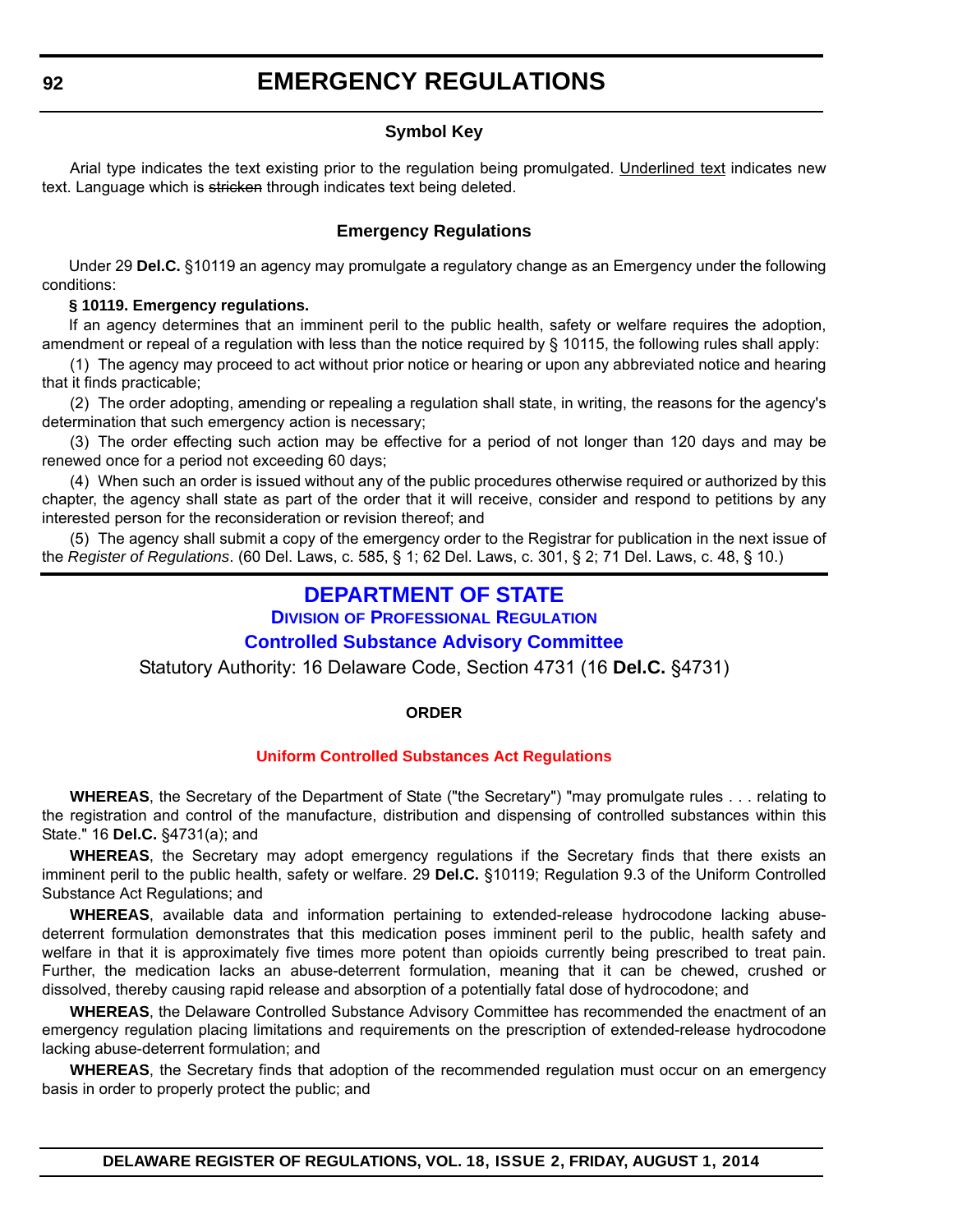### **EMERGENCY REGULATIONS**

**WHEREAS**, the Secretary will accept, consider and respond to petitions by any interested person for the reconsideration of adoption of this regulation by addressing the same to the attention of Mr. Dave Dryden, Cannon Building, 861 Silver Lake Blvd., Dover, DE 19904; and

**WHEREAS**, a copy of this Order will be submitted to the Registrar for publication in the next issue of the Delaware *Register of Regulations*;

**NOW, THEREFORE, IT IS ORDERED** this 18th day of June, 2014:

1. The Uniform Controlled Substance Act Regulations are amended as set forth in Exhibit A, attached hereto.

2. In accordance with the provisions of 29 **Del.C.** §10119(3), this Order shall be effective for 120 days from the date of execution.

**SO ORDERED** this 18th day of June, 2014.

Jeffrey W. Bullock, Secretary of State

#### **Uniform Controlled Substances Act Regulations** *(Break in Continuity of Sections)*

#### **11.0 Prescription of Extended-Release Hydrocodone Lacking Abuse-Deterrent Formulation**

- 11.1 Purpose: This rule provides requirements for the prescription of extended-release hydrocodone lacking abuse-deterrent formulation in order to address potential prescription drug overdose, abuse and diversion.
- 11.2 Definitions
	- "**Abuse-deterrent formulations**" or "**ADF**" means one of the following: physical /chemical barriers (i.e., physical barriers that prevent chewing, crushing, cutting, grating, or grinding or chemical barriers that can resist extraction of the opioid using common solvents like water); a version (i.e., substances that can be combined to produce an unpleasant effect if the dosage form is manipulated prior to ingestion or a higher dosage than directed is used); a formulation such that the drug is lacking in opioid activity until transformed in the gastrointestinal tract (known as a Prodrug); or a combination of the above methods).
	- "**Controlled Substance Treatment Agreement**" means a document that is agreed upon by both the practitioner and the patient acknowledging the rights, responsibilities and risks of being on a controlled substance and the treatment being received.

"**Hydrocodone**" means a semi-synthetic opioid derived from codeine.

"**Misuse**" means using a controlled substance in a way that is not prescribed.

- "**Practitioner**" means physician, dentist, veterinarian, podiatrist, nurse practitioner, physician assistant or other individual, licensed, registered, or otherwise permitted, by the United States or the State of Delaware to prescribe, dispense or store a controlled substance in the course of professional practice but does not include a pharmacist, a pharmacy, or an institutional practitioner.
- "**Risk Assessment**" means utilizing a tool, such as the Screener and Opioid Assessment for Patients with Pain ("SOAPP"), which is designed for predicting the likelihood that a patient will abuse or misuse a prescribed controlled substance based on past behavior, genetic predispositions, social or environmental factors or other risks.

#### 11.3 Requirements

- 11.3.1 Prior to prescribing an extended-release hydrocodone that is manufactured without an ADF, the practitioner shall:
	- 11.3.1.1 Conduct and document a thorough medical evaluation and physical examination as part of the patient's medical record;
	- 11.3.1.2 Prior to writing a prescription for a hydrocodone that is manufactured without an ADF, evaluate and document relative risks and benefits for the individual patient of the use of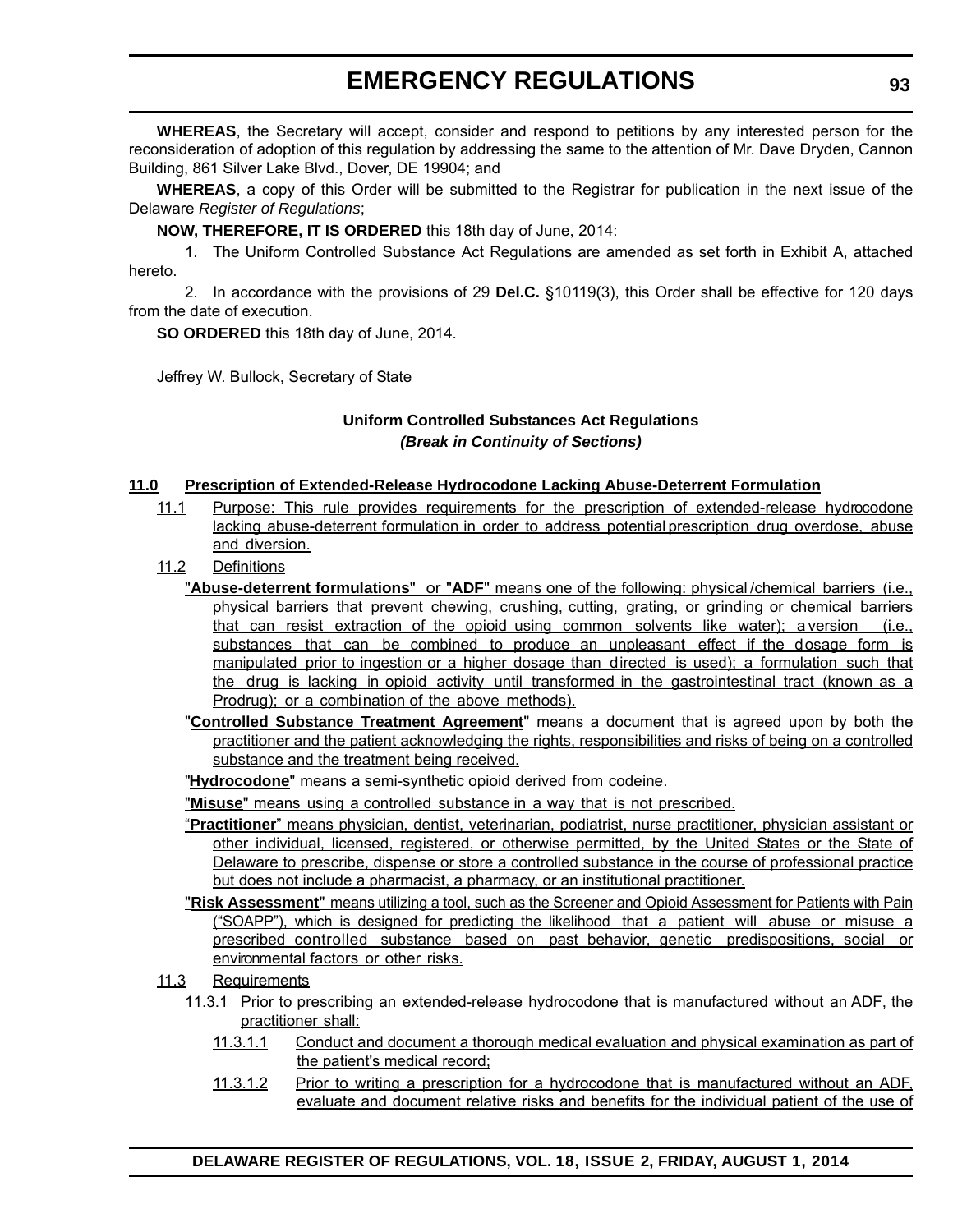### **EMERGENCY REGULATIONS**

such a hydrocodone. The evaluation shall include, but not be limited to, a Risk Assessment as defined in Section 11.2;

- 11.3.1.3 Document in the medical record that the prescription of a hydrocodone without an ADF is required for the management of pain severe enough to require daily, around-theclock, long-term opioid treatment, for which alternative treatment options, including nonpharmacological treatments, are ineffective, not tolerated, or would otherwise be inadequate to provide sufficient management of pain;
- 11.3.1.4 Receive a signed Informed Consent form from the patient, or if the patient is not competent to provide informed consent, from the patient's legal representative, that shall include information regarding the drug's potential for addiction, abuse, and misuse; and the risks associated with the drug of life-threatening respiratory depression; overdose as a result of accidental exposure potentially fatal, especially in children; neonatal opioid withdrawal symptoms; and potentially fatal overdose when interacting with alcohol;
- 11.3.1.5 Receive a signed Controlled Substance Treatment Agreement from the patient that shall include requirements such as urine screening (no less frequently than every 120 days), pill counts, safe storage and disposal, and other appropriate conditions as determined by the practitioner to reasonably and timely inform the practitioner if the patient is misusing the prescribed substance;
- 11.3.1.6 Query the Delaware Prescription Monitoring Program ("PMP") and review other controlled substances prescribed to the patient prior to the first prescription. For any patient prescribed 40 mg or greater per day, the practitioner shall query the PMP no less frequently than once every 120 days for as long as the patient possesses a valid prescription for that amount;
- 11.3.1.7 Determine a maximum daily dose or a "not to exceed value" for the prescription to be transmitted to the pharmacy;
- 11.3.1.8 Write a prescription that must be filled within seven (7) days and that does not exceed 30 days in duration.
- 11.3.2 The practitioner shall schedule and undertake periodic follow-up visits and evaluations of the patient.
- 11.3.3 The practitioner shall schedule follow-up visits with the patient and at each such visit shall evaluate, determine and document:
	- 11.3.3.1 Whether to continue the treatment of pain with a hydrocodone not manufactured with an ADF or whether there is an available alternative;
	- 11.3.3.2 Whether to refer the patient for a pain management or substance abuse consultation;
	- 11.3.3.3 A plan for the discontinuance of prescribed hydrocodone if the patient has failed to adhere to the Controlled Substance Treatment Agreement.

#### **\*Please Note: As the rest of the sections were not amended they are not being published. A copy of the regulation is available at:**

**[Uniform Controlled Substances Act Regulations](http://regulations.delaware.gov/register/august2014/emergency/18 DE Reg 92 08-01-14.htm)**

```
94
```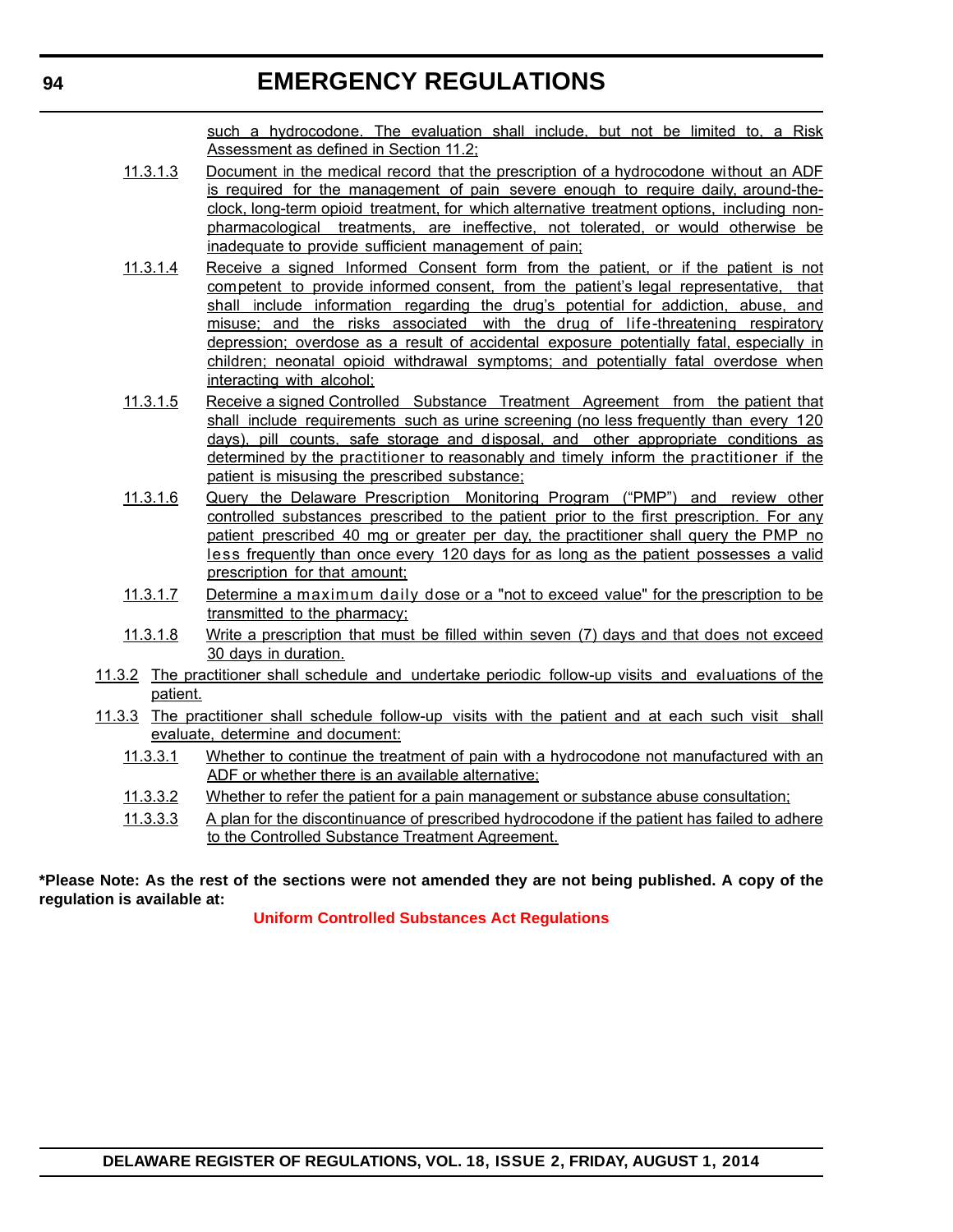### **Symbol Key**

<span id="page-10-0"></span>Arial type indicates the text existing prior to the regulation being promulgated. Underlined text indicates new text. Language which is stricken through indicates text being deleted.

### **Proposed Regulations**

Under 29 **Del.C.** §10115 whenever an agency proposes to formulate, adopt, amend or repeal a regulation, it shall file notice and full text of such proposals, together with copies of the existing regulation being adopted, amended or repealed, with the Registrar for publication in the *Register of Regulations* pursuant to §1134 of this title. The notice shall describe the nature of the proceedings including a brief synopsis of the subject, substance, issues, possible terms of the agency action, a reference to the legal authority of the agency to act, and reference to any other regulations that may be impacted or affected by the proposal, and shall state the manner in which persons may present their views; if in writing, of the place to which and the final date by which such views may be submitted; or if at a public hearing, the date, time and place of the hearing. If a public hearing is to be held, such public hearing shall not be scheduled less than 20 days following publication of notice of the proposal in the *Register of Regulations*. If a public hearing will be held on the proposal, notice of the time, date, place and a summary of the nature of the proposal shall also be published in at least 2 Delaware newspapers of general circulation. The notice shall also be mailed to all persons who have made timely written requests of the agency for advance notice of its regulation-making proceedings.

### **[DEPARTMENT OF EDUCATION](http://www.doe.k12.de.us/)**

**OFFICE OF THE SECRETARY**

Statutory Authority: 14 Delaware Code, Section 122(b) (14 **Del.C.** §122(b)) 14 **DE Admin. Code** 401

#### **PUBLIC NOTICE**

#### **Education Impact Analysis Pursuant to 14 Del.C. Section 122(d)**

#### **[401 Major Capital Improvement Programs](#page-3-0)**

### **A. Type of Regulatory Action Required**

Amendment to Existing Regulation

#### **B. Synopsis of Subject Matter of the Regulation**

The Secretary of Education intends to amend 14 **DE Admin. Code** 401 Major Capital Improvement Programs. This regulation amendment eliminates the Voluntary School Assessment Section. A new regulation, 415 Voluntary School Assessment, is being proposed.

Persons wishing to present their views regarding this matter may do so in writing by the close of business on or before **September 5, 2014** to Tina Shockley, Education Associate, Regulation Review, Department of Education, at 401 Federal Street, Suite 2, Dover, Delaware 19901. A copy of this regulation is available from the above address or may be viewed at the Department of Education business office.

#### **C. Impact Criteria**

1. Will the amended regulation help improve student achievement as measured against state achievement standards? The amended regulation is not directly related to improving student achievement as measured against state achievement standards. It provides guidance for the Voluntary School Assessment.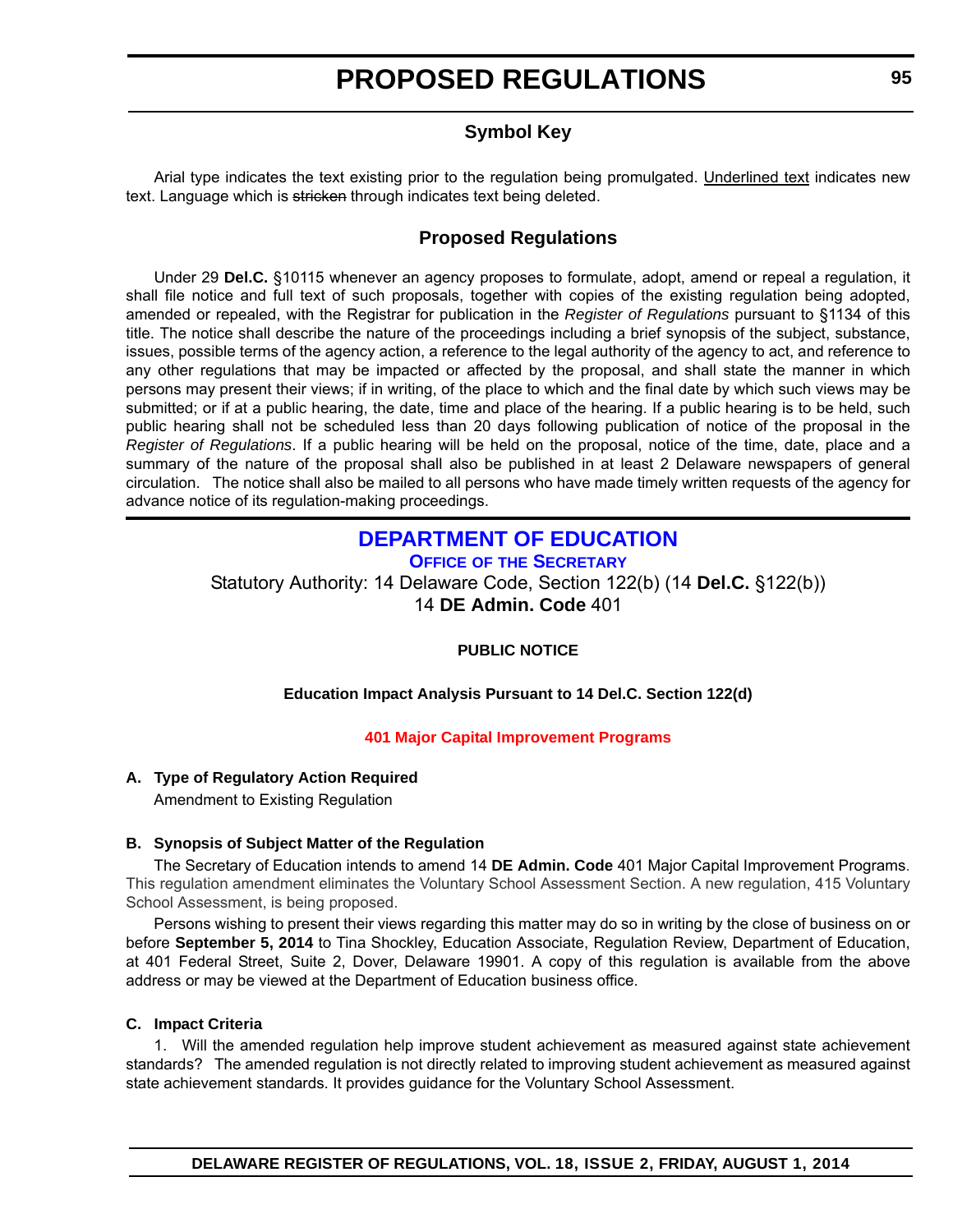2. Will the amended regulation help ensure that all students receive an equitable education? The amended regulation is intended to continue to ensure all students receive an equitable education.

3. Will the amended regulation help to ensure that all students' health and safety are adequately protected? The amendments do not address students' health and safety.

4. Will the amended regulation help to ensure that all students' legal rights are respected? The amended regulation continues to ensure that all student's legal rights are respected.

5. Will the amended regulation preserve the necessary authority and flexibility of decision making at the local board and school level? The amended regulations does not change the decision making at the local board and school level.

6. Will the amended regulation place unnecessary reporting or administrative requirements or mandates upon decision makers at the local board and school levels? The amended regulation does not place any unnecessary reporting or administrative requirements on decision makers.

7. Will the decision making authority and accountability for addressing the subject to be regulated be placed in the same entity? The decision making authority and accountability for addressing the subject to be regulated does not change because of the amendment.

8. Will the amended regulation be consistent with and not an impediment to the implementation of other state educational policies, in particular to state educational policies addressing achievement in the core academic subjects of mathematics, science, language arts and social studies? The amendment is consistent with and not an impediment to the implementation of other state educational policies.

9. Is there a less burdensome method for addressing the purpose of the regulation? There is not a less burdensome method for addressing the purpose of the regulation.

10. What is the cost to the State and to the local school boards of compliance with the regulation? There is no expected cost to implementing this amended regulation.

#### **401 Major Capital Improvement Programs**

#### **1.0 Purpose and Definitions**

- 1.1 Major Capital Improvement Programs are projects having a cost of \$500,000 \$750,000 or more.
	- 1.1.1 The Secretary of Education shall may annually review the current cost per square foot for construction and make needed necessary adjustments as required.
	- 1.1.2 Projects may be considered together to form a single Major Gapital Capital Improvement Project. However, the consolidated consolidation of major capital projects should be a consolidation of projects at for one location.
	- 1.1.3 Major Capital Improvement projects shall use standard bid and contract documents as developed by the Office of Management and Budget, Division of Facilities Management.
		- 1.1.3.1 Districts may enhance the standard bid and contract documents with additional contractual or project specific requirements as long as the enhancements do not diminish and are not in conflict with the provisions of the standard documents.
		- 1.1.3.2 The Department of Education, in consultation with the Office of Management and Budget, Division of Facilities Management shall approve any modifications or changes to the provisions of the standard bid and contract documents before a school district may use or enhance the modified documents.

#### 1.2 Definitions

"**Certificate of Necessity**": A document issued by the Department of Education which certifies that a construction project is necessary and sets the scope and cost limits for that project. The Certificate of Necessity authorizes the school district to: 4.) Hhold a referendum for the Major eCapital construction Improvement  $\beta$ Program identified;  $2$ .) A and authorizes the school district to sell bonds to pay the local portion of the capital program in the event of a successful referendum; and 3.) Levy and collect local taxes to service the debt on the capital bonds sold.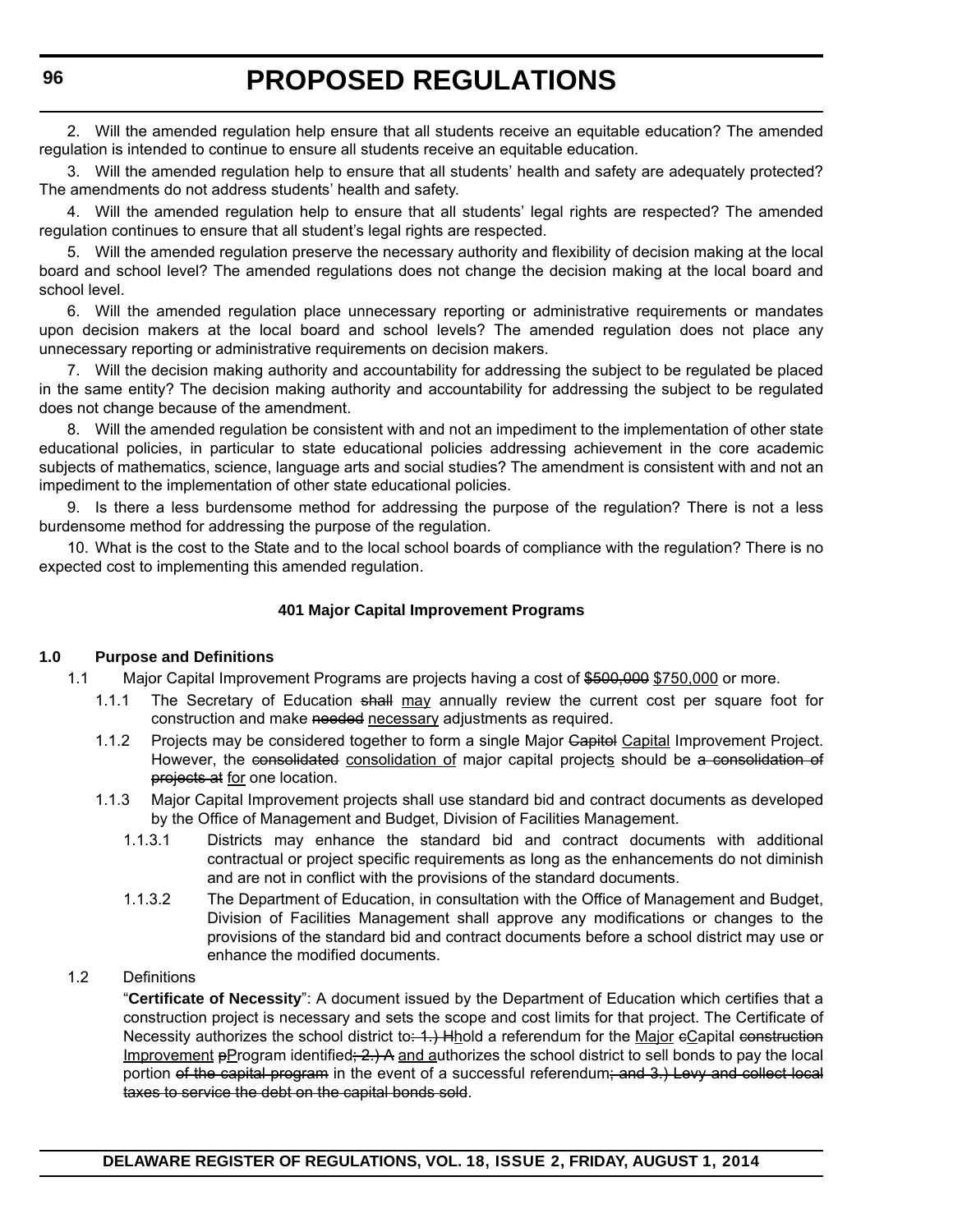**"Certificate of Occupancy"**: A document issued by a local code enforcement official/office attesting that a Ffacility meets building codes and is fit for human occupancy.

**"Change Orders"**: Documents which that change the construction contract and are negotiated between the owner and contractor in order to correct design omissions, address unforeseen circumstances which arise during the construction process, and improve upon designs based on project progress.

**"Design Development Plans"**: Design documents that denote mechanical functions, placement of windows and doors, pedestrian traffic circulation both interior and exterior, utilities, service areas and structure. Design development documents are at a 40% to 60% completion stage.

**"Educational Specifications"**: A document which explains how the educational spaces relate to the educational programs as well as the requirements of an educational Ffacility to house and implement the educational philosophy and institutional program.

**"Facility"**: Long lived capital assets to include but not limited to school buildings; athletic buildings; athletic fields and appurtenances; playgrounds; maintenance, operations and storage structures; office buildings and all other buildings and capital assets associated with the operation and management of a school district and/or school system.

"**Final Construction Plans**": Plans that show the complete Ffacility design including mechanical, electrical, water, sewer, site plans, storm water conveyance and structural systems, complete bid documents and specifications.

"**Schematic Design Plans**": Documents that present a proposed Ffacility in its earliest stages denoting the approximate size and relationship of areas to each other. Detailed utilities or mechanical functions are not typically shown at this stage.

"**Signed and Sealed Plans**": Plans that have the architect's and/or engineer's professional seal and signature affixed.

#### **42.0 Certificates of Necessity**

- 2.1 Districts shall submit local school board approved projects to the Department of Education by August 31 in order to be considered for a Certificate of Necessity.
- 4.1 The Certificate of Necessity is a document issued by the Department of Education which certifies that a construction project is necessary and sets the scope and cost limits for that project.
- 42.2 Gertificates of Necessity shall be obtained sufficiently in advance to meet all prerequisites for the holding of a local referendum and shall be issued only at the written request of the local school district. The Certificate of Necessity shall be quoted in the advertisement for the referendum.
- 42.3 Projects proposing the construction of a new Ffacility or for an addition to an existing Ffacility shall be issued a separate Certificate of Necessity. Funds issued for the construction of a new Ffacility or for an addition to an existing Ffacility shall not be transferred between projects or to projects in a separate Certificate of Necessity.
- $42.4$  Additions to existing  $E$  facilities that are done in connection with other renovations may be issued a single Certificate of Necessity. However, when such a multiple project Certificate is issued, it shall identify each Ffacility in the program and describe the work to be done at that Ffacility including the dollar amount for that work. Funds may be transferred between projects issued under the same Certificate of Necessity in accordance with 8.0 below.
- 42.5 The Office of Education Facilities Planning, Construction and Operations The Department of Education will complete the final Certificates of Necessity and forward the Certificate of Necessity to the local school district superintendent for his/her signature.
- 42.6 A copy of the final Certificate of Necessity will be returned to the district within ten (10) working days following final approval by the Department of Education.

#### **23.0 Procedures for Approval of a Site for School Construction**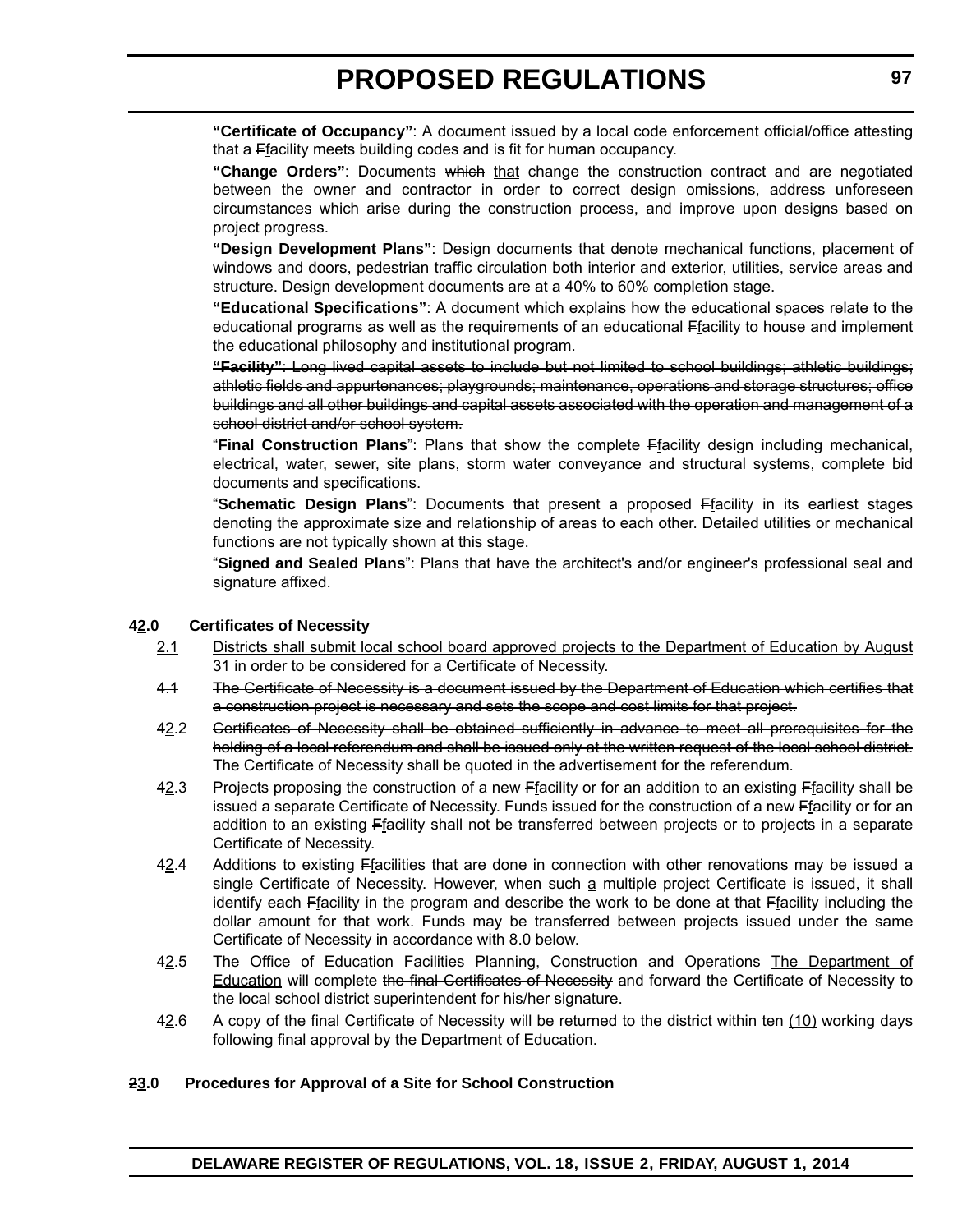- 23.1 Local school districts shall notify the Department of Education by letter to schedule a site review when they propose to purchase a site for school purposes; or when they propose to use a currently owned site for school purposes; or when they propose to obtain a site through donation, gift or condemnation.
- 23.2 The local school board shall forward all prospective sites to the Office of State Planning Coordination for consideration and comment through Planning Land use Service (PLUS) review process.
- 23.3 The acquisition of lands for school construction shall comply with 29 **Del.C.** §7525.

#### **34.0 Approval of Educational Specifications, Schematic Design Plans, Design Development Plans, and Construction Drawings**

- 3.1 Educational Specifications are defined as a document which presents to an architect what is required of an educational Facility to house and implement the educational philosophy and institutional program in an effective way.
- 3.1.14.1 Educational Specifications shall be approved by the local school board and forwarded to the Department of Education for informational purposes. The Department may provide comments on Educational Specifications at its discretion.
- 34.2 All Schematic Design Plans, Design Development Plans and Final Construction Drawings shall be approved by the local school board and the Department of Education. The Department of Education requires one set of Schematic Design Plans each, including a signed and sealed Final Construction Drawings and specifications.
- 3.3 All Design Development Plans shall be approved by the local school board and the Department of Education. The Department of Education requires one set of Design Development Plans.
- 3.4 All Final Construction Drawings shall be approved by the local school board and the Department of Education. The Department of Education requires one set of signed and sealed Final Construction Drawings and specifications.
- 3.54.3 The local school district must involve all applicable State, Local and Municipal regulatory agencies in reviewing Final Construction Drawings prior to the start of construction. Copies of all applicable State, Local and Municipal agency approvals shall be maintained in the local school district construction files. Required State agency approvals include but may not be limited to:
	- 3.5.14.3.1 Fire Marshal to review the plans for fire safety.
	- 3.5.24.3.2 Division of Public Health, Bureau of Environmental Health, Sanitary Engineering for Sswimming Ppools, and the County Health Unit for information on Kkitchens and Ccafeterias.
	- 3.5.34.3.3 Division of Facilities Management, Chief of Engineering and Operations for compliance with building codes.
	- 3.5.44.3.4 Delaware Department of Transportation for review of the Site Plan showing entrances and exits as well as required transportation infrastructure improvements.
	- 3.5.54.3.5 Architectural Accessibility Board to ensure that the build environment is safely accessible to, and usable by all persons.
	- 3.5.64.3.6 Department of Natural Resources and Environmental Control for wastewater, storm water management and erosion control.
- 3.64.4 Exemptions: Major Capitol Projects that do not include structural changes or wall modifications such as, but not limited to, window replacement, HVAC, electrical or plumbing infrastructure upgrades do not require submission to the Department of Education.

#### **5.0 Notification, Start of Construction, and Completion of Construction, and Certificate of Occupancy**

- 5.1 The local school district shall submit to the Department of Education and the Director. Office of Management and Budget a construction schedule, showing start dates, intermediate stages and final completion dates.
- 5.2 The local school district shall notify the Department of Education, the Director, Office of Management and Budget and the Insurance Coverage Office at the completion of the construction, which is defined as when the school district, with the concurrence of the architect, accepts the  $F_1$  acility as complete<sub> $\frac{1}{2}$ </sub>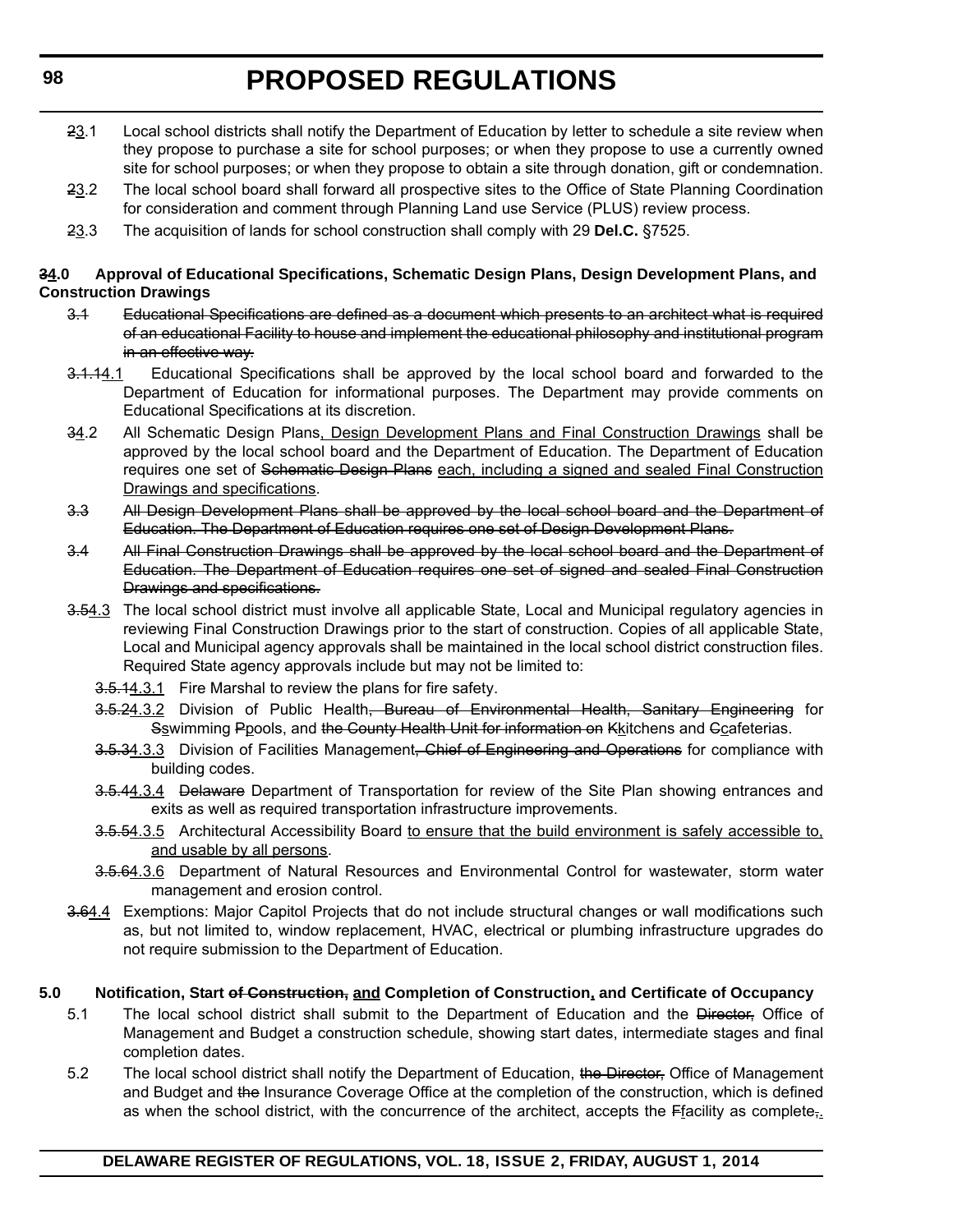Completion means that the following have occurred: punch-list items are resolved, release of liens has been received and funds held in retainage have been released.

- 5.3 The local school district shall record capital assets (buildings) in accordance with the State of Delaware Capital Asset Budget and Accounting Manual which requires capital assets (buildings) to be recorded when the asset is ready for its intended use. As an example, the capital asset (building) should be recorded when it has received an occupancy certificate or the building is ready for its intended use.
- 5.4 The local school district shall notify the Department of Education, the State Auditor, and the Director, Office of Management and Budget upon approval of the Certificate of Occupancy.
- 5.5 Local school districts shall submit to the Department of Education a copy of the electronic autocad files. Electronic autocad files shall be submitted no later than 30 calendar days after the completion of any major renovation, addition to an existing Ffacility, new school or replacement school.

#### **6.0 Purchase Orders**

All purchase orders for any Major Capitol Improvement Project shall be approved by both the Department of Education and the Assistant Chief of Fiscal & Policy Analysis for Capital Projects Office of Management and Budget prior to submission to the Division of Accounting.

#### **7.0 Change Orders**

- 7.1 Change Orders are changes in the construction contract negotiated with the contractor. The main purpose is to correct design omissions, address unforeseen circumstances which arise during the construction process, and improve upon designs based on project progress.
- 7.21 All Change Orders must be agreed upon by the architect, the local school district board and the contractor, and shall be forwarded to the Department of Education.
	- 7.21.1 Submission of a Change Order must include the following documents: Completed A completed purchase order as applicable; local school board of education minutes identifying and approving the changes; completed AIA document G701, and correspondence which gives a breakdown in materials mark-up and other expenses.

#### **8.0 Percentage of Funds Transferable Between Projects within a Certificate of Necessity**

- 8.1 School districts may request Tthe transfer of funds between projects during the bidding and construction process shall be only by written request by the district in writing to the Department of Education. Acceptability of the transfer of funds will meet the following criteria:
	- 8.1.1 No project may have any portion of its funding moved to another project without the approval of the Secretary of the Department of Education, the Director of the Office of Management and Budget and the Controller General.
	- 8.1.2 No project may have any funding added to its initial funding without the approval of the Secretary of the Department of Education, the Director of the Office of Management and Budget and the Controller General.
	- 8.1.3 No transfer of funds shall be executed between projects authorized through and by separate Certificates of Necessity.

#### **9.0 Educational Technology**

All school facilities being constructed or renovated under the Major Capital Improvement Program shall include, wiring for technology that meets the current Department of Technology and Information Wiring Standards and is appropriate to the grade level and educational requirements of the Facility type, such as high school, administration, etc. The cost of such wiring shall be borne by project funds when no other technology funds are available.

#### **10.0 Playground Construction:**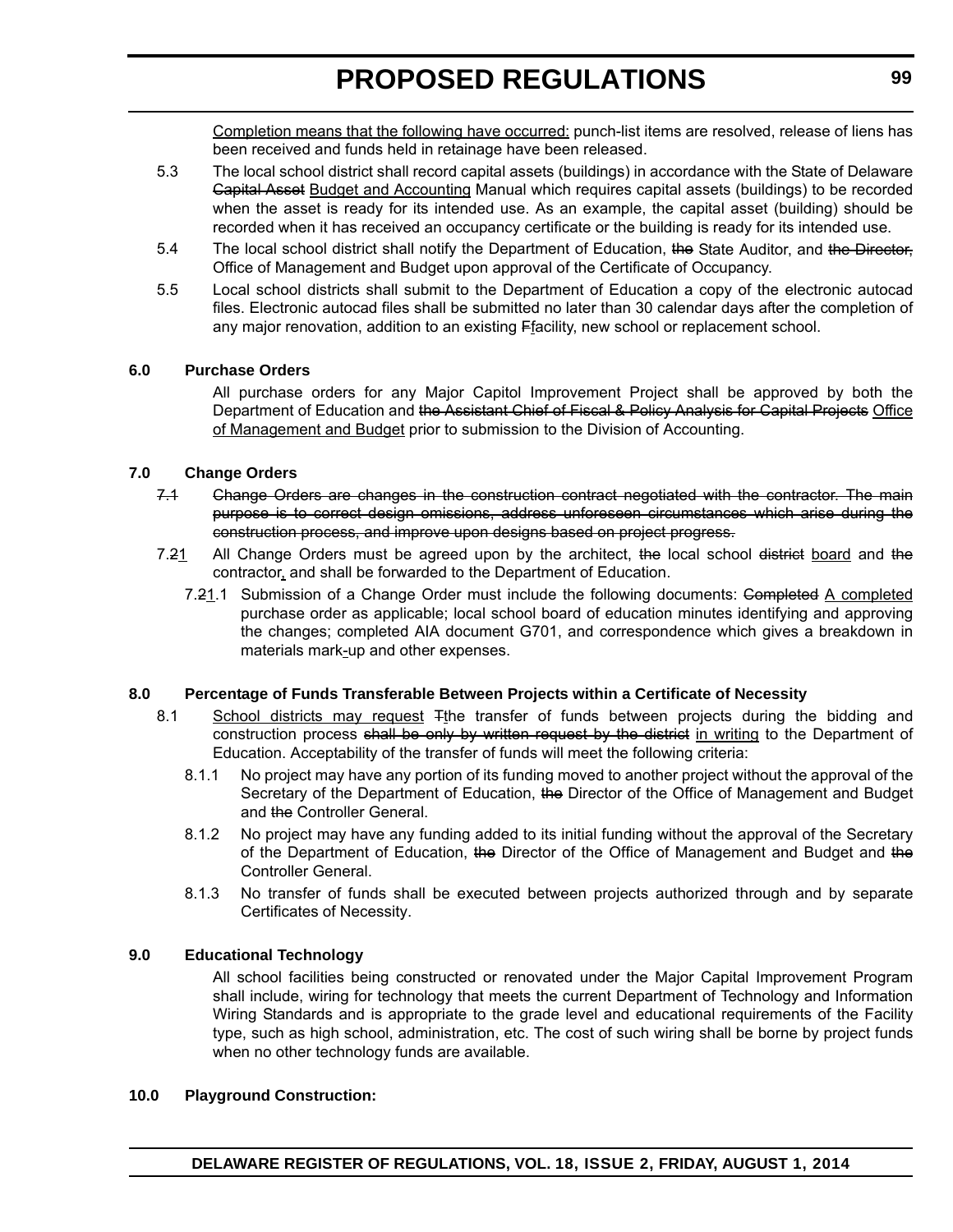<span id="page-15-0"></span>Effective July 1, 2010, all playgrounds constructed or renovated pursuant to a major capital improvement project shall comply with the most current editions of: Tthe American Society of Testing Materials (ASTM) Designation F-1487 and Tthe Consumer Products Safety Commission (CPSC) Publication Number 325.

#### **11.0 Administration of the New School**

The principle principal administrator of a new school may be hired for up to one (1) year prior to student occupancy to organize and hire staff. The State portion of salary and benefits may be paid from Major Capital Improvement Programs.

#### **12.0 Voluntary School Assessment**

- 12.1 The funds generated as a result of the Voluntary School Assessment, as authorized by the provisions of 14 **Del.C.** §103(c) relating to land use planning and education, shall be applied exclusively to offsetting the required local share of major capital construction costs.
	- 12.1.1 Districts receiving Voluntary School Assessment funds shall have full discretion in the use of those funds for any construction activities that increase school capacity.

#### **OFFICE OF [THE SECRETARY](http://www.doe.k12.de.us/)**

Statutory Authority: 14 Delaware Code, Section 122(b) (14 **Del.C.** §122(b))

### **PUBLIC NOTICE**

#### **Education Impact Analysis Pursuant to 14 Del.C. Section 122(d)**

#### **[415 Voluntary School Assessment](#page-3-0)**

**A. Type of Regulatory Action Required** New Regulation

#### **B. Synopsis of Subject Matter of the Regulation**

The Secretary of Education intends to propose a new regulation related to 14 **DE Admin. Code** 415 Voluntary School Assessment. The Voluntary School Assessment was removed from 14 **DE Admin. Code** 401 Major Capital Improvement Programs. The Department of Education proposes this regulation to further delineate the process related to Voluntary School Assessment.

Persons wishing to present their views regarding this matter may do so in writing by the close of business on or before **September 5, 2014** to Tina Shockley, Education Associate, Regulation Review, Department of Education, at 401 Federal Street, Suite 2, Dover, Delaware 19901. A copy of this regulation is available from the above address or may be viewed at the Department of Education business office.

#### **C. Impact Criteria**

1. Will the amended regulation help improve student achievement as measured against state achievement standards? The amended regulation is not directly related to improving student achievement as measured against state achievement standards. It removes Voluntary School Assessment.

2. Will the amended regulation help ensure that all students receive an equitable education? The new regulation is intended to help ensure that all students receive an equitable education.

3. Will the amended regulation help to ensure that all students' health and safety are adequately protected? The amendments do not address students' health and safety.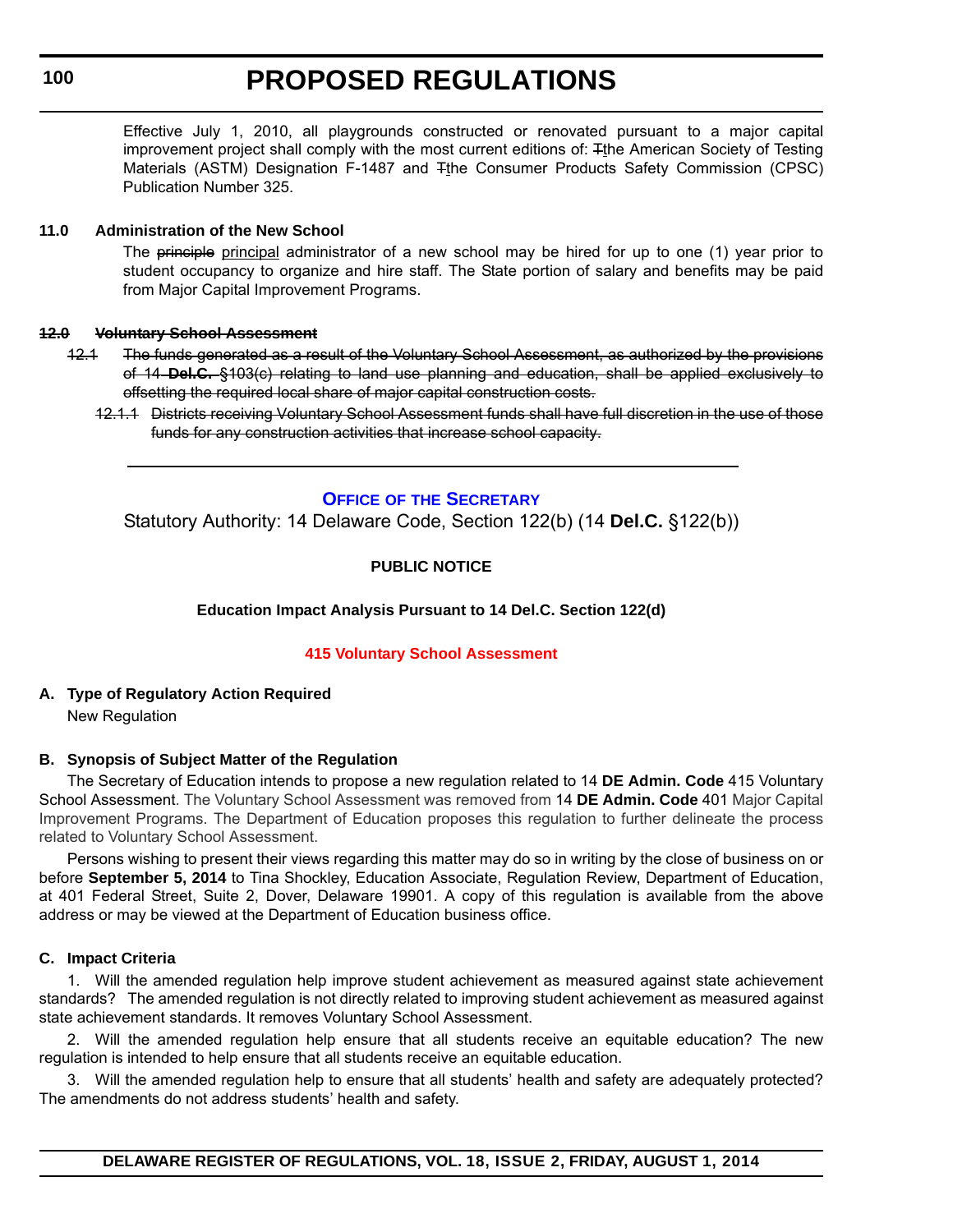4. Will the amended regulation help to ensure that all students' legal rights are respected? The amended regulation continues to ensure that all student's legal rights are respected.

5. Will the amended regulation preserve the necessary authority and flexibility of decision making at the local board and school level? The amended regulations does not change the decision making at the local board and school level.

6. Will the amended regulation place unnecessary reporting or administrative requirements or mandates upon decision makers at the local board and school levels? The amended regulation does not place any unnecessary reporting or administrative requirements on decision makers.

7. Will the decision making authority and accountability for addressing the subject to be regulated be placed in the same entity? The decision making authority and accountability for addressing Voluntary School Assessments does not change because of this regulation.

8. Will the amended regulation be consistent with and not an impediment to the implementation of other state educational policies, in particular to state educational policies addressing achievement in the core academic subjects of mathematics, science, language arts and social studies? The amendment is consistent with and not an impediment to the implementation of other state educational policies.

9. Is there a less burdensome method for addressing the purpose of the regulation? There is not a less burdensome method for addressing the purpose of the regulation.

10. What is the cost to the State and to the local school boards of compliance with the regulation? There is no cost associated with this new regulation.

#### **415 Voluntary School Assessment**

#### **1.0 Purpose**

- 1.1 The funds generated as a result of the Voluntary School Assessment, as authorized by the provisions of 14 **Del.C.** §103(c) relating to land use planning and education shall be applied exclusively to offsetting the required local share of major capital construction costs.
- 1.2 Districts receiving Voluntary School Assessment funds shall have full discretion in the use of those funds for any construction activities that increase school capacity.

#### **2.0 Definitions**

The following words and terms, when used in this regulation, have the following meaning unless the context clearly indicates otherwise:

- "**Building Valuation Data**" means the average construction costs as published biannually by the International Code Council, which can be used for determining permit fees for a jurisdiction.
- "**Certificate of Necessity**" means the document issued by the Department of Education which certifies that a construction project is necessary and sets the scope and cost limits for that project. The Certificate of Necessity authorizes the school district to hold a referendum for the Capital Improvement Program identified and authorizes the school district to sell bonds to pay the local portion in the event of a successful referendum.
- "**Certificate of Occupancy**" means the document issued by a local code enforcement official/office attesting that a facility meets building codes and is fit for human occupancy.
- "**Change Orders**" means the documents that change the construction contract and are negotiated between the owner and contractor in order to correct design omissions, address unforeseen circumstances which arise during the construction process, and improve upon designs based on project progress.
- "**Equalization Report**" means the report issued per 14 **Del.C.** §1707(i), which recommends formula adjustments for funding allocations that are intended to equalize tax-base disparities, driven by land values, amongst local school districts.

"**Gross Area**" means the calculated square footage of a residential unit.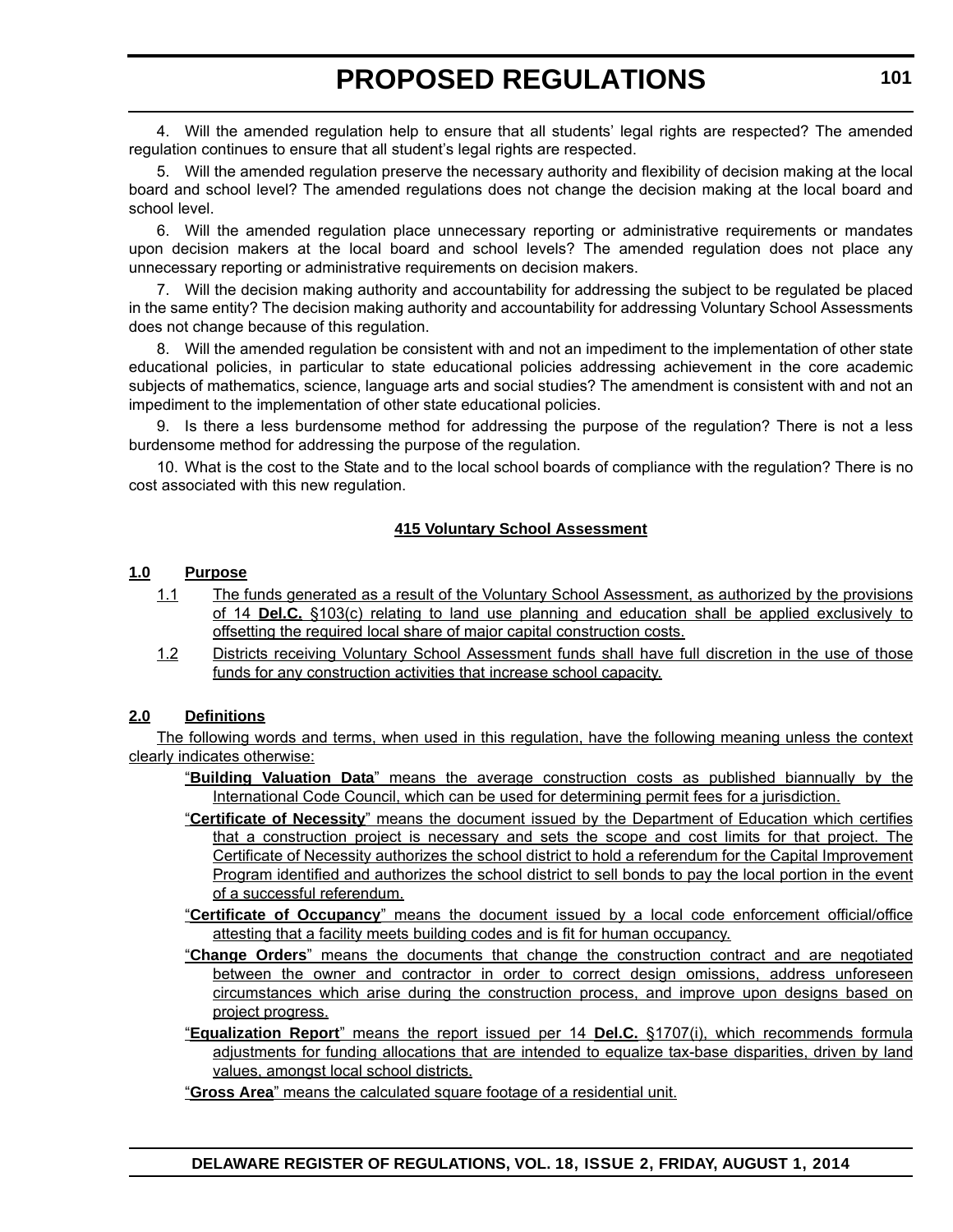- "**International Code Council**" means the nationally recognized organization that is dedicated to developing model codes and standards used in the design, build and compliance process to construct safe, sustainable, affordable and resilient structures.
- "**Program Capacity**" means eighty-five (85) percent of the maximum number of students that a program or school can contain as determined solely by considerations of physical space, physical space and class size for each grade level, as identified in 14 **Del.C.** §405(c).
- "**School Capacity**" means the calculation which determines the number of students that can be served within a school building, as determined by the Department of Education school construction formula.
- "**School Capacity Certification**" means the certification made by any local school district to be impacted by a pending development, which identifies the existence of capacity within existing district infrastructure, or lack thereof.
- "**School Construction Technical Assistance Manual**" means the document that identifies the school construction formula and provides local school districts with guidance and rules related to school construction.
- "**Voluntary School Assessment**" means the fee assessed on new residential construction units in New Castle County and its municipalities to provide support for the construction of additional capacity within local school districts, for increased student growth that results from residential development.

### **3.0 Determination of School District Capacity**

- 3.1 Prior to a developer recording a residential subdivision plan per 9 **Del.C.** §2661, and for over 5 units in size for any lands annexed into any municipality located in New Castle County per 22 **Del.C.** §842(2), the developer shall request from the Department of Education a School Capacity Certification to ensure that the school district in which the development will be located has adequate capacity to accommodate the proposed number of students the development will incur. The Department of Education shall also verify with the municipality located in New Castle County or New Castle County all the necessary information regarding the development to include location; tax parcel number of the development; and number and type of residential units.
- 3.2 The Department of Education shall respond to the developer's request for certification within 60 days of receipt of a completed request for such certification. The municipality located in New Castle County or New Castle County shall provide the Department of Education with all the necessary development information within 20 days from the request by the Department of Education. The certification from the school district shall include the following information for the schools impacted by the new development:
	- 3.2.1 Feeder patterns for this development and the schools that will be affected by these feeder patterns.
	- 3.2.2 The increased demand that will result from the proposed development.
	- 3.2.3 School capacity, program capacity and enrollment data relevant to the proposed development.
- 3.3 The developer shall be subject to the Voluntary School Assessment if it is determined by the school district that no capacity exists.

### **4.0 Calculation of Voluntary School Assessment for New Castle County**

- 4.1 The Department of Education shall calculate the Voluntary School Assessment rates annually for each school district in New Castle County. Voluntary School Assessments shall be calculated on a per unit basis using statewide average cost of construction based on the school construction formula.
	- 4.1.1 The calculation shall include the local share of cost per student for school construction by taking the statewide average cost and multiplying it by the annual local major capital match requirement.
	- 4.1.2 The local share calculated above shall then be multiplied by 0.5 (statewide average children per household as per 14 **Del.C.** §103(c)(3)) to determine the final individual rate for each school district.

### **5.0 Determining Total Cost of a Residential Unit**

**DELAWARE REGISTER OF REGULATIONS, VOL. 18, ISSUE 2, FRIDAY, AUGUST 1, 2014**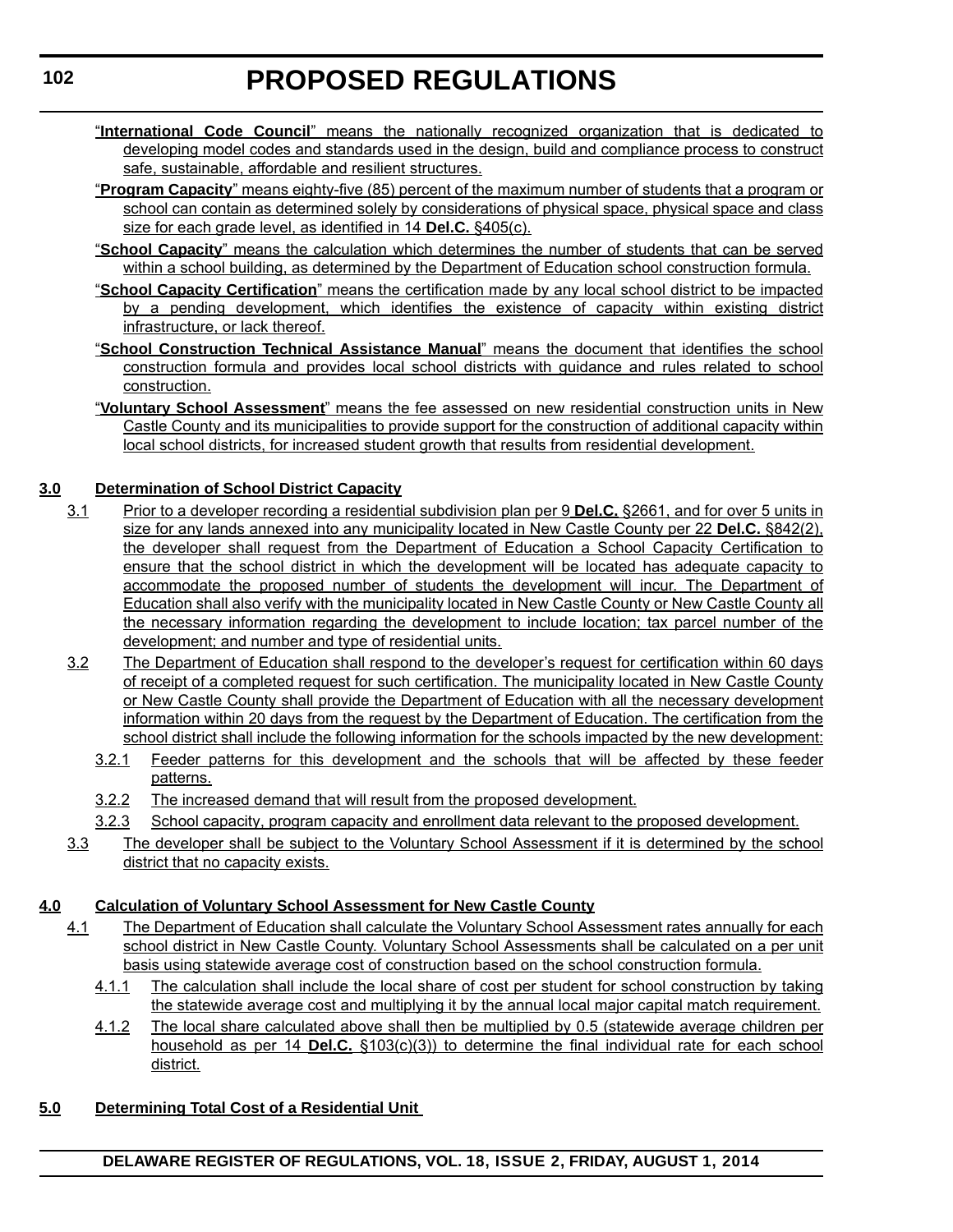- 5.1 The developer shall contact the Department of Education to identify residential units subject to the 5 percent limitation as per 14 **Del.C.** §103(c).
- 5.2 Total cost of the residential unit shall mean the total cost to construct the residential unit, not to include cost of land or site work (for the purposes of determining the 5 percent limitation on the Voluntary School Assessment fees as per 14 **Del.C.** §103(c)).
- 5.3 Cost per square foot shall be derived from the Building Valuation Data (BVD) table, reflecting construction cost standards established by the International Code Council (ICC).
- 5.4 Total construction cost shall equal Gross Area of the residential unit multiplied by the Square Foot Construction Cost identified on the BVD table.
- 5.5 The Department of Education shall use the first issued ICC update of the BVD table in the current calendar year as the basis for calculating total construction costs for any new major subdivision which is subject to the 5 percent limitation as per 14 **Del.C.** §103(c).

#### **6.0 Determination of Voluntary School Assessment Fee**

- 6.1 For each of the new residential units to be constructed, the developer shall pay to the Department of Education the Voluntary School Assessment in effect for the fiscal year in which the first building permit is issued for a residential unit to be constructed on the property.
- 6.2 The fee shall remain constant throughout the development of the subdivision (and shall not be increased for any reason, including but not limited to any re-subdivision); provided, however, that after 5 years from the issuance of the first building permit, the voluntary school assessment amount may be recalculated by the Department of Education.
- 6.3 Any voluntary school assessments paid under this subsection shall be paid to the Department of Education at the time that a certificate of occupancy is obtained for each unit, and shall be deposited by the Department into an interest-bearing account. Such assessments shall be released and paid by the State into an interest-bearing account of the school district at the time the school district engages in construction activities which increase school capacity.
- 6.4 With the approval of the Department of Education, after consultation with the superintendent of the affected school district, an applicant may receive a credit against voluntary assessments to be paid in an amount equal to the fair market value of any lands or properties set aside by the developer and deeded to the school district for school uses. Any such lands shall not be used for non-school purposes, other than as parkland or open space.
- 6.5 No certificate of adequate school capacity shall be required and projects are exempt from payment of Voluntary School Assessment fees where any of the following criteria are met:
	- 6.5.1 The residential development is restricted by recorded covenants to provide housing or shelter predominantly for individuals 55 years of age or older pursuant to the provisions of the Federal Fair Housing Act [42 U.S.C. § 3601, et. seq.].
	- 6.5.2 The residential development is for low income housing, which, for purposes of this section; shall be defined to mean any housing financed by a loan or mortgage that is insured or held by the Secretary of HUD or the Delaware State Housing Authority or which is developed by a nonprofit corporation certified under § 501(c) (3) of the United States Internal Revenue Code [26 U.S.C. § 501(c) (3)]; or
	- 6.5.3 The applicant has pledged, in a writing recorded and running with the subject property, to pay a Voluntary School Assessment in an amount determined pursuant to §103(c) of Title 14 for each lot for which the applicant would otherwise be required to obtain a certificate.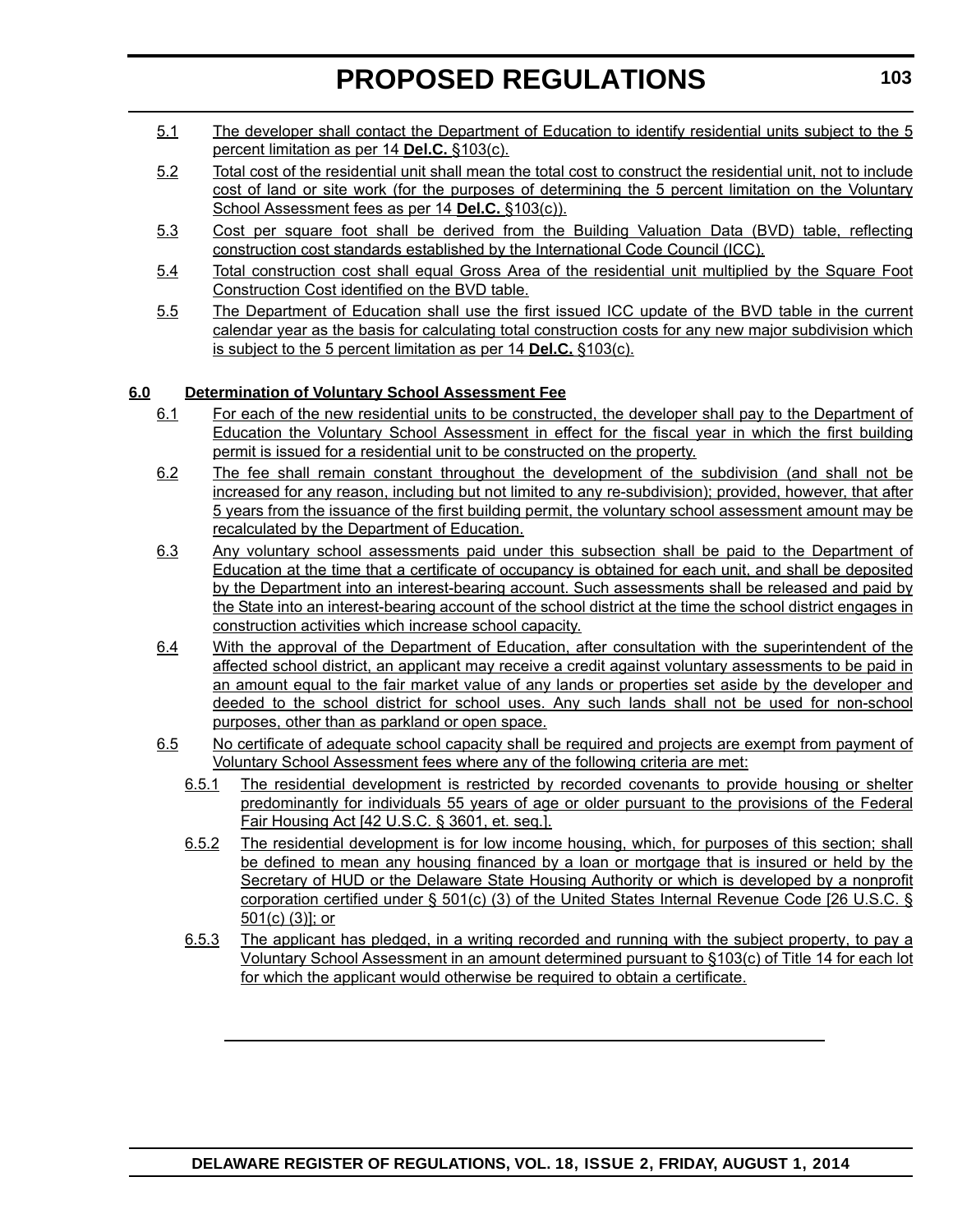#### **OFFICE OF [THE SECRETARY](http://www.doe.k12.de.us/)**

<span id="page-19-0"></span>Statutory Authority: 14 Delaware Code, Section 122(b) (14 **Del.C.** §122(b)) 14 **DE Admin. Code** 851

#### **PUBLIC NOTICE**

#### **Education Impact Analysis Pursuant to 14 Del.C. Section 122(d)**

#### **[851 K to 12 Comprehensive Health Education Program](#page-3-0)**

#### **A. Type of Regulatory Action Required**

Amendment to Existing Regulation

#### **B. Synopsis of Subject Matter of the Regulation**

The Secretary of Education seeks the consent of the State Board of Education to amend 14 **DE Admin. Code** 851 K to 12 Comprehensive Health Education Program. The amendment is needed in order to clarify some language regarding the incorporation of psychomotor skills learning into the instruction, and the implementation date shall be no later than the 2015-2016 school year.

Persons wishing to present their views regarding this matter may do so in writing by the close of business on or before **September 5, 2014** to Tina Shockley, Education Associate – Policy Advisor, Department of Education, at 401 Federal Street, Suite 2, Dover, Delaware 19901. A copy of this regulation is available from the above address or may be viewed at the Department of Education business office.

#### **C. Impact Criteria**

1. Will the amended regulation help improve student achievement as measured against state achievement standards? The amendment will help improve student achievement by educating them about how to remain healthy, which will allow them to attend school regularly.

2. Will the amended regulation help ensure that all students receive an equitable education? The amendment will help ensure all students receive an equitable education.

3. Will the amended regulation help to ensure that all students' health and safety are adequately protected? This amendment will help ensure that all students' health and safety are adequately protected.

4. Will the amended regulation help to ensure that all students' legal rights are respected? The amendment will help ensure that all students' legal rights are respected.

5. Will the amended regulation preserve the necessary authority and flexibility of decision making at the local board and school level? The amendment preserves the necessary authority and flexibility of decision making at the local board and school level.

6. Will the amended regulation place unnecessary reporting or administrative requirements or mandates upon decision makers at the local board and school levels? The amendment does not place unnecessary reporting or administrative requirements or mandates upon decision makers at the local board and school level.

7. Will the decision making authority and accountability for addressing the subject to be regulated be placed in the same entity? The decision making authority does not change with regard to the amendments.

8. Will the amended regulation be consistent with and not an impediment to the implementation of other state educational policies, in particular to state educational policies addressing achievement in the core academic subjects of mathematics, science, language arts and social studies? The amendment is consistent with state and federal educational policies.

9. Is there a less burdensome method for addressing the purpose of the regulation? There is not a less burdensome method for addressing the purpose of the regulation.

10. What is the cost to the State and to the local school boards of compliance with the regulation? The cost to the state and local school boards for compliance for CPR funding was noted in epilogue language.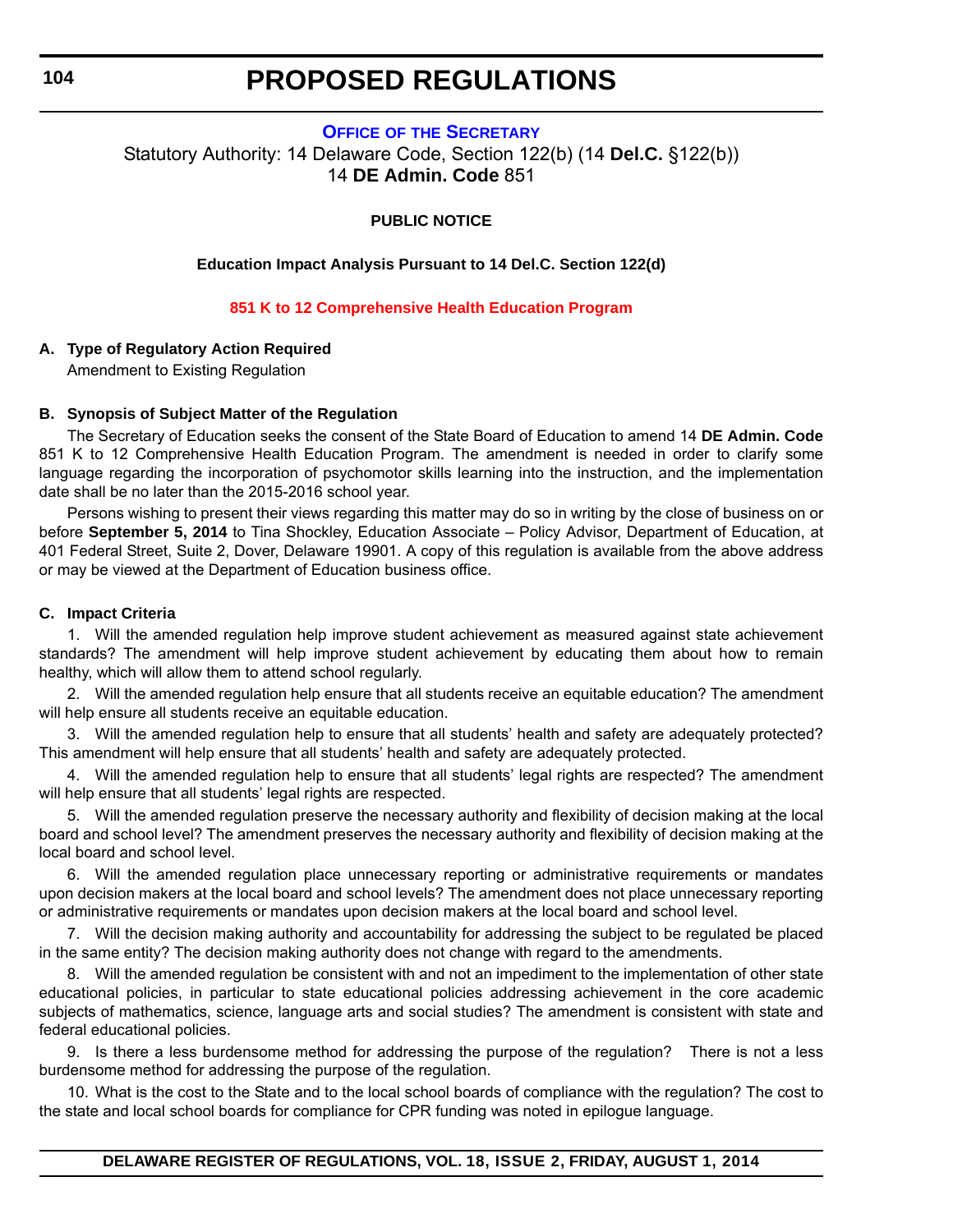#### **851 K to 12 Comprehensive Health Education Program**

#### **1.0 Program Requirements**

- 1.1 Each school district and charter school shall have a sequential, skill-based K to 12 Comprehensive Health Education Program based on the Delaware Health Education Standards that establishes a foundation of understanding the relationship between personal behavior and health and shall include at a minimum the following:
	- 1.1.1 Identification of a district level person to coordinate the district program and a coordinator in each building to assure compliance at the building level. Each charter school shall identify a person to coordinate the program for the charter school.
	- 1.1.2 Appointment of persons such as teachers, parents, school nurses, community leaders, guidance counselors, law enforcement officers and others with expertise in the areas of health, family life and safe and drug free schools and communities to serve as members of the Consolidated Application Planning Committee.
	- 1.1.3 The use of the state content standards for health education for grades K to 12 to address the core concepts: tobacco, alcohol and other drugs, injury prevention and safety, nutrition and, physical activity, family life and sexuality, personal health and wellness, mental health and community and environmental health with minimum hours of instruction as follows:
		- 1.1.3.1 In grades K to 4, a minimum of thirty (30) hours in each grade of comprehensive health education and family life education of which ten (10) hours, in each grade, must address drug and alcohol education.
		- 1.1.3.2 In grades 5 and 6, a minimum of thirty five (35) hours in each grade of comprehensive health education and family life education of which fifteen (15) hours, in each grade, must address drug and alcohol education.
		- 1.1.3.3 In grades 7 and 8, separate from other subject areas, a minimum of sixty (60) hours of comprehensive health education and family life education of which fifteen (15) hours, in each grade, must address drug and alcohol education. If all of the 60 hours are provided in one year at grade 7 or 8, an additional fifteen hours of drug and alcohol education must be provided in the other grade.
		- 1.1.3.4 In grades 9 to 12, one half (1/2) credit of comprehensive health education is required for graduation of which fifteen (15) hours of this 1/2 credit course must address drug and alcohol education. In addition, no less than two (2) hours of this 1/2 credit course shall eover include a cardiopulmonary resuscitation (CPR) awareness based on instructional program which uses the most current evidence-based emergency cardiovascular care guidelines, and incorporates psychomotor skills learning into the instruction, use of an Automated External Defibrillator (AED) as well as a component on the life saving and life enhancing effects of organ and tissue donation. This 1/2 credit course may be provided in the 9th, 10th, 11th or 12th grade. In each of the remaining three grades, fifteen (15) hours of drug and alcohol education must be provided for all students. CPR awareness instruction, use of an AED and organ/tissue donation awareness shall be integrated into each high school Health Education Program no later than the 2014-2015 2015-2016 school year.
	- 1.1.4 Inclusion of a comprehensive sexuality education and an HIV prevention program that stresses the benefits of abstinence from high risk behaviors.
	- 1.1.5 Inclusion of the core concepts of nutrition and family life and sexuality implemented through Family and Consumer Science courses.
	- 1.1.6 Inclusion of research-based fire safety education in grades kindergarten through grade 6.
	- 1.1.7 Inclusion of an evidence-based tobacco, alcohol, drug and interpersonal violence prevention program.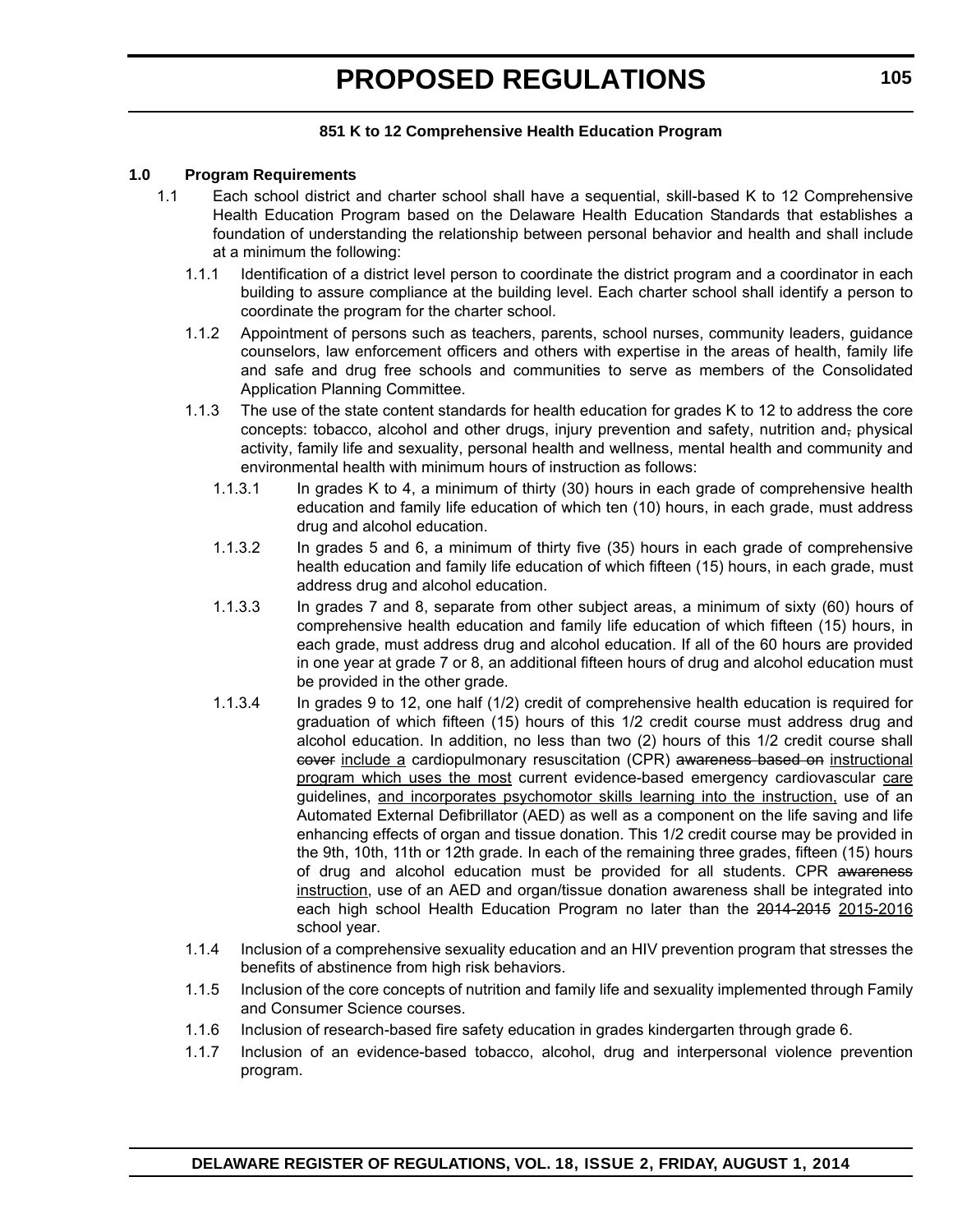- <span id="page-21-0"></span>1.1.8 The use of effective instructional methods as demonstrated in sound research in the core concepts and skills inclusive of accessing information, self management, analyzing internal and external influences, interpersonal communication, decision making and goal setting and advocacy.
- 1.1.9 A description of the method(s) used to implement and evaluate the effectiveness of the program shall be reported upon request of the Department.

### **[DEPARTMENT OF HEALTH AND SOCIAL SERVICES](http://www.dhss.delaware.gov/dhss/dmma/) DIVISION OF MEDICAID AND MEDICAL ASSISTANCE**

Statutory Authority: 31 Delaware Code, Section 512 (31 **Del.C.** §512)

#### **PUBLIC NOTICE**

#### **[Nursing Facility Services – Preadmission Screening and Resident Review](#page-3-0)**

In compliance with the State's Administrative Procedures Act (APA - Title 29, Chapter 101 of the Delaware Code) and under the authority of Title 31 of the Delaware Code, Chapter 5, Section 512 and with 42 CFR §447.205, Delaware Health and Social Services (DHSS) / Division of Medicaid and Medical Assistance (DMMA) is proposing to amend the Title XIX Medicaid State Plan regarding administration of the Medicaid Preadmission Screening and Resident Review (PASRR), specifically, *Categorical Determinations and Specialized Services*.

Any person who wishes to make written suggestions, compilations of data, testimony, briefs or other written materials concerning the proposed new regulations must submit same to Sharon L. Summers, Planning & Policy Development Unit, Division of Medicaid and Medical Assistance, 1901 North DuPont Highway, P.O. Box 906, New Castle, Delaware 19720-0906 or by fax to 302-255-4425 by September 2, 2014.

The action concerning the determination of whether to adopt the proposed regulation will be based upon the results of Department and Division staff analysis and the consideration of the comments and written materials filed by other interested persons.

#### **SUMMARY OF PROPOSAL**

The purpose of this notice is to advise the public that Delaware Health and Social Services/Division of Medicaid and Medical Assistance is proposing to amend the Title XIX Medicaid State Plan and the Division of Social Services Manual (DSSM) regarding administration of the Medicaid Preadmission Screening and Resident Review (PASRR), specifically, *Categorical Determinations and Specialized Services*.

#### **Statutory Authority**

- 1919(e)(7), *State Requirements for Preadmission Screening and Resident Review*
- 42 CFR 483 Subpart C, *Preadmission Screening and Annual Review of Mentally Ill and Mentally Retarded Individuals*

#### **Background**

Preadmission Screening and Resident Review (PASRR), a provision at section 1919(e)(7) of the Social Security Act, is a federally mandated screening process for individuals with serious mental illness and/or individuals with intellectual disability/developmental disability, who apply or reside in Medicaid certified beds in a nursing home regardless of payor. The screening helps ensure individuals in need of long term care services reside in the most appropriate and least restrictive setting possible, are not inappropriately placed in nursing homes, and receive services they need in that setting. Additionally, if a need for specialized services is determined, federal guidelines require that such services must be provided.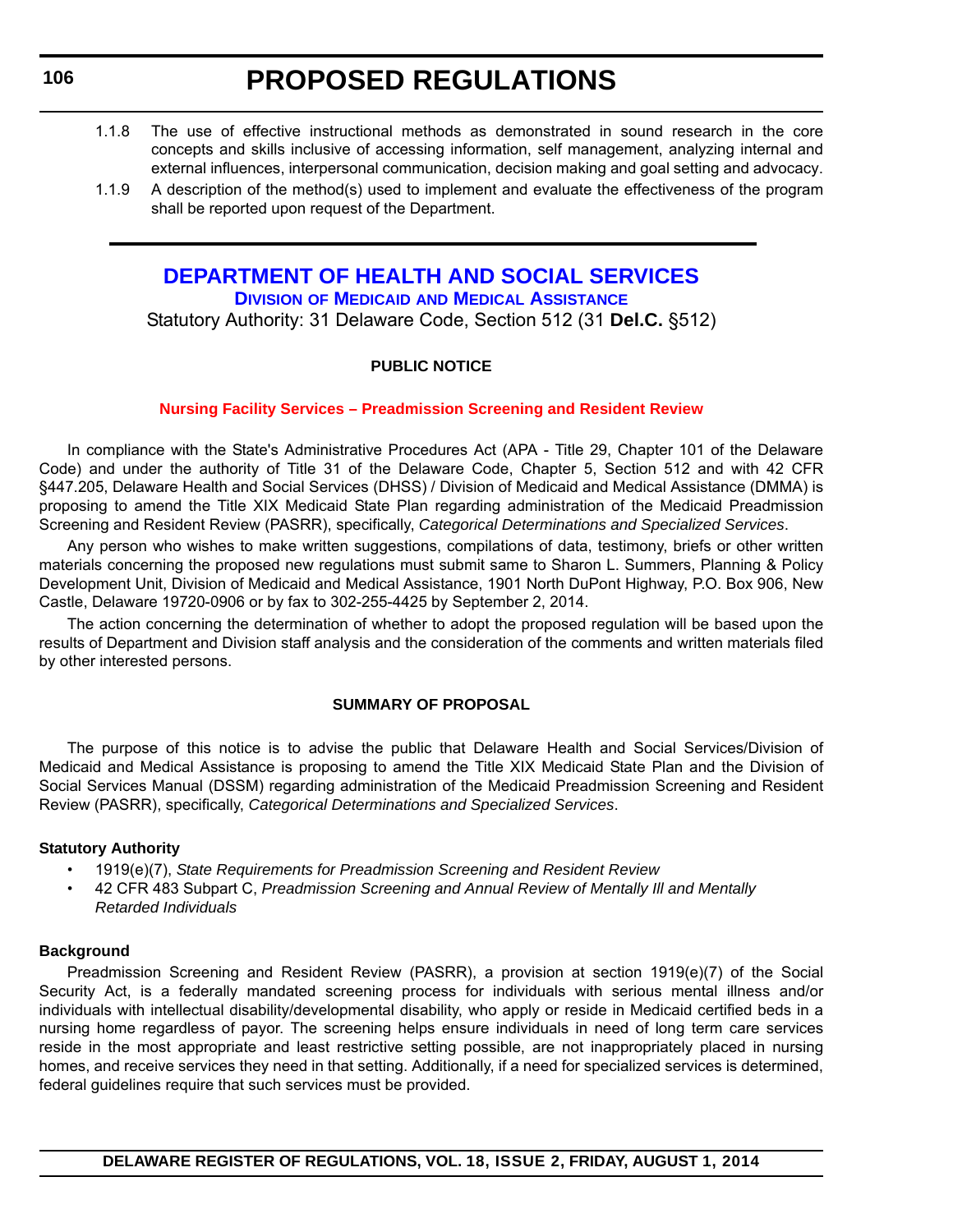The PASRR process specified in 42 CFR §§ 483.100 through 483.138 requires that 1) all applicants to a Medicaid-certified nursing facility, which includes children under age 21 years, be evaluated for mental illness and/ or intellectual disability; 2) be offered the most appropriate setting for their needs (in the community, a nursing facility, or acute care settings); and 3) receive the services they need in those settings.

As a process, PASRR has two core components. Level I and Level II:

#### *Level I PASRR Screen*

In brief, the PASRR process requires that all applicants to Medicaid-certified Nursing Facilities be given a preliminary assessment to determine whether they *might* have mental illness or intellectual disability/ developmental disability. This is called a "Level I PASRR screen."

#### *Level II PASRR Screen*

Those individuals who test positive at Level I are then evaluated in depth, called "Level II PASRR screen." The results of this evaluation result in a determination of need, determination of appropriate setting, and a set of recommendations for services to inform the individual's plan of care.

#### *Categorical Determinations*

Categorical Determinations means the provisions in 42 CFR §483.130 for creating categories that describe certain diagnoses, severity of illness, or the need for a particular service that clearly indicates that admission to a nursing facility is normally needed or that the provision of specialized services is not normally needed.

Categorical determinations permit states to omit the full Level II evaluation in certain circumstances that are time-limited or where the need for nursing facility services is clear. While categorical determinations do abbreviate the PASRR process, the function of the resulting determination is not different from an individualized determination and a determination document must be produced prior to admission. Categorical determinations are not "exemptions."

#### *Specialized Services*

In accordance with 42 CFR §483.120, Specialized Services for Preadmission Screening and Resident Review means services that are provided in addition to the routine care provided by a nursing facility (NF) that result in the continuous and aggressive implementation of an individualized plan of care for mental illness (MI) or intellectual or developmental disability (IDD) or related conditions, as follows:

(1) For mental illness, specialized services means the services specified by the State which, combined with services provided by the NF, results in the continuous and aggressive implementation of an individualized plan of care that—

- (i) Is developed and supervised by an interdisciplinary team, which includes a physician, qualified mental health professionals and, as appropriate, other professionals.
- (ii) Prescribes specific therapies and activities for the treatment of persons experiencing an acute episode of serious mental illness, which necessitates supervision by trained mental health personnel; and
- (iii) Is directed toward diagnosing and reducing the resident's behavioral symptoms that necessitated institutionalization, improving his or her level of independent functioning, and achieving a functioning level that permits reduction in the intensity of mental health services to below the level of specialized services at the earliest possible time.

(2) For intellectual or developmental disability, specialized services means the services specified by the State which, combined with services provided by the NF or other service providers, results in treatment which meets the requirements of §483.440(a)(1).

The State must provide or arrange for the provision of specialized services, in accordance with this subpart, to all NF residents with MI or IDD whose needs are such that continuous supervision, treatment and training by qualified mental health or intellectual disability personnel is necessary, as identified by the screening provided in §483.130 or §§483.134 and 483.136.

#### **Summary of Proposal**

This state plan amendment is mandated by federal law to ensure that Medicaid-certified nursing facility applicants and residents with mental illness, intellectual or developmental disabilities, or related conditions are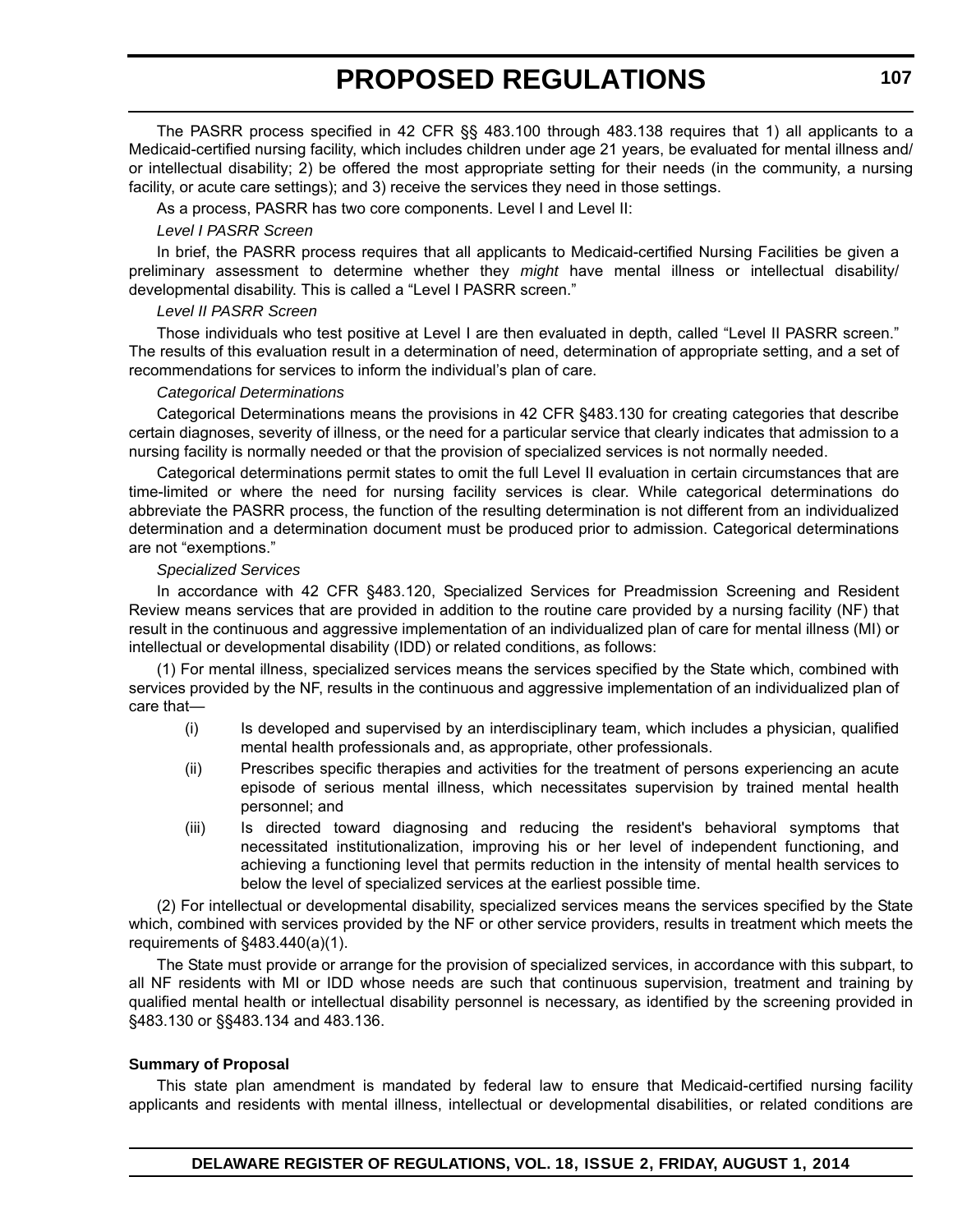identified and admitted or allowed to remain in a nursing facility only if there is a verified need for nursing facility services.

Federal regulation prohibits Medicaid reimbursement to nursing facilities under certain circumstances, such as but not limited to, (1) Individual admitted without a completed preadmission screening and resident review (PASRR) screening indicating appropriateness for nursing facility placement, (2) Nursing facility fails to obtain a Level II determination when there are indicators of mental illness or intellectual disability/developmental disability.

The Division of Medicaid and Medical Assistance (DMMA) will amend the Medicaid State plan and the Division of Social Services Manual to implement the nursing facility preadmission screening and resident review (PASRR) categorical determinations and specialized services definitions. This regulatory process defines the Level II evaluation provided to all individuals suspected of having mental illness or an intellectual developmental disability seeking admission to a Medicaid-certified nursing facility under the PASRR program. This regulatory process also identifies specialized services that will be available when determined to be needed through the PASRR evaluation process.

DMMA will utilize the PASRR state plan template, drafted by the Centers for Medicare and Medicaid Services (CMS), to ensure that the State's Medicaid plan and policies complies with PASRR federal regulations.

The provisions of this state plan amendment relating to Preadmission Screening and Resident Review are subject to approval by CMS.

**IMPORTANT NOTE:** People first language is respectful of the person and should always be used when referencing an individual with intellectual and other developmental disabilities. Current federal law and regulations use the term "mentally retarded". DHSS/DMMA prefers to use the accepted term "individuals with intellectual disability" (ID) instead of "mental retardation." The term "intellectual disability" will be reflected on all applicable amended State plan and policy pages.

#### **Fiscal Impact Statement**

There will be a fiscal impact. However, the actual calculation of costs is currently being determined. The projected impact for federal fiscal years 2014 and 2015 will be provided in a future issue of the Delaware *Register of Regulations*.

#### **DMMA PROPOSED REGULATION #14-32a REVISION:**

79s

Revision: HCFA-PM-93-1 January 1993

#### STATE PLAN UNDER TITLE XIX OF THE SOCIAL SECURITY ACT STATE: **DELAWARE**

SECTION 4 - GENERAL PROGRAM ADMINISTRATION (Continued)

| Citation                  | 4.39 | <b>Preadmission Screening and Annual Resident Review in Nursing</b> |
|---------------------------|------|---------------------------------------------------------------------|
| $1902(a)(28)(D)(i)$ ,     |      | <b>Facilities</b>                                                   |
| 1919(e)(7), 1919(b)(3)(E) |      |                                                                     |
| of the Act;               |      | (a) The Medicaid agency has in effect a written agreement           |
| P.L. 100-203              |      | with the State mental health and mental retardation                 |
| $(Sec. 4211(c))$ ;        |      | authorities that meet the requirements of                           |
| P.L. 101-508              |      | 42 CFR 431.621(c).                                                  |
| (Sec. 4801(b))            |      |                                                                     |
|                           |      | (b) The State operates a preadmission and annual resident           |

#### **DELAWARE REGISTER OF REGULATIONS, VOL. 18, ISSUE 2, FRIDAY, AUGUST 1, 2014**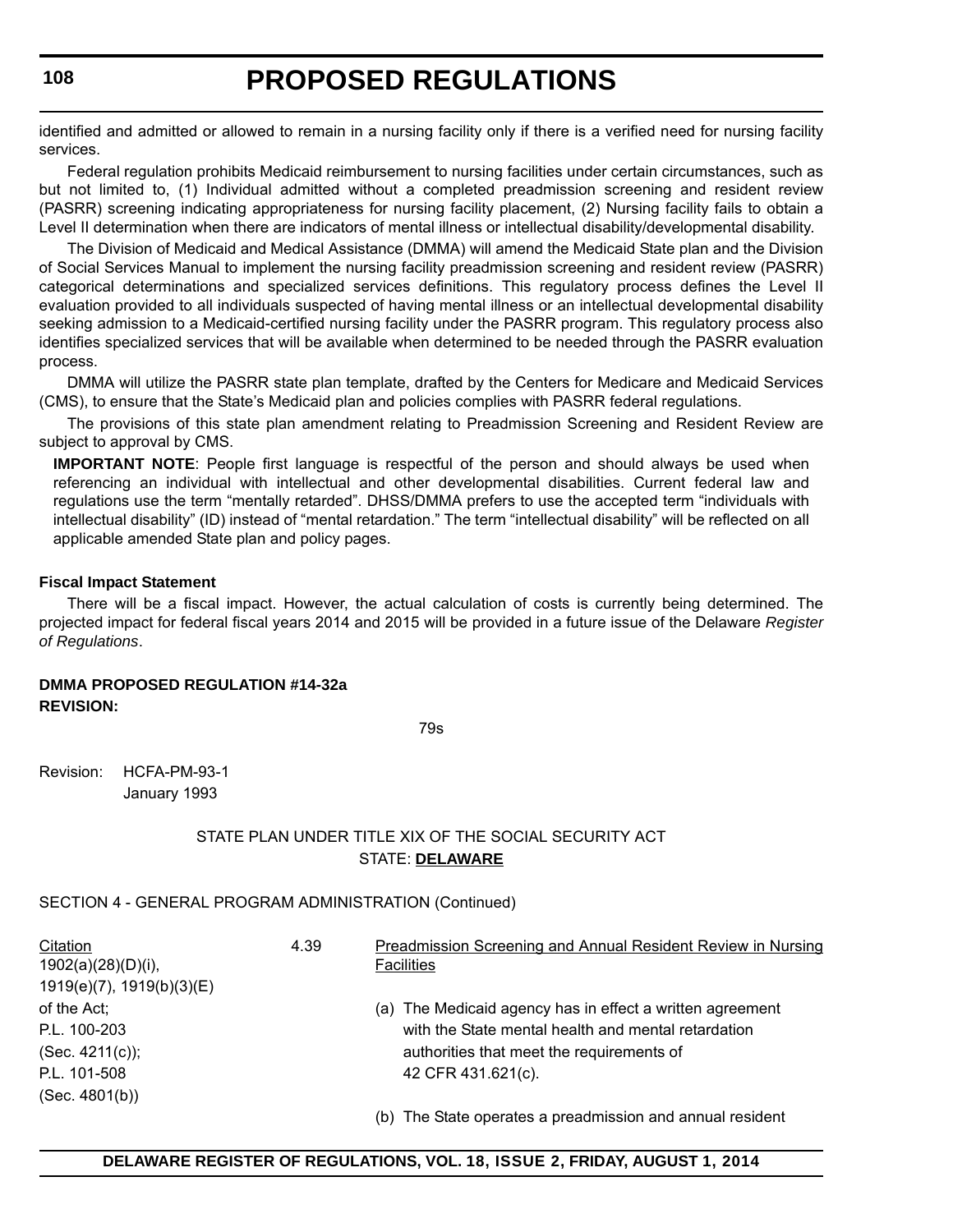review program that meets the requirements of 42 CFR 483.100-138, and Section 1919e)(7)(B)(iii) of the Act.

- (c) The State identifies Nursing Facility (NF) applicants and residents who are known to, or have indications of possible, serious mental illness, intellectual disability or a related condition, and refers them to the State mental health or intellectual disability authorities for preadmission screening or resident review according to 42 CFR 483.128(a).
- (c)(d)The State does not claim as "medical assistance under the State Plan" the cost of services to individuals who should receive preadmission screening or annual resident review until such individuals are screened or reviewed.

79t

Revision: HCFA-PM-93-1 January 1993

#### STATE PLAN UNDER TITLE XIX OF THE SOCIAL SECURITY ACT STATE: **DELAWARE**

#### SECTION 4 - GENERAL PROGRAM ADMINISTRATION (Continued)

- (d)(e)With the exception of NF services furnished to certain long-term NF residents defined in 42 CFR 483.118(c)(1), the State does not claim as "medical assistance under the State plan" the cost of NF services to individuals who meet the State's medical necessity criteria for NF, but for whom NF is determined not to be a needed and appropriate setting according to 42 CFR 483.132. Determining appropriate placement considers community and other institutional options.
- (f) The State defines minimum criteria, related to the resident assessment process for significant change in a residents physical or mental condition as required at 1919(b)(3)(E) of the Social Security Act, that require nursing facilities to promptly notify the State mental health or mental retardation authority that a resident review as required at section 1919(e)(7)(B)(iii) may be needed for residents with serious mental illness, intellectual disability or a related condition. The State mental health and intellectual disability authorities assess notifications from nursing facilities and upon determining that a resident review is needed, will promptly perform a PASRR Level II evaluation and determination.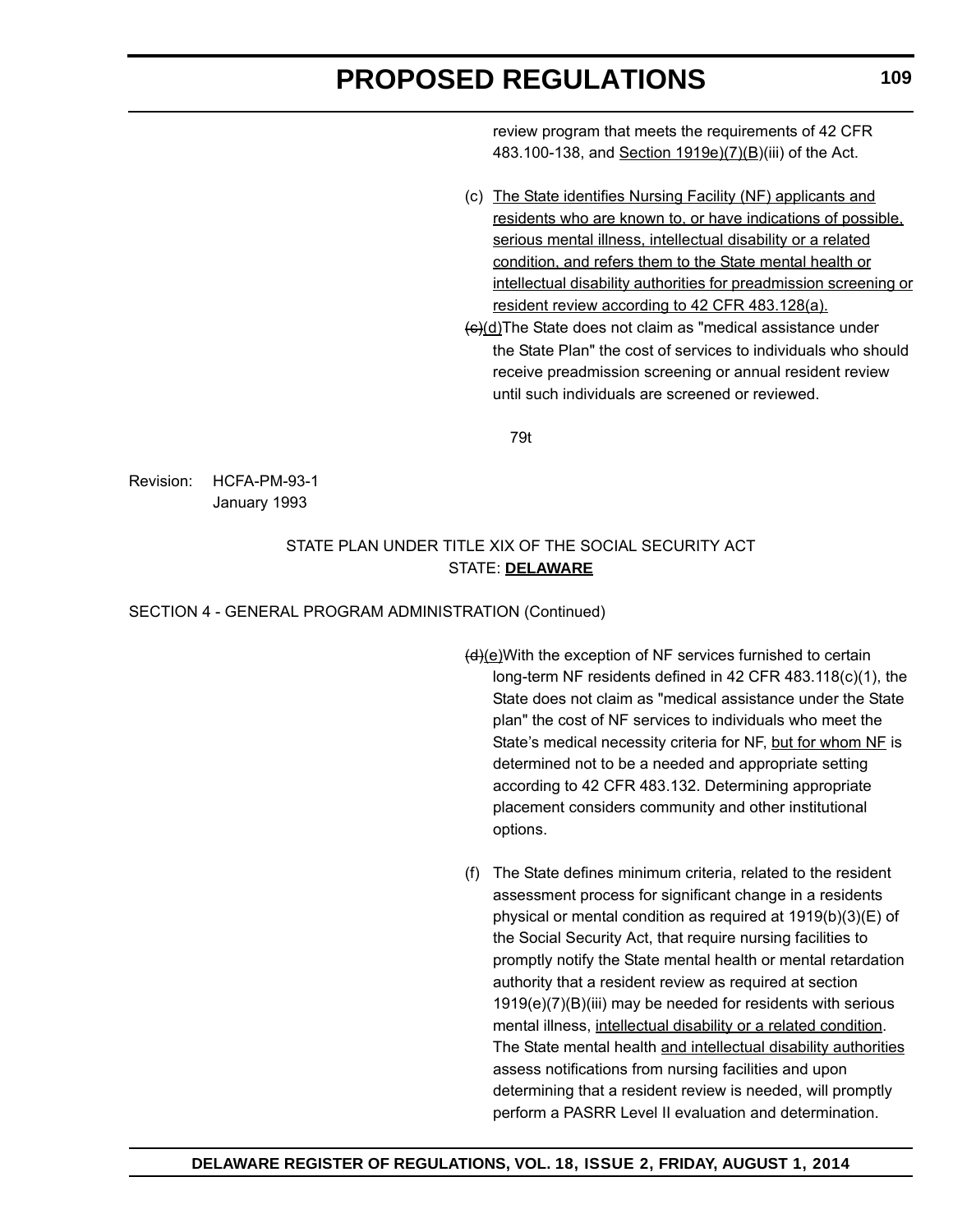(e)(g)ATTACHMENT 4.39 Page 1 specifies the State's definition of specialized services.

()(h)The State describes applies any categorical determinations it applies, as specified in ATTACHMENT 4.39-A.

#### **DMMA PROPOSED REGULATION #14-32b REVISION:**

Attachment 4.39 Page 1

### STATE PLAN UNDER TITLE XIX OF THE SOCIAL SECURITY ACT STATE: **DELAWARE** DEFINITION OF SPECIALIZED SERVICES

#### **Specialized Services for PASRR**

As defined in 42 CFR 483.120, Specialized Services for Preadmission Screening and Resident Review (PASRR) means services that are provided to supplement the care provided by a nursing facility under its Medicaid per diem payment that are intended to result in the continuous and aggressive implementation of an individualized plan of care for a nursing facility resident who has a mental illness or intellectual disability or developmental disability.

#### **Mental Illness**

For individuals with serious mental illness, defined in 42 CFR 483.102(b)(1), specialized services, as defined in 42 CFR 483.120(a)(1), means the services specified by the State which, combined with services provided by the nursing facility, results in the continuous and aggressive implementation of an individual plan of care that:

- Is developed and supervised by an interdisciplinary team, which includes a physician, qualified mental health professional and, as appropriate, other professionals,
- Prescribes specific therapies and activities for the treatment of persons experiencing an acute episode of serious mental illness, which necessitates supervision by trained mental health personnel, and
- Treatment is directed toward stabilization and restoration of the level of functioning that preceded the acute episode.

Specialized Services do not include services that can be routinely managed by a primary care provider.

#### **Intellectual Disability or Developmental Disability and Related Conditions**

For individuals with intellectual disability or developmental disability, defined in 42 CFR 483.102(b)(3), specialized services, as defined in 42 CFR 483.120(a)(2), means the services that are specified by the State, which, combined with services provided by the nursing facility and other service providers results in a continuous active treatment which meets the requirements of 42 CFR 483.440(a)(1) and includes aggressive, consistent implementation of a program of specialized and generic training, treatment, health services and related services directed toward:

- The acquisition of skills and behaviors necessary for the client to function with as much self-determina-
- tion and independence as possible, and
- The prevention or deceleration of regression or loss of current optimal functional status

Active treatment does not include services to maintain generally independent clients who are able to function with little or no support in the absence of a continuous active treatment program.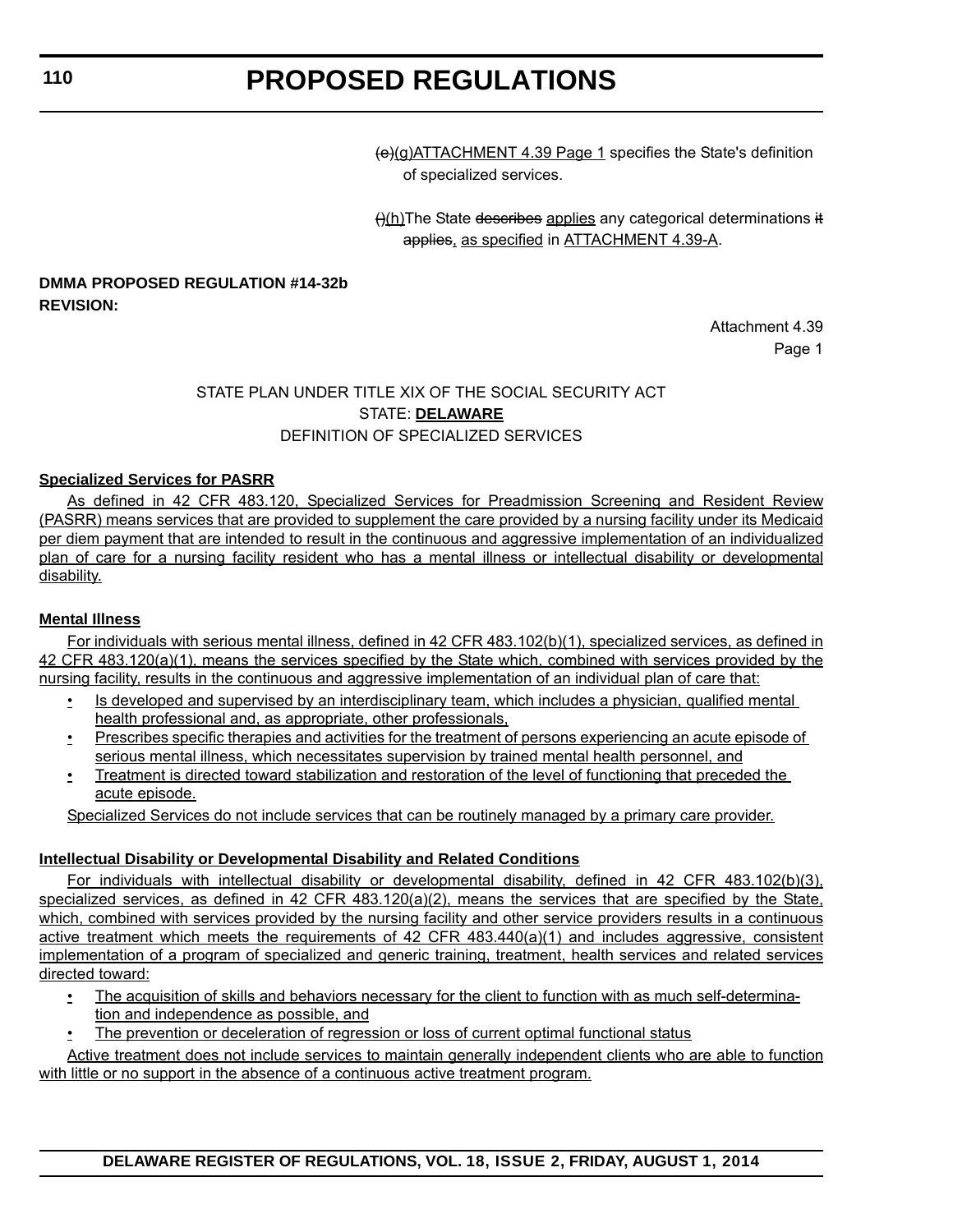#### **DMMA PROPOSED REGULATION #14-32c REVISION:**

Attachment 4.39-A Page 1

### STATE PLAN UNDER TITLE XIX OF THE SOCIAL SECURITY ACT STATE: **DELAWARE** CATEGORICAL DETERMINATIONS

#### **PASRR Level II Preadmission Screening by Categorical Determination**

The following categories developed by the State mental health or intellectual/developmental disability authorities and approved by the State Medicaid Agency may be made applicable to individuals identified by PASRR Level I as possibly having serious mental illness/intellectual/developmental disability /related condition (MI/ IDD/RC) when existing data on the individual appear to be current and accurate and are sufficient to allow the reviewer readily to determine that the individual fits the category. The data available includes physical, mental, and functional assessments as required by 42 CFR 483.132(c).

An adequate inspection of records for a categorical determination takes the place of the nursing facility (NF) individualized Level II evaluation and/or the Specialized Services individualized Level II evaluation as indicated below. Categorical evaluation and determination reports as required by 42 CFR 483.128 and .130, are produced, prior to admission, for all categorical determinations.

When existing data is not adequate, or any judgment is required about the presence of serious mental illness or intellectual/developmental disability, the individual is referred for individualized Level II evaluation. The State mental health or intellectual/developmental disability authority is responsible for: 1. assuring that the categorical determinations meet requirements; 2. assuring that the determinations are in the best interests of the residents; 3. retaining copies of the categorical evaluation and determination reports, and 4. maintaining a tracking system for all categorical determinations.

For time limited categories — individuals are either discharged, or evaluated by individualized Level II Resident Review, within the specified time limits. Federal Financial Participation (FFP) is not available for days of NF care after the time limit expires and before a Level II Resident Review is completed according to requirements.

*(Check each that applies, and supply definitions and time limits as required.)*

**I. Categorical Determination that nursing facility (NF) placement is appropriate.** (Level II Specialized Services evaluation and determination by the State Mental Health/ Intellectual Disabilities/ Developmental Disabilities Authorities (SMH/ID/DDA) is individualized. A new, individualized, Level II Resident Review is required if at any time the resident demonstrates need for services related to serious mental illness, intellectual disability, developmental disability, or a related condition, or the admission exceeds the specified time limit.)

> Attachment 4.39-A Page 2

STATE PLAN UNDER TITLE XIX OF THE SOCIAL SECURITY ACT STATE: **DELAWARE** CATEGORICAL DETERMINATIONS

#### **PASRR Level II Preadmission Screening by Categorical Determination Continued**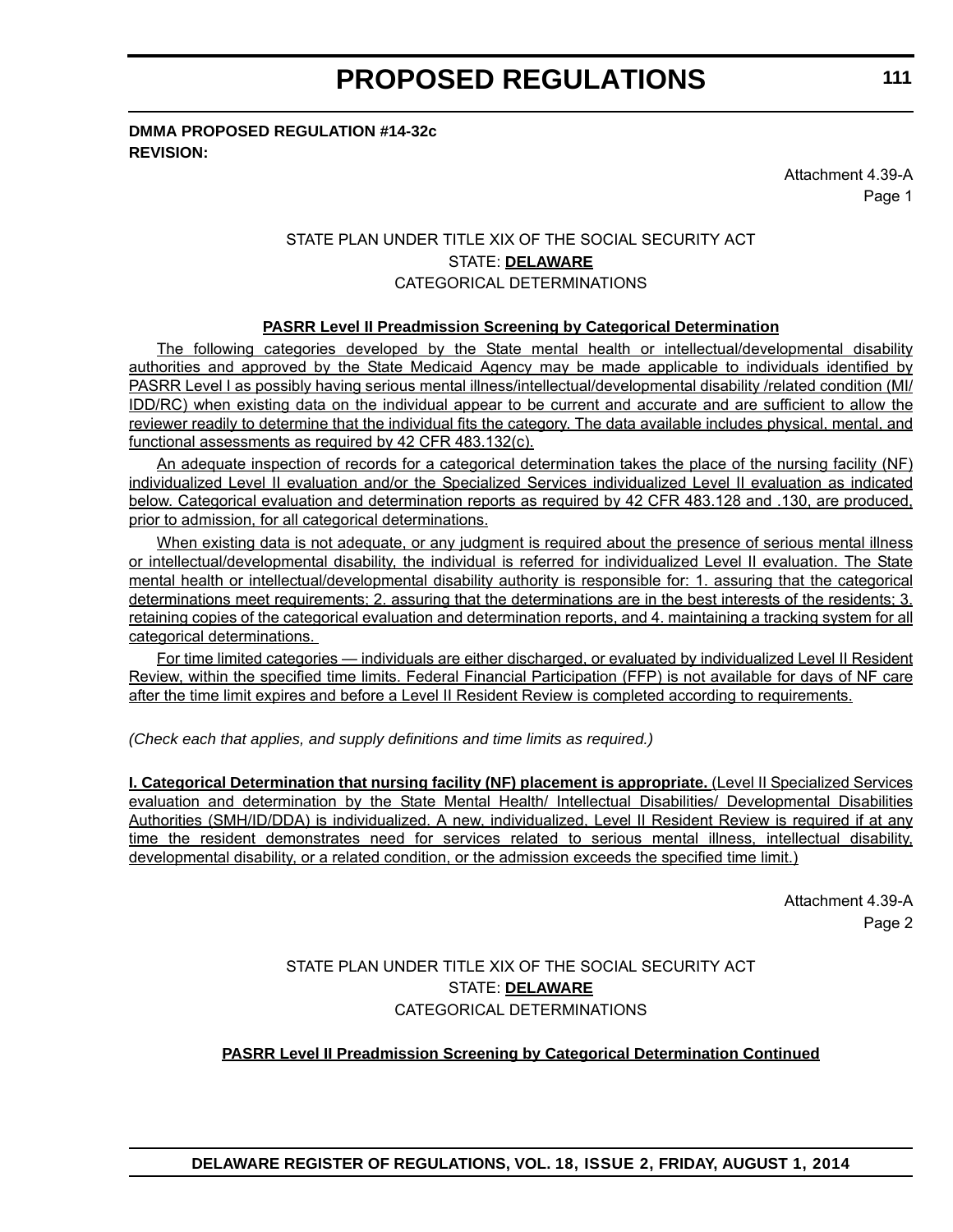**X Convalescent Care:** NF services are needed for from an acute physical illness which required hospitalization, and does not meet all the criteria for an exempt hospital discharge. (An exempt hospital discharge as specified in 42 CFR 483.106(b)(2) is not subject to Preadmission Screening, at State option.)

| Definition |                                                                                                                                                                                                                                                   | Time limit |
|------------|---------------------------------------------------------------------------------------------------------------------------------------------------------------------------------------------------------------------------------------------------|------------|
|            | Admission directly from hospital to NF for same condition can include special<br>medical services. Individual lacks adequate supports to safely remain in the 120 days<br>community for the needed medical services, observation or intervention. |            |

**X Terminal Illness** (as defined for hospice purposes at 42 CFR 418.3: a life expectancy of six (6) months or less if the illness runs its normal course). NF admission is not approved to a facility without a hospice contract unless terminal illness is documented and the individual waives a hospice contract.

| Additional Definition (optional) |  |
|----------------------------------|--|
| No risk to self or others        |  |

 $\Box$  Other category(s) defined by the State.

| <b>Definition</b> | limit<br>$\mathbf{r}$<br>∶ יי סוווו |  |
|-------------------|-------------------------------------|--|
|                   |                                     |  |

**II. Categorical Determination that NF placement is appropriate, and that Specialized Services are not needed.** (Determination that Specialized Services are needed is individualized, not categorical.)

**X Medical Dependence**: documented severe physical illness which results in a level of impairment documented to be so severe that the individual could not be expected to benefit from Specialized Services. For example: coma, ventilator dependence, functioning at a brain stem level, or diagnosis such as chronic obstructive pulmonary disease, Parkinson's disease, Huntington's disease, amyotrophic lateral sclerosis, and congestive heart failure 42 CFR 483.130 (c)(3)

| Definition                          |  |
|-------------------------------------|--|
| risk to self or others<br><b>No</b> |  |

 $\square$  Other category(s) defined by the State, in which a level of impairment is documented to be so severe that the individual could not be expected to benefit from Specialized Services.

> Attachment 4.39-A Page 3

#### STATE PLAN UNDER TITLE XIX OF THE SOCIAL SECURITY ACT STATE: **DELAWARE** CATEGORICAL DETERMINATIONS

| <b>PASRR Level II Preadmission Screening by Categorical Determination Continued</b> |  |  |
|-------------------------------------------------------------------------------------|--|--|
|                                                                                     |  |  |

| Definition | Time limit<br>(optional) |
|------------|--------------------------|
|            |                          |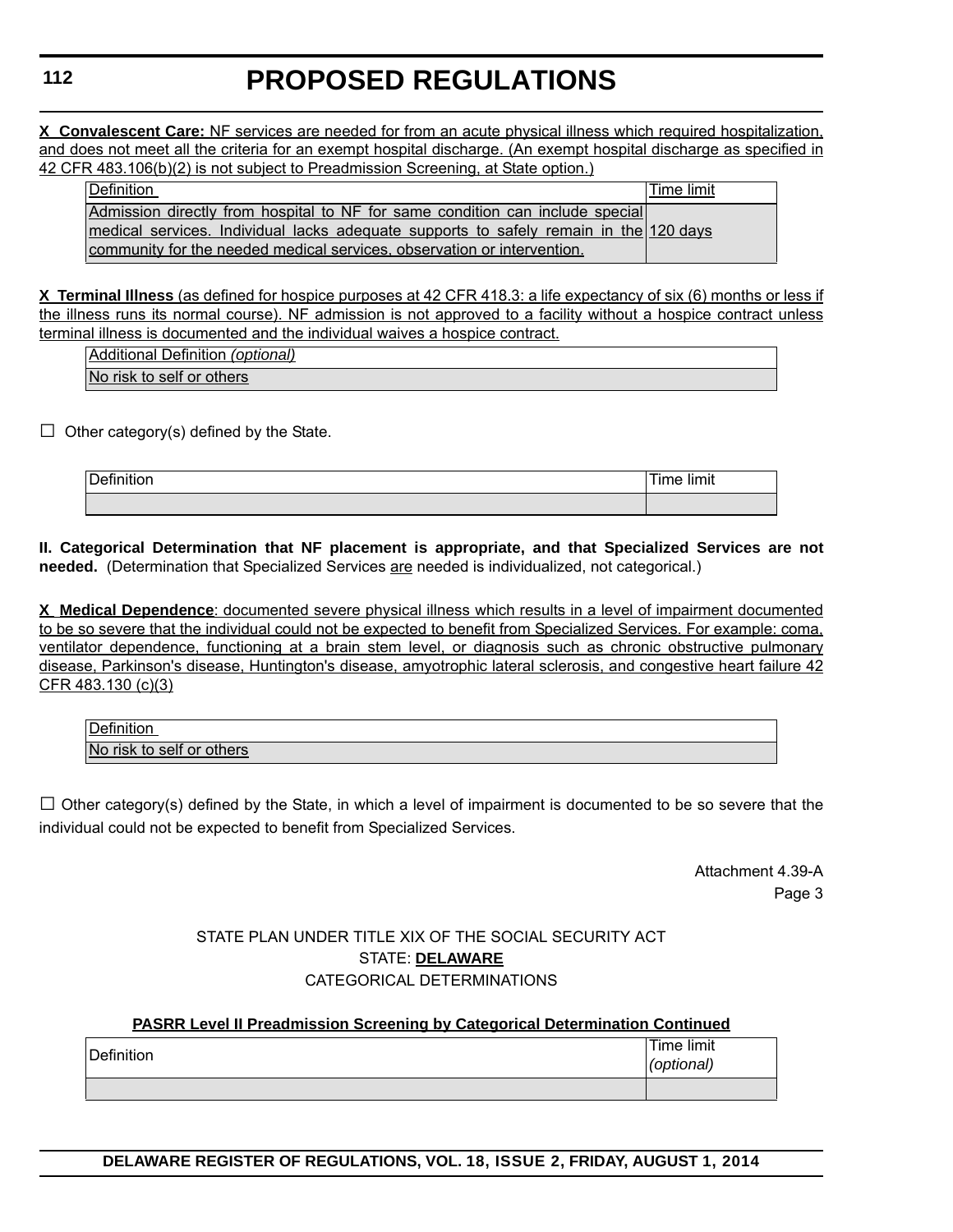**III. Provisional admissions. Categorical Determination that NF placement is appropriate for a brief period.** Option to also categorically determine by the SMH/ID/DDA (not Level I screeners) that Specialized Services are not needed because stay is expected to be brief and the individual does not have a history of need for intensive MI or ID/DD services. (Determination that Specialized Services (SS) are needed is individualized, not categorical.)

**X Delirium:** Provisional admission pending further assessment in case of where an accurate diagnosis cannot be made until the delirium clears.

| Additional Definition (optional) | SS<br>Not<br>Categorical | Needed Time limit $(57$<br>days |
|----------------------------------|--------------------------|---------------------------------|
| No risk to self or others        |                          | days                            |

**X Emergency Situations:** Provisional admission pending further assessment requiring protective services, with placement in the nursing facility not to exceed seven (7) days.

| Additional Definition (optional) | SS<br>Not<br>Categorical | Needed Time limit<br>⊥(≤7 days) |
|----------------------------------|--------------------------|---------------------------------|
| No risk to self or others        |                          | davs                            |

**X Respite:** Very brief and finite stays of up to a fixed number of days to provide to in-home caregivers to whom the individual with MI or ID/DD is expected to return following the brief NF stay.

| Additional Definition (optional) | <b>Not</b><br>SS<br>Categorical | ∵ <u>st Needed</u> Time limit      |
|----------------------------------|---------------------------------|------------------------------------|
| No risk to self or others        |                                 | $^{\prime}$ 14<br>Fourteen<br>days |

**IV. Categorical determination that Specialized Services are not needed.** (Determination that Specialized Services are needed is individualized, not categorical. Determination by the State MH/ID/DD authority that NF placement is appropriate and is individualized.)

> Attachment 4.39-A Page 4

### STATE PLAN UNDER TITLE XIX OF THE SOCIAL SECURITY ACT STATE: **DELAWARE** CATEGORICAL DETERMINATIONS

#### **PASRR Level II Preadmission Screening by Categorical Determination Continued**

**X Dementia and Intellectual Disability/Developmental Disability (ID/DD)**. The State intellectual disability authority (not Level I screeners) makes categorical determinations that an individual with dementia in combination with intellectual disability or a related condition, does not need Specialized Services. The dementia is of a severity to affect the individual's need for or ability to make use of Specialized Services.

Additional Definition *(optional)*

**DMMA PROPOSED REGULATION #14-32d REVISIONS:**

**PAS POL 20102.3.1 PREADMISSION SCREENING AND RESIDENT REVIEWS (PASRR)**

**DELAWARE REGISTER OF REGULATIONS, VOL. 18, ISSUE 2, FRIDAY, AUGUST 1, 2014**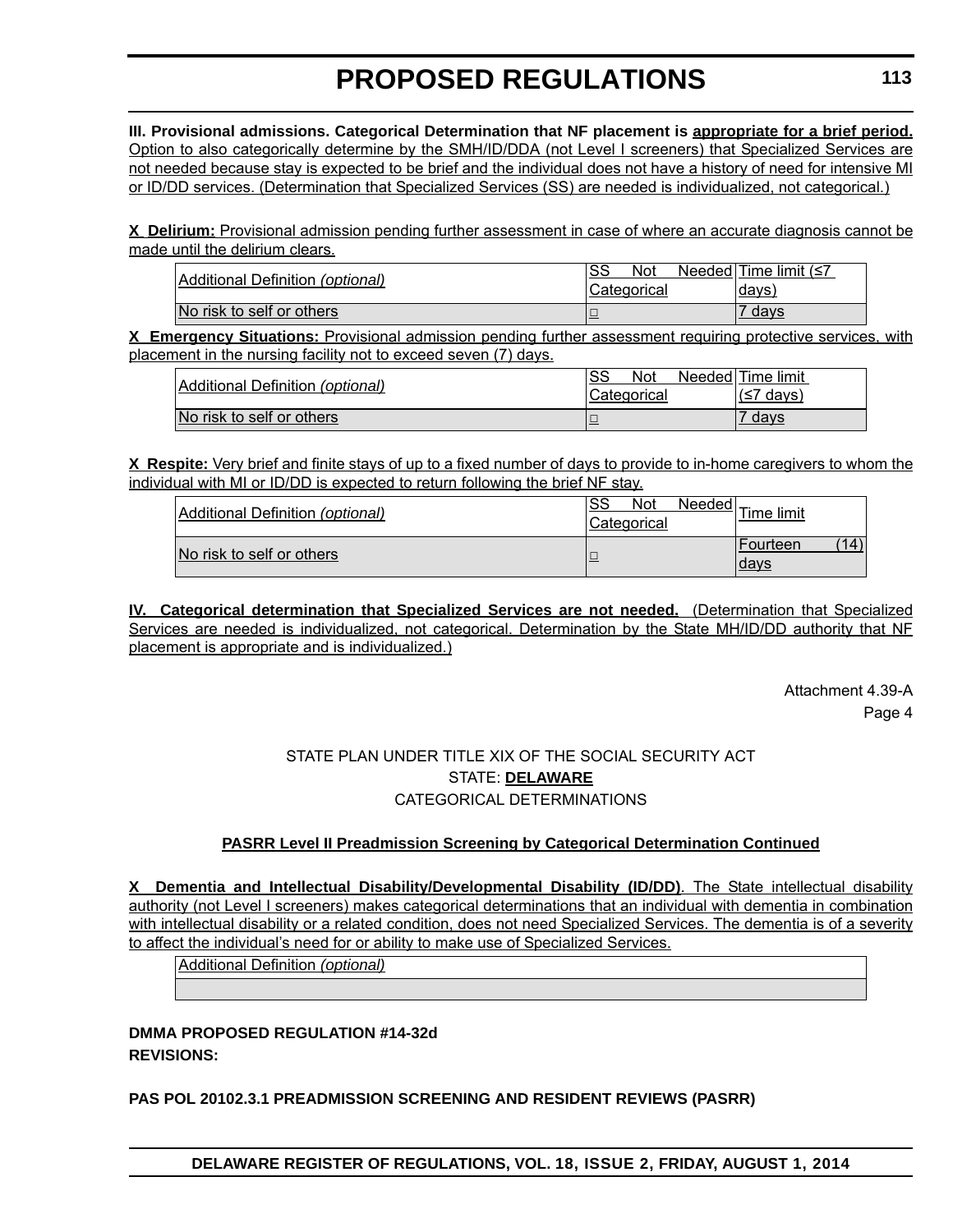This applies to all nursing home applicants or residents of a Medicaid certified facility (NF) regardless of payment source or diagnoses.

Preadmission Screening and Resident Review (PASRR) Screening applies to all applicants to a Medicaid certified nursing facility, regardless of the applicant's payer source. PASRR screening must be completed prior to the individual's admission.

#### **1. The Division of Medicaid and Medical Assistance (DMMA) is Responsible for PASRR Oversight has oversight responsibility for Level 1 screenings**.

All involved parties are eligible to conduct the Level 1 screenings, including the State Medicaid, Mental Health, or Intellectual or Developmental Disability authorities, nursing facilities, discharging hospitals, or contractors.

Level I assessments of possible mental illness (MI)/intellectual disability (ID)/developmental disability (DD) must be made by qualified professionals such as hospital discharge planners, nurses, or social workers.

DMMA will assure PASRR program operates in accordance with federal regulations.

#### **2. A Level 1 PASRR Screening is completed on all residents or potential residents of a Medicaid certified Nursing home.**

**2. A Level I screening is the process of identifying individuals who are suspected of having mental illness or intellectual disability or developmental disability/related conditions or if categorical determinations are met.**

The Nursing Facility is responsible for completing the Level I screening for non-Medicaid individuals.

The Division of Medicaid and Medical Assistance is responsible for completing the Level I screening for Medicaid and potential Medicaid individuals when notified.

#### **3. Determination is made regarding the need for a Level II PASRR screening.**

Based on the Level I screening, the individual will meet one of three the following categories:

a. No indication of mental illness/<del>mental retardation</del> intellectual disability/developmental disability or related condition – nursing home admission/continued stay is appropriate - No further evaluation is needed.

b. There are indicators of mental illness/<del>mental retardation</del> intellectual disability/developmental disability/ related condition however, individual meets any of the following Physician's Exemption Categorical Determination Criteria:

Primary Diagnosis of Dementia or related disorder

- i. Convalescent Care; not to exceed 30 days PAS nurses will track this exemption and initiate Level II PASRR evaluation prior to expiration if continued NF stay is warranted.
- ii. Terminal Illness; a life expectancy of 6 months or less if the illness runs its normal course.
- iii. Medical dependency with a severe physical illness. Medical Dependence:
- iv. Delirium;
- v. Emergency Situations;
- vi. Respite;
- vii. Dementia/Intellectual Disability (ID)/Developmental Disability (DD)

#### No further evaluation is needed at this time.

c. There are indicators of mental illness, mental retardation intellectual disability/developmental disability/ related conditions – Needs complete PASRR Assessment (Level II).

#### **4. DMMA will coordinate the Level II screening for all Medicaid and non-Medicaid individuals.**

DMMA Preadmission Screening (PAS) nurse will gather available data for Level II PASRR screening and forward it to the MI or ID/DD authority.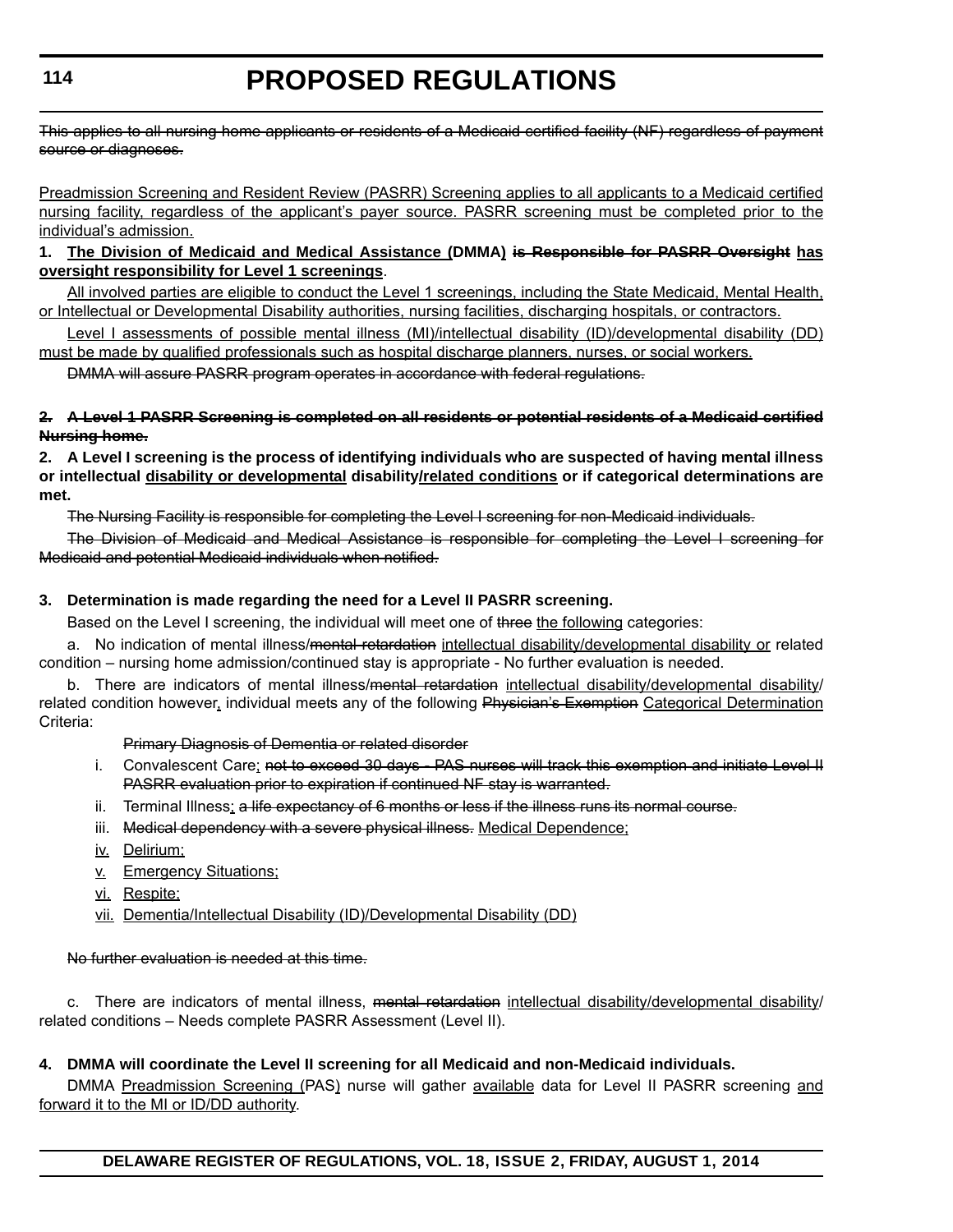<span id="page-30-0"></span>Data is reviewed with DMMA Nurse Supervisor for approval to continue with the Level II screening.

#### **5. The individual and/or legal representatives must receive written notice that further evaluation is needed.**

The notice must inform them that the individual is being referred for Level II Evaluation to <del>DSAMH</del> the Division of Substance Abuse and Mental Health (DSAMH) due to mental illness indicators or to <del>DDDS</del> the Division of Developmental Disabilities Services (DDDS) due to mental retardation intellectual disability/developmental disability/related condition.

#### **6. An Independent Psychiatric Consultant (IPC) will complete the Level II Evaluation for those with mental illness/indicators.**

The IPC will assess individual and review documentation to verify whether or not there is a serious AH mental illness.

DDDS will assess individual and review documentation to verify whether or not diagnostic criteria of mental retardation or related conditions are met.

The Level II evaluation may be terminated at any time if the evaluator determines that no Mental Illness mental illness is present.

#### **7. DDDS will complete the Level II Evaluation for those with mental retardation intellectual or developmental disabilities indicators.**

DDDS will assess individual and review documentation to verify whether or not diagnostic criteria of mental retardation intellectual or developmental disabilities or related conditions are met.

The Level II evaluation may be terminated at any time if the evaluator determines that no Mental Retardation intellectual or developmental disability for related conditions] is are present.

#### **8. DSAMH or DDDS Determines Need For Specialized Services and/or Nursing Facility (NF) Services.**

DSAMH will review IPC's recommendations and determine need for Specialized Services and/or NF services.

#### **9. DMMA is notified by DSAMH/DDDS notifies DMMA of the final determination.**

#### **10. DMMA will send the final determination letter to:**

- Individual/applicant Applicant;
- Legal Representative;
- Admitting or retaining NF Retaining Nursing Facility (NF);
- Attending Physician;
- Discharging hospital Hospital if exemption is not applicable.

Final PASRR determinations will be issued by DMMA.

### **DIVISION OF MEDICAID [AND MEDICAL ASSISTANCE](http://www.dhss.delaware.gov/dhss/dmma/)** Statutory Authority: 31 Delaware Code, Section 512 (31 **Del.C.** §512)

#### **PUBLIC NOTICE**

#### **[Standards for the Coverage of Organ Transplant Services](#page-3-0)**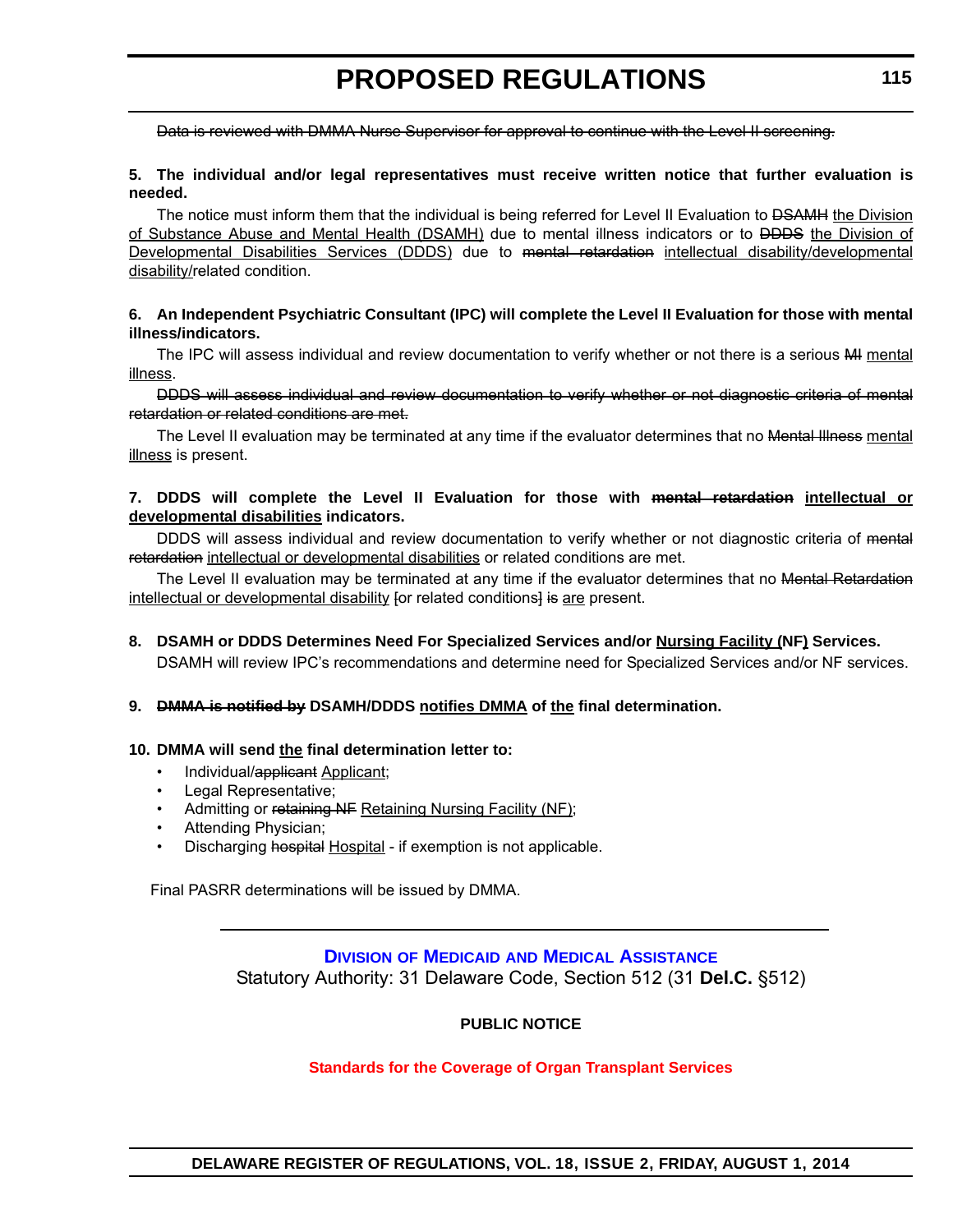**116**

# **PROPOSED REGULATIONS**

In compliance with the State's Administrative Procedures Act (APA - Title 29, Chapter 101 of the Delaware Code), with 42 CFR §447.205 and under the authority of Title 31 of the Delaware Code, Chapter 5, Section 512, Delaware Health and Social Services (DHSS) / Division of Medicaid and Medical Assistance (DMMA) intends to submit a state plan amendment regarding Organ Transplants, specifically, *standards for the coverage of organ and tissue transplant services*.

Any person who wishes to make written suggestions, compilations of data, testimony, briefs or other written materials concerning the proposed new regulations must submit same to Sharon L. Summers, Planning & Policy Development Unit, Division of Medicaid and Medical Assistance, 1901 North DuPont Highway, P.O. Box 906, New Castle, Delaware 19720-0906 or by fax to 302-255-4425 by September 2, 2014.

The action concerning the determination of whether to adopt the proposed regulation will be based upon the results of Department and Division staff analysis and the consideration of the comments and written materials filed by other interested persons.

#### **SUMMARY OF PROPOSAL**

The proposed provides notice to the public that Delaware Health and Social Services/Division of Medicaid and Medical Assistance (DHSS/DMMA) intends to submit a state plan amendment to the Centers for Medicare and Medicaid Services (CMS) regarding Organ Transplants, specifically, *standards for the coverage of organ and tissue transplant services*.

#### **Statutory Authority**

- Section 1903(i) of the Social Security Act, *Payment to States, State Plan Requirement, Organ Transplant Procedures*
- 42 CFR 441.35, *Organ Transplants*
- State Medicaid Manual Section 4210, *Organ Transplants*
- Section 1138 of the Social Security Act, *Hospital Protocols for Organ Procurement and Standards for Organ Procurement Agencies*
- 42 CFR Subpart G, *Requirements for Certification and Designation and Conditions for Coverage: Organ Procurement Organizations*

#### **Background**

Section 9507 of the federal Consolidated Omnibus Budget Reconciliation Act of 1985 (COBRA), codified as section 1903(i) of the Social Security Act, requires states, as part of the Medicaid program, to establish standards for coverage of transplantation services. Specifically, Section l903(i)(1) requires the denial of Federal Financial Participation (FFP) for organ transplants unless the State plan provides written standards concerning the coverage of such procedures. The statute does not list the transplant procedures for which standards must be written, but the organs about which questions are most commonly asked are: cornea, kidney, heart, liver, bone marrow, pancreas and combined heart-lung. States can choose to cover no organ transplant procedures, some types of transplants and not others, or all transplants. States should specify in the written standards which organs the state covers and any special conditions or limitations which apply to them.

#### *Standards for Coverage*

If a state covers organ transplant procedures, written standards must be furnished for the coverage of these procedures which provide that:

- similarly situated individuals are treated alike;
- any restriction, on the facilities or practitioners which may provide such procedures, is consistent with the accessibility of high quality care to individuals eligible for the procedures under the State plan; and
- services are reasonable in amount, duration, and scope to achieve their purpose.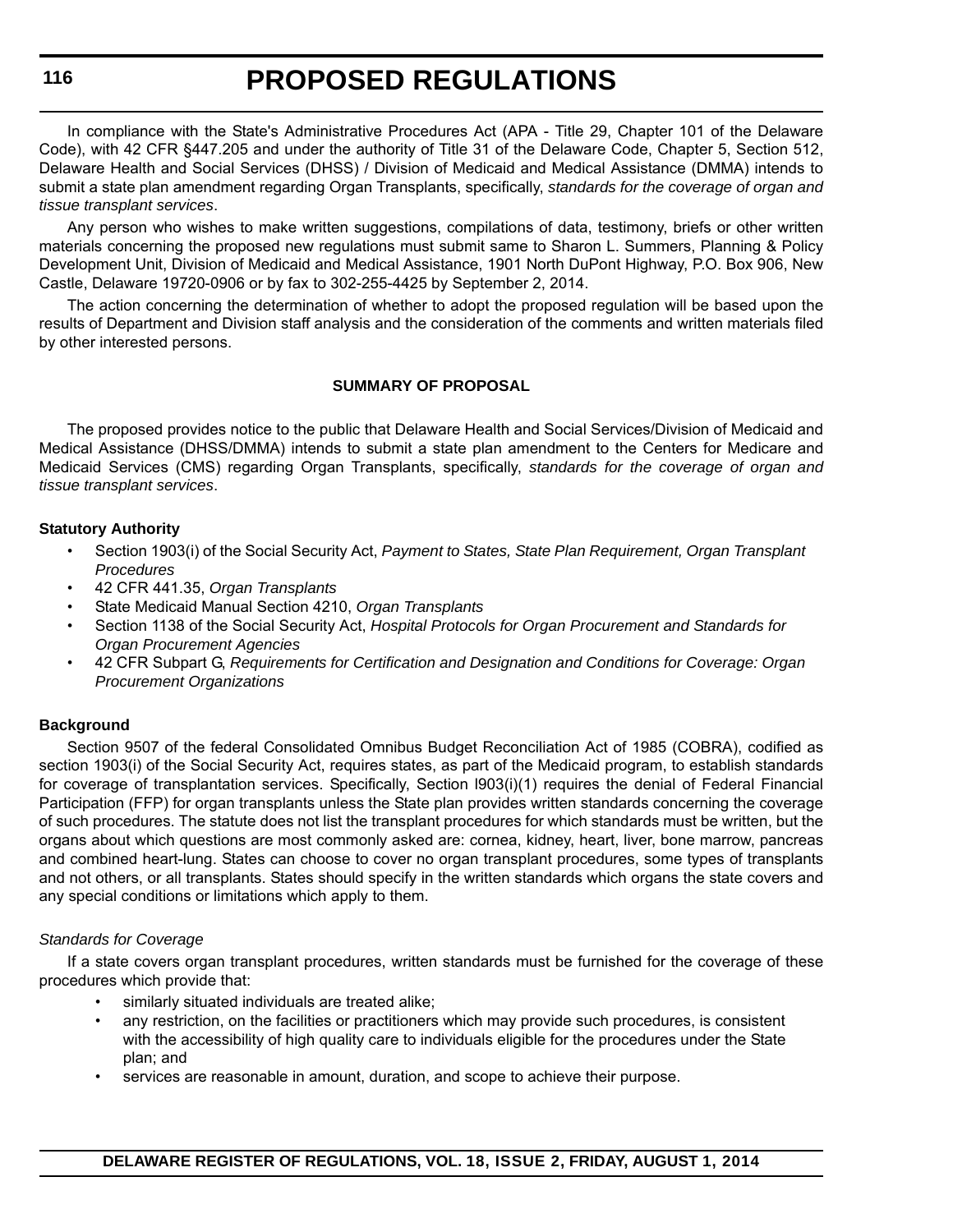Coverage for organ transplants is described in Attachment 3.1-E of the Medicaid State plan pursuant to the requirement of 42 CFR 441.35 (Organ Transplants), and meet the requirements of Section 4201 (Organ Transplants) of the State Medicaid Manual.

#### **Summary of Proposal**

Delaware Medicaid currently covers the following transplant procedures for eligible Medicaid recipients:

- Heart transplant
- Heart/Lung transplant
- Liver (any age) transplant
- Cornea transplant
- Bone Marrow transplant
- Pancreas transplant
- Kidney transplant

Prior authorization is required for all transplant services.

Medicaid State Plan page Attachment 3.1-E establishes standards and criteria for tissue and organ transplant services. The purpose of the proposed state plan amendment is to update standards for coverage or organ transplant services by adding "Intestinal transplant" to the list of transplant procedures to reflect long-standing practice. Also, as the current plan page is outdated, the amended state plan is reformatted to provide the information in a more useful manner as well as to update language to reflect current terms and usage, to incorporate citations, to clarify text to reflect current policy and, to reconcile state plan and provider manual policies.

The agency's proposal involves no change in the definition of those eligible to receive benefits under Medicaid, and the transplantation services benefits available to eligible recipients remains the same.

The provisions of this state plan amendment are subject to approval by the Centers for Medicare and Medicaid Services (CMS). Upon CMS approval, the applicable Delaware Medical Assistance Program (DMAP) Provider Policy Specific Manuals will be updated.

#### **Fiscal Impact Statement**

This revision imposes no increase in cost on the General Fund.

#### **DMMA PROPOSED REGULATION #14-31 REVISION:**

Revision: HCFA-PM-87-4 ATTACHMENT 3.1-E

MARCH 1987 Page 1

### STATE PLAN UNDER TITLE XIX OF THE SOCIAL SECURITY ACT STATE: **DELAWARE**

STANDARDS FOR THE COVERAGE OF ORGAN AND TISSUE TRANSPLANT SERVICES

#### **Coverage of Transplant Services**

The following types of medically necessary organ and tissue transplantation procedures are covered as specified in the Delaware Medical Assistance Program (DMAP) Provider Specific Policy Manuals:

- Heart
- Heart/Lung
- Liver (any age)
- Pancreas
- **Kidney**
- Intestinal (small bowel)
- Cornea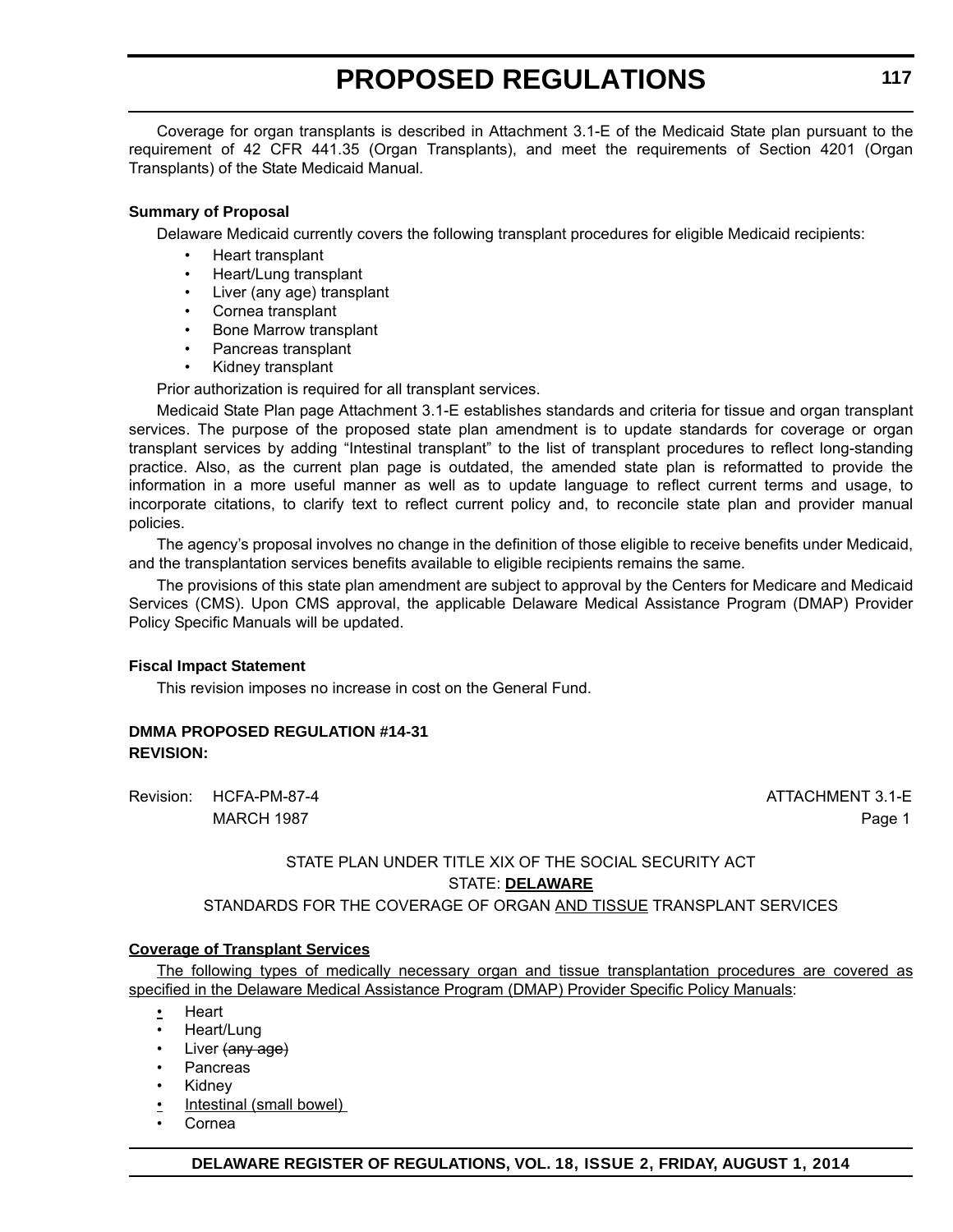- Bone Marrow and Peripheral Blood Stem Cell
- Any other transplants Delaware Medicaid determine to be added to the list of medically necessary organ and tissue transplantation procedures.

Coverage is limited to transplant services that are specified in the Delaware Medical Assistance Program (DMAP) Provider Specific Policy Manuals. Additionally, the criteria for determining a recipient's clinical eligibility for transplantation are specified in the DMAP Manuals, as well. The Delaware Medical Assistance Program Provider Specific Policy Manuals, including all updates to the manuals, are available on the DMAP website at: http:// www.dmap.state.de.us/downloads/manuals.html.

#### **Experimental and/or Investigational Services**

Services considered experimental and/or investigational are not a benefit of the Delaware Medical Assistance Program.

#### **Transplant Criteria**

Reimbursement will be made for medically necessary transplant services provided to an eligible Delaware Medicaid recipient.

#### **Prior Authorization**

All transplants require prior authorization. Specific prior authorization requirements, including the Prior Authorization Request Form, may be found in the Delaware Medical Assistance Program Provider Manuals located on: http://www.dmap.state.de.us/downloads/manuals.html

#### **Standards for Coverage of Organ and Transplant Services**

The following standards and criteria must be met before transplantation services are payable under the Delaware Medical Assistance Program:

Facility -The transplant facility must meet the requirements contained in Section 1138 of the Social Security Act, Hospital Protocols for Organ Procurement and Standards for Organ Procurement Agencies. The transplant facility performing the transplant must have approval for performing the surgery through the Certification of Need (CON) process and must supply supporting documentation of this.

Patient - Documentation from an appropriate attending specialist and admitting facility that all of the following conditions are met:

- 1. Current medical therapy has failed and will not prevent progressive disability and death;
- 2. The patient does not have other major systemic disease that would comprise the transplant outcome;
- 3. There is every reasonable expectation, upon considering all the circumstances involving the patient, that there will be strict adherence by the patient to the long-term difficult medical regimen which is required;
- 4. The transplant is likely to prolong life for at least two years, and to restore a range of physical and social function suited to activities of daily living;
- 5. The patient is not both in an irreversible terminal state (moribund) and on a life support system;
- 6. The patient has a diagnosis appropriate for the transplant;
- 7. The patient does not have multiple uncorrectable severe major system congenital anomalies.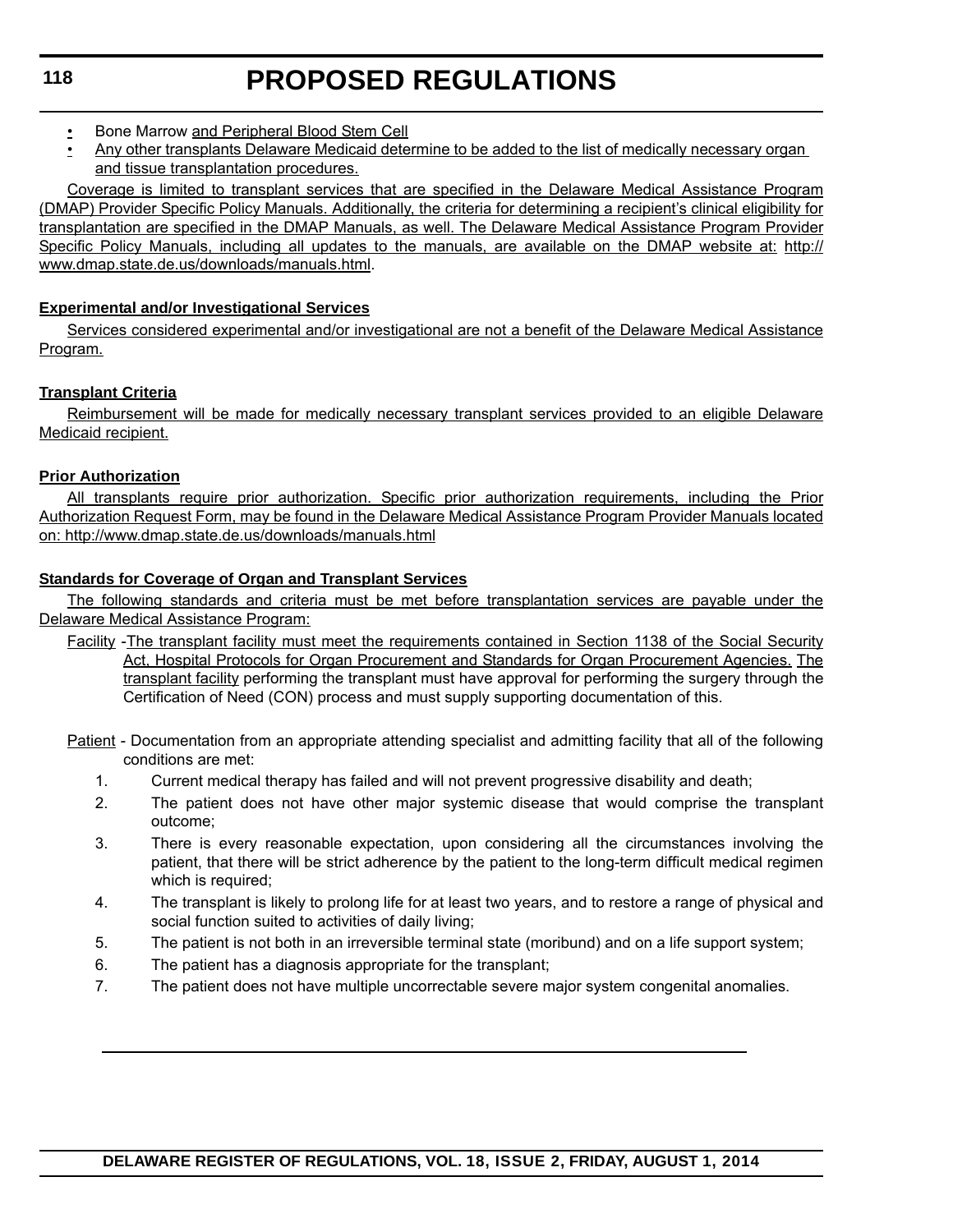#### <span id="page-34-0"></span>**DIVISION [OF PUBLIC HEALTH](http://www.dhss.delaware.gov/dhss/dph/index.html)** Statutory Authority: 16 Delaware Code, Section 1007 (16 **Del.C.** §1007) 16 **DE Admin. Code** 4407

#### **PUBLIC NOTICE**

#### **[4407 Hospital Standards \(Construction, Maintenance, and Operation\)](#page-3-0)**

The Office of Health Facilities Licensing and Certification, Health Systems Protection Section, Division of Public Health, Department of Health and Social Services, has proposed amendments to the State of Delaware 4407 Hospital Standards (Construction, Maintenance, and Operation) regulation.

House Bill 129 ("Christina's Law"), signed by the Governor on June 10, 2014, requires the Department of Health and Social Services to adopt regulations to ensure that hospital staff have ready access to a locked hospital bathroom in the event of an emergency. The proposed amendment adds to the existing regulation a section 4.4 "Hospitals must develop and implement policies and procedures for hospital staff to have ready access to a locked hospital bathroom in the event of an emergency."

On August 1, 2014, the Department plans to publish proposed amendments to the 4407 Hospital Standards (Construction, Maintenance, and Operation) regulation and hold them out for public comment per Delaware law.

Copies of the proposed regulation are available for review in the August 1, 2014 edition of the Delaware *Register of Regulations*, accessible online at: <http://regulations.delaware.gov>or by calling the Office of Health Facilities Licensing and Certification at (302) 283-7220.

Any person who wishes to make written suggestions, testimony, briefs or other written materials concerning the proposed regulation must submit same to Deborah Harvey by 4:30 p.m. on Tuesday, September 2, 2014 at:

Deborah Harvey Division of Public Health 417 Federal Street Dover, DE 19901 Email: [Deborah.Harvey@state.de.us](mailto:Deborah.Harvey@state.de.us) Phone: (302) 744-4700

#### **4407 Hospital Standards (Construction, Maintenance, and Operation)**

#### **1.0 General Licensing Requirements and Procedures**

- 1.1 Definitions: The definitions as contained in 16 **Del.C.** 1001 of the Hospital Licensure Law shall apply to these rules and regulations.
- 1.2 Purpose: The purpose of these regulations is to establish reasonable standards of equipment, capacity, sanitation, and any conditions which might influence the health care received by patients or promote the purposes of the Hospital Licensure Law.
- 1.3 Application: These rules and regulations apply to all health facilities that meet the criteria for a hospital as defined under 16 **Del.C.** 1001 of the Hospital Licensure Law. The Department of Health and Social Services in these regulations officially adopts certain National Standards for hospital licensure inspections and procedures. Nothing stated in these rules and regulations shall relieve a hospital from complying with local, city, county ordinances, codes, laws, regulations or relieve the hospital from compliance with other State or Federal requirements.
- 1.4 Issuance and Renewal of License. Upon receipt and approval of a complete application the Department of Health and Social Services shall issue or renew a license in accordance with one of the following categories:
	- 1.4.1 Annual License: An annual license shall be issued or renewed on a calendar year basis if the applying hospital is in substantial compliance with the provisions of these rules and regulations: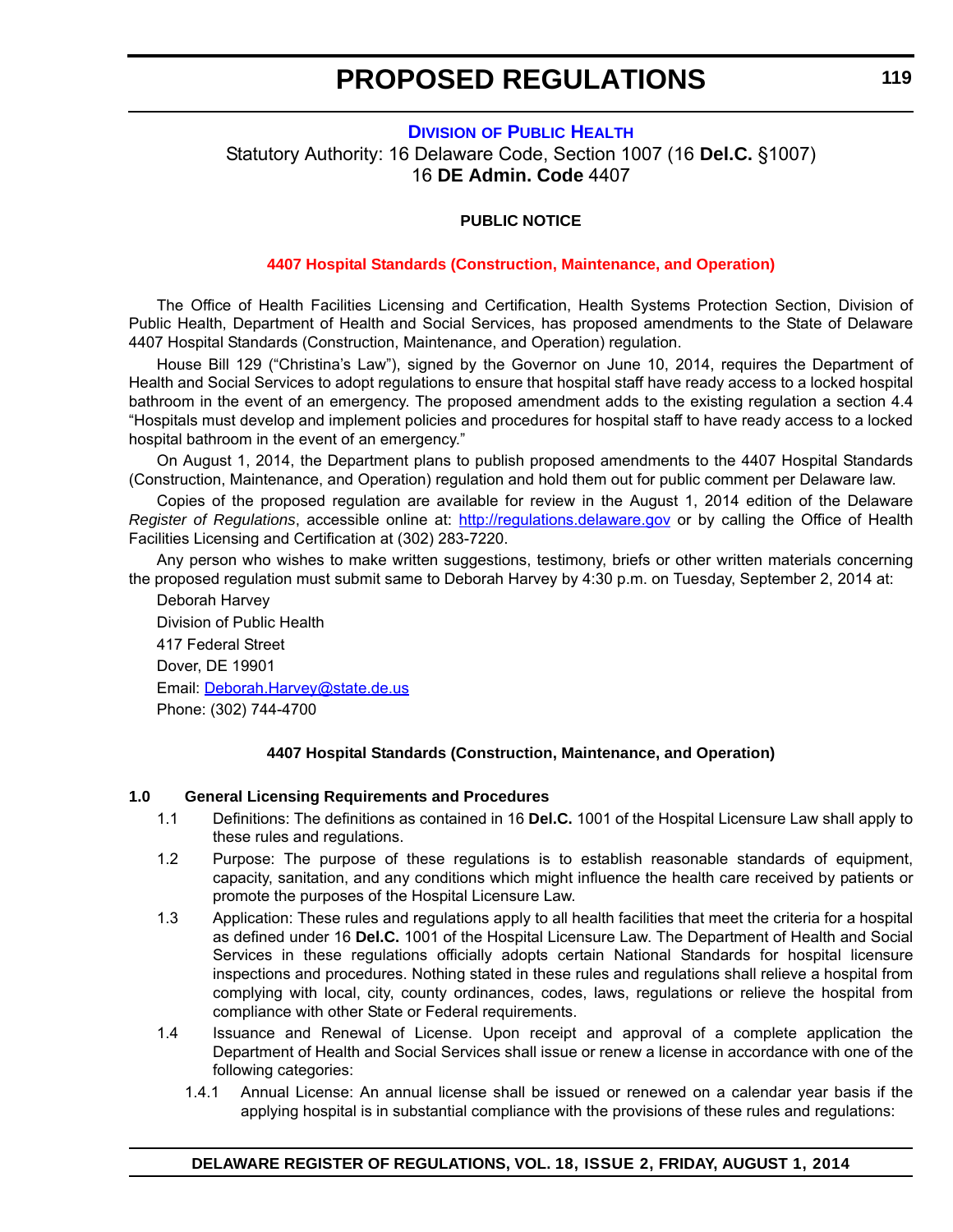1.4.2 Provisional License: A provisional license for a term not to exceed six (6) calendar months may be granted only to an applying hospital which, although not in substantial compliance, is demonstrating satisfactory evidence to meet the provisions of these rules and regulations.

#### **2.0 New Construction, Additions and Alterations**

- 2.1 Definition: **"New construction, additions, and alterations"** means new buildings to be used as hospitals, additions to existing buildings to be used as hospitals, conversion of existing buildings or portions thereof for use as hospitals, alterations other than minor alterations to existing hospitals.
- 2.2 A person desiring to establish a new hospital or a new addition or alteration to a licensed hospital must apply to the Department of Health and Social Services prior to establishing or beginning construction. The person must demonstrate that the new facility will meet the standards of these rules and regulations. A letter of approval to proceed with the development of plans and specifications will be issued by the Department of Health and Social Services to any person or hospital which demonstrates that the new facility will be in accordance with these rules and regulations. Plans and specifications for new construction, additions, or alterations, other than minor alterations must be prepared by or under the direction of an architect or engineer duly registered in the State of Delaware. A narrative description must be submitted with or prior to the submission of preliminary drawings. Final working drawings and specifications must be submitted to and approved by the Department of Health and Social Services prior to the beginning of actual construction.
- 2.3 Under the authority of 16 **Del.C.** Ch. 10 as amended, the Department of Health and Social Services adopts as the official standards for new construction, additions and alterations of hospitals, where applicable, the "Guidelines for Construction and Equipment of Hospital and Medical Facilities". U.S. Department of Health and Human Services, Public Health Service Publication Number (HRS-M-HF), 84-1 and all codes or standards referred under these adopted parts. When a hospital that is required to be licensed under these rules and regulations does not normally provide a particular service or department the parts of the following which relate to such service or department shall not be applicable. This Section of rules and regulations shall apply to new construction, additions, or alterations of hospitals only and not to existing facilities.

#### **3.0 Physical Environment**

- 3.1 Under the authority of 16 **Del.C.** Ch. 10, as amended, the Department of Health and Social Services adopts as the official standards for the physical environment in hospitals the following parts of the regulations, Medicare Program Regulations, 42 CFR Part 405, Subpart J, U.S. Department of Health and Human Services, Social Security Administration, dated October, 1977, Sections 405.1020 - 405.1034 inclusive, and all codes and standards referred to under these adopted parts. If any part of this section is in conflict with Section 50.1, "New Construction, Additions, and Alterations" this part shall be void and the preceding section shall apply. When a hospital that is required to be licensed under these rules and regulations does not normally provide a particular service or department, the parts of the following which relate to such service or department shall not be applicable.
- 3.2 Physical Environment. Section 405.1022 and subsection b of Section 405.1025 shall apply. The Department of Health and Social Services' regulation governing the sanitation of eating places shall also apply to the dietary department. The radiation control regulations adopted by the Authority on Radiation Protection shall govern the hospital's radiological department.

#### **4.0 Governing Body, Organization and Staff**

4.1 Under the authority of 16 **Del.C.** Ch. 10, as amended, the Department of Health and Social Services adopts as the official standards for the governing body, organization, and staff of hospitals the following parts of "Standards for Accreditation of Hospitals Plus Provisional Interpretations", published by the Joint Commission on Accreditation of Hospitals, dated 1981 Edition, and the "Requirements and Interpretative Guide for Accredited Hospitals", by the American Osteopathic Hospital Association, and all codes or standards referred to under these adopted parts. If any part of this section is in conflict with Section 2.0 "New Construction. Additions, and Alterations" or Section 3.0 "Physical Environment", this

#### **DELAWARE REGISTER OF REGULATIONS, VOL. 18, ISSUE 2, FRIDAY, AUGUST 1, 2014**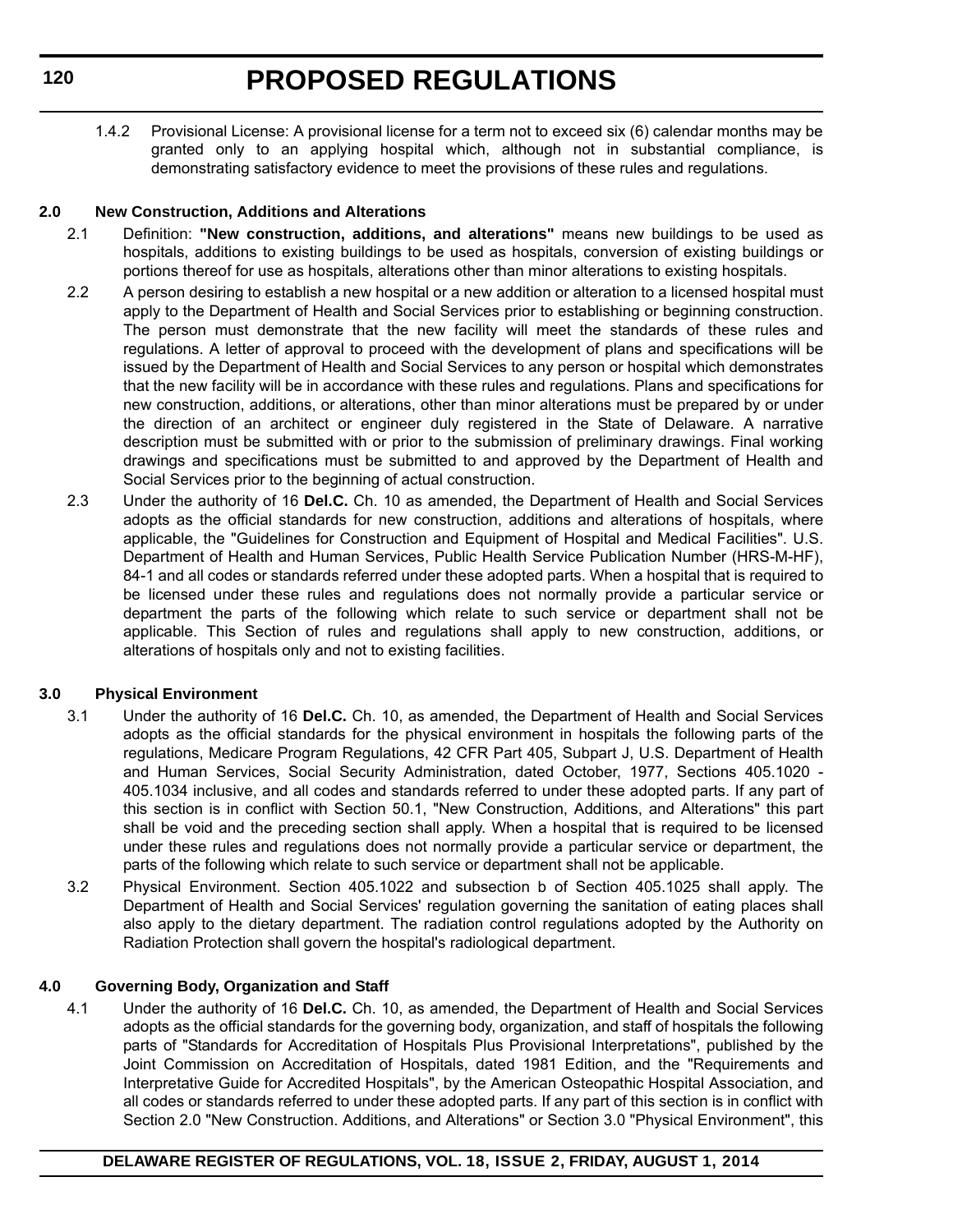part shall be void and the preceding Sections shall apply. When a hospital that is required to be licensed under these rules and regulations does not normally provide a particular service or department the parts of the following which relate to such service or department shall not be applicable.

- 4.2 Allopathic Hospitals. Pages 1 through 107 inclusive of the Standards for Accreditation of Hospitals Plus Provisional Interpretations by the Joint Commission on Accreditation of Hospitals, shall apply to the governing body, organization and staff of all allopathic hospitals.
- 4.3 Osteopathic Hospitals. Pages 7 through 93 inclusive of the Requirements and Interpretative Guide for Accredited Hospitals by the American Osteopathic Association shall apply to the governing body, organization and staff of all osteopathic hospitals.
- 4.4 Hospitals must develop and implement policies and procedures for hospital staff to have ready access to a locked hospital bathroom in the event of an emergency.

### **5.0 Fire Safety**

Fire safety in hospitals shall comply with the adopted rules and regulations of the State Fire Prevention Commission. Enforcement of the fire requirements is the responsibility of the State Fire Prevention Commission. All applications for license must include, with the application, a letter certifying compliance by the Fire Marshall having jurisdiction. Notification of non-compliance with the rules and regulations of the State Fire Prevention Commission may be grounds for revocation of license.

## **[DEPARTMENT OF NATURAL RESOURCES AND ENVIRONMENTAL](http://www.dnrec.delaware.gov/Air/Pages/Air-Quality.aspx)  CONTROL**

## **DIVISION OF AIR QUALITY**

Statutory Authority: 7 Delaware Code, Chapter 60; (7 **Del.C.**, Ch. 60) 7 **DE Admin. Code** 1124

### **REGISTER NOTICE SAN #2013-31**

### **[1124 Control of Volatile Organic Compound Emissions](#page-3-0)**

### **1. TITLE OF THE REGULATIONS:**

Revision to Section 36 "Stage II Vapor Recovery" of 7 **DE Admin. Code** 1124 "Control of Volatile Organic Compound Emissions."

### **2. BRIEF SYNOPSIS OF THE SUBJECT, SUBSTANCE AND ISSUES:**

Delaware's ambient air quality does not meet the health based air quality standard for the pollutant groundlevel ozone. Because gasoline vapors contribute to the formation of ground-level ozone, and because gasoline vapors include hazardous air pollutants, Delaware has implemented, since 1993, Section 36 to control gasoline vapor emissions from gasoline tanks and motor vehicles at gasoline dispensing facilities (GDFs). In addition, since 1998, automobile manufacturers have been required by the federal clean air act (CAA) to install on-board refueling vapor recovery (ORVR) systems on new vehicles.

The CAA allows Delaware to phase-out Stage II vapor recovery requirements, provided overall emissions do not increase in the absence of Stage II vapor recovery requirements. The ORVR system is effective for controlling gasoline vapor emissions from the fueling of ORVR equipped vehicles. When refueling ORVR equipped vehicles, however, fresh air is ingested into the GDF gasoline storage tanks, which leads to vapor growth in the gasoline tanks and vapor emissions from those tanks through leaks and pressure relief valves.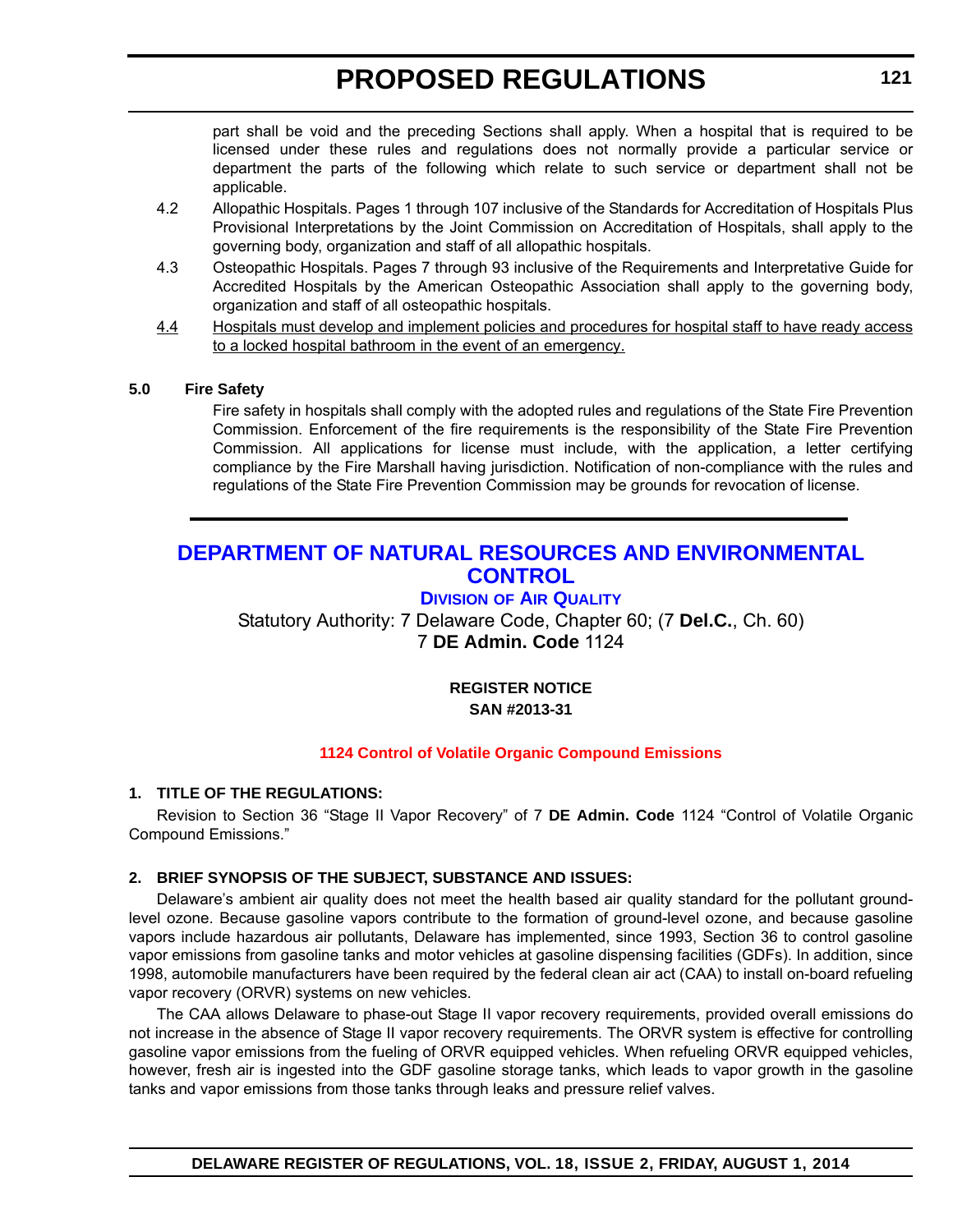**122**

## **PROPOSED REGULATIONS**

The DAQ is proposing to revise Section 36 to require any new GDF to 1) not install a Stage II vapor recovery system, 2) demonstrate compliance with an allowable leak rate using a continuous pressure monitoring (CPM) system, and 3) when cost effective and necessary, install a pressure management system to reduce the uncontrolled venting of emissions. The DAQ is also proposing to allow any existing GDF, at its option, to decommission its Stage II system and comply with the same requirements applicable to new GDFs.

If finalized the Department proposes to submit this revision to the U.S. Environmental Protection Agency (EPA) as a revision to Delaware's state implementation plan (SIP).

### **3. POSSIBLE TERMS OF THE AGENCY ACTION:**

None.

## **4. STATUTORY BASIS OR LEGAL AUTHORITY TO ACT:**

7 **Del.C.**, Chapter 60, Environmental Control

## **5. OTHER REGULATIONS THAT MAY BE AFFECTED BY THE PROPOSAL:**

None

### **6. NOTICE OF PUBLIC COMMENT:**

A public hearing will be held on August 28, 2014, beginning at 6:00 pm, in DNREC Auditorium, 89 Kings Highway, Dover, DE 19901.

### **7. PREPARED BY:**

Frank F. Gao Phone: (302) 323-4542 Date: July 15, 2014 E-Mail: Frank.Gao@state.de.us

**\*Please Note: Due to the size of the proposed regulation, it is not being published here. A copy of the regulation is available at:**

**[1124 Control of Volatile Organic Compound Emissions](http://regulations.delaware.gov/register/august2014/proposed/18 DE Reg 121 08-01-14.htm)**

## **[DEPARTMENT OF SERVICES FOR CHILDREN, YOUTH AND THEIR](http://kids.delaware.gov/fs/fs.shtml)  FAMILIES**

**DIVISION OF FAMILY SERVICES OFFICE OF CHILD CARE LICENSING**

Statutory Authority: 31 Delaware Code, Chapter 3 (31 **Del.C.** Ch. 3) 9 **DE Admin. Code** 105

## **PUBLIC NOTICE**

**[105 Residential Child Care Facilities and Day Treatment Programs](#page-3-0)**

### **Summary**

The Office of Child Care Licensing (OCCL) proposes to amend the DELACARE: Requirements for Residential Child Care Facilities and Day Treatment Programs in response to public comments received after the publication of revised regulations in the June 2013, August 2013, January 2014, and May 2014 *Register of Regulations*.

### **Comments**

Because of revisions made based on public comments recently received and internal review, the revised draft

**DELAWARE REGISTER OF REGULATIONS, VOL. 18, ISSUE 2, FRIDAY, AUGUST 1, 2014**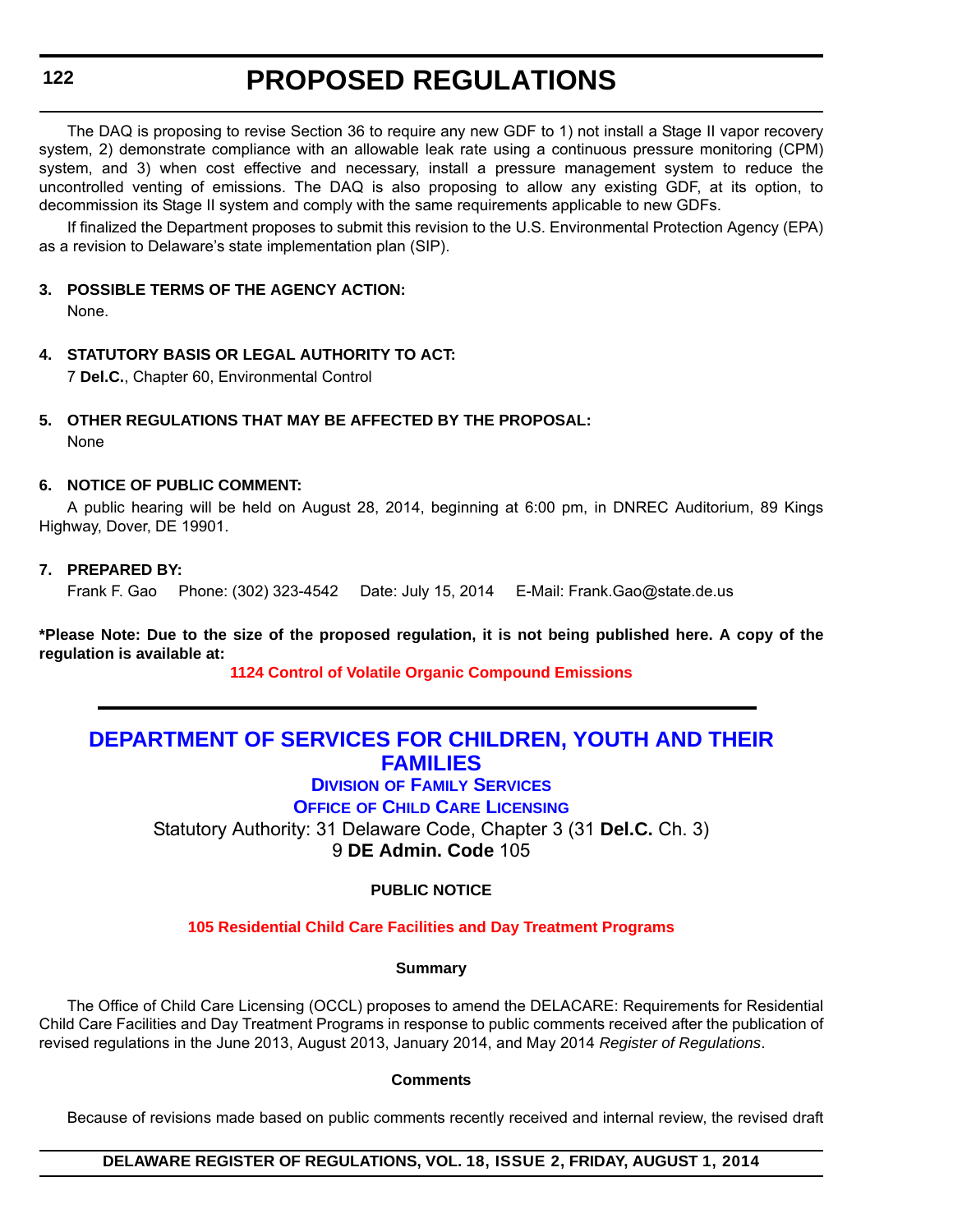is again offered for another period of public comment. Interested parties wishing to offer comments on the proposed regulations or submit written suggestions, data, briefs, or other materials concerning the proposed regulations must submit same to Elizabeth Timm, Office of Child Care Licensing, 1825 Faulkland Road, Wilmington, Delaware 19805 or by fax to 302-633-5112 by the close of business on September 2, 2014.

### **Adoption of Proposed Regulations**

The action concerning the determination of whether to adopt the proposed regulations will be based upon staff analysis and the consideration of the comments and written materials filed by other interested persons.

### **Changes Made Since Previous Publication**

Three organizations (Delaware Developmental Disabilities Council, Governor's Advisory Council for Exceptional Citizens, and State Council for Persons with Disabilities) offered nearly identical written comments to the regulations posted in the May 2014 Register. These comments have been incorporated into the draft as shown or are responded to here.

- 1. The agencies question the exclusion of "psychiatric hospitals and foster homes" from the definition of "residential child care facility" and state that "the status of a pediatric skilled nursing facility is unclear." Psychiatric hospitals and facilities such as a pediatric skilled nursing facility that accept only medically fragile children are not regulated by the Office of Child Care Licensing. Foster homes are regulated under a different set of regulations (Child Placing Agency regulations). No change made to regulation.
- 2.. Definition of "Administrative Hearing" revised to remove "awkward language."
- 3. The agencies wish OCCL "to consider whether HRC [Human Rights Commission] review of psychotropic drugs excluded from the definition of 'chemical restraint' merit HRC review" and the jurisdiction of the HRC be assured. Regulation 17.3.2.1 states that the HRC is responsible to determine "that children in care are receiving human and proper treatment" which would include the review of the use of psychotropic medications, regardless of their possible use as a "restrictive procedure." No change made to regulation.
- 4. In the definition of "Consultant," use of a plural pronoun and singular antecedent has been corrected.
- 5. The agencies question the absence of an age limit in the definition of "Locked Isolation." "Locked Isolation" is defined as a "Restrictive Procedure." Regulation 17.1.2 states that a restrictive procedure may not be used "on any child below six years of age." However, the definition of "Restrictive Procedure" has been augmented to provide additional clarity.
- 6. The agencies state that the "definitions of 'exclusion' and 'time-out technique' are not well differentiated" and that the "placement of a child under age 6 in an unlocked room would be barred under the "exclusion" definition but allowed …if characterized as "time-out." The agencies recommend that it be "clear that all children placed in "exclusion" and "time-out" must be observed by an appropriate adult at all times." As stated in its definition, "restrictive procedures" (which includes "exclusion" and "locked isolation") may only be applied "when the child has failed to respond to other less restrictive means of behavior management." Additional wording has been added to regulation 3.12.9.3.3 to insure continuous monitoring of children under 6 years of age while in time-out and the time frame for monitoring of children over age six has been changed.
- 7. The agencies state that the continuous monitoring required for "exclusion" but not required for "timeout" might cause "a provider [who] wishes to avoid the continuous monitoring requirement …[to] simply characterize placing a child in an unlocked room as "time-out." The regulation 3.12.9.3 has been amended and the monitoring time changed for time-out for both children over and under 6 years of age to provide additional clarity.
- 8. The agencies express concern over the possibility of sequential or "stacked" periods of restraint. Regulations 17.9.1.4, 17.9.2.4 have added text to place further limits on the use of restraints.
- 9. The agencies express concern regarding a discrepancy between the differences in release time found in regulations 3.12.10.1.3 and 17.5.1.1. Additional text has been added to regulation 17.5.1.1 to provide clarity.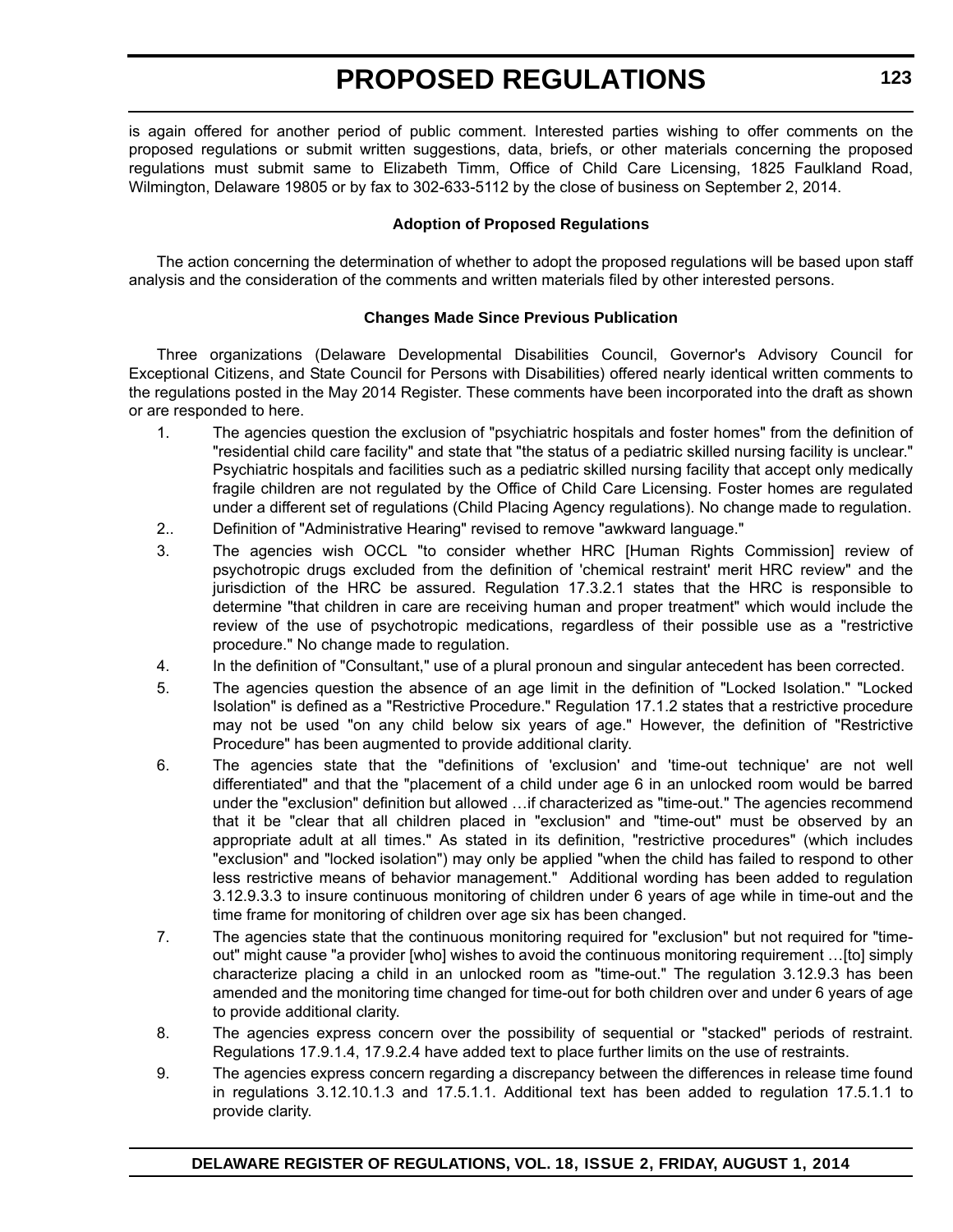- 10. Agencies suggest that OCCL consider reducing the employment age for a "direct care worker" from age 21 to 18 either universally or under specific circumstances. Because children in care could be 17 years of age (and in some circumstances older), OCCL maintains that requiring a direct care worker to be at least 21 years of age preserves a desirable age span difference between a direct care worker and children in care. No change made to regulation.
- 11. The agencies suggest adding in regulation 3.12.5.5, "a reference to referral to the Pathways to Employment program for qualifying adolescents." OCCL favors keeping the listing of services adolescent children receive non-specific, allowing the licensee to incorporate appropriate and available programs that may change over time. No change made to regulation.
- 12. The agencies questioned the authorized use of restraint when the destruction of property is involved. This authorization has been removed from the definitions of "Restrictive Procedure" and "Non-Violent Physical Intervention Strategies" and from Regulation 3.12.10.
- 13. The agencies question the clarity of Section 4.7.1 in regard to lead paint hazards and also ask that the term "severely emotionally disturbed" be changed. The verbiage regarding lead paint hazards has been clarified and the requested term replaced with "severe social-emotional disability."
- 14. The agencies suggest adding a provision to address the use of electronic cigarettes in section 7.0. Wording has been added.
- 15. Agencies state that standard 3.12.10.1.4 is unclear regarding the type of training and when it is required "regarding persons implementing physical intervention strategies to be 'specifically trained in its use and have current certification, if applicable.'" Text has been amended to improve clarity.
- 16. The following regulations contained duplicated or misplaced information. The text has been corrected and renumbered where needed. Subsections 3.12.1.1.1 through 3.12.1.4; 4.6.1.2; and 5.9.1.17.

**\*Please Note: Due to the size of the proposed regulation, it is not being published here. A copy of the regulation is available at:**

**[105 Residential Child Care Facilities and Day Treatment Programs](http://regulations.delaware.gov/register/august2014/proposed/18 DE Reg 122 08-01-14.htm)**

## **[DEPARTMENT OF STATE](http://dpr.delaware.gov/)**

**DIVISION OF PROFESSIONAL REGULATION** Statutory Authority: 24 Delaware Code, Section 506(a)(1) (24 **Del.C.** §506(a)(1)) 24 **DE Admin. Code** 500

## **PUBLIC NOTICE**

### **[500 Board of Podiatry](#page-3-0)**

The Delaware Board of Podiatry, pursuant to 24 **Del.C.** §506(a)(1), proposes to revise its regulations. The proposed amendments to the regulations seek to bring the regulations into conformity with operational procedures at the Division of Professional Regulation regarding license renewal, inactive status and continuing education attestation.

The Board will hold a public hearing on the proposed rule change on September 16, 2014 at 5:00 p.m., in the Second Floor Conference Room B, Cannon Building, 861 Silver Lake Blvd., Dover, DE 19904. Written comments should be sent to Meaghan Jerman, Administrator of the Delaware Board of Podiatry, Cannon Building, 861 Silver Lake Blvd, Dover, DE 19904.

### **500 Board of Podiatry** *(Break in Continuity of Sections)*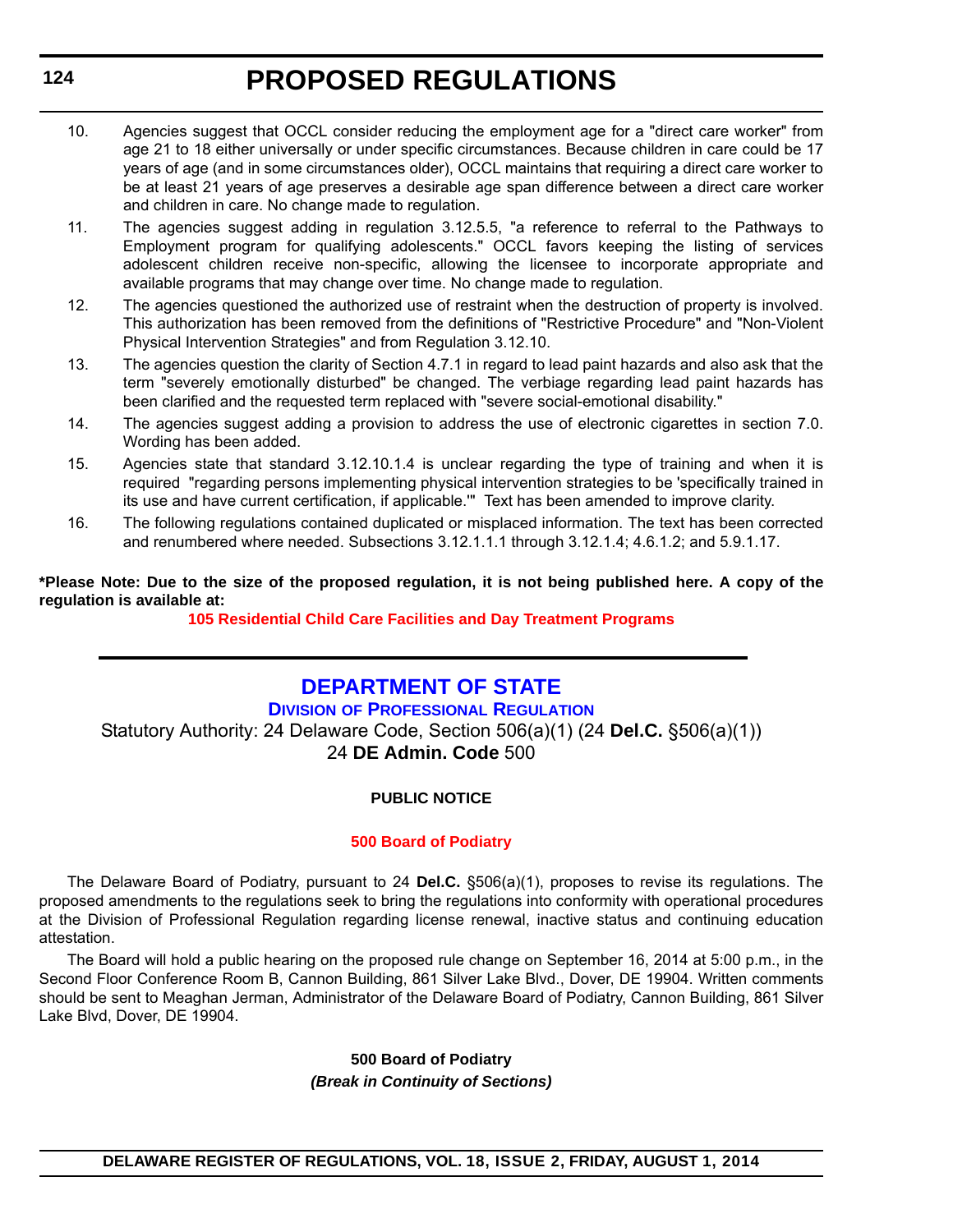## **5.0 Licenses (In-Training, Lapse/Renewal, Inactive)**

### *(Break in Continuity Within Section)*

### 5.2 Lapse/Renewal

- 5.2.1 Licenses may be renewed by submitting an online renewal application, paying the renewal fee set by the Division of Professional Regulation and attesting to completion of the required continuing education.
- 5.2.4.2 A licensee whose license lapses for non-renewal may renew within one year by submitting an online renewal application and paying the late fee required by 24 **Del.C.** §511 and having completed all continuing education required for renewal. Late renewals shall be audited for satisfactory completion of the continuing education requirement.
- 5.2.23 If a licensee allows his or her license to lapse for over one year and has not been granted inactive status, that licensee must reapply for licensure in the same manner as a new applicant.
- 5.2.34 It shall be the responsibility of all licensees, active or inactive, to keep the Board informed of any change in name, home or business address.
- 5.2.45 License renewal may shall be accomplished online at http://dpr.delaware.gov.
- 5.3 Inactive Status
	- 5.3.1 A licensee may be placed on inactive status by the Board for a period of no more than five (5) years. Requests for inactive status shall be made, in writing, to the Board and requests which exceed one (1) year shall be renewed biennially at the time of regular license renewals. After application to the Board and payment of a renewal fee, an inactive licensee may obtain a new license and re-enter active practice after completion of the continuing education requirements below.
		- 5.3.1.1 Inactive status for one (1) year or less: 16 CE hours.
		- 5.3.1.2 Inactive status for more than one (1) year: 32 CE hours, completed within 24 months prior to reapplication.

### **6.0 Continuing Education**

- 6.1 "Continuing medical education (CME)," as that term is herein applied by the Board, includes any and all continuing education requirements, as herein below provided, which must be satisfied biennially by all licensed practitioners as a condition for licensure renewal. Each licensed practitioner shall complete, on or before June 30 of even numbered years at least 32 hours of continuing education as a condition of license renewal.
- 6.2 Each practitioner shall be exempt from the continuing education requirement in the first biennial licensing period, or any portion thereof, in which he is licensed to practice in Delaware. During the renewal process, a practitioner shall attest to his satisfactory completion of the continuing education requirements for the previous two  $(2)$  years. Attestation  $\frac{1}{2}$  and the completed electronically if the renewal is accomplished online. In the alternative, paper renewal documents that contain the attestation of completion may be submitted. Each licensee must maintain a Podiatry CME log, on a form to be supplied by the Board, indicating the date, title, sponsor, and number of hours the licensee attended, for each continuing education program submitted for credit. Random audits will be performed by the Board to ensure compliance with the continuing education requirement. Licensees selected for the random audit shall submit validated documents which evidence satisfactory completion of the continuing education requirements for the previous two (2) years. The Board reserves the right to request additional documentation, such as copies of program materials, to verify CME compliance in the course of a random audit.

### *(Break in Continuity Within Section)*

**\*Please Note: As the rest of the sections were not amended they are not being published. A copy of the regulation is available at:**

### **[500 Board of Podiatry](http://regulations.delaware.gov/register/august2014/proposed/18 DE Reg 124 08-01-14.htm)**

**DELAWARE REGISTER OF REGULATIONS, VOL. 18, ISSUE 2, FRIDAY, AUGUST 1, 2014**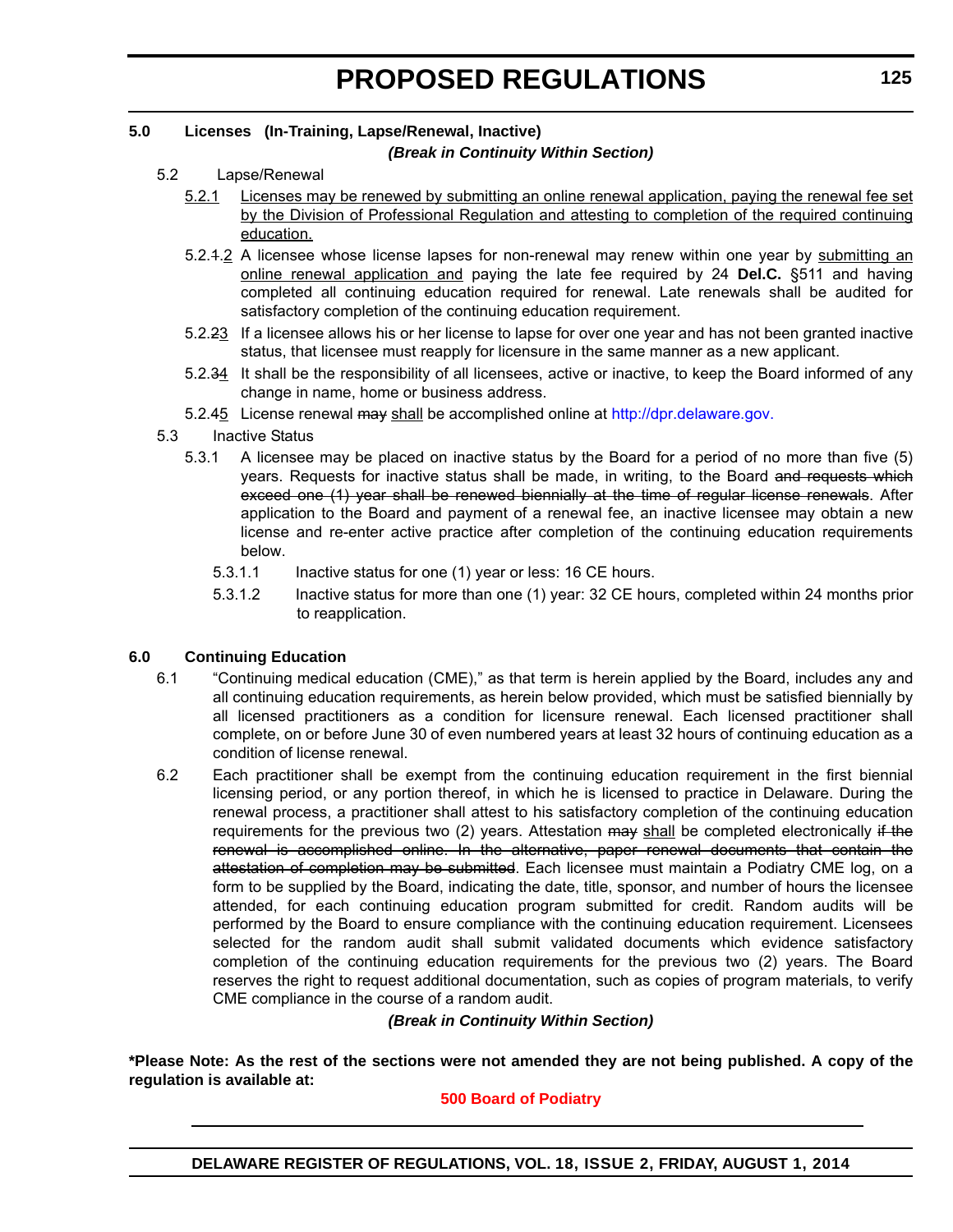### **DIVISION [OF PROFESSIONAL REGULATION](http://dpr.delaware.gov/)**

Statutory Authority: 24 Delaware Code, Section 2706(a)(1) (24 **Del.C.** §2706(a)(1)) 24 **DE Admin. Code** 2700

### **PUBLIC NOTICE**

### **[2700 Board of Registration for Professional Land Surveyors](#page-3-0)**

The Delaware Board of Professional Land Surveyors, in accordance with 24 **Del.C.** §2706(a)(1), has proposed revisions to its rules and regulations. The proposed revisions to the Rules and Regulations are intended to allow professional development hours to be obtained by active duty military. The Board will hold a public hearing on the proposed rule changes on September 18, 2014 at 8:30 a.m., Second Floor Conference Room A, Cannon Building, 861 Silver Lake Blvd., Dover, DE 19904. Written comments should be sent to Amanda McAtee, Administrator of the Delaware Board of Professional Land Surveyors, Cannon Building, 861 Silver Lake Blvd., Dover, DE 19904.

### **2700 Board of Registration for Professional Land Surveyors** *(Break in Continuity of Sections)*

### **10.0 Continuing Education**

### *(Break in Continuity Within Section)*

10.12 A member of the active duty military, National Guard or the military reserve who is assigned to a duty station or deployed shall be deemed to have completed one hour of professional development for each month of active duty service.

**\*Please Note: As the rest of the sections were not amended they are not being published. A copy of the regulation is available at:**

**[2700 Board of Registration for Professional Land Surveyors](http://regulations.delaware.gov/register/august2014/proposed/18 DE Reg 126 08-01-14.htm)**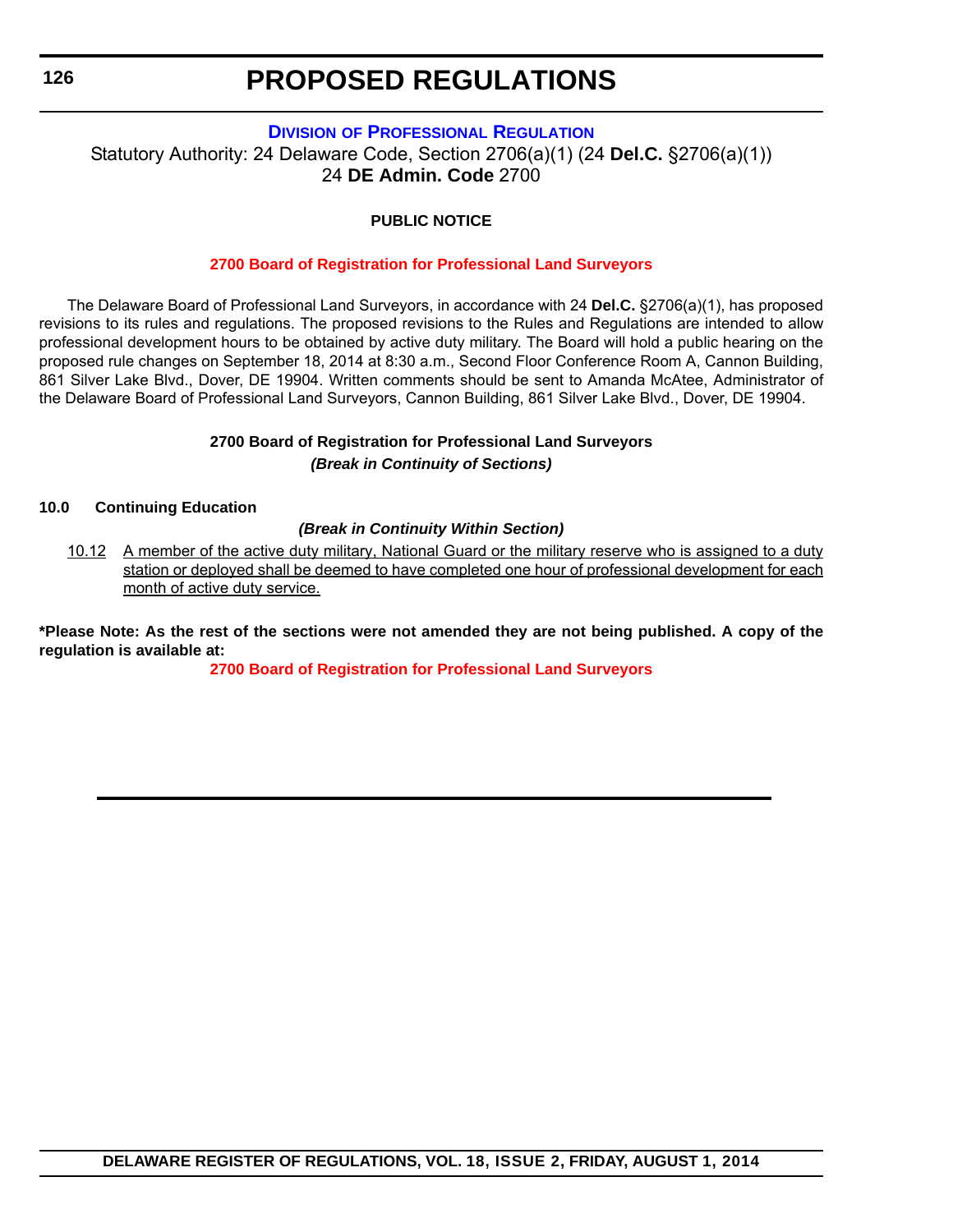## **Symbol Key**

Arial type indicates the text existing prior to the regulation being promulgated. Underlined text indicates new text added at the time of the proposed action. Language which is stricken through indicates text being deleted. **[Bracketed Bold language]** indicates text added at the time the final order was issued. **[Bracketed bold stricken through]** indicates language deleted at the time the final order was issued.

## **Final Regulations**

The opportunity for public comment shall be held open for a minimum of 30 days after the proposal is published in the *Register of Regulations*. At the conclusion of all hearings and after receipt within the time allowed of all written materials, upon all the testimonial and written evidence and information submitted, together with summaries of the evidence and information by subordinates, the agency shall determine whether a regulation should be adopted, amended or repealed and shall issue its conclusion in an order which shall include: (1) A brief summary of the evidence and information submitted; (2) A brief summary of its findings of fact with respect to the evidence and information, except where a rule of procedure is being adopted or amended; (3) A decision to adopt, amend or repeal a regulation or to take no action and the decision shall be supported by its findings on the evidence and information received; (4) The exact text and citation of such regulation adopted, amended or repealed; (5) The effective date of the order; (6) Any other findings or conclusions required by the law under which the agency has authority to act; and (7) The signature of at least a quorum of the agency members.

The effective date of an order which adopts, amends or repeals a regulation shall be not less than 10 days from the date the order adopting, amending or repealing a regulation has been published in its final form in the *Register of Regulations*, unless such adoption, amendment or repeal qualifies as an emergency under §10119.

## **[DEPARTMENT OF EDUCATION](http://www.doe.k12.de.us/)**

**OFFICE OF THE SECRETARY**

Statutory Authority: 14 Delaware Code, Section 122(d) (14 **Del.C.** §122(d))

14 **DE Admin. Code** 505

## **REGULATORY IMPLEMENTING ORDER**

## **[505 High School Graduation Requirements and Diplomas](#page-3-0)**

### **I. Summary of the Evidence and Information Submitted**

The Secretary of Education seeks the consent of the State Board of Education to amend 14 **DE Admin. Code** 505 High School Graduation Requirements and Diplomas. The amendments include, but are not limited to: 1) requiring an advisement process to the student success planning; 2) modifications to definitions; 3) revising the date for which diplomas may be awarded to the previous graduating class; and 4) addressing students in the custody of the Department of Services for Children, Youth & Their Families ("DSCYF").

Notice of the proposed regulation was published in the *News Journal* and the *Delaware State News* on **June 7, 2014,** in the form hereto attached as *Exhibit "A"*. Comments were received from Governor's Advisory Council for Exceptional Citizens**,** the State Council for Persons with Disabilities, and the Delaware Center for Justice. The GACEC and SCPD expressed concerns related to: 1) the requirement of mathematic in the Senior year, 2) the change in the date by which a diploma may be granted for a particular senior class, 3) when a student is considered a 12<sup>th</sup> grader and the student has an IEP, 4) the IEP transition plan and how it is incorporated into the Student Success Plan (SSP), 5) and credits from other state agency educational programs. The Department does not believe that further clarification is needed within the regulation with regard to these items.

In addition, the Department made clarifications for the implementation of the World Language requirements that begins for the Class of 2015 (Freshman Class of 2011-2012). The clarifications are related to students transferring into high school from an out-of-state school, nonpublic, or another Delaware public high school.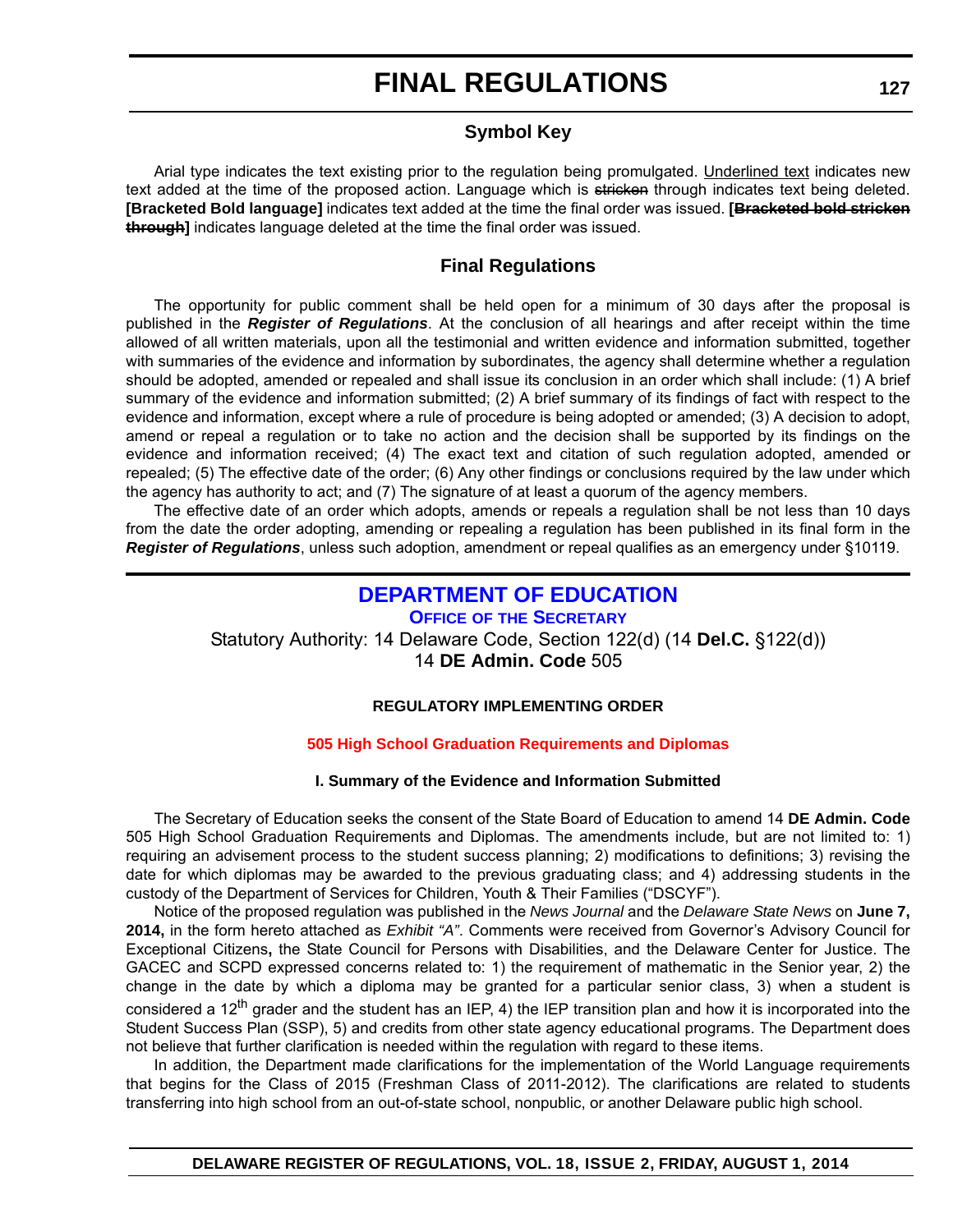### **II. Findings of Facts**

The Secretary finds that it is appropriate to amend 14 **DE Admin. Code** 505 High School Graduation Requirements and Diplomas in order to align the regulation with current best practice, federal timelines, and to provide students with the opportunity to graduate in a timely manner, and without undue burden.

### **III. Decision to Amend the Regulation**

For the foregoing reasons, the Secretary concludes that it is appropriate to amend 14 **DE Admin. Code** 505 High School Graduation Requirements and Diplomas. Therefore, pursuant to 14 **Del.C.** §122, 14 **DE Admin. Code** 505 High School Graduation Requirements and Diplomas attached hereto as *Exhibit "B"* is hereby amended. Pursuant to the provision of 14 **Del.C.** §122(e), 14 **DE Admin. Code** 505 High School Graduation Requirements and Diplomas hereby amended shall be in effect for a period of five years from the effective date of this order as set forth in Section V. below.

### **IV. Text and Citation**

The text of 14 **DE Admin. Code** 505 High School Graduation Requirements and Diplomas amended hereby shall be in the form attached hereto as *Exhibit "B"*, and said regulation shall be cited as 14 **DE Admin. Code** 505 High School Graduation Requirements and Diplomas in the *Administrative Code of Regulations* for the Department of Education.

### **V. Effective Date of Order**

The actions hereinabove referred to were taken by the Secretary pursuant to 14 **Del.C.** §122 on July 17, 2014. The effective date of this Order shall be ten (10) days from the date this Order is published in the *Delaware Register of Regulations.*

**IT IS SO ORDERED** the 17th day of July 2014.

**Department of Education** Mark T. Murphy, Secretary of Education

Approved this 17<sup>th</sup> day of July 2014

### **State Board of Education**

Teri Quinn Gray, Ph.D., President Gregory B. Coverdale, Jr. Jorge L. Melendez, Vice President Terry M. Whittaker, Ed.D. G. Patrick Heffernan **Randall L. Hughes II** Randall L. Hughes II Barbara B. Rutt

### **505 High School Graduation Requirements and Diplomas** *(Break in Continuity of Sections)*

### **3.0 Credit Requirements Beginning with the Graduation Class of 2015 (Freshman Class of 2011-2012)** *(Break in Continuity Within Section)*

### 3.2 World Language:

- **[3.2.1]** Students may fulfill the two (2) credit World language requirement by either:
	- 3.2.**[1.]**1 Earning a minimum of two (2) World Language credits in the same language or,
	- 3.2.**[1.]**2 Demonstrating Novice-high or higher proficiency level on a nationally recognized assessment of language proficiency, except English, in the skill areas of oral or signed expressive and receptive communication, reading and writing, that uses the levels of

### **DELAWARE REGISTER OF REGULATIONS, VOL. 18, ISSUE 2, FRIDAY, AUGUST 1, 2014**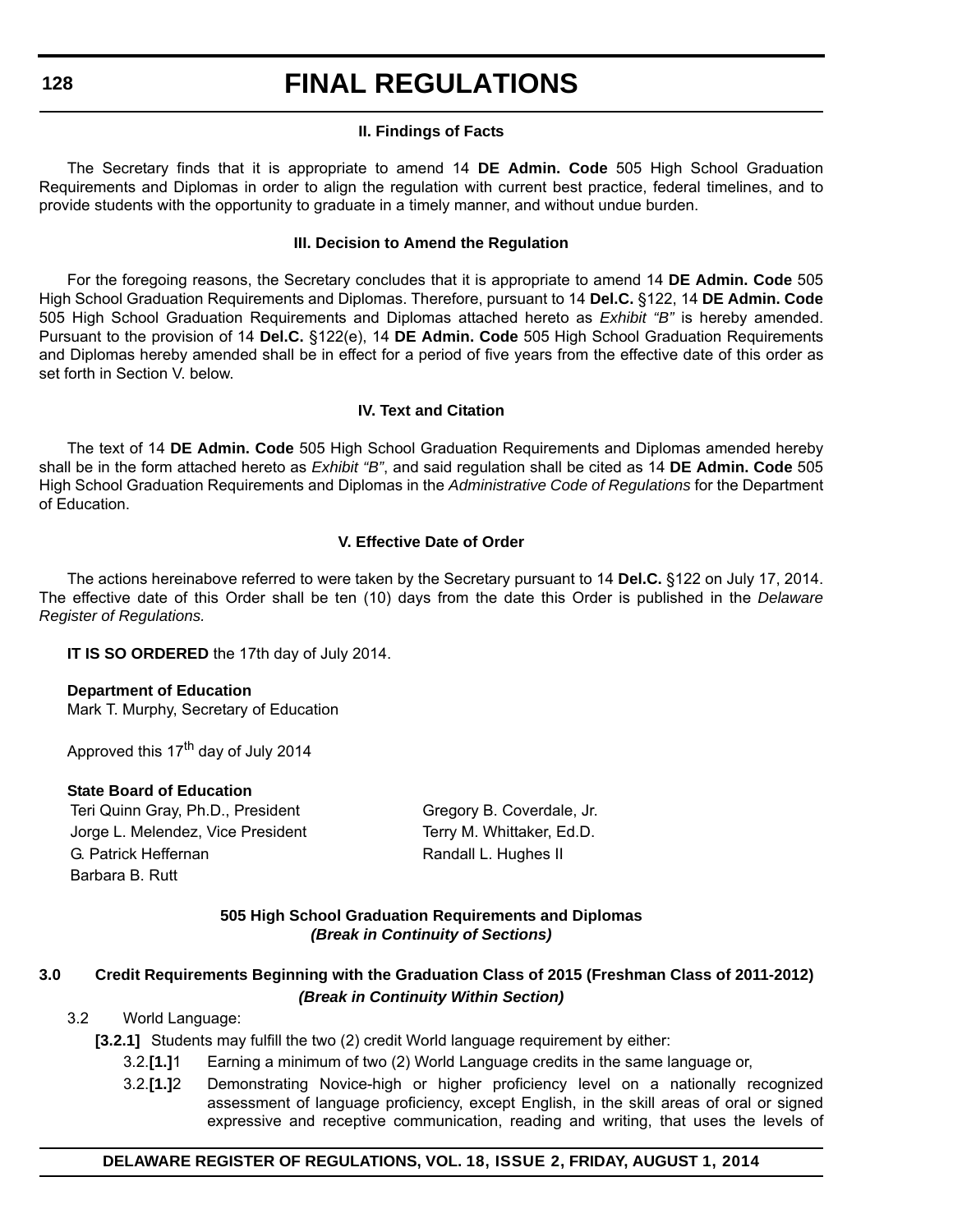proficiency as identified by the American Council for the Teaching of Foreign Language, or as approved for use by the Delaware Department of Education.

- **[3.2.2 Any student enrolling in a Delaware public high school from an out-of-state school or nonpublic Delaware high school between and including October 1st of the 11th grade year and September 30th of the 12th grade year with one (1) World Language credit from a previous school shall be required to earn the second credit in that language unless the language is not offered at the enrolling school. In such case, the student shall earn one (1) credit in an additional language for a total of two (2) credits or pursue available options in 8.0 to earn the second credit of the original language.**
- **3.2.3 Any student enrolling in a Delaware public high school from an out-of-state school or nonpublic Delaware high school between and including October 1st of the 11th grade year and September 30th of the 12th grade year with no World Language credits, shall be required to earn at least one (1) World Language credit prior to graduation. Provided further, the minimum twenty-four (24) total credits outlined in this section shall still be met, or any other credit requirements pursuant to 7.1.**
- **3.2.4 Any student enrolling in a Delaware public high school from an out-of-state school or nonpublic Delaware high school on or after October 1st of the 12th grade year, the World Language requirement shall be waived. Provided further, the minimum twenty-four (24) total credits outlined in this section shall still be met, or any other credit requirements pursuant to 7.1.**
- **3.2.5 Any student transferring between Delaware public schools with one (1) World Language credit from a previous school shall be required to earn the second credit in that language unless the language is not offered at the enrolling school. In such case, the student shall pursue available options in 8.0 to earn the second credit of the original language students or earn one (1) credit in an additional language for a total of two (2) credits.]**

### **4.0 Credit Requirements Beginning with the Graduation Class of 2016 (Freshman Class of 2012-2013)** *(Break in Continuity Within Section)*

- 4.2 World Language:
	- **[4.2.1]** Students may fulfill the two (2) credit World language requirement by either:
		- 4.2.**[1.]**1 Earning a minimum of two (2) World Language credits in the same language or,
		- 4.2.**[1.]**2 Demonstrating Novice-high or higher proficiency level on a nationally recognized assessment of language proficiency, except English, in the skill areas of oral or signed expressive and receptive communication, reading and writing, that uses the levels of proficiency as identified by the American Council for the Teaching of Foreign Language, or as approved for use by the Delaware Department of Education.
	- **[4.2.2 Any student enrolling in a Delaware public high school from an out-of-state school or nonpublic Delaware high school between and including October 1st of the 11th grade year and September 30th of the 12th grade year with one (1) World Language credit from a previous school shall be required to earn the second credit in that language unless the language is not offered at the enrolling school. In such case, the student shall earn one (1) credit in an additional language for a total of two (2) credits or pursue available options in 8.0 to earn the second credit of the original language.**
	- **4.2.3 Any student enrolling in a Delaware public high school from an out-of-state school or nonpublic Delaware high school between and including October 1st of the 11th grade year and September 30th of the 12th grade year with no World Language credits, shall be required to earn at least one (1) World Language credit prior to graduation. Provided further, the minimum twenty-four (24) total credits outlined in this section shall still be met, or any other credit requirements pursuant to 7.1.**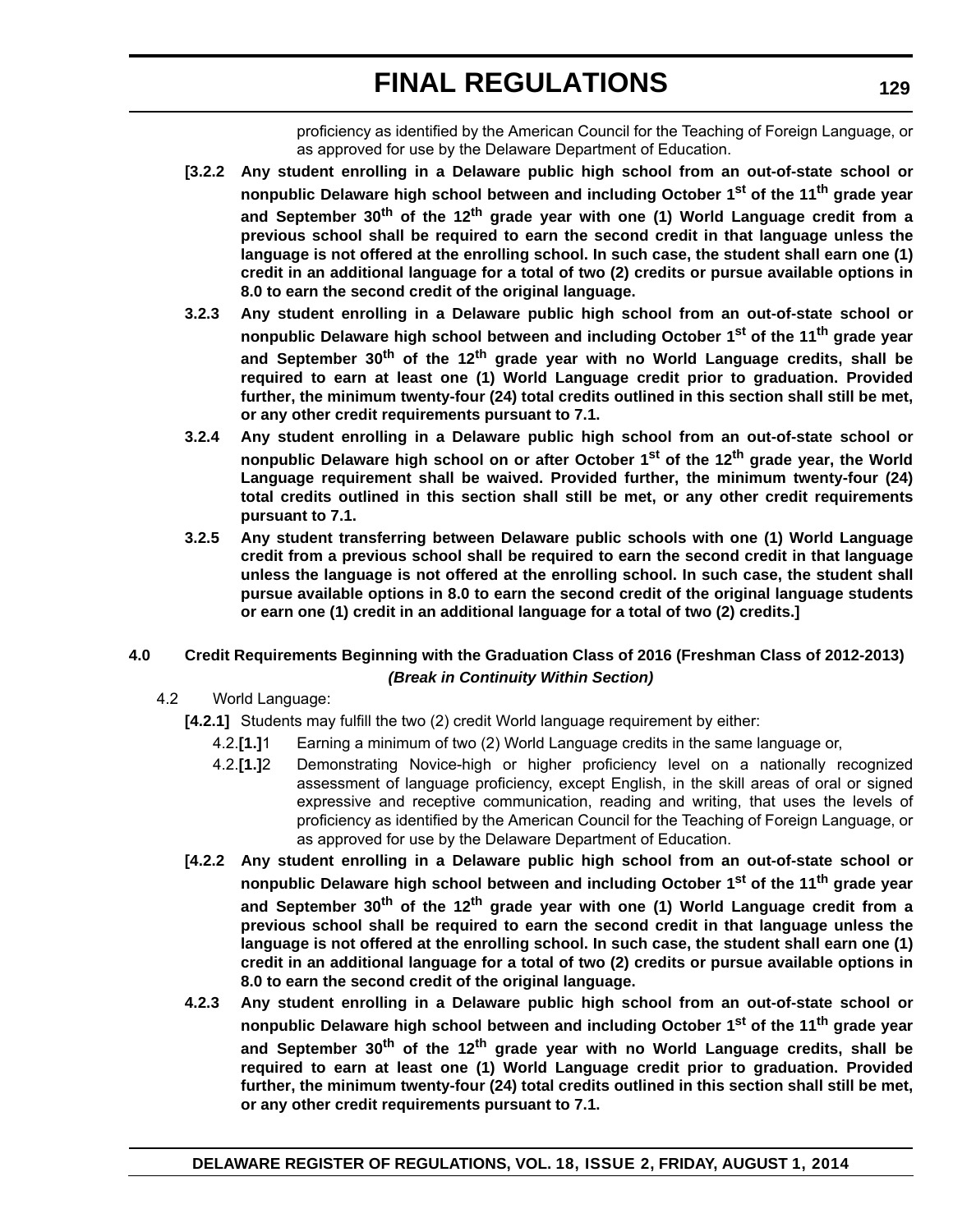- **4.2.4 Any student enrolling in a Delaware public high school from an out-of-state school or nonpublic Delaware high school on or after October 1st of the 12th grade year, the World Language requirement shall be waived. Provided further, the minimum twenty-four (24) total credits outlined in this section shall still be met, or any other credit requirements pursuant to 7.1.**
- **4.2.5 Any student transferring between Delaware public schools with one (1) World Language credit from a previous school shall be required to earn the second credit in that language unless the language is not offered at the enrolling school. In such case, the student shall pursue available options in 8.0 to earn the second credit of the original language or earn one (1) credit in an additional language for a total of two (2) credits.]**

**\*Please note that no additional changes were made to the regulation as originally proposed and published in the June 2014 issue of the** *Register* **at page 1127 (17 DE Reg. 1127). Therefore, the final regulation is not being republished here in its entirety. A copy of the final regulation is available at: [505 High School Graduation Requirements and Diplomas](http://regulations.delaware.gov/register/august2014/final/18 DE Reg 127 08-01-14.htm)**

> **OFFICE OF [THE SECRETARY](http://www.doe.k12.de.us/)** Statutory Authority: 14 Delaware Code, Section 122(d) (14 **Del.C.** §122(d))

### **REGULATORY IMPLEMENTING ORDER**

### **[610 Limitations on Use of Seclusion and Restraint](#page-3-0)**

### **I. Summary of the Evidence and Information Submitted**

The Secretary of Education intends to amend Title 14 of the Delaware Administrative Code by adding a new regulation 14 **DE Admin. Code** 610 Limitations on Use of Seclusion and Restraint. This regulation is required by Senate Bill 100 of the 147<sup>th</sup> General Assembly.

Notice of the proposed regulation was published in the *News Journal* and the *Delaware State News* on **June 7, 2014,** in the form hereto attached as *Exhibit "A"*. Comments were received from Governor's Advisory Council for Exceptional Citizens, State Council for Persons with Disabilities, and representatives from two of the special programs operating in Delaware. The Department considered all the comments and made changes as noted by the bold and bracketed language. These include but, are not limited to, clarification of the development of a uniform form for submission of a waiver and timeline for notification for waiver decisions. There were several comments with suggested changes that were in conflict with statutory language. A letter will be forthcoming to each of the entities that submitted comments.

### **II. Findings of Facts**

The Secretary finds that it is appropriate to amend Title 14 of the Delaware Administrative Code by adding a new regulation 14 **DE Admin. Code** 610 Limitations on Use of Seclusion and Restraint. This regulation is required by Senate Bill 100 of the 147<sup>th</sup> General Assembly.

### **III. Decision to Amend the Regulation**

For the foregoing reasons, the Secretary concludes that it is appropriate to amend 14 **DE Admin. Code** 610 Limitations on Use of Seclusion and Restraint. Therefore, pursuant to 14 **Del.C.** §122, 14 **DE Admin. Code** 610 Limitations on Use of Seclusion and Restraint attached hereto as *Exhibit "B"* is hereby amended. Pursuant to the provision of 14 **Del.C.** §122(e), 14 **DE Admin. Code** 610 Limitations on Use of Seclusion and Restraint hereby amended shall be in effect for a period of five years from the effective date of this order as set forth in Section V. below.

**130**

**DELAWARE REGISTER OF REGULATIONS, VOL. 18, ISSUE 2, FRIDAY, AUGUST 1, 2014**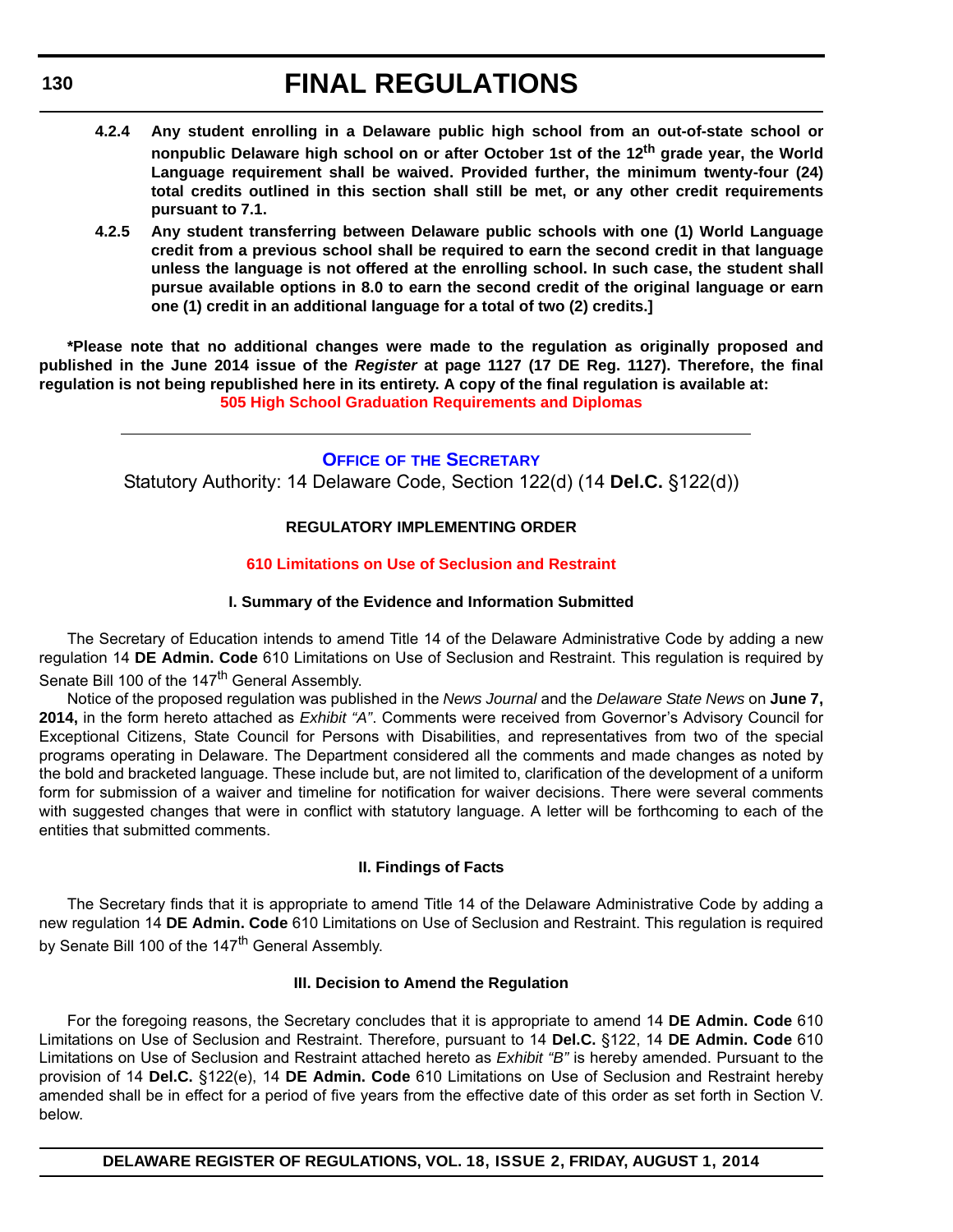### **IV. Text and Citation**

The text of 14 **DE Admin. Code** 610 Limitations on Use of Seclusion and Restraint amended hereby shall be in the form attached hereto as *Exhibit "B"*, and said regulation shall be cited as 14 **DE Admin. Code** 610 Limitations on Use of Seclusion and Restraint in the *Administrative Code of Regulations* for the Department of Education.

### **V. Effective Date of Order**

The actions hereinabove referred to were taken by the Secretary pursuant to 14 **Del.C.** §122 on July 17, 2014. The effective date of this Order shall be ten (10) days from the date this Order is published in the Delaware *Register of Regulations.*

**IT IS SO ORDERED** the 17th day of July 2014.

## **Department of Education**

Mark T. Murphy, Secretary of Education Approved this 17th day of July 2014

### **610 Limitations on Use of Seclusion and Restraint**

### **1.0 Purpose and Authority**

- 1.1 The purpose of these regulations is to establish standards and procedures for the use of physical restraint, **[chemical restraint,]** mechanical restraint, and seclusion to provide safety for all individuals. The regulations set forth permitted and prohibited uses of restraint and seclusion, required training for public school, private program, or alternative program personnel, required documentation and reporting of incidents of restraint and seclusion, required notification to parents, and waiver procedures for individual students.
- 1.2 These regulations are promulgated in accordance with 14 **Del.C.** §4112F.

*(Break in Continuity of Sections)*

### **3.0 Use of Restraints**

## *(Break in Continuity Within Section)*

3.2 Such personnel may impose physical restraint only in conformity with all of the following standards:

### *(Break in Continuity Within Section)*

3.2.9 The physical restraint is within the scope of force authorized by §468 of Title 11**[; and.]** (Authority: 14 **Del.C.** §4112F(b))

## **4.0 Training of Personnel**

- 4.1 Except as provided in 14 **Del.C.** §702(c), a student may be physically restrained only by public school personnel, private program personnel, or alternative program personnel who have **[received completed]** training in physical restraint procedures.
	- 4.1.1 Such personnel shall receive annual training in the use of **[emergency safety interventions crisis prevention and intervention techniques]** consistent with nationally-recognized training programs, which shall meet the following minimum requirements:
		- 4.1.1.1 The training shall address prevention techniques, de-escalation techniques, and positive behavioral intervention strategies and supports;
		- 4.1.1.2 The training shall be designed to meet the needs of such personnel consistent with their duties and the potential need for emergency safety interventions; and

*(Break in Continuity of Sections)*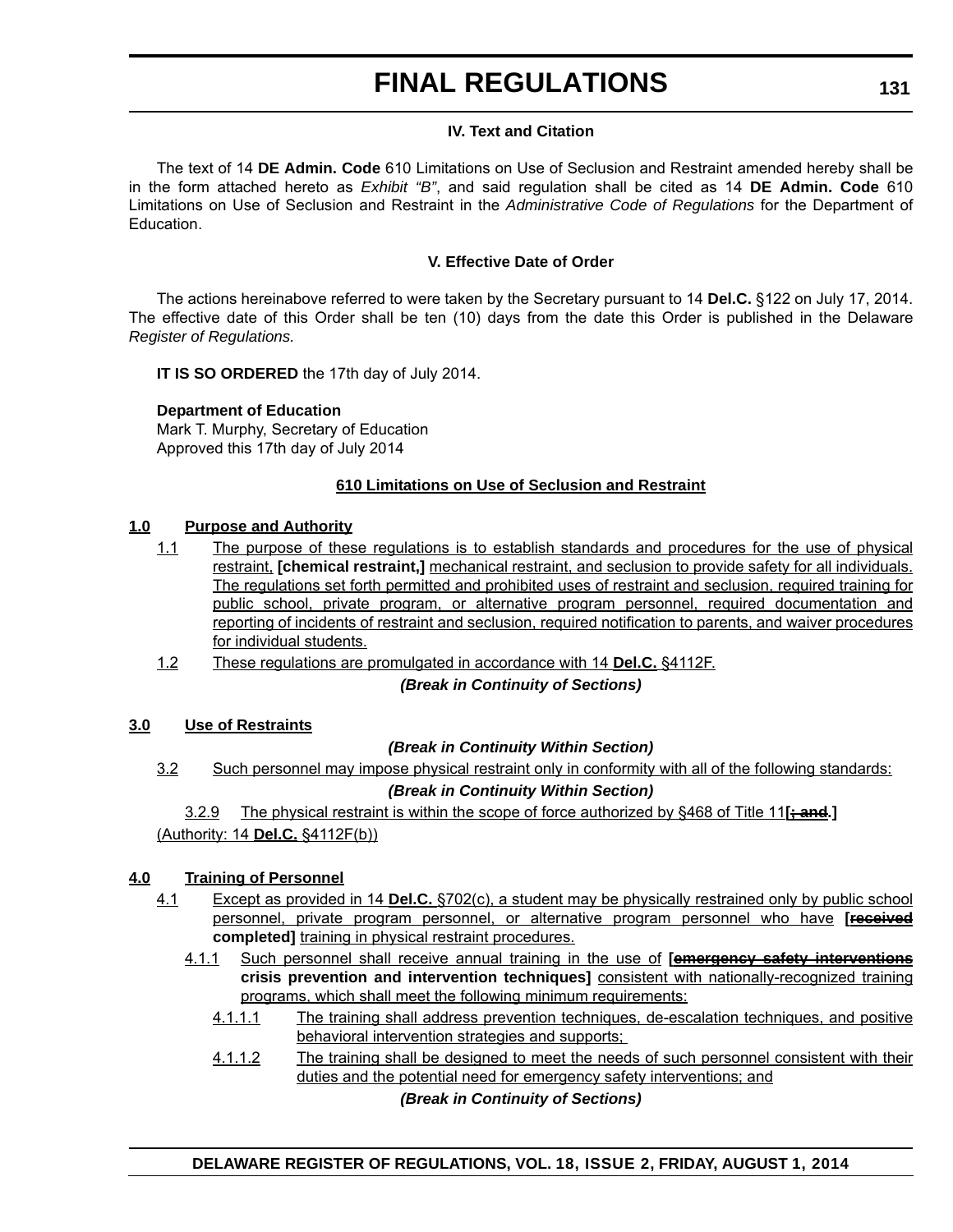## **6.0 Uniform Data Collection**

- 6.1 When an incident of physical restraint of a student by school personnel occurs:
	- 6.1.1 As soon as practicable thereafter, a reasonable attempt shall be made to interview the student regarding the incident; and
	- 6.1.2 The school principal must provide a **[Ww]**ritten report, in a uniform format as determined by the Department, of the restraint to the Department within seventy-two (72) hours of the restraint, or within seventy-two (72) hours of the time in which the student's district or charter school of residence receives notice of the restraint from the contracted private program or alternative program, whichever the case may be; and

## *(Break in Continuity of Sections)*

## **8.0 Waiver**

- 8.1 Any public school, private program, or alternative program applicant for a waiver of the prohibition on the use of mechanical restraints or seclusion for an individual student must deliver the request in writing[, in a uniform format developed by the Department,] to the Secretary or Secretary's designee setting forth the grounds for the request.
	- 8.1.1 The request shall be based on compelling justification supported by documentation, including, but not limited to, educational records, reporting of incidents, and the student's functional behavioral assessment and behavioral intervention plan, including implementation data, and medical documentation, if applicable.
	- 8.1.2 The request shall contain a description of the conditions and safeguards that the applicant will utilize in connection with the waiver, including, but not limited to:
		- 8.1.2.1 A detailed description of the proposed continual visual staff monitoring of student; **[and]**
		- 8.1.2.2 A requirement that the parent be notified of each use of mechanical restraint or seclusion which conforms to the procedure set forth in Section 5.0 for reporting physical restraint **[except that the provisions of 5.1.1 shall not apply herein]**; and
		- 8.1.2.3 A detailed description of the physical space within which the seclusion(s) will occur, or of the type of mechanical restraint(s) to be utilized, whichever is applicable.
	- 8.1.3 The request shall include a written authorization signed by the parent agreeing to the issuance of a waiver on the prohibition of the use of mechanical restraints or seclusion for that student and a signed written consent for release of information to the Department and the waiver review committee.
	- 8.1.4 All privileged documentation shall be maintained confidentially by the Department and the waiver review committee to the extent permitted by law.
- 8.2 All requests shall be considered by a waiver review committee appointed by the Secretary. A decision by the waiver review committee shall be rendered **[within no later than]** (60) sixty calendar days of receipt of the waiver request.
- 8.3 The committee shall make a written recommendation to the Secretary, which shall include:
	- 8.3.1 A summary of the compelling justification based on the documentation submitted in support of the waiver requested;
	- 8.3.2 Recommendations to include any specific conditions and safeguards, and a brief statement of the reasons therefore;
	- 8.3.3 A requirement that, where a waiver is issued, there be continual visual monitoring, parental notice of each use of mechanical restraint or seclusion, and collection of data to include the number of times the student was subject to mechanical restraint or seclusion, the duration of each [incident **mechanical restraint or seclusion]**, and any other data as required by the Department;
	- 8.3.4 A statement as to the duration of the waiver, not to exceed a period of one calendar year.
- 8.4 The Secretary shall consider the entire record of the case and the committee's recommendations in reaching a final decision. The Secretary's decision shall be issued in writing and mailed to the

### **DELAWARE REGISTER OF REGULATIONS, VOL. 18, ISSUE 2, FRIDAY, AUGUST 1, 2014**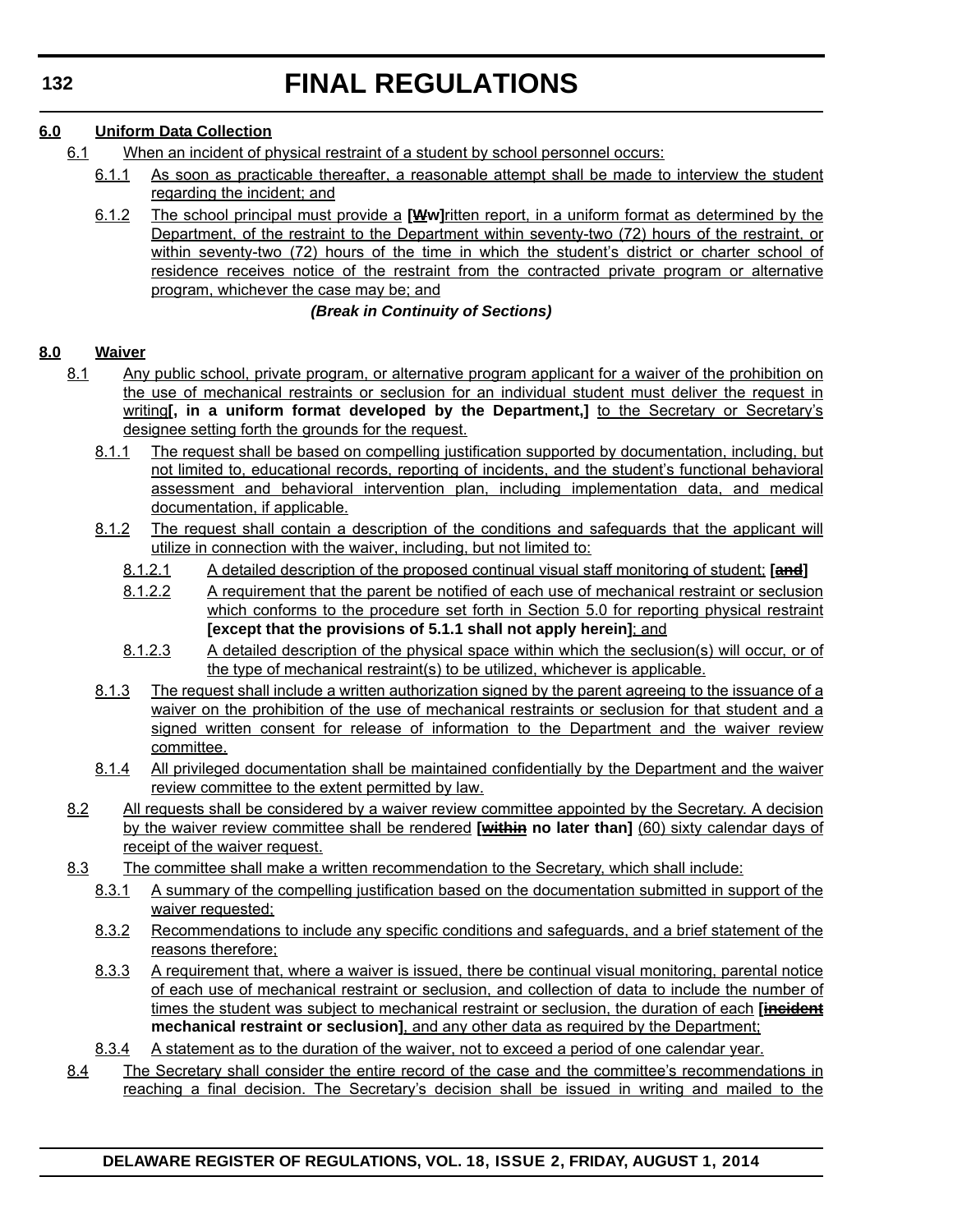applicant and the parent by certified mail **[no later than ten (10) calendar days from receipt of the recommendation of the waiver review committee]**.

8.5 The Secretary's decision shall be final.

**\*Please note that no additional changes were made to the regulation as originally proposed and published in the June 2014 issue of the** *Register* **at page 1133 (17 DE Reg. 1133). Therefore, the final regulation is not being republished here in its entirety. A copy of the final regulation is available at: [610 Limitations on Use of Seclusion and Restraint](http://regulations.delaware.gov/register/august2014/final/18 DE Reg 130 08-01-14.htm)**

## **[DEPARTMENT OF HEALTH AND SOCIAL SERVICES](http://www.dhss.delaware.gov/dhss/dph/index.html) DIVISION OF PUBLIC HEALTH**

Statutory Authority: 16 Delaware Code, Section 122(3)(o) (16 **Del.C.** §122(3)(o)) 16 **DE Admin. Code** 4410

### **ORDER**

### **[4410 Skilled Home Health Agencies \(Licensure\)](#page-3-0)**

### **NATURE OF THE PROCEEDINGS:**

Delaware Health and Social Services ("DHSS") initiated proceedings to adopt the State of Delaware Regulations Governing Skilled Home Health Agencies (Licensure). The DHSS proceedings to adopt regulations were initiated pursuant to 29 Delaware Code Chapter 101 and authority as prescribed by 16 Delaware Code, Section 122 (3)o.

On May 1, 2014 (Volume 17, Issue 11), DHSS published in the Delaware *Register of Regulations* its notice of proposed regulations, pursuant to 29 **Del.C.** §10115. It requested that written materials and suggestions from the public concerning the proposed regulations be delivered to DHSS by May 30, 2014, after which time the DHSS would review information, factual evidence and public comment to the said proposed regulations.

Written comments were received during the public comment period and evaluated. The results of that evaluation are summarized in the accompanying "Summary of Evidence."

### **SUMMARY OF EVIDENCE**

In accordance with Delaware Law, public notices regarding proposed Department of Health and Social Services (DHSS) Regulations Governing Skilled Home Health Agencies (Licensure) were published in the *Delaware State News*, the *News Journal* and the Delaware *Register of Regulations*. Verbal and written comments were received on the proposed regulations during the public comment period (May 1, 2014 through May 30, 2014).

Entities offering written comments include:

- State Council for Persons with Disabilities, Denise McMullin-Powell, Chairperson
- Governor's Advisory Council for Exceptional Citizens, Terri A. Hancharick, Chairperson
- BAYADA Home Health Care, Jean Mullin, Division Director

Public comments and the DHSS (Agency) responses are as follows:

### **State Council for Persons with Disabilities, Denise McMullin-Powell, Chairperson:**

The State Council for Persons with Disabilities (SCPD) has reviewed the Department of Health and Social Services/Division of Public Health's (DPH's) proposal to amend its regulations covering skilled home health agencies. The proposed regulation was published as 17 DE Reg. 1037 in the May 1, 2014 issue of the *Register of Regulations*.

The current regulation requires a director of a skilled home health agency to "have a Baccalaureate Degree in health or a related field". The Division proposes to require more robust credentials. A director would be required to meet the following standards: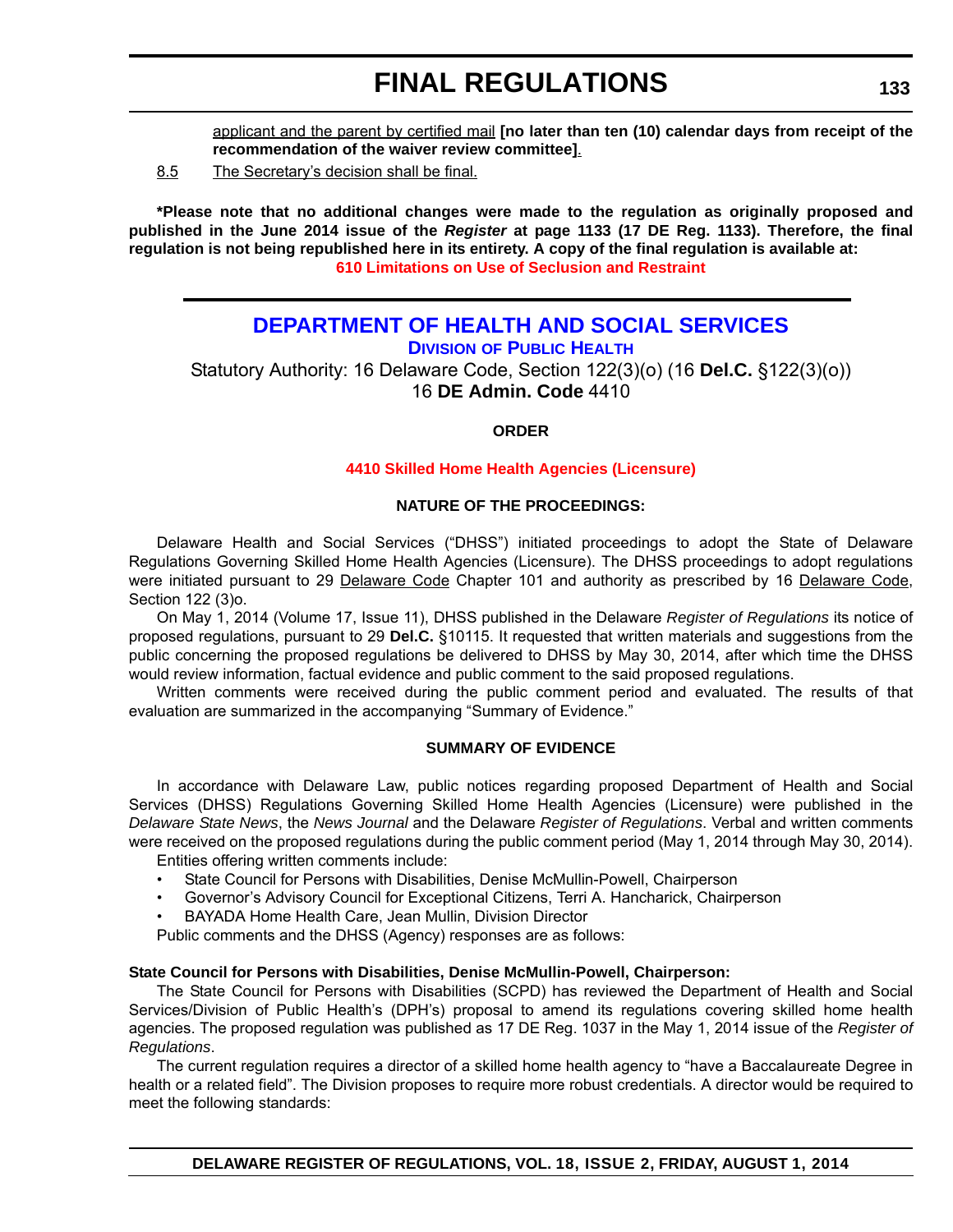- (1) Have a Baccalaureate Degree with five years healthcare experience and at least one year supervisory experience (full-time or equivalent in home health care); or
- (2) Be a registered nurse with five years health care experience and at least one year of supervisory experience (full-time or equivalent) in home health care.

SCPD endorses the proposed regulation. However, the Council recommends that the Division clarify whether existing directors are "grandfathered" or if the regulation will be applied to disqualify existing directors who do not meet the new standards.

*Agency Response:* The Agency appreciates and acknowledges these comments. The Agency will not apply this regulation to directors appointed prior to the effective date of this regulation. Directors appointed on or after the effective date of this regulation must comply with the new standards.

### **Governor's Advisory Council for Exceptional Citizens, Terri A. Hancharick, Chairperson:**

The Governor's Advisory Council for Exceptional Citizens (GACEC) has reviewed the Division of Public Health (DPH) proposal to amend one standard within the regulations covering skilled home health agencies. Council **endorses** the proposed amendment since the current standard is rather limited. The current regulation requires a director of a skilled home health agency to "have a Baccalaureate Degree in health or a related field". The proposed qualifications will require more robust credentials. A director would be required to meet the following standards:

- (1) Have a Baccalaureate Degree with five years healthcare experience and at least one year supervisory experience (full-time or equivalent in home health care); or
- (2) Be a registered nurse with five years health care experience and at least one year of supervisory experience (full-time or equivalent) in home health care.

Council would suggest that the Division clarify whether existing directors will be "grandfathered" or if the regulation will be applied to disqualify existing directors who do not meet the new standards.

*Agency Response:* The Agency appreciates and acknowledges these comments. The Agency will not apply this regulation to directors appointed prior to the effective date of this regulation. Directors appointed on or after the effective date of this regulation must comply with the new standards.

### **BAYADA Home Health Care, Jean Mullin, Division Director:**

On behalf of BAYADA Home Health Care in Delaware, please consider our concern and comment as related to the current and newly proposed regulation regarding the definition of "director" in the 4410 and 4406 Home Health Agencies (Licensure) regulation.

### **Requirement for Health-Related Degrees Poses Serious Recruitment issues**

**The Current State Requirement Dissuades the Best and Brightest from Serving.** The state requirement mandating that directors of home health care offices have a health-related degree may have had good intentions, but in reality has been nothing less than a monumental obstacle to hiring and retaining quality individuals. In some instances, individuals who have years of experience running home health offices have been turned away from new positions.

**Common-Sense Necessitates Changes for our Patients.** If not completely eliminated, this requirement should be amended to allow experience to count as much as a degree so that the industry can ensure that we are providing the best, most efficient care coupled with the best outcomes possible for our patients. As a result of this impractical rule, the industry is suffering from a huge institutional brain drain and highly qualified individuals are forced to leave the industry – in some cases after devoting their whole lives to the frailest and poorest of patients.

**Changes Are in Sight.** The Department of Health and Social Services should be applauded for recognizing that changes are needed and are currently reviewing the regulations by amending the definition for a director of home health care. We believe a common-sense change is to allow caregivers to use experience as a qualification of capability. **We respectfully propose the new regulations read as follows**:

### **(Title 29, Chapter 101)**

### *Definition of "Director"*

"**Director**" means the individual appointed by the governing body to act on its behalf in the overall management of the home health agency. The director shall have: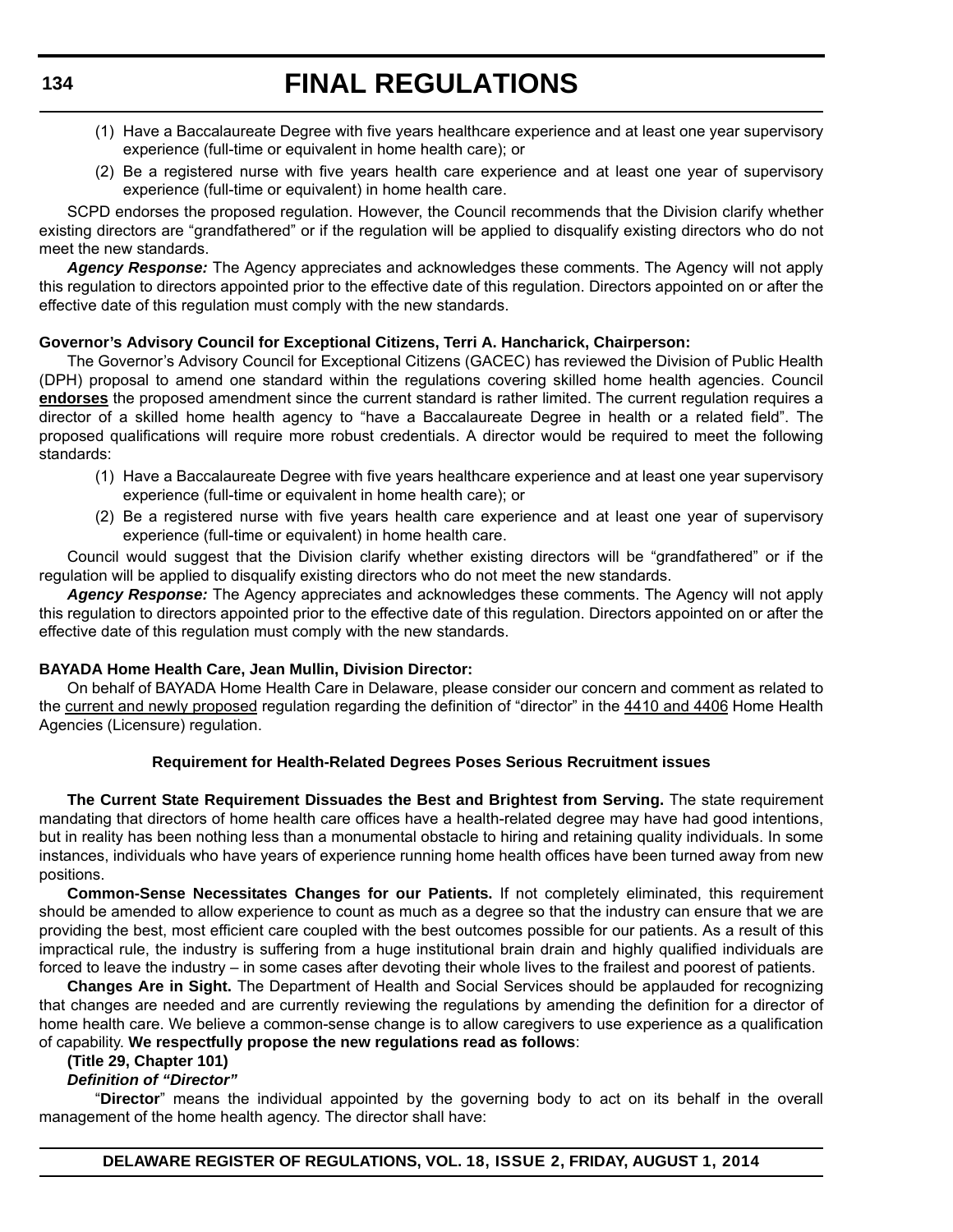- (1) a Baccalaureate Degree with two years healthcare experience and at least one year supervisory experience (full-time or equivalent) in home health care; or,
- (2) a registered nurse with two years health care experience and at least one year of supervisory experience (full-time or equivalent) in home health care; or,
- (3) at least five years in supervisory experience in home health care

*Agency Response:* The Agency appreciates and acknowledges these comments. The Agency disagrees and the regulation will remain as written. The intent of this regulation is to ensure that the individual appointed to direct the home health care services has sufficient education and healthcare/supervisory experience to be knowledgeable about the overall operation and services provided by a home health agency.

The public comment period was open from May 1, 2014 through May 30, 2014. Based on comments received during the public comment period, no changes have been made to the proposed regulations. The regulations have been reviewed by the Delaware Attorney General's office and approved by the Cabinet Secretary of DHSS.

### **FINDINGS OF FACT:**

Based on public comments received, no changes were made to the proposed regulations. The Department finds that the proposed regulations, as set forth in the attached copy should be adopted in the best interest of the general public of the State of Delaware.

**THEREFORE, IT IS ORDERED**, that the proposed State of Delaware Regulations Governing Skilled Home Health Agencies (Licensure) are adopted and shall become effective August 11, 2014, after publication of the final regulation in the Delaware *Register of Regulations*.

Rita M. Landgraf, Secretary, July 21, 2014

**\*Please note that no changes were made to the regulation as originally proposed and published in the May 2014 issue of the** *Register* **at page 1037 (17 DE Reg. 1037). Therefore, the final regulation is not being republished. A copy of the final regulation is available at:**

**[4410 Skilled Home Health Agencies \(Licensure\)](http://regulations.delaware.gov/register/august2014/final/18 DE Reg 133 08-01-14.htm)**

## **DIVISION [OF PUBLIC HEALTH](http://www.dhss.delaware.gov/dhss/dph/index.html)** Statutory Authority: 16 **Delaware Code**, Section 122(3)(m) (16 **Del.C.** §122(3)(m)) 16 **DE Admin. Code** 4468

### **ORDER**

### **[4468 Delivery of Hospice Services](#page-3-0)**

### **NATURE OF THE PROCEEDINGS:**

The Delaware Department of Health and Social Services ("DHSS") initiated proceedings to adopt the State of Delaware Regulations Governing Delivery of Hospice Services. The DHSS proceedings to adopt regulations were initiated pursuant to 29 Delaware Code Chapter 101 and authority as prescribed by 16 **Del.C.** §122(3)m.

On April 1, 2014 (Volume 17, Issue 10), DHSS published in the Delaware *Register of Regulations* its notice of proposed regulations, pursuant to 29 **Del.C.** §10115. It requested that written materials and suggestions from the public concerning the proposed regulations be delivered to DHSS by April 30, 2014, after which time the DHSS would review information, factual evidence and public comment to the said proposed regulations.

Written comments were received during the public comment period and evaluated. The results of that evaluation are summarized in the accompanying "Summary of Evidence."

### **SUMMARY OF EVIDENCE**

In accordance with Delaware Law, public notices regarding proposed Department of Health and Social Services (DHSS) Regulations Governing Delivery of Hospice Services were published in the *Delaware State*

### **DELAWARE REGISTER OF REGULATIONS, VOL. 18, ISSUE 2, FRIDAY, AUGUST 1, 2014**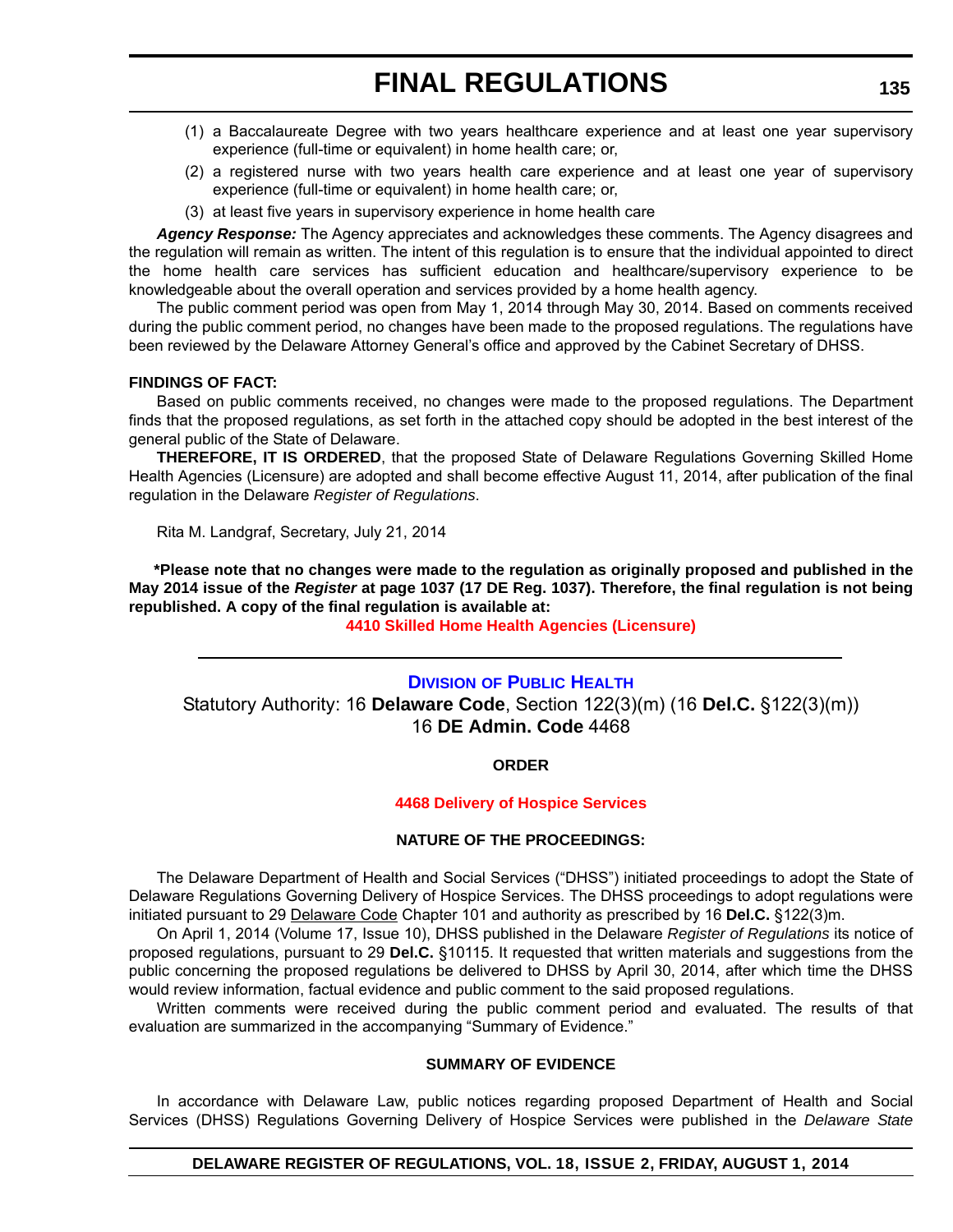*News*, the *News Journal* and the Delaware *Register of Regulations.*

Entities offering written comments include:

- State Council for Persons with Disabilities, Denise McMullin-Powell, Chairperson
- Governor's Advisory Council for Exceptional Citizens, Terri A. Hancharick, Chairperson

Public comments and the DHSS (Agency) responses are as follows:

### **State Council for Persons with Disabilities, Denise McMullin-Powell, Chairperson:**

The State Council for Persons with Disabilities (SCPD) has reviewed the Department of Health and Social Services/Division of Public Health's (DPH's) proposal to amend it "Delivery of Hospice Services regulation." As background, S.B. 119 was enacted in the summer of 2013. It requires the Department of Health & Social Services to establish standards for disposal of unused prescription medications following the death of an in-home hospice patient. DPH is now issuing this proposed regulation to implement the new law. The proposed regulation was published as 17 DE Reg. 961 in the April 1, 2014 issue of the *Register of Regulations*. SCPD has the following observations.

**First**, the proposed standards are comprehensive but only establish guidelines for hospice providers. Hospice agencies must adopt policies which conform to an outline rather than adhering to specific standards. For example, each hospice agency could adopt a different timetable for medication disposal (§A.2) and a different approach if there is evidence of missing unused prescription medication (§A.7). Reasonable persons could differ on whether this approach conforms to the statutory requirement of a "standardized protocol".

*Agency Response:* The Agency appreciates and acknowledges these comments. The intent of Senate Bill 119 was to address the prescription drug abuse epidemic by promoting the safe disposal of prescription medications by hospice programs and their patients. Because of the uniqueness of each hospice, and the multitude of circumstances that surround each in-home hospice patient death, this protocol, as written, provides the appropriate latitude to promote the safe disposal of all prescription medications. Each hospice agency was required to develop and submit policies that were inclusive of each requirement defined in the Agency's protocol. In addition, each hospice agency was required to submit the policies addressing the protocol requirements to the Agency for approval prior to implementation.

**Second**, there are some anomalies in punctuation. For example, there is no period at the end of §A.3.

*Agency Response:* The Agency appreciates and acknowledges these comments. The Agency acknowledges the lack of a period at the end of §A.3. and will make the correction. Additionally, the Agency has reviewed the entire regulation for correct punctuation.

**Third**, in §C.2.a, the word "was" should be substituted for "were" since the subject (documentation) is singular. *Agency Response:* The Agency appreciates and acknowledges these comments. The regulation will remain

as written. The verb "were" refers to the hospice's policies and procedures which is plural.

**Fourth**, §§B.1.b, B.2, C.2.b, and D1 have "odd" introductory symbols prior to subsections amounting to a bullet with a dash underneath. It's unclear what this symbol represents. If it is intended to be construed as "and/or", that term "should never be used". See Delaware Administrative Code Drafting & Style Manual, §6.6. Moreover, the Delaware Administrative Code Drafting & Style Manual (§2.3.1; §2.4.2) only permits numeric subparts and disallows bullets. If numeric subparts were used, appropriate punctuation (currently absent from the subparts) could also be added. See Manual, Figure 2.2.

*Agency Response:* The Agency appreciates and acknowledges these comments. The Agency has revised Appendix A to remove the bullets and add the appropriate punctuation.

### **Governor's Advisory Council for Exceptional Citizens, Terri A. Hancharick, Chairperson:**

The Governor's Advisory Council for Exceptional Citizens (GACEC) has reviewed the Division of Public Health (DPH) proposal to establish standards for the disposal of unused prescription medications following the death of an in-home hospice patient as required by Senate Bill No. 119 which was signed in June of 2013. The GACEC would like to share the following observations.

**First**, the proposed standards are comprehensive but only establish guidelines for hospice providers. Hospice agencies must adopt policies which conform to an outline rather than adhering to specific standards. For example, each hospice agency could adopt a different timetable for medication disposal (§A.2) and a different approach if there is evidence of missing unused prescription medication (§A.7). Reasonable persons could differ on whether this approach conforms to the statutory requirement of a "standardized protocol".

*Agency Response:* The Agency appreciates and acknowledges these comments. The intent of Senate Bill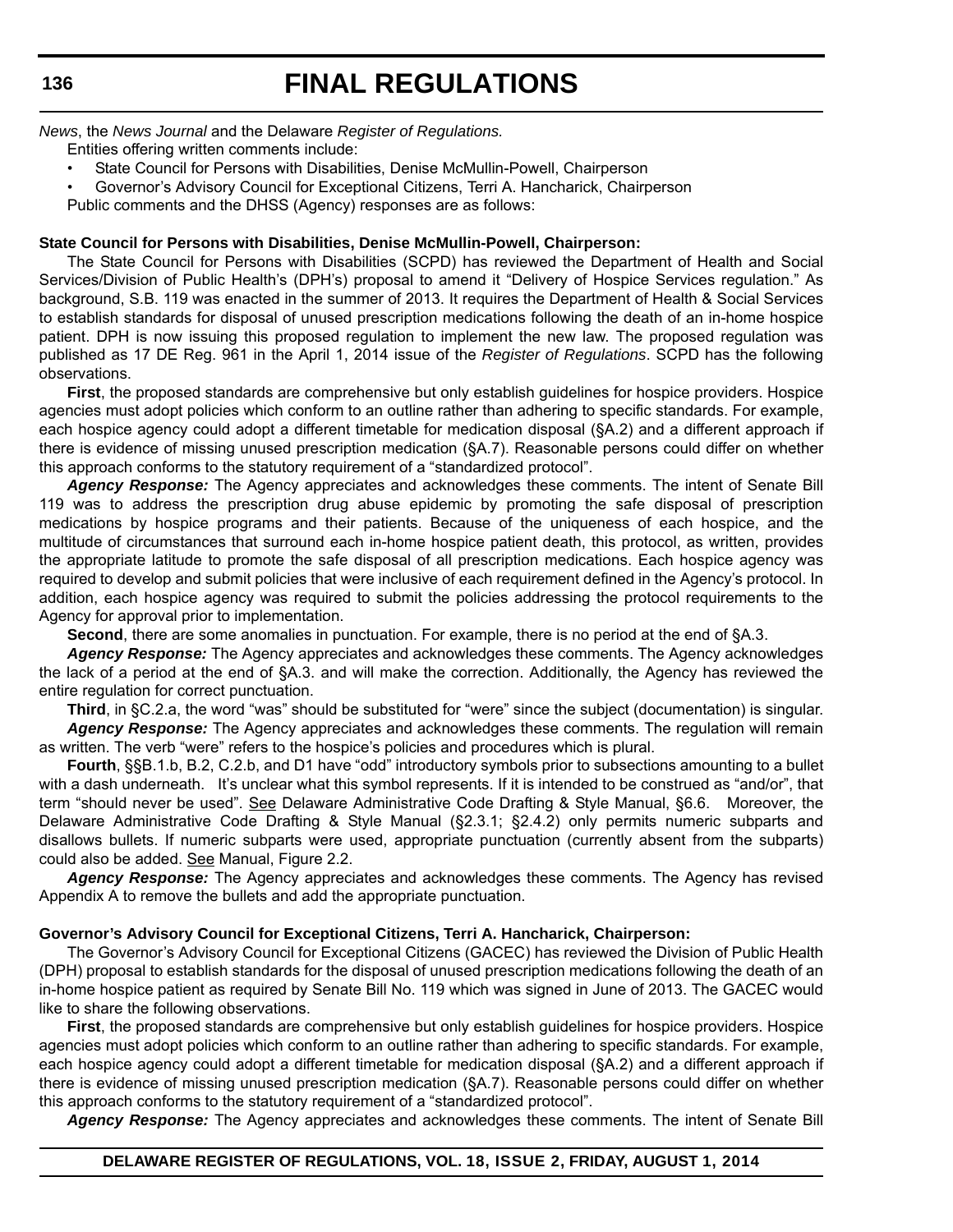119 was to address the prescription drug abuse epidemic by promoting the safe disposal of prescription medications by hospice programs and their patients. Because of the uniqueness of each hospice, and the multitude of circumstances that surround each in-home hospice patient death, this protocol, as written, provides the appropriate latitude to promote the safe disposal of all prescription medications. Each hospice agency was required to develop and submit policies that were inclusive of each requirement defined in the Agency's protocol. In addition, each hospice agency was required to submit the policies addressing the protocol requirements to the Agency for approval prior to implementation.

**Second,** there appears to be conflicting information in appendix A in terms of the responsibilities of designated hospice staff and family members in the disposal of medications. This section would benefit from additional clarifications.

*Agency Response:* The Agency appreciates and acknowledges these comments. The Agency will clarify this section by adding the word "or" between §A.2.b and §A.2.c.

**Third**, there are some abnormalities in punctuation. For example, there is no period at the end of §A.3.

*Agency Response:* The Agency appreciates and acknowledges these comments. The Agency acknowledges the lack of a period at the end of §A.3. and will make the correction. Additionally, the Agency has reviewed the entire regulation for correct punctuation.

**Fourth**, in §C.2.a, the word "was" should be substituted for "were" since the subject (documentation) is singular.

*Agency Response:* The Agency appreciates and acknowledges these comments. The regulation will remain as written. The subject for the verb "were" is the hospice's policies and procedures.

**Fifth**, §§B.1.b, B.2, C.2.b, and D1 have unusual introductory symbols prior to subsections amounting to a bullet with a dash underneath. It's unclear what this symbol represents. If it is intended to be construed as "and/or", that term "should never be used". See Delaware Administrative Code Drafting & Style Manual, §6.6. Also, the Delaware Administrative Code Drafting & Style Manual (§2.3.1; §2.4.2) only permits numeric subparts and disallows bullets. If numeric subparts were used, appropriate punctuation (currently absent from the subparts) could also be added. See Manual, Figure 2.2.

*Agency Response:* The Agency appreciates and acknowledges these comments. The Agency has revised Appendix A to remove the bullets and add the appropriate punctuation.

The public comment period was open from April 1, 2014 through April 30, 2014.

Based on comments received during the public comment period, only non-substantive changes have been made to the proposed regulations. The regulations have been approved by the Delaware Attorney General's office and the Cabinet Secretary of DHSS.

### **FINDINGS OF FACT:**

Based on public comments received, non-substantive changes were made to the proposed regulations. The Department finds that the proposed regulations, as set forth in the attached copy should be adopted in the best interest of the general public of the State of Delaware.

**THEREFORE, IT IS ORDERED**, that the proposed State of Delaware Regulations Governing Delivery of Hospice Services are adopted and shall become effective August 11, 2014, after publication of the final regulation in the Delaware *Register of Regulations*.

Rita M. Landgraf, Secretary, July 21, 2014

### **4468 Delivery of Hospice Services** *(Break in Continuity of Sections)*

#### **Appendix A**

### **Protocol Regarding the Safe Disposal of Unused Prescription Medication Following the Death of an In-Home Hospice Patient**

The Department of Health and Social Services expects that each in-home hospice agency's policies and procedures will address each of the following:

A. Medication Disposal Following the Death of an In-Home Hospice Patient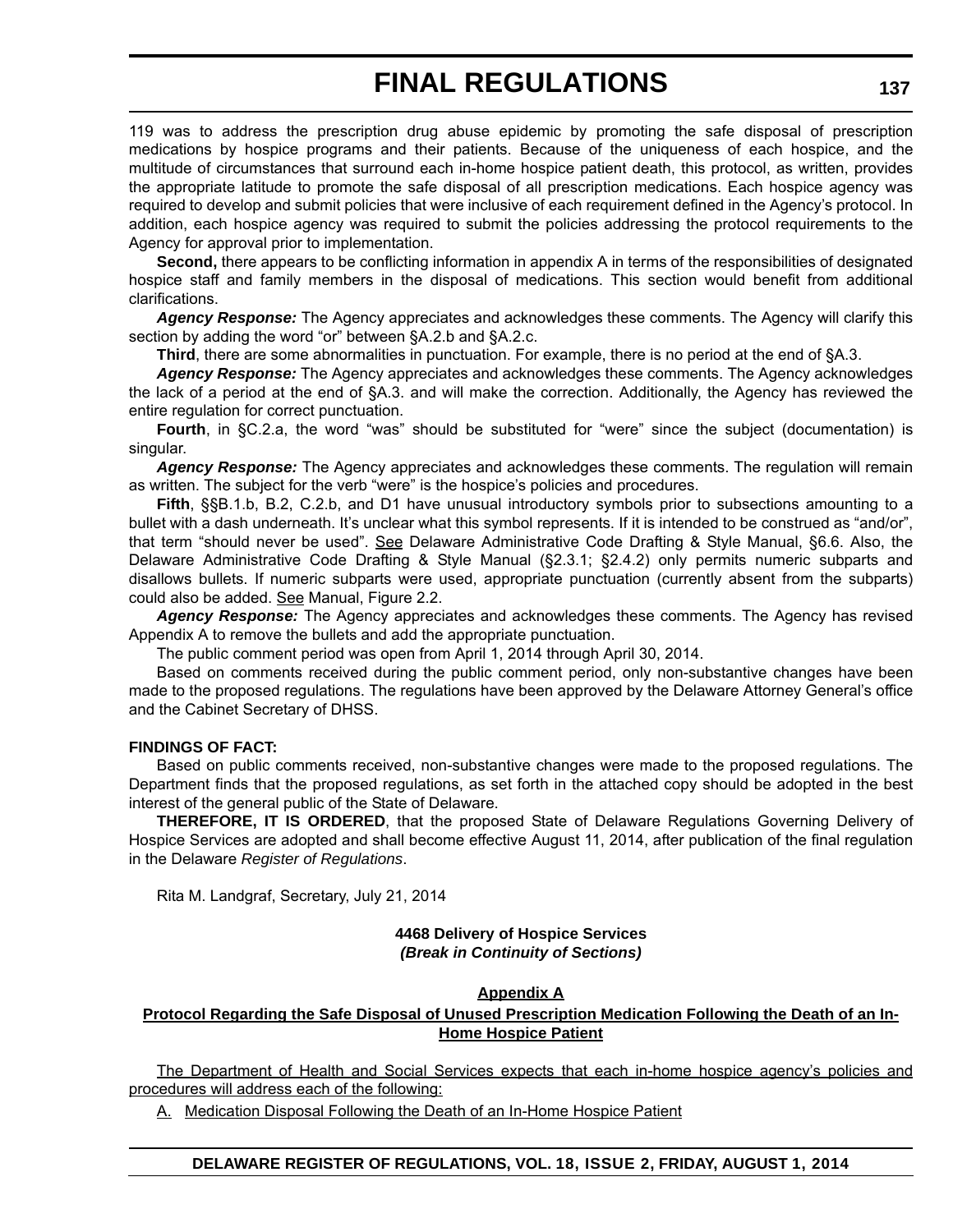- 1. Designation of hospice staff that will assist in the disposal of all unused prescription medications, regardless of the prescriber.
- 2. Definition of the timeframe in which the designated staff must:
	- a. Assist in the disposal of the unused prescription medications following the death on an in-home hospice patient; or
	- b. Contact the family member/designated primary care giver to arrange an appointment to assist in the disposal of the unused prescription medications if the in-home hospice patient was transferred to an inpatient hospice unit prior to the death**[.; or]**
	- c. Dispose of the unused prescription medication in the presence of another designated hospice staff in the event that the in-home hospice patient does not have a family member or designated primary care giver.
- 3. Checking of the medication label to confirm that the medication belonged to the patient, prior to assisting in the disposal of the unused prescription medication**[.]**
- 4. Disposal of the unused prescription medications by at least one family member/designated primary care giver with the assistance of the designated hospice staff.
- 5. Disposal of the medications in accordance with the United States Food and Drug Administration guidelines which can be found at http://www.fda.gov.
- 6. Prohibition of removal by designated hospice staff of the unused prescription medications from the patient's residence.
- 7. Actions the designated hospice staff must take upon evidence of missing unused prescription medication(s).
- 8. Diversion/retention of the deceased patient's unused prescription medications could result in criminal offenses.
- B. Education
	- 1. Education of the family member/designated primary caregiver upon the in-home hospice patient's admission and death, as follows:
		- a. Provision of a copy of the written hospice policies and procedures on the disposal of all prescription medications following the death of an in-home hospice patient.
		- b. Discussion of the prescription medication disposal policy in a language and manner that they understand to ensure that these parties are educated regarding the following:
			- **[i.]** the hospice's policies and procedures for the safe disposal of all prescription medications following the death of an in-home hospice patient**[; and]**
			- **[ii.]** the diversion/retention of the deceased patient's unused prescription medications could result in criminal offenses**[.]**
	- 2. Education of hospice staff regarding the hospice's prescription medication disposal policy at the following times:
		- [a.] prior to implementation of the policies and procedures[;]
		- **[b.]** prior to any policy and procedure revision**[; and]**
		- **[c.]** upon hire (if applicable)**[.]**
- C. Patient Record Documentation
	- 1. Storage of patient records readily retrievable for 5 years after the patient's death.
	- 2. Inclusion of the following in the patient's record:
		- a. Documentation that the hospice's policies and procedures regarding the safe disposal of all unused prescription medications were provided and discussed with the family member/designated primary care giver upon the patient's admission and in-home death.
		- b. Documentation of one of the following:
			- **[i.]** an inventory of all disposed prescription medications and the signature of the family member/designated primary care giver that witnessed the disposal**[; or]**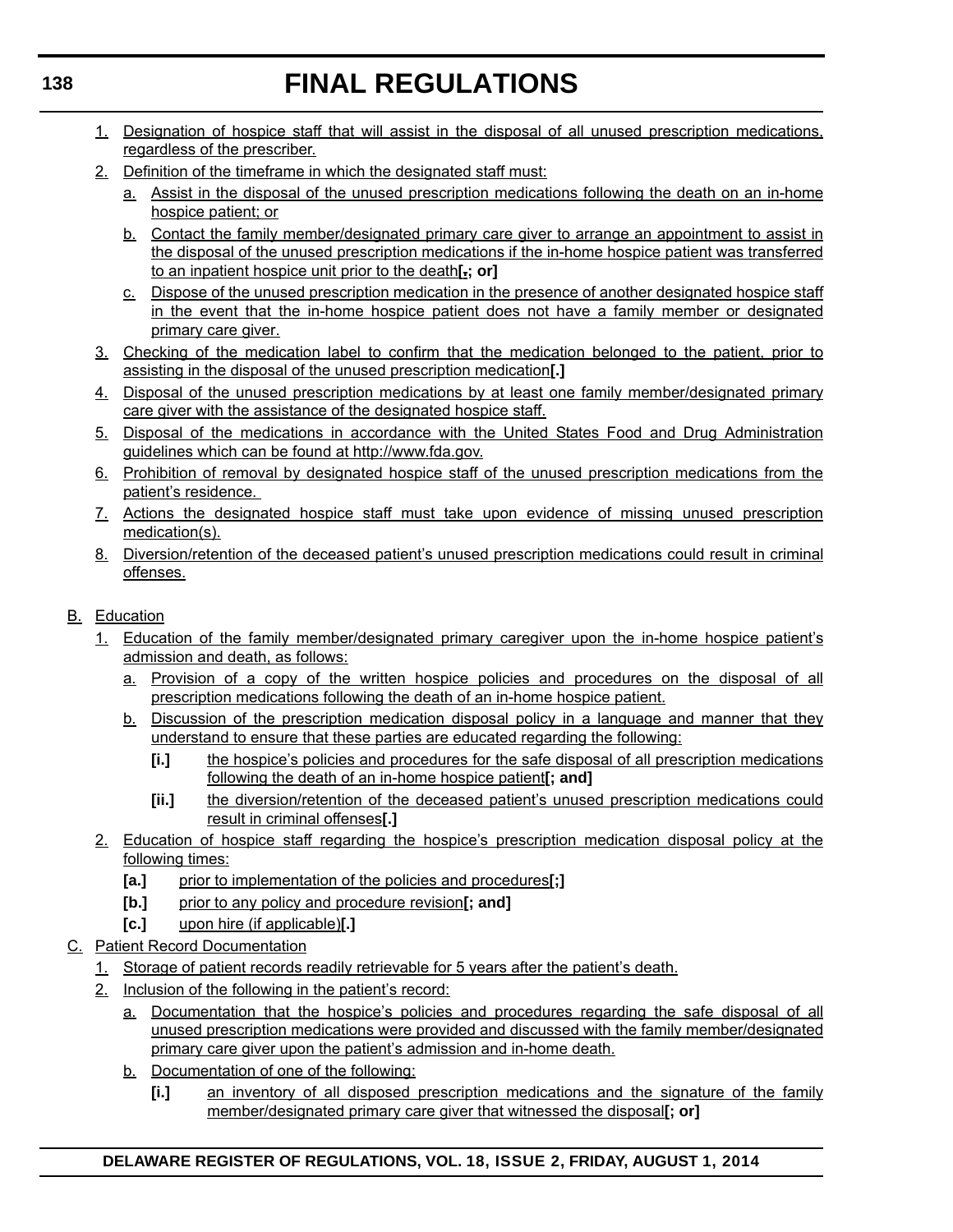- **[ii.]** family member/designated primary care giver refusal to dispose of prescription medications**[.]**
- D. Personnel Education Documentation
	- 1. Education regarding the hospice's prescription medication disposal policy must be documented at the following times:
		- **[a.]** prior to implementation of the policies and procedures**[;]**
		- **[b.]** prior to any policy and procedure revision**[; and]**
		- **[c.]** upon hire (if applicable)**[.]**

**\*Please note that no additional changes were made to the regulation as originally proposed and published in the April 2014 issue of the** *Register* **at page 961 (17 DE Reg. 961). Therefore, the final regulation is not being republished here in its entirety. A copy of the final regulation is available at: [4468 Delivery of Hospice Services](http://regulations.delaware.gov/register/august2014/final/18 DE Reg 135 08-01-14.htm)**

### **DIVISION [OF SOCIAL SERVICES](http://www.dhss.delaware.gov/dhss/dss/)**

Statutory Authority: 31 Delaware Code, Section 512 (31 **Del.C.** §512) 16 **DE Admin. Code** 2000

## **ORDER**

### **[Case Processing Procedures - Applications](#page-3-0)**

### **NATURE OF THE PROCEEDINGS:**

Delaware Health and Social Services ("Department") / Division of Social Services initiated proceedings to amend the Division of Social Services Manual (DSSM) regarding Administrative Procedures, *specifically, Case Processing Procedures – Applications*. The Department's proceedings to amend its regulations were initiated pursuant to 29 Delaware Code Section 10114 and its authority as prescribed by 31 Delaware Code Section 512.

The Department published its notice of proposed regulation changes pursuant to 29 Delaware Code Section 10115 in the June 2014 Delaware *Register of Regulations*, requiring written materials and suggestions from the public concerning the proposed regulations to be produced June 30, 2014 at which time the Department would receive information, factual evidence and public comment to the said proposed changes to the regulations.

### **SUMMARY OF PROPOSAL**

The proposal described below amends policies in the Division of Social Services Manual (DSSM) regarding Administrative Procedures, specifically, *Case Processing Procedures – Applications*.

### **Statutory Authority**

42 CFR §435.907, *Application* 45 CFR §206.10, *Application, determination of eligibility and furnishing of assistance*

### **Background**

The Department of Health and Social Services is the agency designated by the State as responsible for Delaware's public assistance programs. Within the Department, the Division of Social Services (DSS) and the Division of Medicaid and Medical Assistance are responsible for administering the various benefit programs listed here:

<http://dhss.delaware.gov/dss/> <http://dhss.delaware.gov/dhss/dmma/>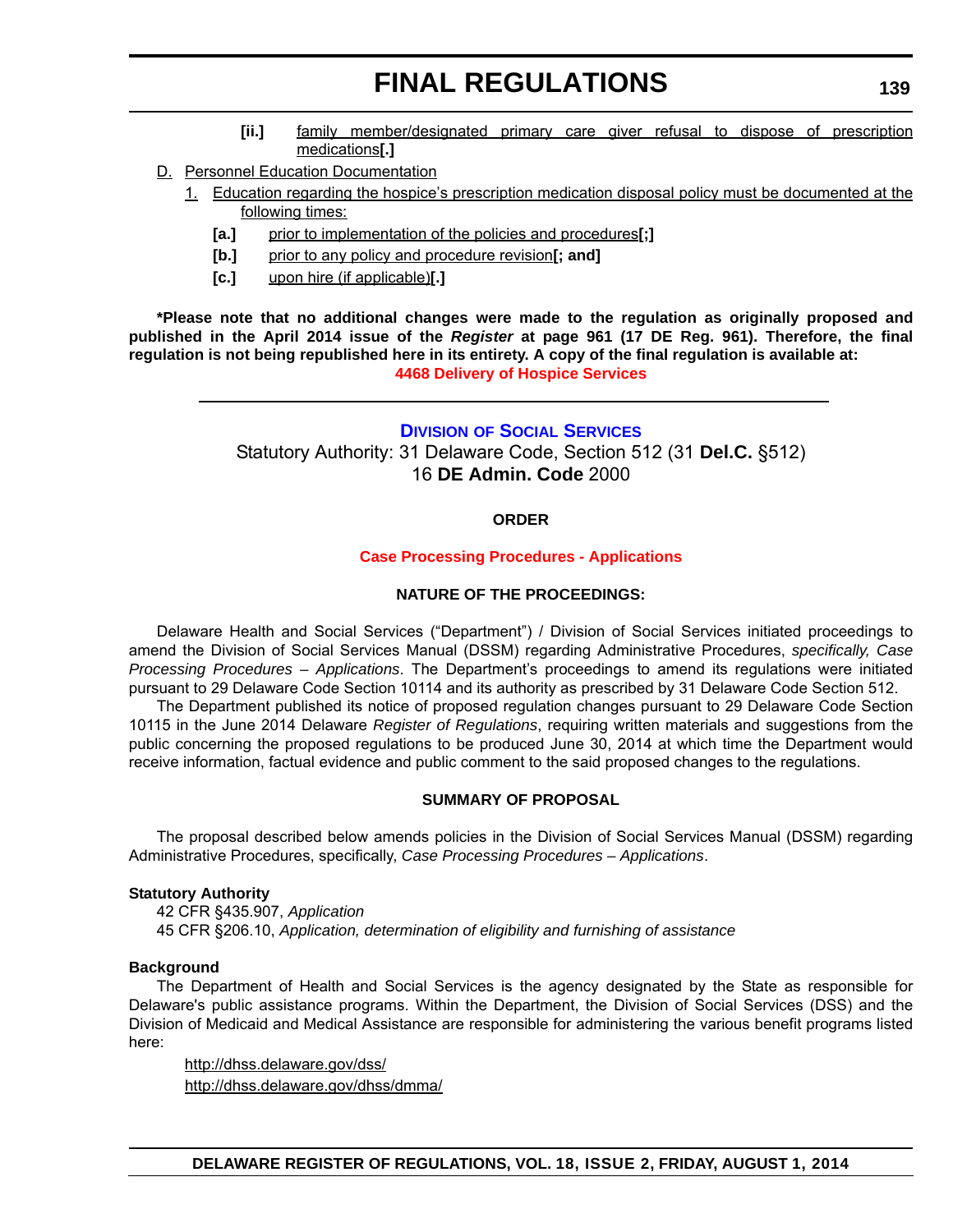**140**

## **FINAL REGULATIONS**

The Division of Social Services Manual (DSSM) is an integrated eligibility manual that relates to the activities of each Division's staff engaged in the direct administration of the State's public assistance programs. The Manual contains eligibility and administrative policies based on State and Federal laws and regulations that govern the programs.

### **Summary of Proposed Changes**

Case processing guidelines are provided to ensure maximum client service. To ensure basic efficiency and timeliness in case processing agency staff must adhere to standard times frames within which required case activities must be accomplished. Adherence to these standards allows for the provision of program services on a timely basis and assures that the agencies meet federally imposed audit criteria.

**DSSM 2000,** *Applications*, is amended to address case processing ambiguities. DSSM policy section 2000 defines an application as including a request for medical assistance. By referencing medical assistance in this section of policy, it could be assumed that all medical assistance applications are subject to the conditions established in the 2000 section of the DSSM policy. The requirements for Medical Assistance applications are addressed in DSSM policy section 14100. This policy change removes what could be interpreted as inconsistent policy for medical assistance applications.

Medicaid policy section at DSSM 14100.5.1 provides "90 day" and "45 day" time periods for processing Medicaid applications. However, Section 2000 references applications for "medical assistance" and Section 2000.5 establishes a "30 day" timeframe for processing the application. These sections are inconsistent.

### **SUMMARY OF COMMENTS RECEIVED WITH AGENCY RESPONSE AND EXPLANATION OF CHANGE(S)**

The Governor's Advisory Council for Exceptional Citizens (GACEC) and the State Council for Persons with Disabilities (SCPD) offered the following observations and recommendations summarized below. The Division of Social Services (DSS) has considered each comment and responds as follows.

### **GACEC & SCPD**

It is Council's understanding that the Disabilities Law Program (DLP) prompted this amendment by identifying to DMMA the following inconsistency in regulations covering the time frames for processing initial Medicaid applications:

Section 14100.5.1 was amended in November, 2013. It provides "90 day" and "45 day" time periods for processing Medicaid applications. However, Section 2000 also covers applications for "medical assistance" and Section 2000.5 establishes a "30 day" time frame for processing the application. These sections are ostensibly inconsistent.

DMMA responded that the reference in §2000 is incorrect and would be removed to clarify that §2000.5 is inapplicable to Medicaid.

The proposed regulation implements the above consensus. In a nutshell, §2000 is amended to clarify that policies specific to Medical Assistance applications are compiled in §14100. However, the regulation could be improved. For example, the 2000 series still contains some references to Medical Assistance (e.g. §§2002.1.1 and 2012) and there is no exclusion in §2000.5 for Medical Assistance cases. Therefore, ambiguity is still present.

DHSS could consider the following:

- 1) Amend the new reference in §2000 as follows: "Policies specific to Medical Assistance applications and processing time lines are found in DSSM policy section 14100."
- 2) Amend the title to §2000.5 as follows: "Non-Medical Assistance Filing Dates and Processing Standards". This approach is consistent with other headings which are more program-specific. See, e.g. §§2002, 2007, and 2008.

*Agency Response*: DSS agrees and amends the final order regulation to reflect the suggested changes.

### **FINDINGS OF FACT:**

The Department finds that the proposed changes as set forth in the June 2014 *Register of Regulations* should be adopted.

**THEREFORE, IT IS ORDERED**, that the proposed regulation to amend the Division of Social Services Manual (DSSM) regarding Administrative Procedures, specifically, *Case Processing Procedures – Applications*, is adopted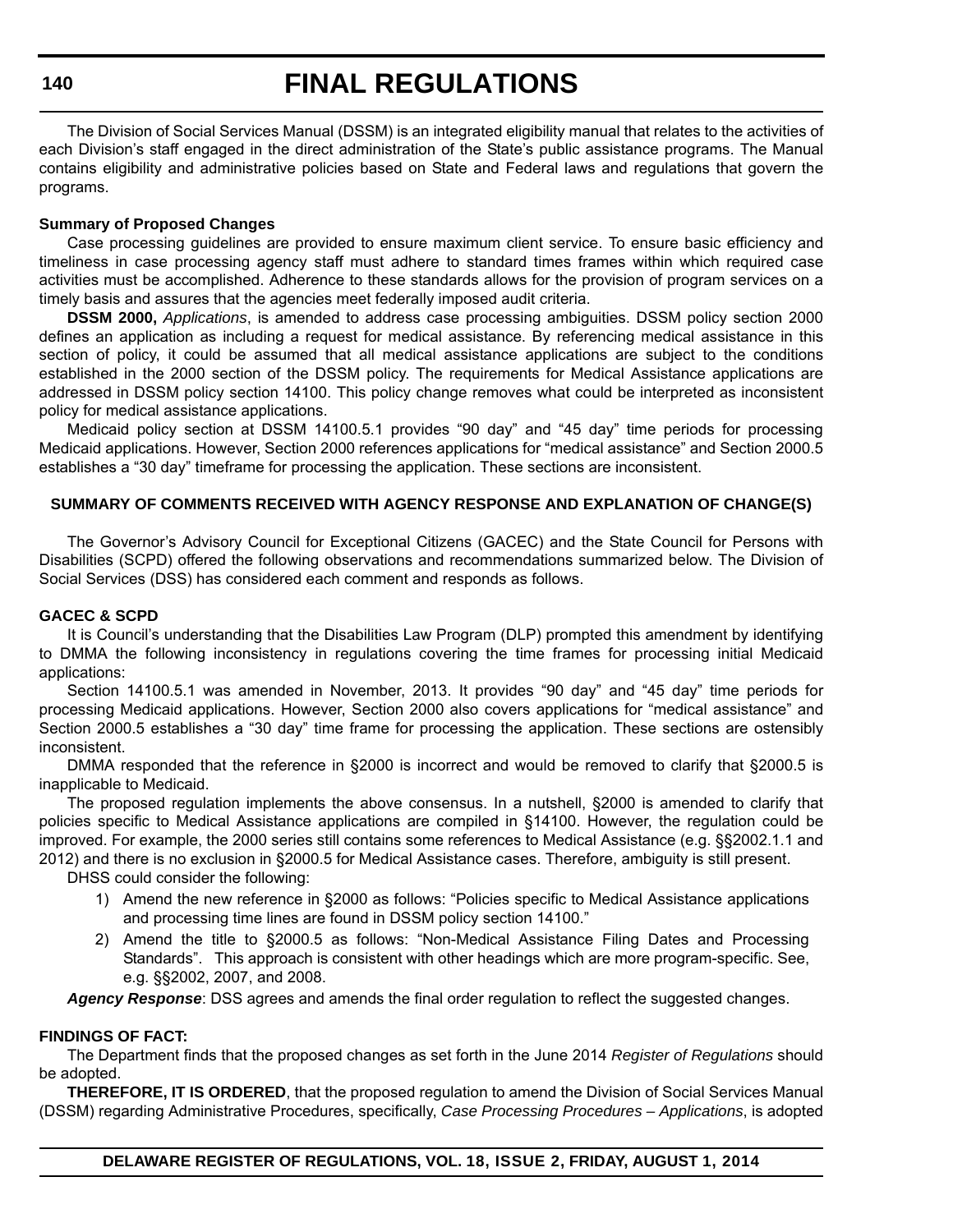and shall be final effective August 10, 2014. Rita M. Landgraf, Secretary, DHSS

#### **DSS FINAL ORDER REGULATION #14-30 REVISION:**

#### **2000 Applications**

An application is a request for financial or medical assistance made by an individual, agency, institution, guardian, or other individual acting for the applicant with his knowledge and consent. An application must be formalized in writing and applicants must be interviewed by an application worker before an eligibility decision can be made.

Any person interested in applying for benefits will receive a DSS application form. These forms are available at all DSS locations. A daily log to record the names of individuals who request application forms will be maintained at each DSS location. Applications for benefits cannot be processed until applicants submit a completed application and complete the filing procedures as specified in DSSM 2001.1.

The primary responsibility for establishing eligibility resides with the client, however, the Division will take necessary action to assist the applicant to establish his eligibility for assistance.

Each applicant will be informed of the programs for which he may be eligible, of his right to a decision on eligibility within a reasonable period of time, and will be informed of his right to appeal any Division decision on eligibility.

Each applicant will have his need for assistance determined in accordance with Division standards. The income of an applicant will be considered in relation to his needs during the calendar month in which the individual applies for assistance. Only such resources as an applicant has currently available will be used in determining eligibility

Policies specific to Medical Assistance applications **[and processing timelines]** are found in DSSM policy section 14100.

#### **2000.5 [Non-Medical Assistance] Filing Dates and Processing Standards**

DSS will approve eligible applicants and send notice of acceptance as soon as possible, but no later than thirty (30) days following the application filing date. The filing date is the date the applicant completes, signs, and returns at least the first page of the application form to the correct DSS location.

Applicants who are ineligible will be sent a denial notice as soon as possible, but not later than thirty (30) days following the application filing date. If the applicant has failed to appear for an interview and has made no subsequent contact with the agency, DSS will send a denial notice on the 30th day following the application date. The applicant must file a new application to be reconsidered for benefits.

In cases where verification is incomplete, the applicant must provide missing verification by the 30th day following the application filing date. If verification is not provided by that date, the application is denied unless this deadline does not allow the applicant at least ten (10) days to return information. (This will occur when the application interview is held 21 or more days after the application is filed.) In these situations, the application can pend beyond thirty (30) days to allow at least ten (10) days for return of missing verification.

In all cases, the client must be informed via Form 105 of the verification that is needed and of the last day that it will be accepted. The application may continue to pend for an additional ten (10) days if the client has returned all verification originally requested and is asked to obtain further verification as a result of agency error. In that situation, the application is approved when the additional verification is submitted, but benefits are issued from the date that the original verification was submitted. If verification is not provided by the deadline, a denial notice is sent to the applicant.

In cases where there is a pending claim for cash benefits (e.g., U.C.), the worker must find out if a decision regarding the claim will be made within thirty (30) days from the application filing date. If a decision is anticipated in that timeframe, the application is not approved until the decision is reached. In those cases, income from the approved claim is included when determining financial eligibility and the amount of the grant. If a decision is not anticipated within the thirty (30) day period, the worker must determine eligibility based on the clients current situation and set a control to check the claim when a decision is anticipated.

In situations where an applicant is ineligible in the month of application, but will be eligible in subsequent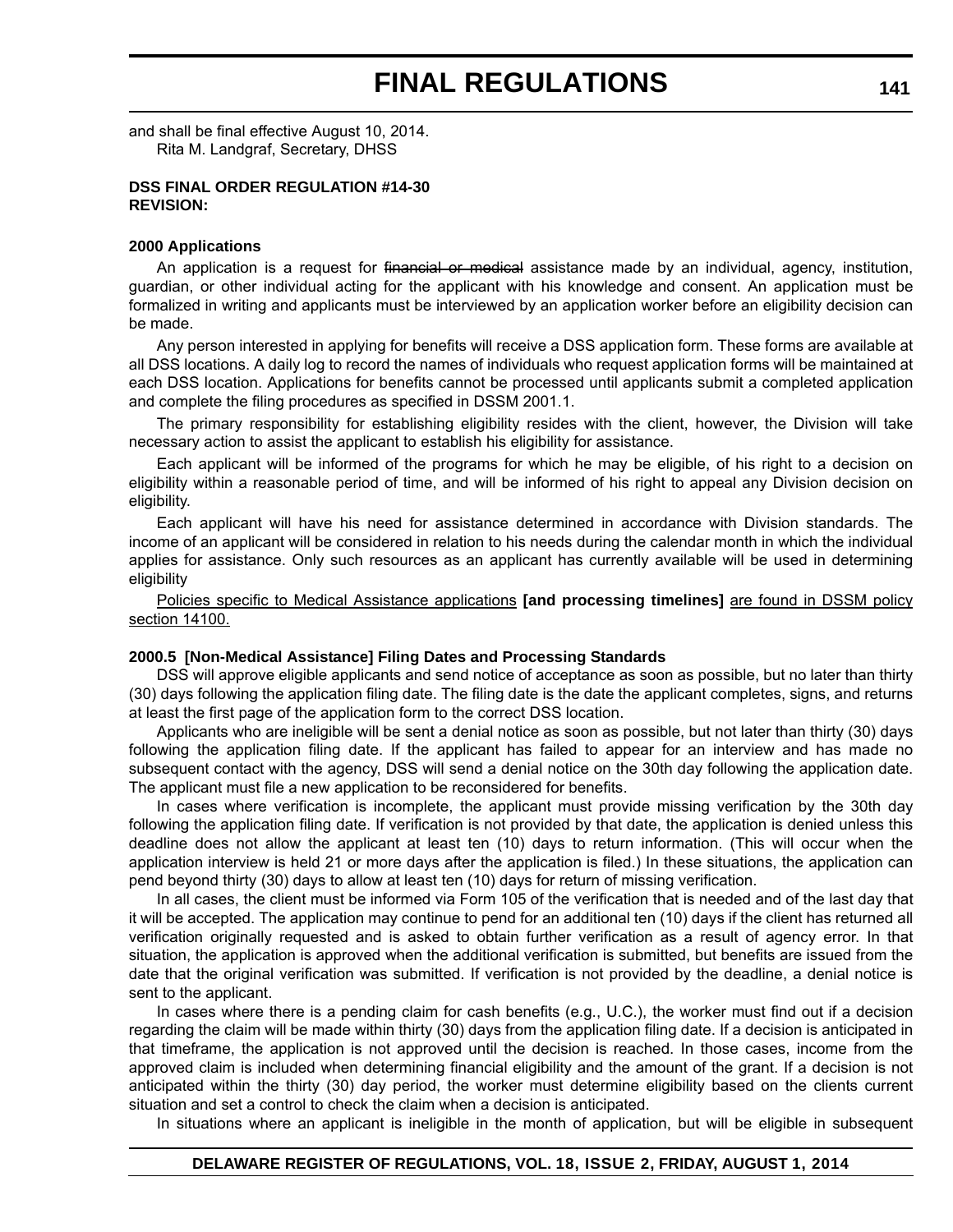**142**

## **FINAL REGULATIONS**

months because of anticipated changes, the same application is used to deny benefits in the month of application and determine eligibility in the month following the month of application. In such instances the client need not reapply.

## **DIVISION [OF SOCIAL SERVICES](http://www.dhss.delaware.gov/dhss/dss/index.html)**

Statutory Authority: 31 Delaware Code, Section 512 (31 **Del.C.** §512)

**ORDER**

### **[Food Supplement Program - Income and Eligibility Verification System](#page-3-0)**

### **NATURE OF THE PROCEEDINGS:**

Delaware Health and Social Services ("Department") / Division of Social Services initiated proceedings to amend the Division of Social Services Manual (DSSM) regarding the Food Supplement Program, specifically, *Income and Eligibility Verification System – Exclude Unearned Income Data from IRS*. The Department's proceedings to amend its regulations were initiated pursuant to 29 Delaware Code Section 10114 and its authority as prescribed by 31 Delaware Code Section 512.

The Department published its notice of proposed regulation changes pursuant to 29 Delaware Code Section 10115 in the June 2014 Delaware *Register of Regulation*s, requiring written materials and suggestions from the public concerning the proposed regulations to be produced by June 30, 2014 at which time the Department would receive information, factual evidence and public comment to the said proposed changes to the regulations.

### **SUMMARY OF PROPOSAL**

The proposal described below amends policies in the Division of Social Services Manual (DSSM) regarding the Food Supplement Program, specifically, *Income Eligibility Verification System - Exclude Unearned Income Data from IRS*.

### **Statutory Authority**

- 7 CFR §272.8(a), *State income and eligibility verification system (IEVS)*
- 7 CFR §273.2(f)(9), *Optional use of IEVS*
- 31 **Del.C.** §601, *Department of Health and Social Services responsible for the administration of [Food Supplement] program*

### **Background**

Delaware's Food Supplement Program, formerly known as food stamps, is operated under the provisions of the Food and Nutrition Act of 2008, as amended, and is administered by the Food and Nutrition Service (FNS) under the United States Department of Agriculture (USDA). The Delaware Division of Social Services (DSS) is responsible for the administration of the Food Supplement Program (FSP), including, but not limited to certification of applicant households and issuance, control, and accountability of FSP benefits.

### *Income Eligibility Verification System*

Section 1137 of the Social Security Act mandates that state agencies administering federally funded public assistance programs develop and implement an income and eligibility verification system (IEVS). The Income Eligibility Verification System (IEVS) is a federally operated income and eligibility information matching system that interfaces with other governmental agencies through which agencies request personal data, wage information and benefit information from other state and federal agencies on applicants and recipients.

### **Summary of Proposed Changes**

Federal regulations give state agencies the option to use an Income and Eligibility Verification System (IEVS) to verify income when determining eligibility for and the amount of food benefits. IEVS provides earned and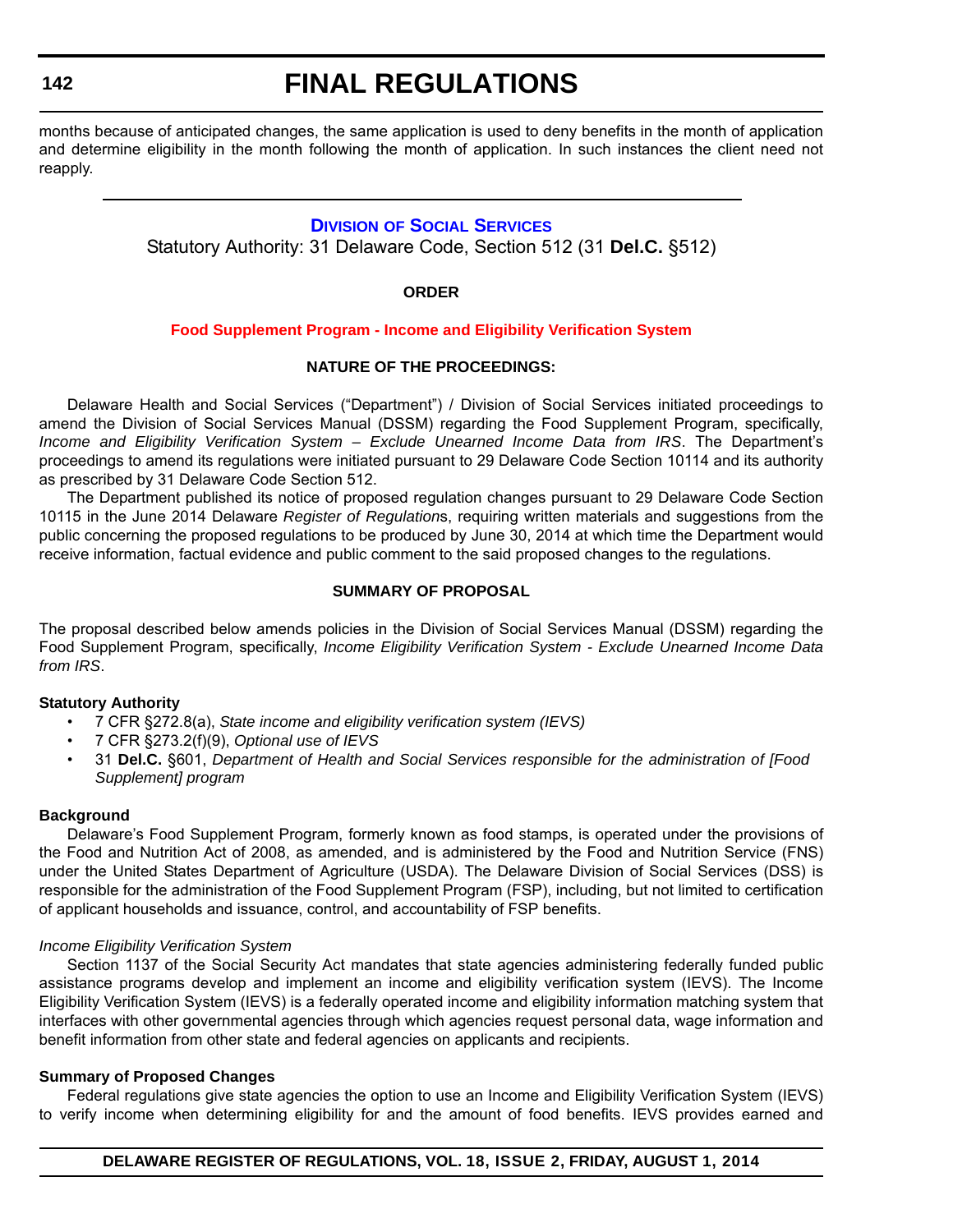unearned income information through data matches with other state and federal agencies. The Division of Social Services (DSS) has opted to not request or use the unearned income data received from the Internal Revenue Service (IRS) to verify unearned income for the Food Supplement Program (FSP). DSS will continue to use alternative methods to document and verify unearned income.

The proposed changes affect the following policy sections in the Division of Social Services Manual (DSSM):

DSSM 2013.1, *Income and Eligibility Verification Systems (IEVS)*

DSSM 2013.3, *Requesting IEVS Information*

DSSM 2013.5, *IEVS Case Processing Instructions*.

The applicable federal citations are also added to the appropriate policy sections.

## **SUMMARY OF COMMENTS RECEIVED WITH AGENCY RESPONSE**

The Governor's Advisory Council for Exceptional Citizens (GACEC) and the State Council for Persons with Disabilities (SCPD) offered the following observations and recommendations summarized below. The Division of Social Services (DSS) has considered each comment and responds as follows.

### **GACEC & SCPD**

As background, DSS recites that federal regulations give state agencies the option of using an Income and Eligibility Verification System "IEVS)" to verify income when determining eligibility for and the amount of benefits. DSS is opting to not use the IEVS system to obtain information on unearned income. Instead, "DSS will continue to use alternative methods to document and verify unearned income." Both earned and unearned income are considered when assessing eligibility. See 16 **DE Admin Code** 9054-9057.

The rationale for opting to use "alternative methods" to verify unearned income is not provided. The justification could be based on cost, accuracy of information, or difficulty in acquiring information.

The Councils are unable to offer comments (pro or con) given lack of information on the justification for using unearned income verification sources other than the federal IEVS.

*Agency Response*: "Alternative Methods" will not be identified in this section of the policy. DSS intends to propose clarifying rules addressing "alternative methods" in a future issue of the Delaware *Register of Regulations*.

### **FINDINGS OF FACT:**

The Department finds that the proposed changes as set forth in the June 2014 *Register of Regulations* should be adopted.

**THEREFORE, IT IS ORDERED**, that the proposed regulation to amend the Division of Social Services Manual (DSSM) regarding the Food Supplement Program (FSP), specifically, *Income and Eligibility Verification System – Exclude Unearned Income Data from IRS,* is adopted and shall be final effective August 10, 2014.

Rita M. Landgraf, Secretary, DHSS, July 21, 2014

**\*Please note that no changes were made to the regulation as originally proposed and published in the June 2014 issue of the** *Register* **at page 1140 (17 DE Reg. 1140). Therefore, the final regulation is not being republished. A copy of the final regulation is available at:**

**[Food Supplement Program - Income and Eligibility Verification System](http://regulations.delaware.gov/register/august2014/final/18 DE Reg 142 08-01-14.htm)**

### **DIVISION [OF SOCIAL SERVICES](http://www.dhss.delaware.gov/dhss/dss/index.html)**

Statutory Authority: 31 Delaware Code, Section 512 (31 **Del.C.** §512)

**ORDER**

### **[Delaware Temporary Assistance for Needy Families - Employment and Training Program Requirements](#page-4-0)**

### **NATURE OF THE PROCEEDINGS:**

Delaware Health and Social Services ("Department") / Division of Social Services initiated proceedings to

**DELAWARE REGISTER OF REGULATIONS, VOL. 18, ISSUE 2, FRIDAY, AUGUST 1, 2014**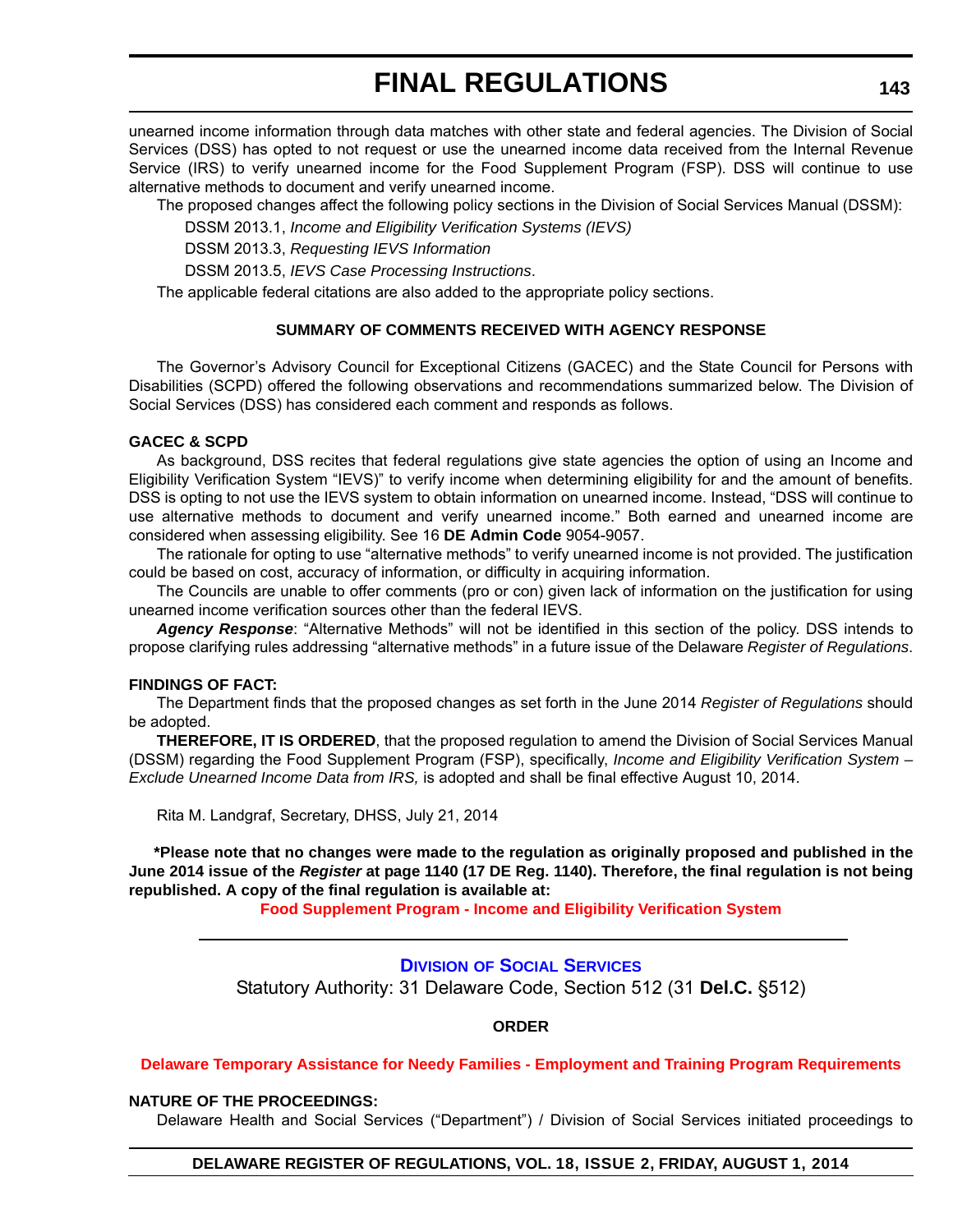### **144**

## **FINAL REGULATIONS**

amend the Division of Social Services Manual (DSSM) regarding Delaware TANF Employment and Training Program requirements, specifically, S*anctions and Curing Sanctions*. The Department's proceedings to amend its regulations were initiated pursuant to 29 Delaware Code Section 10114 and its authority as prescribed by 31 Delaware Code Section 512.

The Department published its notice of proposed regulation changes pursuant to 29 Delaware Code Section 10115 in the March 2014 Delaware *Register of Regulations*, requiring written materials and suggestions from the public concerning the proposed regulations to be produced by March 31, 2014 at which time the Department would receive information, factual evidence and public comment to the said proposed changes to the regulations.

### **SUMMARY OF PROPOSAL**

The proposal described below amends policies in the Division of Social Services Manual (DSSM) regarding the Delaware TANF Employment and Training Program, specifically, S*anctions and Curing Sanctions*.

### **Statutory Authority**

- 45 CFR 261.13, *May an individual be penalized for not following an individual responsibility plan?*
- 45 CFR 261.14, *What is the penalty if an individual refuses to engage in work?*
- 45 CFR 261.15, *Can a family be penalized if a parent refuses to work because he or she cannot find child care?*
- 45 CFR 261.56, *What happens if a parent cannot obtain needed child care?*

### **Background**

The Personal Responsibility and Work Opportunity Reconciliation Act (PRWORA) of 1996 (Public Law 104- 193) provides funding to states through the Temporary Assistance for Needy Families (TANF) block grant. The TANF block grant is used to provide cash assistance, services and work programs for needy families, utilizing federal TANF funds along with state funds to develop and deliver services to needy families.

The 1996 PRWORA law also established the requirements that states must meet, including rules related to work requirements. Under the work provisions of the law, states must require recipients, with some exceptions, to engage in work, impose sanctions (by reducing or terminating benefits) if an individual refuses to participate in required work activities, and achieve a work participation rate measured in accordance with detailed provisions of the law. A state that fails to meet the work rate can be subject to fiscal penalty.

### **Summary of Proposal**

The proposed changes reformat and clarify text for ease of readability. Also, a subsection was added and all section titles were renamed to more accurately reflect the section content.

The following policy sections in the Division of Social Services Manual (DSSM) are affected by the proposed changes:

DSSM 3100, *Employment and Training and Work Requiring Employment and Training Participation* DSSM 3011.2, *Sanctions for Failing to Comply with Requirements Sanctioning for Not Meeting*

*Employment and Training Requirements*

NEW DSSM 3011.2.1, *Sanctioning When Child Care Is Not Available*

DSSM 3011.3, *Curing Sanction Penalties Curing a Full Family Sanction*

### *Summary of Rule Changes*

Delaware TANF families that receive a sanction as a result of not meeting their required employment and training hours are sanctioned. The current sanction rule requires that the TANF case be closed. The family must complete four (4) consecutive weeks of participation for the case to reopen; additionally the case must be closed at least one (1) month.

When examining TANF work participation rates it was discovered that many families begin to immediately reparticipate and that the mandatory one month closure was a significant hardship since they were incurring expenses as the result of participating. Additionally, these families while participating were not reflected in the TANF work participation rate because they were not receiving a grant.

The policy change would remove the requirement that the case be closed for at least one (1) month and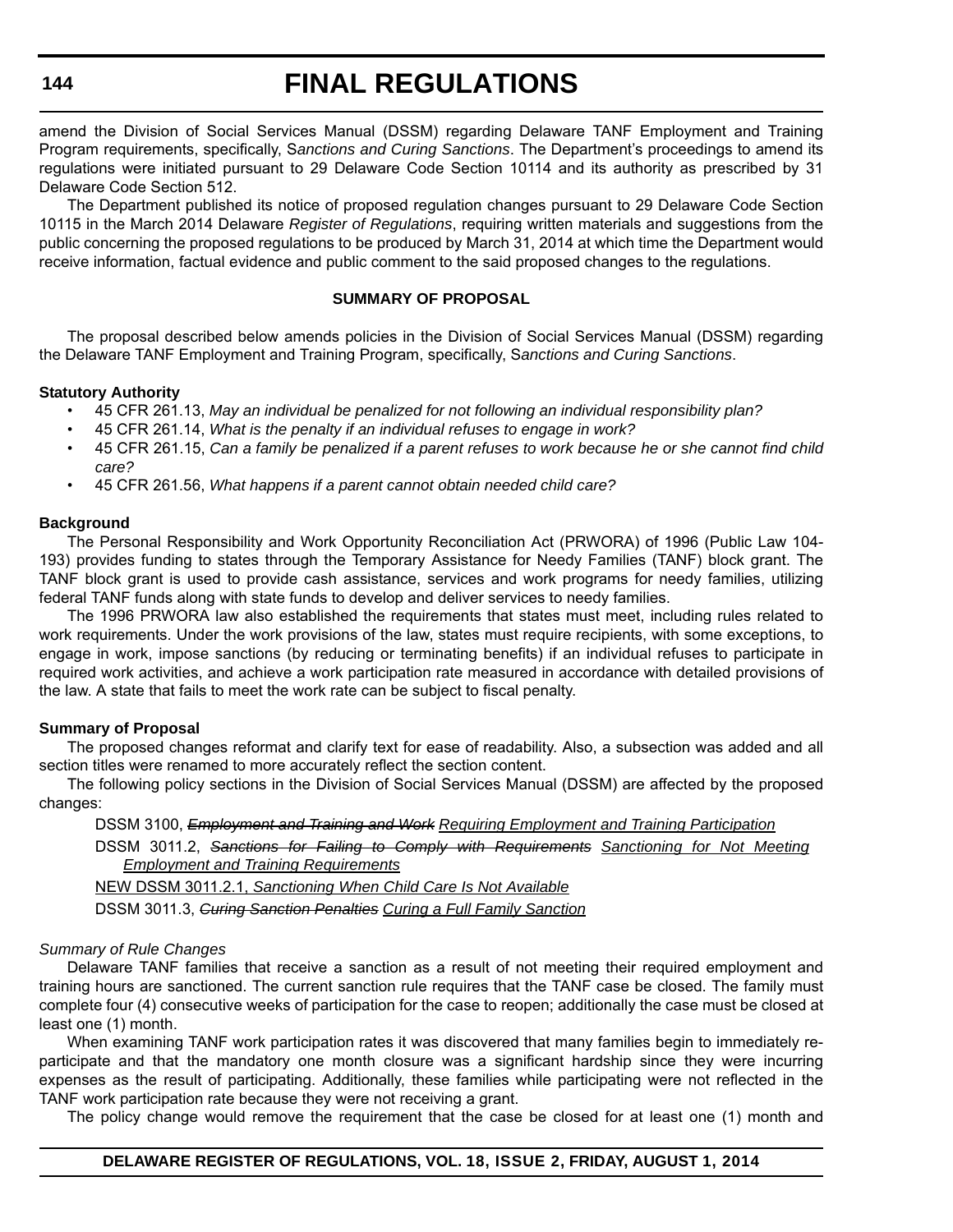reopen the TANF case at the beginning of the four (4) week participation period.

This change allows families to immediately reengage and potentially not see a reduction in their TANF grant, while also raising the TANF work participation rate by an estimated three (3) percent.

Approximately, thirty-two (32) more families a month will receive TANF benefits because of the rule change.

### **SUMMARY OF COMMENTS RECEIVED WITH AGENCY RESPONSE AND EXPLANATION OF CHANGE(S)**

The Governor's Advisory Council for Exceptional Citizens (GACEC) and the State Council for Persons with Disabilities (SCPD) offered the following observations and recommendations summarized below. The Division of Social Services (DSS) has considered each comment and responds as follows.

### **SCPD & GACEC**

As background, families participating in the program are generally subject to sanctions if they do not comply with work activity requirements. The current sanction protocol requires the TANF case to be closed, followed by 4 consecutive weeks of participation in work activities to justify reopening, and closure of the case for at least 1 month. DSS proposes to revamp this approach based on the following rationale:

When examining TANF work participation rates it was discovered that many families begin to immediately re-participate and that the mandatory one month closure was a significant hardship since they were incurring expenses as a result of participating. Additionally, these families while participating were not reflected in the TANF work participation rate because they were not receiving a grant.

The policy change would remove the requirement that the case be closed for at least one (1) month and reopen the TANF case at the beginning of the four (4) week participation period.

This change allows families to immediately reengage and potentially not see a reduction in their TANF grant, while also raising the TANF work participation rate by an estimate three (3) percent.

Approximately, thirty-two (32) more families a month will receive TANF benefits because of the rule change.

SCPD and GACEC endorse the proposed regulation since the primary change in standards promotes employment activities and program participation. However, we have two (2) observations.

*Agency Response*: Thank you for your endorsement.

First, a single custodial parent of a child under age 6 may qualify for an exemption from a sanction if child care is not available. Unavailability based on lack of a proximate day care option is based on the following standard (§3011.2., Par. 1.2a):

Appropriate child care is unavailable within a reasonable distance from their home or work. Reasonable distance is defined as care that is located in proximity to either a parent's place of employment or the parent's home; generally care that is within a one hour drive from either home or work.

We recommend that DSS reconsider the "one hour drive" standard. For example, if a single parent lived and worked in Wilmington, and child care were only available in Dover, that would be presumptively a "reasonable distance". This means the parent would have to drive 45 miles to drop off the child in Dover, drive 45 miles back to Wilmington to work, drive 45 miles back to Dover after work to pick up the child, and then drive 45 miles back to Wilmington with the child, an aggregate of 180 miles. The same analysis would apply to a single parent living and working in Georgetown who could only locate child care in Dover. The parent would have to drive 36 miles to drop off the child in Dover, drive 36 miles back to Georgetown to work, drive 36 miles back to Dover to pick up child after work, and then drive 36 miles back to Georgetown with the child, an aggregate of 144 miles. The "one hour distance" standard does not appear in the attached federal regulations, 45 C.F.R. §§261.15 and 261.56. DSS could adopt a different standard.

*Agency Response*: You recommended that DSS reconsider the "one hour drive" standard in regards to determining the availability of child care. DSS agrees that a more objective measure should be used and will amend §3011.2.1, Par. 2 to child care that is available within ten (10) miles of the home or place of employment.

Second, §3011.2.1, Par. 5, recites as follows: "While a parent may not be sanctioned as a result of child care being unavailable, the parent is not exempt from TANF work participation requirements or the TANF time limits." The statement that the parent who proves the unavailability of child care may not sanctioned but "is not exempt from TANF work participation" is odd and ostensibly contradictory. If the parent proves a lack of available child care, the parent should logically be exempt from work participation. DSS may wish to review the accuracy of the recital.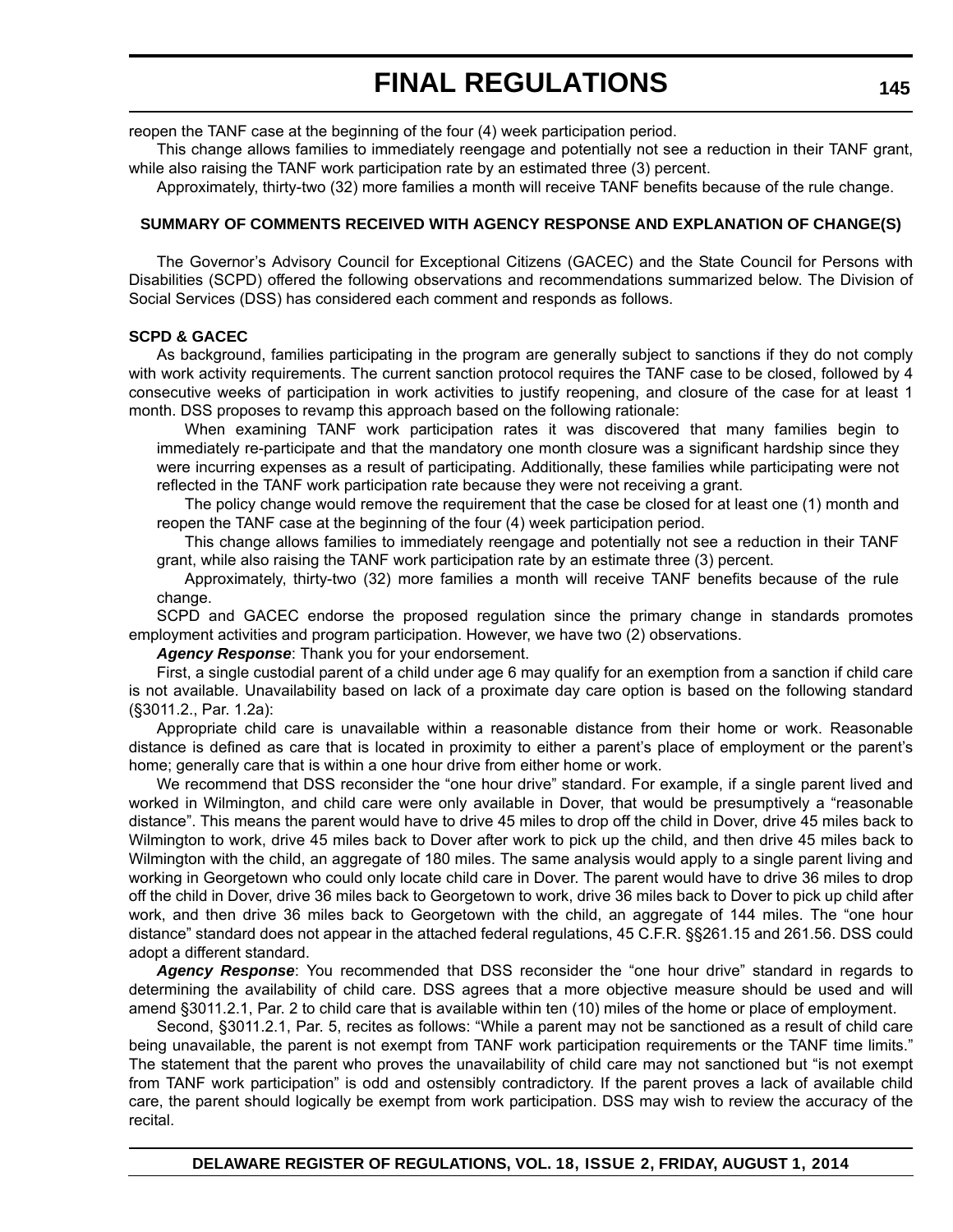*Agency Response*: Additionally you noted the following: "Second, §3011.2.1, Par. 5, recites as follows: "While a parent may not be sanctioned as a result of child care being unavailable, the parent is not exempt from TANF work participation requirements or the TANF time limits." The statement that the parent who proves the unavailability of child care may not sanctioned but "is not exempt from TANF work participation" is odd and ostensibly contradictory. If the parent proves a lack of available child care, the parent should logically be exempt from work participation. DSS may wish to review the accuracy of the recital." The policy was attempting to relay that a family exempt due to the unavailability of child care would still be reflected in the States federal work participation rate. This fact does not need to be reflected in this policy; therefore the reference to not being exempt from work participation requirements is stricken although the time limit remains in place.

## **FINDINGS OF FACT:**

The Department finds that the proposed changes as set forth in the March 2014 *Register of Regulations* should be adopted.

**THEREFORE, IT IS ORDERED**, that the proposed regulation to amend the Division of Social Services Manual (DSSM) regarding Delaware TANF Employment and Training Program, specifically, S*anctions and Curing Sanctions*, is adopted and shall be final effective August 10, 2014.

Rita M. Landgraf, Secretary, DHSS, July 21, 2014

### **DSS FINAL ORDER REGULATION #14-27 REVISIONS:**

## *(Break in Continuity of Sections)*

### **3011.2.1 Sanctioning When Child Care Is Not Available**

This policy applies to TANF cases with a single custodial parent caring for a child under age six and the parent is required to participate in TANF employment and training activities.

- 1. A Parent Who Is Unable To Obtain Child Care Is Not Sanctioned A Full Family Sanction is not applied to a TANF case when the parent demonstrates that child care is not available.
- 2. A Parent Must Demonstrate Child Care Is Not Available.

Credible evidence of any one of the following conditions demonstrates that child care is not available.

- a. Appropriate child care is unavailable within a reasonable distance from their home or work. Reasonable distance is defined as care that is located in proximity to either a parent's place of employment or the parent's home; generally care that is within **[a one hour drive from ten (10) miles of]** either the home or work.
- b. Informal child care by a relative or under other arrangements is unavailable or unsuitable. Informal care is considered unsuitable if the care would not meet the physical or psychological needs of the child.
- c. An appropriate and affordable formal child care arrangement is not available. Affordable care is defined as care that would provide access to a full range of child care categories and types of providers; appropriate care is care that meets the health and safety standards as defined by State licensing guidelines, as well as the needs of the parent and child.
- 3. A Parent Must Report That Child Care Is Not Available Within Ten (10) Days. Parents who claim an inability to obtain needed child care must contact a DSS worker to press their claim. Parents have ten (10) days, either from the date when they first attempted to find child care or ten (10) days from the date DSS instructed them to participate in work activities.
- 4. DSS Will Decide On A Parent's Claim Of Child Care Unavailability Within Twenty (20) Days. DSS staff have twenty (20) days to review and decide whether the parent's claim that child care is not available is legitimate. If DSS determines that the parents did not demonstrate their claim, DSS will impose applicable sanctions if the family has not met the employment and training requirement. DSS workers will document in the client's record the client's claim and their legitimacy determination.

## **DELAWARE REGISTER OF REGULATIONS, VOL. 18, ISSUE 2, FRIDAY, AUGUST 1, 2014**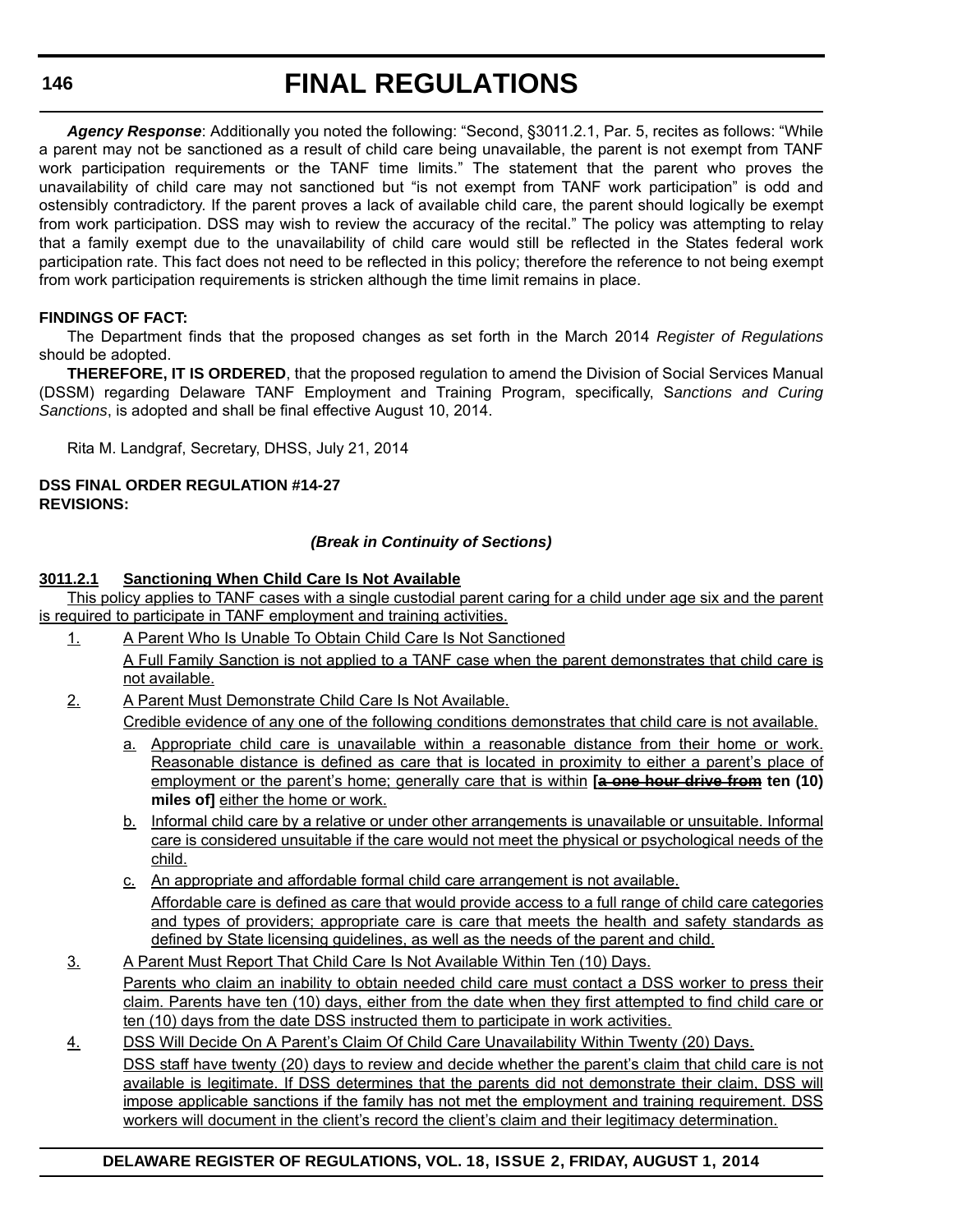5. Families Are Not Exempt From **[TANF Work Requirements Or]** Time Limits

While a parent may not be sanctioned as a result of child care being unavailable, the parent is not exempt from **[TANF work participation requirements or]** the TANF time limits.

**\*Please note that no additional changes were made to the regulation as originally proposed and published in the March 2014 issue of the** *Register* **at page 897 (17 DE Reg. 897). Therefore, the final regulation is not being republished here in its entirety. A copy of the final regulation is available at: [Delaware Temporary Assistance for Needy Families - Employment and Training Program Requirements](http://regulations.delaware.gov/register/august2014/final/18 DE Reg 143 08-01-14.htm)**

## **DIVISION [OF SOCIAL SERVICES](http://www.dhss.delaware.gov/dhss/dss/index.html)** Statutory Authority: 31 Delaware Code, Section 512 (31 **Del.C.** §512) 16 **DE Admin. Code** 9013.1

**ORDER**

### **[Food Supplement Program - Household Definition](#page-4-0)**

### **NATURE OF THE PROCEEDINGS:**

Delaware Health and Social Services ("Department") / Division of Social Services initiated proceedings to amend the Division of Social Services Manual (DSSM) regarding the Food Supplement Program, specifically, *Household Definition*. The Department's proceedings to amend its regulations were initiated pursuant to 29 Delaware Code Section 10114 and its authority as prescribed by 31 Delaware Code Section 512.

The Department published its notice of proposed regulation changes pursuant to 29 Delaware Code Section 10115 in the June 2014 Delaware *Register of Regulations*, requiring written materials and suggestions from the public concerning the proposed regulations to be produced by June 30, 2014 at which time the Department would receive information, factual evidence and public comment to the said proposed changes to the regulations.

### **SUMMARY OF PROPOSAL**

The proposal described below amends policies in the Division of Social Services Manual (DSSM) regarding the Food Supplement Program, specifically, *Household Definition*.

### **Statutory Authority**

- 7 CFR §273.1, *Household concept*
- 13 **Del.C.** §101, *Void and voidable marriages*
- 13 **Del.C.** §129, *Equal treatment of marital relations*

### **Background**

Delaware's Food Supplement Program, formerly known as food stamps, is operated under the provisions of the Food and Nutrition Act of 2008, as amended, and is administered by the Food and Nutrition Service (FNS) under the United States Department of Agriculture (USDA). The Delaware Division of Social Services (DSS) is responsible for the administration of the Food Supplement Program (FSP), including, but not limited to certification of applicant households and issuance, control, and accountability of FSP benefits.

### **Summary of Proposed Changes**

In the Food Supplement Program (FSP), spouses living together are considered a food benefit household even if they do not purchase and prepare meals together. The current policy does not recognize same gender spouses. Delaware law requires polices be consistent for same gender spouses and non-same gender spouses. The policy is modified to be consistent for all spouses regardless of gender; all spouses who live together are considered as purchasing and preparing meals together even if they do not do so.

Therefore, policy at **DSSM 9013.1(B)(1)(b)**, *Household Definition* is amended by striking the language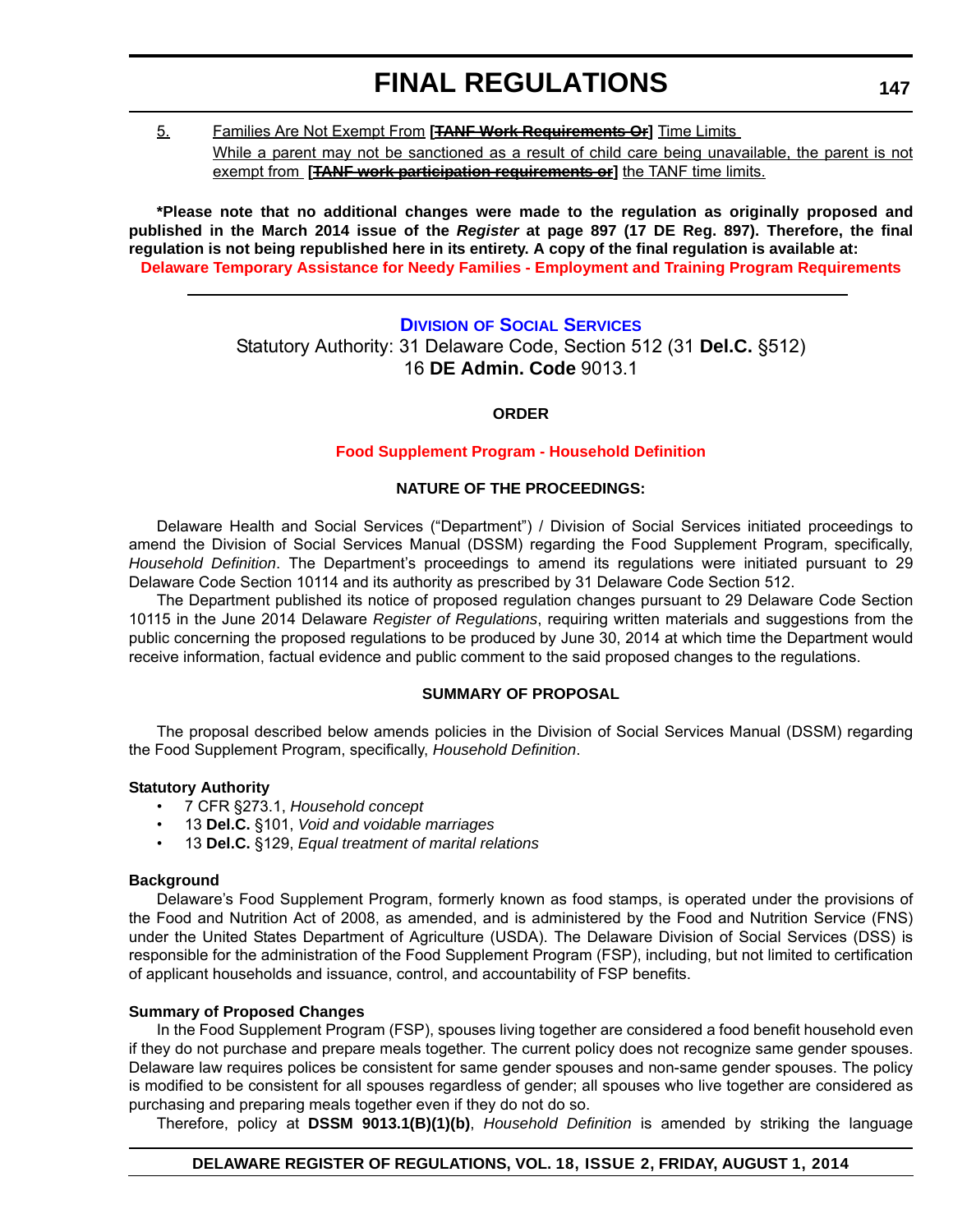prohibiting same gender couples from being considered spouses. The applicable federal citation is also added to the policy section.

### **SUMMARY OF COMMENTS RECEIVED WITH AGENCY RESPONSE**

The Governor's Advisory Council for Exceptional Citizens (GACEC) and the State Council for Persons with Disabilities (SCPD) offered the following observations and recommendations summarized below. The Division of Social Services (DSS) has considered each comment and responds as follows.

### **GACEC & SCPD**

As background, legislation (H.B. 75) was enacted in 2013 which resulted in adoption of the following statute: §129. Equal Treatment of Marital Relationships.

(a) All laws of this State applicable to marriage or married spouses or the children of married spouses, whether derived from statutes, administrative rules or regulations, court rules, governmental policies, common law, court decisions, or any other provisions or sources of law, including n equity, shall apply equally to same-gender and different-gender married couples and their children.

Title 13 **Del.C.** §129.

The existing federal [7 C.F.R. 273.1] and State regulations covering eligibility for the Food Supplement Program define a "household" as including "spouses" who live together regardless of whether they customarily purchase food and prepare meals together. The current State regulation contains the following provision excluding "same-sex" couples from being considered "spouses":

> Same sex couples, for food stamp purposes, are not considered spouses and the presumption of purchasing food and preparing meals together would not apply to them.

At 1146.

Given the above §129, DSS is deleting this provision so same-gender spouses would be treated the same as different-gender spouses for purposes of eligibility for benefits under the Food Supplement Program.

GACEC and SCPD endorse the proposed regulation since the revision is necessary to conform to the statute. *Agency Response*: DSS thanks the Councils for their endorsement.

### **FINDINGS OF FACT:**

The Department finds that the proposed changes as set forth in the June 2014 *Register of Regulations* should be adopted.

**THEREFORE, IT IS ORDERED**, that the proposed regulation to amend the Division of Social Services Manual (DSSM) regarding the Food Supplement Program (FSP), specifically, *Household Definition* is adopted and shall be final effective August 10, 2014.

Rita M. Landgraf, Secretary, DHSS, July 21, 2014

**\*Please note that no changes were made to the regulation as originally proposed and published in the June 2014 issue of the** *Register* **at page 1145 (17 DE Reg. 1145). Therefore, the final regulation is not being republished. A copy of the final regulation is available at:**

**[Food Supplement Program - Household Definition](http://regulations.delaware.gov/register/august2014/final/18 DE Reg 147 08-01-14.htm)**

## **DIVISION [OF SOCIAL SERVICES](http://www.dhss.delaware.gov/dhss/dss/index.html)**

Statutory Authority: 31 Delaware Code, Section 512 (31 **Del.C.** §512) 16 **DE Admin. Code** 11003

**ORDER**

**[Child Care Subsidy Program: Determining Technical Eligibility for Child Care](#page-4-0)**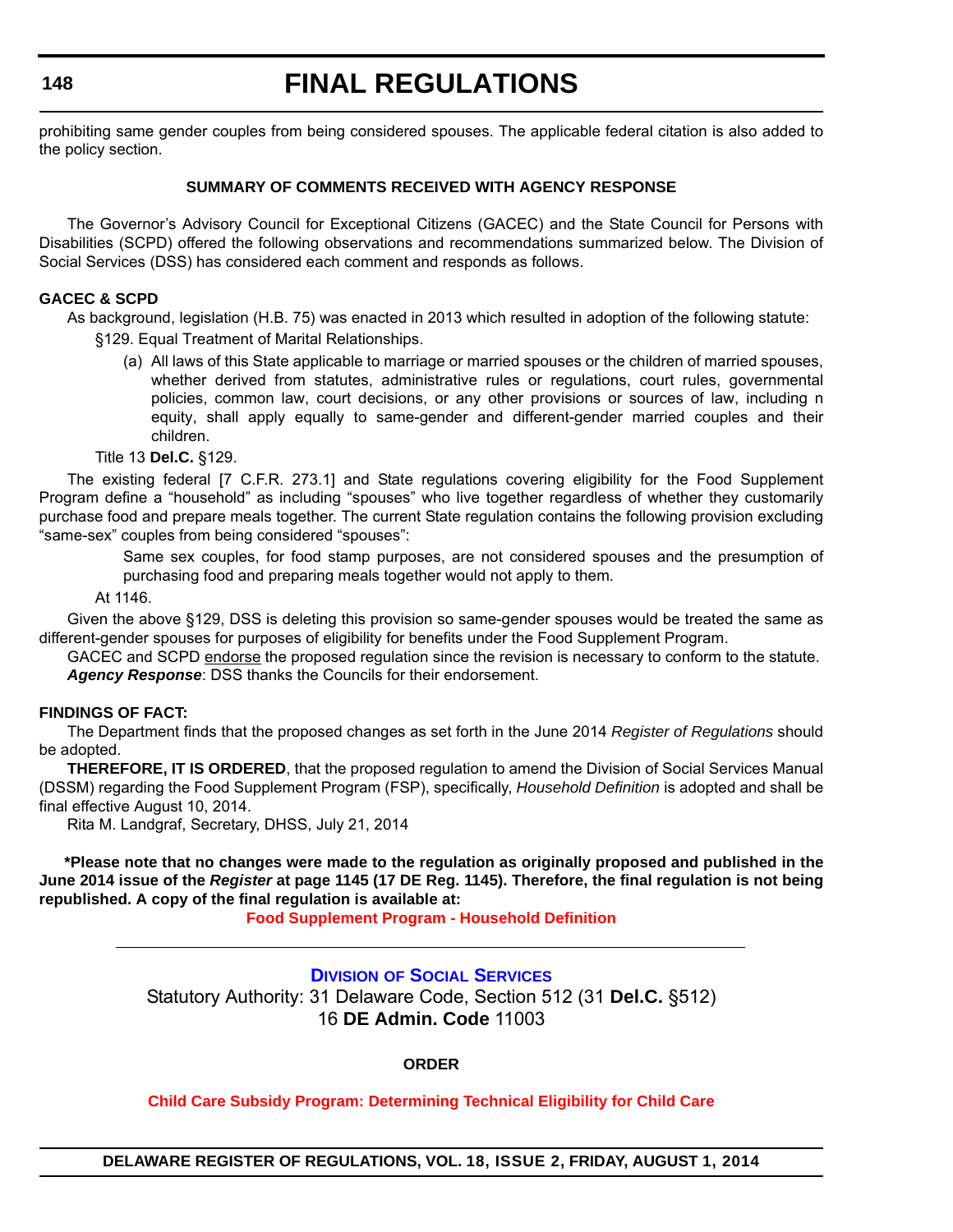### **NATURE OF THE PROCEEDINGS:**

Delaware Health and Social Services ("Department") / Division of Social Services initiated proceedings to amend the Division of Social Services Manual (DSSM) regarding the Child Care Subsidy Program, specifically, *Determining Technical Eligibility for Child Care Assistance*. The Department's proceedings to amend its regulations were initiated pursuant to 29 Delaware Code Section 10114 and its authority as prescribed by 31 Delaware Code Section 512.

The Department published its notice of proposed regulation changes pursuant to 29 Delaware Code Section 10115 in the May 2014 Delaware *Register of Regulations*, requiring written materials and suggestions from the public concerning the proposed regulations to be produced May 31, 2014 at which time the Department would receive information, factual evidence and public comment to the said proposed changes to the regulations.

### **SUMMARY OF PROPOSAL**

The proposal described below amends policies in the Division of Social Services Manual (DSSM) regarding the Child Care Subsidy Program, specifically, *Determining Technical Eligibility for Child Care Assistance*.

### **Statutory Authority**

45 CFR §98.20, *A child's eligibility for child care services*

### **Background**

Delaware Health and Social Services ("DHSS")/Division of Social Services ("DSS") is designated as the lead agency with primary responsibilities for the planning and administration of child care subsidies funded with the Child Care Development Fund.

The Child Care and Development Fund ("CCDF") Block Grant Act of 1990, as amended, 42 USC § 9858b (b)(1)(A), (the "Act") requires the Lead Agency to "administer, directly, or through other governmental or nongovernmental agencies" the funds received. The regulations at 45 CFR 98.11 provide that, in addition to retaining "overall responsibilities" for the administration of the program, the Lead Agency must also (among other things) promulgate all rules and regulations governing the overall administration of the CCDF program.

### **Summary of Proposed Changes**

**DSSM 11003,** *Determining Technical Eligibility for Child Care Assistance*, is amended to clarify eligibility for subsidized child care services. In order to qualify for child care services, the family must need care for certain reasons. The following reasons are being added to the list of reasons: teen parents enrolled in or attending middle school or high school or parent/caretakers enrolled in and participating in a General Education Diploma (GED) program.

### **SUMMARY OF COMMENTS RECEIVED WITH AGENCY RESPONSE AND EXPLANATION OF CHANGE(S)**

The Governor's Advisory Council for Exceptional Citizens (GACEC) and the State Council for Persons with Disabilities (SCPD) offered the following observations and recommendations summarized below. The Division of Social Services (DSS) has considered each comment and responds as follows.

### **GACEC and SCPD**

Specifically, the Division proposes some discrete changes to the eligibility standards for persons seeking subsidized child care assistance funded by the federal Child Care Development Fund. The proposed regulation expands eligibility to cover parents/caretakers who need services based on the following: 1) enrolled and attending middle school or high school; or 2) enrolled and participating in a General Education Diploma (GED) program. The proposed regulation was published as 17 DE Reg. 1038 in the May 1, 2014 issue of the *Register of Regulations*. We endorse the proposed regulation subject to consideration of the following amendments.

First, the entire regulation would benefit from addition of punctuation.

*Agency Response*: Punctuation added.

Second, the reference to GED program merits revision. Consistent with the attached 17 DE Reg. 724 (January 1, 2014), the Delaware Department of Education has recently expanded the scope of tests equivalent to the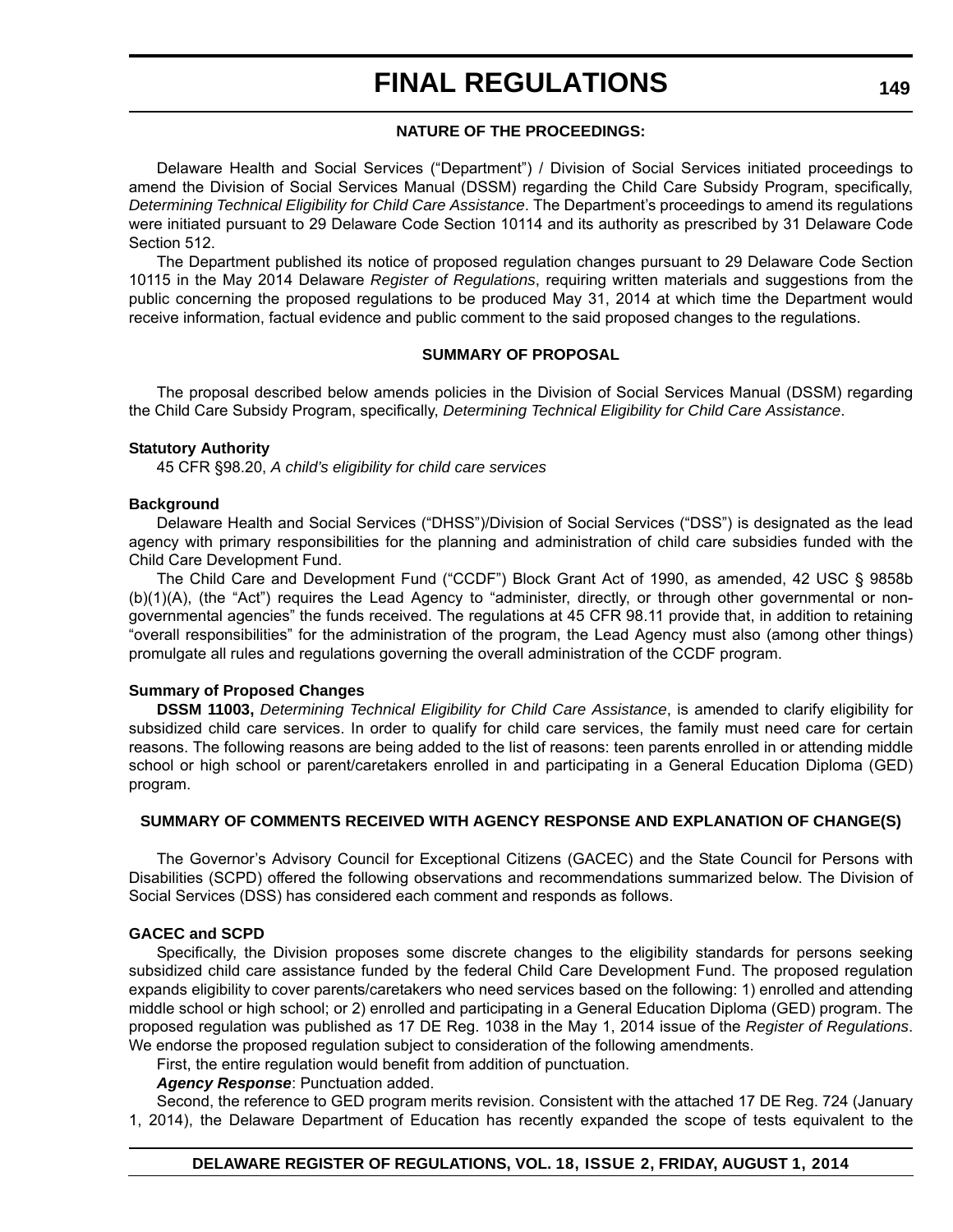traditional GED. The DOE now uses the term "secondary credential assessment". Therefore, DSS may wish to adopt the following reference in Section 1.A.9: "Enrolled and participating in a General Education Diploma (GED) program or similar secondary credential assessment approved by the Delaware Department of Education."

*Agency Response*: DSSM 11003, Section 1.A.9 is amended with the suggested reference.

### **FINDINGS OF FACT:**

The Department finds that the proposed changes as set forth in the May 2014 *Register of Regulations* should be adopted.

**THEREFORE, IT IS ORDERED**, that the proposed regulation to amend the Division of Social Services Manual (DSSM) regarding the Child Care Subsidy Program, specifically, *Determining Technical Eligibility for Child Care Services* is adopted and shall be final effective August 10, 2014.

Rita M. Landgraf, Secretary, DHSS

### **DSS FINAL ORDER REGULATION #14-26 REVISION:**

### **11003 Determining Technical Eligibility for Child Care Assistance** 45 CFR 98.20

PRWORA 401 and 402

This policy applies to applicants for and recipients of child care assistance.

1. Parents/Caretakers Must Meet Certain Eligibility Criteria

To be technically eligible parents/caretakers must have a need that requires them to be out of the home or reasonably unavailable to provide supervision (e.g., a medical condition, needing rest because of working a third shift, etc.).

- A. Parents/Caretakers must be **[a]** Delaware resident**[s.]**
- B. Parents/Caretakers who need services to must meet one of the following:
	- 1. Accept or keep a job**[;]**
	- 2. Participate in a DSS Employment and Training **[(E & T)]** program**[;]**
	- 3. Participate in the Transitional Work Program **[(TWP);]**
	- 4. Participate in job search**[;]**
	- 5. Have a break in education/training**[;]**
	- 6. Prevent child abuse or neglect as referred by DFS Division of Family Services (DFS)**[;]**
	- 7. Provide care for the children) when the parents/caretakers have a special need**[;]**
	- 8. Enrolled and attending middle school or high school**[;]**
	- 9. Enrolled and participating in a General Education Diploma (GED) program **[or similar secondary credential assessment approved by the Delaware Department of Education]**.
- 2. Children Must Meet Certain Criteria

Children may be eligible if they:

- A. Live in the home and are under the age of 13**[;]**
- B. Live in the home and are age 13 to 18 and are physically or mentally incapable of caring for themselves**[;]**
- C. Are active with and referred by the Division of Family Services **[(DFS).]**
- 3. Non-Citizens May Qualify for Child Care Assistance Non-citizens may qualify if:
	- A. At least one U.S. citizen or legal alien lives in the household**[.]**
	- B. Both parents/caretakers meet technical and financial eligibility criteria.
	- C. The following aliens qualify for a period of five (5) years from the date of:
		- 1. Obtaining status as a refugee**[;]** or
		- 2. Obtaining status as an asylee**[;]** or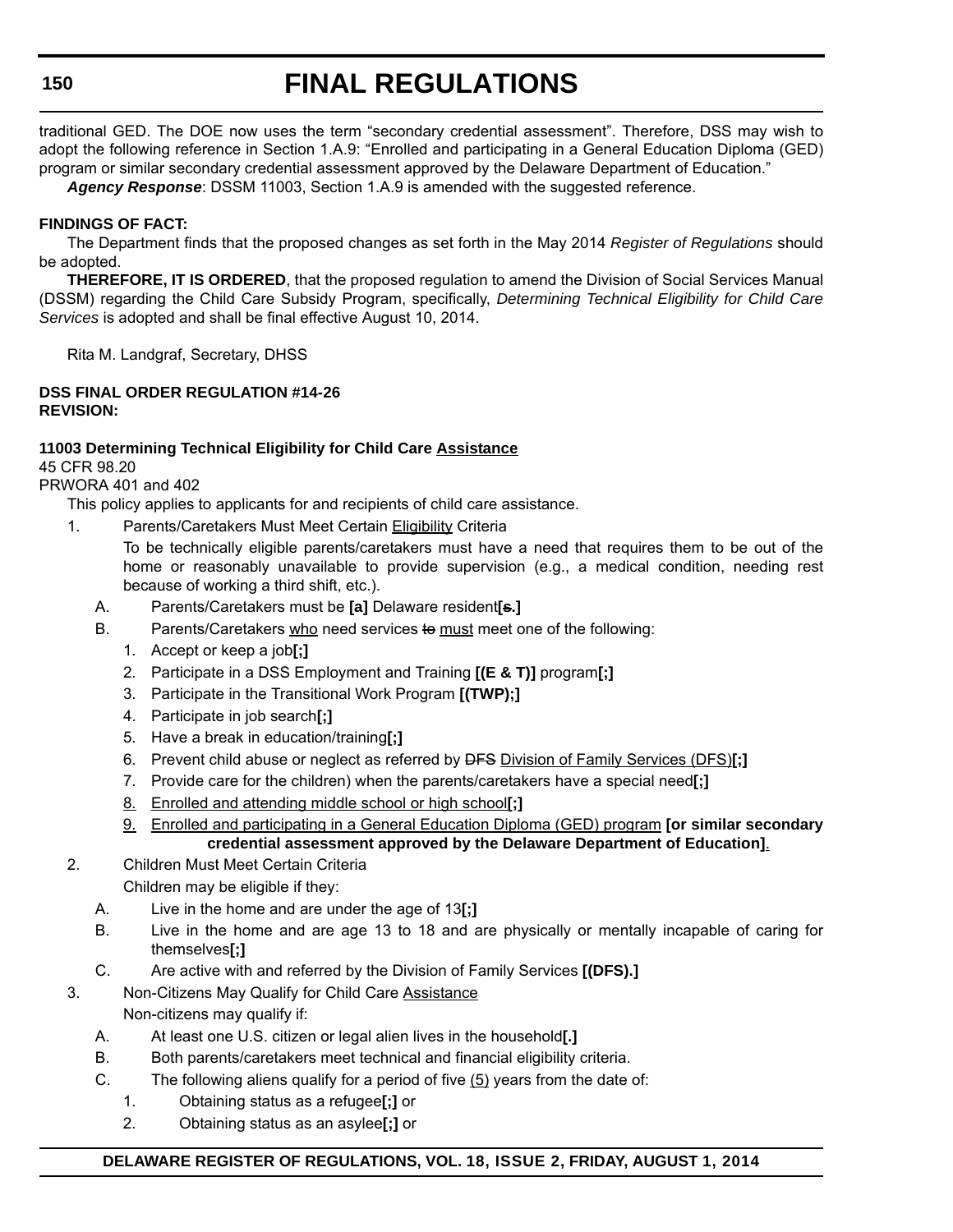- 3. Their deportation is being withheld**[.]**
- D. They are aliens admitted as permanent residents who have worked 40 forty (40) qualifying quarters**[.]**
- E. They, their spouses or unmarried dependent children are honorably discharged veterans or on active military duty.

## **[DEPARTMENT OF NATURAL RESOURCES AND ENVIRONMENTAL](http://www.dnrec.delaware.gov/fw/Pages/FWPortal.aspx)  CONTROL**

### **DIVISION OF FISH AND WILDLIFE**

Statutory Authority: 7 Delaware Code, Sections 2002, 2005(a), 2006(d & e) (7 **Del.C.** §§2002, 2005(a), 2006(d & e))

### **Secretary's Order No.: 2014-F-0013**

### **[3801 Shellfish Aquaculture](#page-4-0)**

### **Date of Issuance: July 15, 2014 Effective Date of the Amendment: August 11, 2014**

Under the authority vested in the Secretary of the Department of Natural Resources and Environmental Control ("Department" or "DNREC") the following findings, reasons and conclusions are entered as an Order of the Secretary in the above-referenced rulemaking proceeding.

### **Background and Procedural History**

This Order considers proposed *revised* new regulations, to wit: 7 **DE Admin. Code** 3801, *Shellfish Aquaculture.* The Department's Division of Fish and Wildlife commenced the regulatory development process with Start Action Notice 2014-04. The Department published its initial proposed new regulation in the May 1, 2014 Delaware *Register of Regulations*, and held a public hearing on May 21, 2014.

These new regulations provide for a shellfish aquaculture industry in Delaware's Inland Bays that is compatible with commercial and recreational finfishing and shellfishing, boating navigation and public safety, public water access and use, and native biota. Specifically, these proposed new regulations provide a structured process and set conditions for leasing of subaqueous bottom within Delaware's Inland Bays for the culture of bivalve shellfish.

With regard to the requirements for said leasing, the regulations proposed include considerations for application, location, issuance, marking, renewal, transfer, expiration, termination, condemnation, and emergency relocation. Additionally, said regulations further propose measures related to shellfish aquaculture gear and marking, shellfish nursery permitting and structures, harvester license qualifications, bivalve species authorized for aquaculture, activities within subaqueous lease areas, and shellfish aquaculture reporting requirements.

The aforementioned regulations were developed by the Department with significant stakeholder input, beginning in 2012 with the establishment of the Center for the Inland Bays Tiger Team. This Tiger Team was comprised of multiple stakeholders and interests, including (but certainly not limited to) staff members from the Center for the Inland Bays, aquaculture interests, commercial clamming interests, recreational interests, representatives from the University of Delaware Sea Grant Program, the Sussex County Economic Development Office, the Shellfish Advisory Council, and the Department's Divisions of Water, Watershed Stewardship, and Fish and Wildlife. Between May 1, 2012 and February 2013, the Tiger Team convened ten public meetings and two information gathering meetings, all culminating in a final report which was presented before the Advisory Council of Shellfisheries on March 28, 2013. The Department also met with the U.S. Army Corp of Engineers ("USACE") during the course of the regulatory development process, in order to streamline the permitting process and to determine exactly what would be required of Applicants seeking to lease subaqueous bottom within Delaware's Inland Bays for the culture of bivalve shellfish.

The Department has recognized throughout the development of these proposed new regulations that there are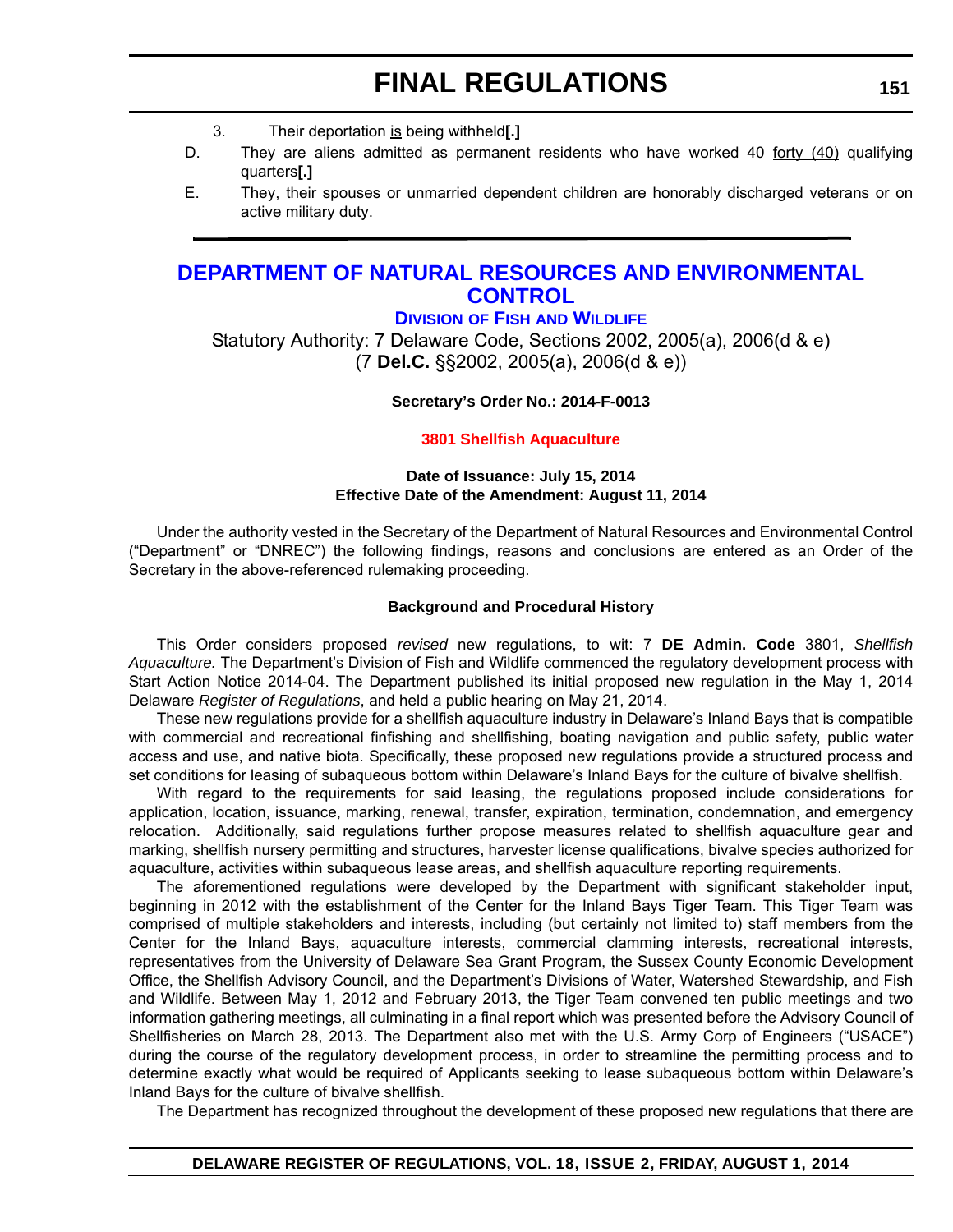numerous different perspectives on the issue of establishing shellfish aquaculture here in Delaware, and all such input was highly valued and taken into consideration during the regulatory development process. It should also be noted, however, that the decision to establish shellfish aquaculture in Delaware's Inland Bays was made by the

passage of House Bill 160 by the 147<sup>th</sup> General Assembly. The purpose of these proposed new regulations is to implement the intent of House Bill 160 by creating an aquaculture industry in Delaware that provides jobs and economic benefits to the citizens of this state, while potentially reducing nutrients in the Inland Bays. At the same time, these proposed new regulations also serve to ensure the compatibility with Delaware's boating and fishing uses of the Inland Bays, while enabling the Department to protect and to sustain Delaware's native species, including its robust hard clam population.

The Department has the statutory basis and legal authority to act with regard to these aforementioned proposed new regulations, pursuant to 7 **Del.C.** §§2002, 2005(a), 2006(d & e), and 7 **Del.C.**, Chapter 60. Public comment was received by the Department regarding this proposed promulgation, and the same was thoroughly addressed and responded to by the Division of Fish & Wildlife in its formal Technical Response Memorandum dated July 7, 2014. Proper notice of the hearing was provided as required by law.

The Department's presiding hearing officer, Lisa A. Vest, prepared a Hearing Officer's Report, dated July 10, 2014 ("Report"), which recommends certain findings and the adoption of the proposed *revised* regulations, as attached to the Report as Appendix A.

### **Findings and Discussion**

As noted previously, House Bill 160 provided the Department the authority to promulgate these proposed new regulations regarding shellfish aquaculture in Delaware's Inland Bays. The Department stressed in its presentation at the hearing that the purpose of these proposed regulations is to support an *industry* of shellfish aquaculture in Delaware. It is *not* to establish shellfish aquaculture and leasing for speculation, nor for a personal hobby.

That being said, House Bill 160 also provided the Department with some constraints to work within, including (but not limited to) that leases must be compatible with both commercial and recreational finfishing and shellfishing, boating navigation and safety, public water access and use, and native biota. Additionally, the legislation required that shellfish aquaculture be conducted in a manner to prevent and control the spread of shellfish borne diseases among both shellfish aquaculture products and wild shellfish, and that shellfish aquaculture must provide for the conservation, preservation, and improvement of the wild shellfish resources of the Inland Bays. Furthermore, leases must not, in both Rehoboth Bay and Indian River Bay, exceed 5% of their respective total subaqueous lands, and 10% for the Little Assawoman Bay.

Some of the points that were considered within the legislation passed by the 147<sup>th</sup> General Assembly were that leases must be issued in one-acre increments, must generally be rectangular, and that leases must initially be issued by lottery and subsequently on a first-come, first-served basis thereafter. Fees and renewals were also established by the legislation, as were the penalties for violations of both the Delaware Code and the Department's regulations.

Throughout the regulatory development process regarding this particular promulgation, the Department received numerous public comments, as noted in the Report. After the hearing record closed with respect to public comment on June 5, 2014, an exhaustive review of the same was undertaken by the Department's Division of Fish & Wildlife. This comprehensive review subsequently yielded a formal Technical Response Memorandum, dated July 7, 2014, which the Hearing Officer then expressly incorporated into her Report.

The aforementioned Technical Response Memorandum addressed the full range of comment contained in the record concerning this matter. Each comment was meticulously organized and grouped according its subject matter, followed by a thorough and rational discussion of the issue based upon the record developed in this promulgation. Following the discussion of each subject matter, the Division of Fish & Wildlife offered its recommendation as to what the position of the Department should be with respect to each issue. In most instances, the Division believed that no changes to the Department's proposed amendments were warranted. There were, however, two specific instances where the Division proposed to *revise* the wording as set forth in its initial proposed regulation, to wit: (1) minor revisions to Section 3.1.5 were necessary following conversations with the USACE, to provide additional clarity and correct clerical error; and (2) additional language was added to Section 14.2 to allow greater flexibility in lease marking and to provide clarification of the same, in consideration of the public comment received in this matter.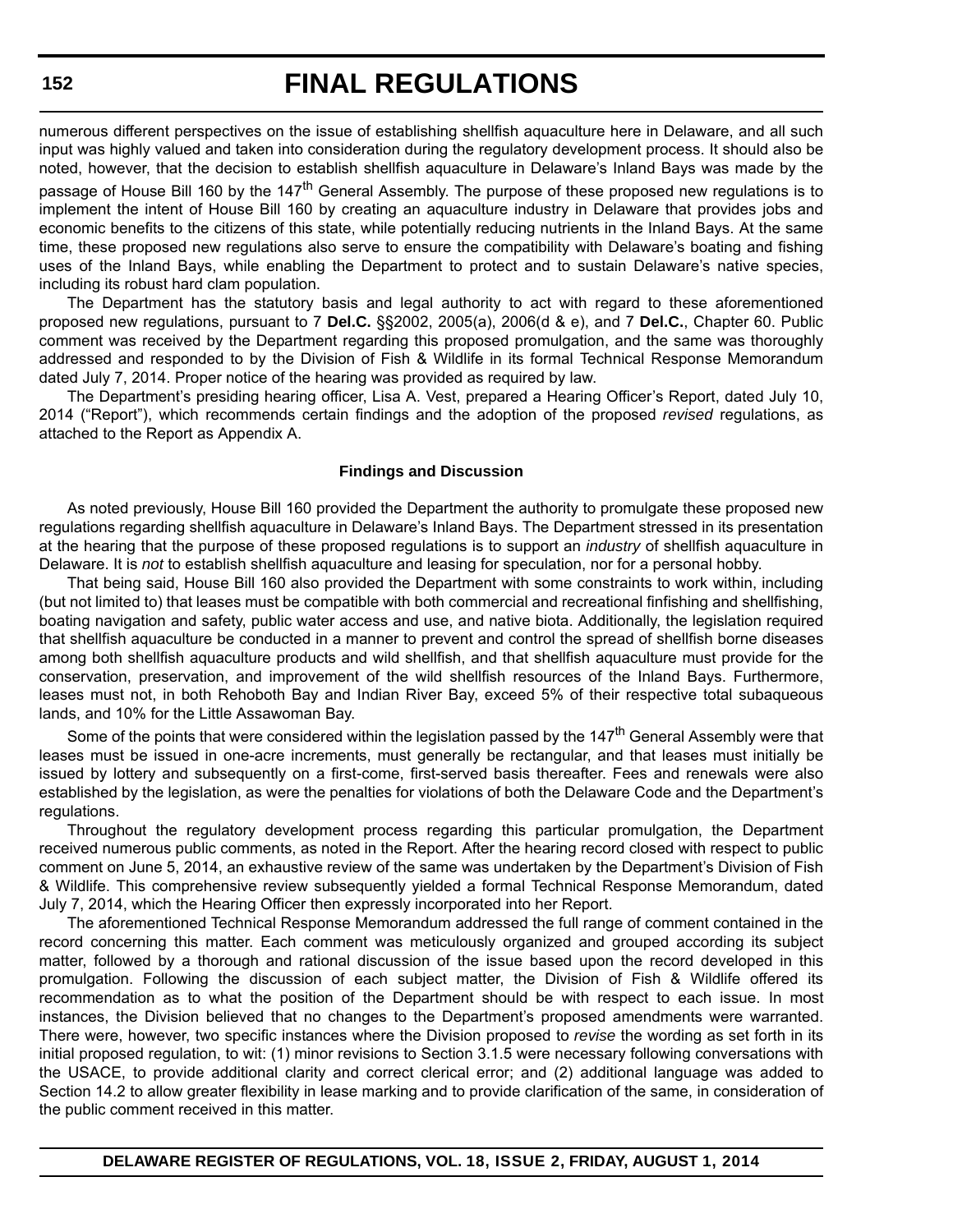I find that the Department's experts in the Division of Fish and Wildlife fully developed the record to support adoption of these *revised* proposed regulations. I find that the *revised* proposed regulations are well-supported by the record developed by the Department, and I adopt the Report to the extent it is consistent with this Order. I also find that the proposed *revisions* to the Department's new regulation, to wit: 7 **DE Admin. Code** 3801, *Shellfish Aquaculture*, are not substantive in nature, and thus no additional vetting of these proposed regulatory amendments is necessary at this time.

With the adoption of this Order, Delaware will be enabled to implement the intent of House Bill 160 by creating an aquaculture industry here in Delaware that provides jobs and economic benefits to the citizens of this state, while potentially reducing nutrients in the Inland Bays. At the same time, these proposed new regulations also serve to ensure the compatibility with Delaware's boating and fishing uses of the Inland Bays, while enabling the Department to protect and to sustain Delaware's native species, including its robust hard clam population.

In conclusion, the following findings and conclusions are entered:

- 1.) The Department has jurisdiction under its statutory authority to issue an Order adopting these *revised* proposed new regulations as final;
- 2.) The Department provided adequate public notice of the proposed new regulations, and provided the public with an adequate opportunity to comment on the same, including at the public hearing held on May 21, 2014;
- 3.) The Department held a public hearing on May 21, 2014 in order to consider public comment before making any final decision;
- 4.) The Department's Hearing Officer's Report, including its recommended record and the recommended *revised* new regulations as set forth in Appendix A, and the Technical Response Memorandum as set forth in Appendix B, are adopted to provide additional reasons and findings for this Order;
- 5.) The recommended *revised* new regulations should be adopted as final new regulations because Delaware will be able to (1) provide for a shellfish aquaculture industry in Delaware's Inland Bays that is compatible with commercial and recreational finfishing and shellfishing, boating navigation and public safety, public water access and use; (2) provide a structured process and set conditions for leasing of subaqueous bottom within Delaware's Inland Bays for the culture of bivalve shellfish; and, lastly, because (3) the *revised* new regulations are well supported by documents in the record;
- 6.) The Department shall submit this Order approving the final new regulation to the *Delaware Register of Regulations* for publication in its next available issue, and provide such other notice as the law and regulation require and the Department determines is appropriate.

David S. Small, Secretary

### **3801 Shellfish Aquaculture** *(Break in Continuity of Sections)*

## **3.0 Shellfish Aquaculture Subaqueous Land Lease Issuance**

- 3.1 The Department shall not issue a shellfish aquaculture land lease within the boundaries of a SADA without:
	- 3.1.1 a complete and accepted SADA Shellfish Aquaculture Subaqueous Land Lease Application;
	- 3.1.2 required field assessments of each proposed one-acre plot indicating a mean density of less than two (2) hard clams per square yard per acre;
	- 3.1.3 evidence of the required performance bond;
	- 3.1.4 evidence of the required liability coverage;
	- 3.1.5 **[a joint Department and an]** Army Corps of Engineers permit **[application]**; and
	- 3.1.6 full payment of all application and lease fees.

*(Break in Continuity of Sections)*

### **14.0 Lease Marking**

### *(Break in Continuity Within Section)*

**DELAWARE REGISTER OF REGULATIONS, VOL. 18, ISSUE 2, FRIDAY, AUGUST 1, 2014**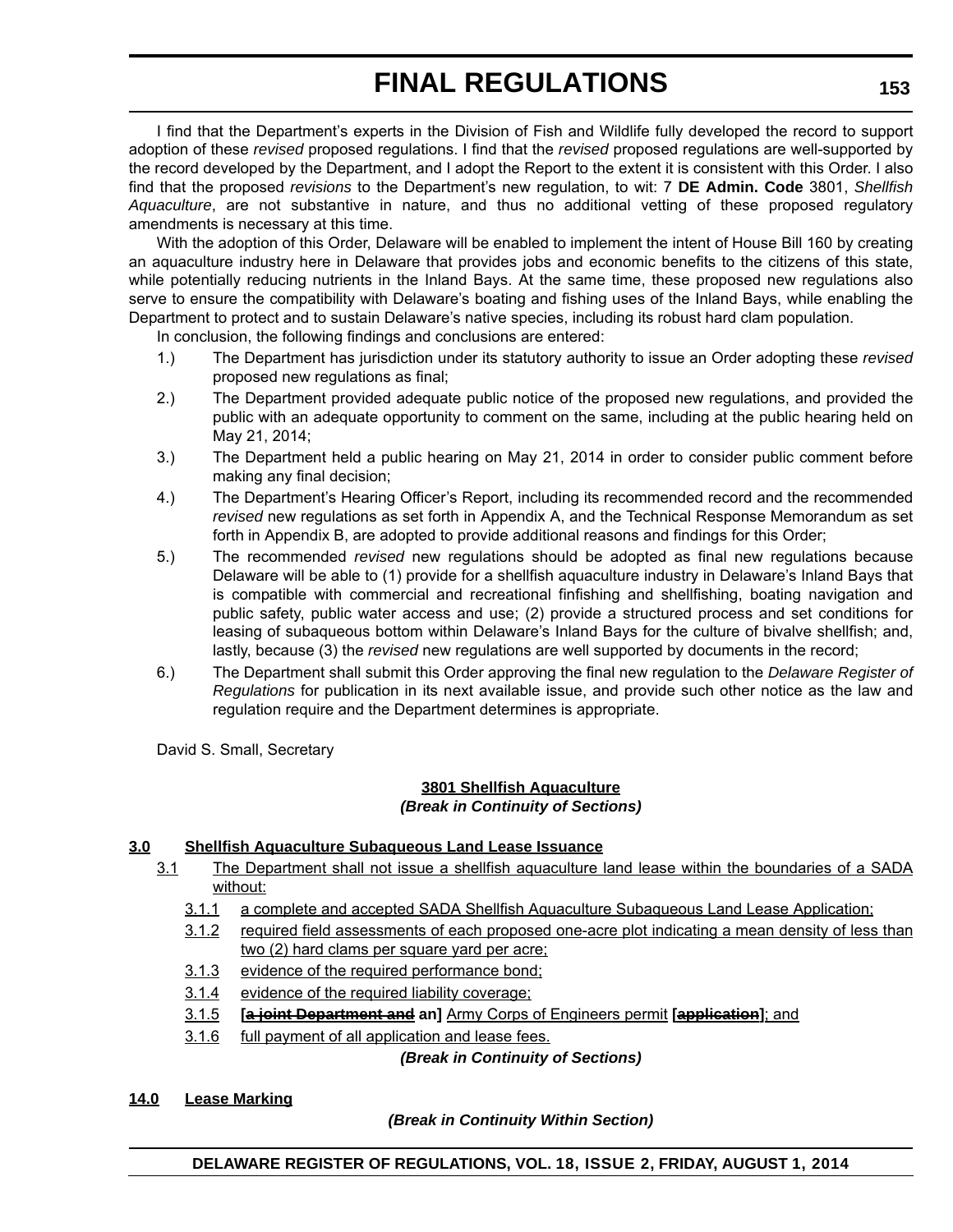### **154**

# **FINAL REGULATIONS**

14.2 It is unlawful for the aquaculture lessee to not mark each corner of a Shellfish Aquaculture Subaqueous Land Lease with a PVC pole **[or PVC pole buoy]** at least six (6) inches in diameter and extending at least five (5) feet above the surface of the water **[at mean high water]**. (Penalty Section 7 **Del.C.** §2012)

**\*Please note that no additional changes were made to the regulation as originally proposed and published in the May 2014 issue of the** *Register* **at page 1042 (17 DE Reg. 1042). Therefore, the final regulation is not being republished here in its entirety. A copy of the final regulation is available at: [3801 Shellfish Aquaculture](http://regulations.delaware.gov/register/august2014/final/18 DE Reg 151 08-01-14.htm)**

## **[DEPARTMENT OF SAFETY AND HOMELAND SECURITY](http://dshs.delaware.gov/) DIVISION OF STATE POLICE**

**1300 Board of Examiners of Private Investigators & Private Security Agencies** Statutory Authority: 24 Delaware Code, Section 1304 (24 **Del.C.** §1304) 24 **DE Admin. Code** 1300

### **ORDER**

## **[1300 Board of Examiners of Private Investigators & Private Security Agencies](#page-4-0)**

Pursuant to the Guidelines in 29 **Del.C.** §10118(a)(1)-(7), the Board of Examiners of Private Investigators and Private Security Agencies ("Board") hereby issues this Order. Following notice and a public hearing on the proposed adoption of amendments to:

- Rule 1.0 Firearms Policy;
- Rule 2.0 Use of Rifle and Shotgun;
- Rule 3.0 Nightstick, PR24, Mace, Peppergas and Handcuffs;
- Rule 7.0 Employment Notification;
- Rule 9.0 Security Guards/Armored Car Guards;
- Rule 12.0 Personnel Rosters and Job Assignments;
- Rule 13.0 Record Book; Right of Inspection;
- Rule 14.0 Agency Licensing Fees/Structure

the Board makes the following Findings and Conclusions:

### **Summary of Evidence and Information Submitted**

- 1. The Board did not receive written evidence or information pertaining to the proposed adoption.
- 2. Regarding the eight Rules being amended, the Board expressed its desire to adopt the amendment to:
	- Rule 1.0 to allow the Professional Licensing Section to approve instructors;
	- Rule 2.0 to clarify who may use rifles and shotguns;
	- Rule 3.0 to require certifications be on file at Professional Licensing and the instructors must be approved;
	- Rule 7.0 to clarify Professional Licensing Section;
	- Rule 9.0 to strike this rule in its entirety;
	- Rule 12.0 to clarify where these will be sent;
	- Rule 13.0 to allow inspections of personnel and offices to be done at any time;
	- Rule 14.0 to allow Professional Licensing Section to approve renewals with no changes.

### **Findings of Fact**

3. The public was given notice and the opportunity to provide the Board with comments, in writing and by oral testimony, on proposed amendments. The written comments and oral testimony received are described in paragraph 1.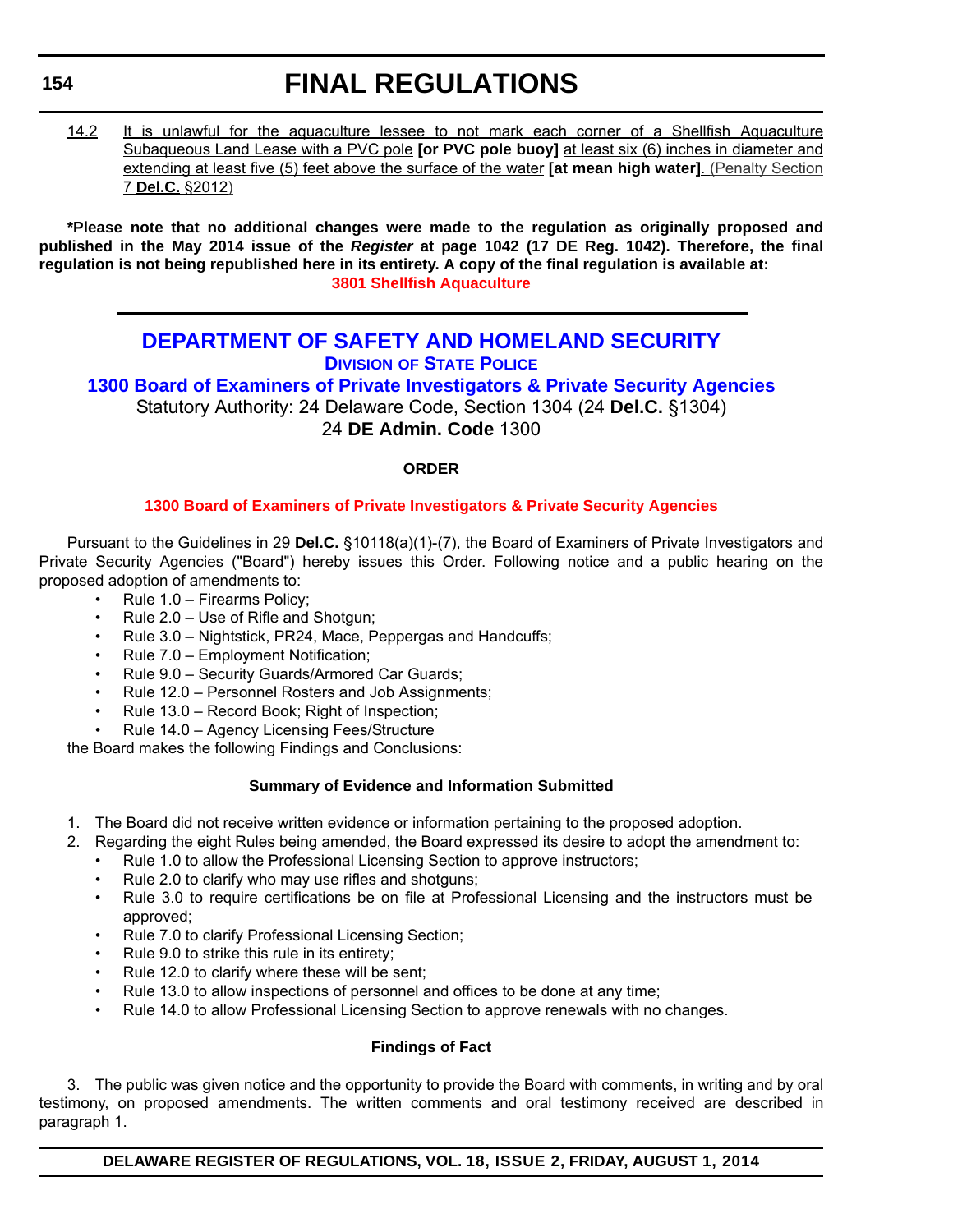- 4. The Board finds that the adoption of:
	- Rule 1.0 will allow the Professional Licensing Section to approve instructors;
	- Rule 2.0 will clarify who may use rifles and shotguns;
	- Rule 3.0 will require certifications be on file at Professional Licensing and the instructors must be approved;
	- Rule 7.0 will clarify Professional Licensing Section;
	- Rule 9.0 will strike this rule in its entirety;
	- Rule 12.0 will clarify where these will be sent;
	- Rule 13.0 will allow inspections of personnel and offices to be done at any time;
	- Rule 14.0 will allow Professional Licensing Section to approve renewals with no changes.
- 5. The Board finds that the adoption will have no adverse impact on the public.

6. The Board finds that the amendment is well written and describes its intent to adopt the aforementioned rules.

### **Conclusion**

7. The proposed rule adoption was published by the Board in accord with the statutory duties and authority as set forth in 24 **Del.C.** §1304 et seq. and, in particular, 24 **Del.C.** §1304(b)(3).

8. The Board deems this adoption necessary and expedient to the full and official performance of its duties under 24 **Del.C.** §1304 et. seq.

9. The Board concludes that the adoption of this rule will be in the best interests of the citizens of the State of Delaware.

10. The Board therefore adopts the amendment pursuant to 24 **Del.C.** §1304(b)(3) and guidelines of 29 **Del.C.** §10118 of the Administrative Procedures Act. See, Strauss v. Silverman, Del. Supr., 399 A.2d 192 (1979).

11. This adopted rule replaces in its entirety any former rule or regulation heretofore promulgated by the Board.

12. The effective date of this Order shall be August 11, 2014.

13. Attached hereto and incorporated herein this order is the amended rule marked as exhibit A and executed simultaneously on the  $17<sup>th</sup>$  day of July, 2014.

Lt. Colonel Monroe B. Hudson, Jr., Chairman Timothy P. Mullaney, Sr., Esquire William G. Bush, IV, Esquire Music Mrs. Heather M. Shupe Mr. Michael D. Connelly Mrs. Sandra C. Taylor Ms. Kelly R. Jansen Mr. Harvey A. Woods, III Mr. Wayne A. Keller

**\*Please note that no changes were made to the regulation as originally proposed and published in the June 2014 issue of the** *Register* **at page 1148 (17 DE Reg. 1148). Therefore, the final regulation is not being republished. A copy of the final regulation is available at:**

**[1300 Board of Examiners of Private Investigators & Private Security Agencies](http://regulations.delaware.gov/register/august2014/final/18 DE Reg 154 08-01-14.htm)**

## **[DEPARTMENT OF STATE](http://dpr.delaware.gov/)**

### **DIVISION OF PROFESSIONAL REGULATION**

Statutory Authority: 24 Delaware Code, Section 105(a)(1) (24 **Del.C.** §105(a)(1)) 24 **DE Admin. Code** 100

### **ORDER**

### **[100 Board of Accountancy](#page-4-0)**

On January 1, 2014, the Delaware Board of Accountancy published proposed changes to its regulations in

### **DELAWARE REGISTER OF REGULATIONS, VOL. 18, ISSUE 2, FRIDAY, AUGUST 1, 2014**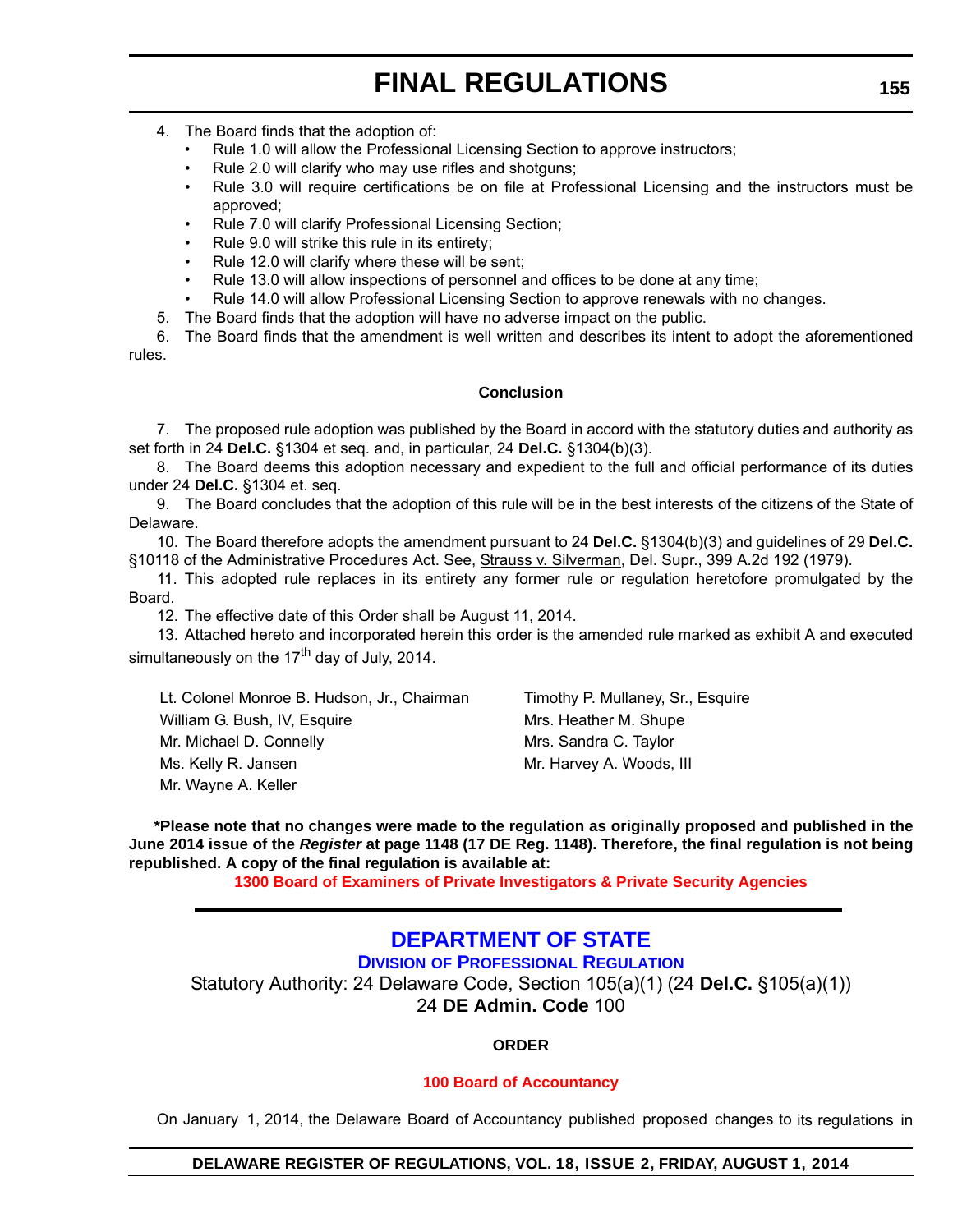the Delaware *Register of Regulations*, Volume 17, Issue 7. The notice indicated that written comments would be accepted by the Board, a public hearing would be held, and written comments would be accepted for fifteen days thereafter. After due notice in the *Register of Regulations* and two Delaware newspapers, a public hearing was held on April 23, 2014 at a regularly scheduled meeting of the Board of Accountancy to receive verbal comments regarding the Board's proposed amendments to its regulations.

### **SUMMARY OF THE EVIDENCE AND INFORMATION SUBMITTED**

At the time of the deliberations, the Board considered the following documents:

**Board Exhibit 1-** Affidavit of publication of the public hearing notice in the *News Journal*; and

**Board Exhibit 2-** Affidavit of publication of the public hearing notice in the *Delaware State News*.

There was no verbal testimony presented at the public hearing on April 23, 2014. No written comments were received by the Board.

### **FINDINGS OF FACT AND CONCLUSIONS**

- 1. The public was given notice and an opportunity to provide the Board with comments in writing and by testimony at the public hearing on the proposed amendments to the Board's regulations.
- 2. There were no public comments provided to the Board during the written public comment periods, or at the public hearing.
- 3. Pursuant to 24 **Del.C.** §105(a)(1) the Board has the statutory authority to promulgate rules and regulations clarifying specific statutory sections of its statute.
- 4. Having received no public comments, the Board finds no reason not to amend the regulations as proposed.

### **DECISION AND ORDER CONCERNING THE REGULATIONS**

**NOW THEREFORE,** pursuant to 24 **Del.C.** §105(a)(1) and for the reasons set forth above, the Board does hereby ORDER that the regulations be, and that they hereby are, adopted and promulgated as set forth in the Delaware Register of Regulations on January 1, 2014. The effective date of this Order is ten days from the date of its publication in the Delaware *Register of Regulations*, pursuant to 29 **Del.C.** §10118(g).

The new regulations are attached hereto as Exhibit A.

**SO ORDERED** this 18<sup>th</sup> day of June, 2014.

### **DELAWARE BOARD OF ACCOUNTANCY**

Jeffrey Premo, CPA, President (absent) Gary Pippen (absent) John McManus, PA **Judith Scarborough, CPA** Robert Mosch, Jr., CPA Kathryn S. Schultz, CPA Robert Paretta **Karen C. Smith, PA** 

**\*Please note that no changes were made to the regulation as originally proposed and published in the June 2014 issue of the** *Register* **at page 1157 (17 DE Reg. 1157). Therefore, the final regulation is not being republished. A copy of the final regulation is available at:**

**[100 Board of Accountancy](http://regulations.delaware.gov/register/august2014/final/18 DE Reg 155 08-01-14.htm)**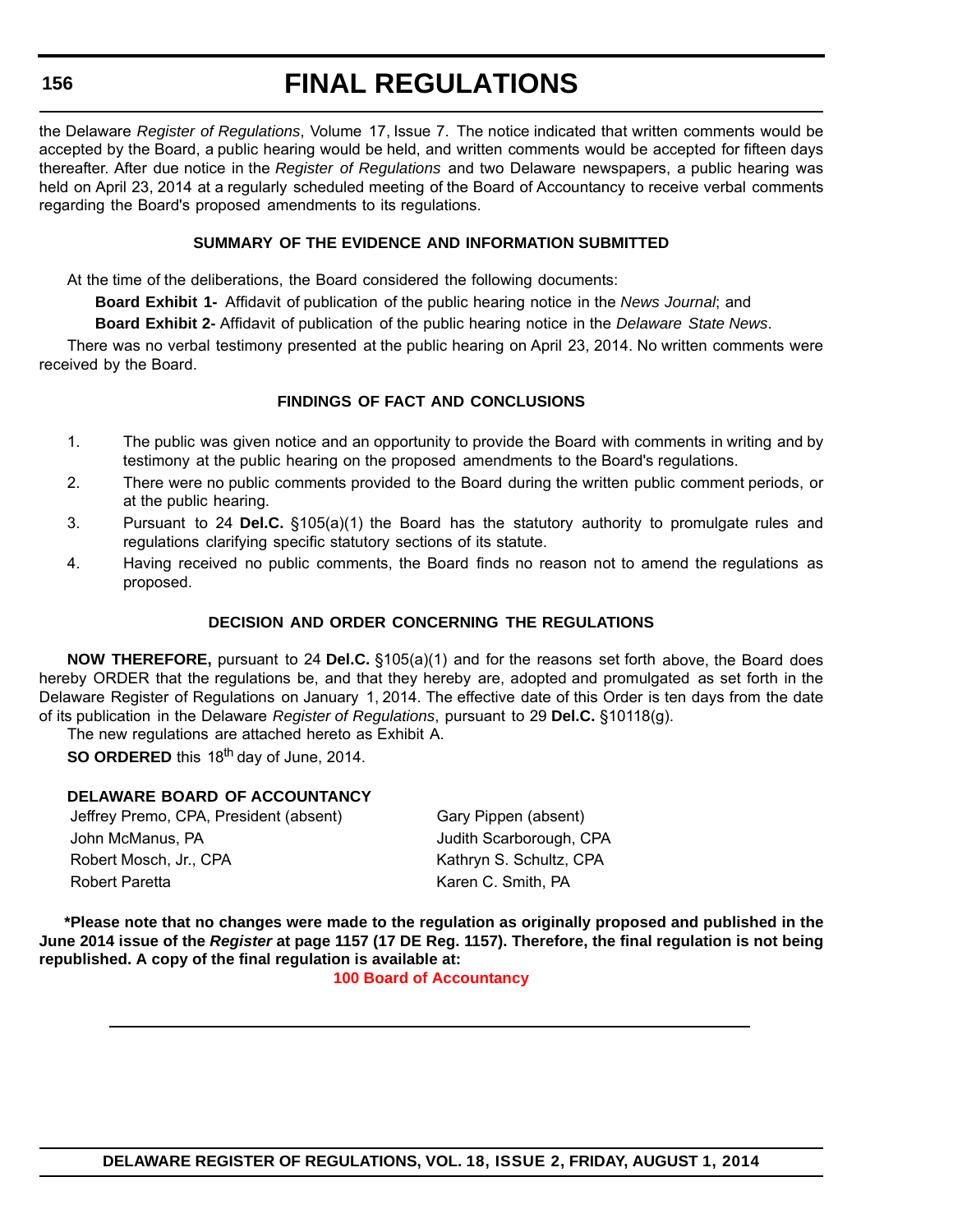# **FINAL REGULATIONS**

### **DIVISION [OF PROFESSIONAL REGULATION](http://dpr.delaware.gov/) Board of Charitable Gaming**

Statutory Authority: 28 Delaware Code, Section 1508(a)(2) (28 **Del.C.** §1508(a)(2)) 10 **DE Admin. Code** 103

### **ORDER**

### **[103 Regulations Governing Charitable Gambling Other Than Raffles](#page-4-0)**

On May 1, 2014 the Delaware Board of Charitable Gaming published proposed changes to its regulations in the Delaware *Register of Regulations*, Volume 17, Issue 11. This notice indicated that written comments would be accepted by the Board, a public hearing would be held, and written comments would be accepted for fifteen days thereafter. After due notice in the Delaware *Register* and two newspapers a public hearing was held on June 5, 2014 at a regularly scheduled meeting of the Board of Charitable Gaming to receive verbal comments of the Board's proposed amendments to its regulations.

### **SUMMARY OF THE EVIDENCE AND INFORMATION SUBMITTED**

At the time of the deliberations, the Board considered the following documents:

**Board Exhibit 1**- Affidavit of publication of the public hearing notice in the *News Journal*; and

**Board Exhibit 2**- Affidavit of publication of the public hearing notice in the *Delaware State News*.

There was no verbal testimony given at the public hearing on June 5, 2014. No written comments were received by the Board during the initial thirty day comment; nor were any written comments received after the public hearing during the fifteen day 29 **Del.C.** §10118(a) public comment period.

### **FINDINGS OF FACT AND CONCLUSIONS**

1. The public was given notice and the opportunity to provide the Board with comments in writing and by testimony at the public hearing on the proposed amendments.

2. There were no public comments submitted to the Board during the two written public comment periods, or during the hearing.

3. Pursuant to 28 **Del.C.** §1508(a)(2) the Board has statutory authority to promulgate rules and regulations clarifying specific sections of its statute.

4. The proposed amendments seek to bring the regulations into conformity with operational procedures at the Division of Professional Regulation regarding license renewal and disposal of criminal background checks as well as to ensure that the regulations do not conflict with a recently enacted Gaming Statute regarding licensing of third party vendors.

5. Having received no public comments the Board sees no reason not to amend the regulations as proposed.

### **DECISION AND ORDER REGARDING THE PROPOSED REGULATIONS**

NOW THEREFORE, pursuant to 28 **Del.C.** §1508(a)(2) and for the reasons set forth above, Delaware Board of Charitable Gaming does hereby ORDER that the regulations be, and that they hereby are, adopted and promulgated as set forth in the Delaware *Register of Regulations* on May 1, 2014. The effective date of this Order is ten days from the date of its publication in the Delaware *Register of Regulations*, pursuant to 29 **Del.C.** §10118(g).

The new regulations are attached hereto as Exhibit A. SO ORDERED this 10th day of July, 2014.

### **DELAWARE BOARD OF CHARITABLE GAMING**

W. Scott Angelucci **Example 2018** Francis Gant

S. Jay Mervine

Janet Williams-Coger, Chairperson Timothy Winstead, Vice Chairperson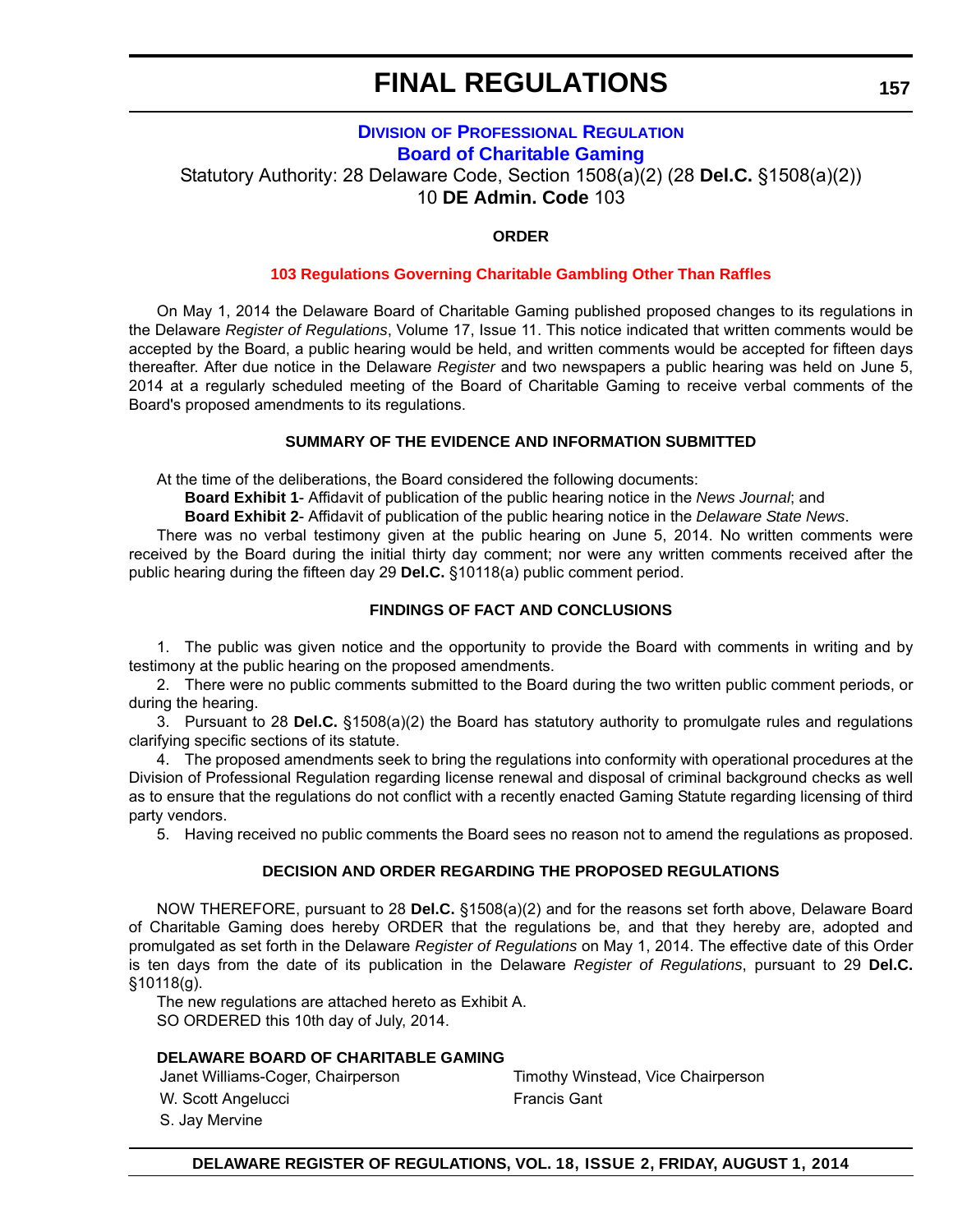**158**

# **FINAL REGULATIONS**

**\*Please note that no changes were made to the regulation as originally proposed and published in the May 2014 issue of the** *Register* **at page 1044 (17 DE Reg. 1044). Therefore, the final regulation is not being republished. A copy of the final regulation is available at:**

**[103 Regulations Governing Charitable Gambling Other Than Raffles](http://regulations.delaware.gov/register/august2014/final/18 DE Reg 157 08-01-14.htm)**

### **DIVISION [OF PROFESSIONAL REGULATION](http://dpr.delaware.gov/)**

Statutory Authority: 24 Delaware Code, Section 4106(a)(1) (24 **Del.C.** §4106(a)(1)) 24 **DE Admin. Code** 4100

### **ORDER**

### **[4100 Board of Home Inspectors](#page-4-0)**

### **NATURE AND STAGE OF THE PROCEEDINGS**

On April 1, 2014, the Delaware Board of Home Inspectors published proposed regulations in the Delaware *Register of Regulations*, Volume 17, Issue 9. This notice further indicated that written comments would be accepted by the Board for thirty days, a public hearing would be held, and written comments would be accepted for fifteen days thereafter. After due notice in the *Register of Regulations* and two Delaware newspapers, a public hearing was held on May 13, 2014 at a regularly scheduled meeting of the Delaware Board of Home Inspectors to receive verbal comments regarding the Board's proposed amendments to its regulations.

### **SUMMARY OF THE EVIDENCE AND INFORMATION SUBMITTED**

At the time of the deliberations, the Board considered the following documents:

**Board Exhibit 1** - Affidavit of publication of the public hearing notice in the *News Journal*; and

**Board Exhibit 2** - Affidavit of publication of the public hearing notice in the *Delaware State News*.

There was no verbal testimony given at the public hearing on May 13, 2014. No written comments were received by the Board during the initial thirty day public comment period; nor were any written comments received after the public hearing during the fifteen day 29 **Del.C.** §10115(a) second public comment period.

### **FINDINGS OF FACT AND CONCLUSIONS**

1. The public was given notice and an opportunity to provide the Board with comments in writing and by testimony at the public hearing on the proposed regulations.

2. There were no public comments provided to the Board during the initial written public comment period, public hearing or fifteen day period following the public hearing.

3. Pursuant to 24 **Del.C.** §4106(a)(1), the Board has statutory authority to promulgate rules and regulations clarifying specific statutory sections of its statute.

4. The proposed rules and regulations address two separate issues. The first is a change to regulation 4.0 which would enable applicants with five years of experience or who have completed 250 home inspections to obtain a license despite not being eligible as an endorsement candidate. Currently, such candidates must become trainee registrants before obtaining a home inspection license. The second proposed change relates to regulation 18.0 regarding standards of practice. The proposed changes would reflect recent changes to the American Society of Home Inspectors standards of practice so as to allow the practice of home inspection in Delaware to remain consistent with surrounding states.

5. Having received no public comments, the Board finds no reason to amend the regulations as proposed.

### **DECISION AND EFFECTIVE DATE**

The Board hereby adopts the rules and regulations as proposed, to be effective 10 days following publication of this order in the *Register of Regulations*. The new regulations are attached hereto as Exhibit A.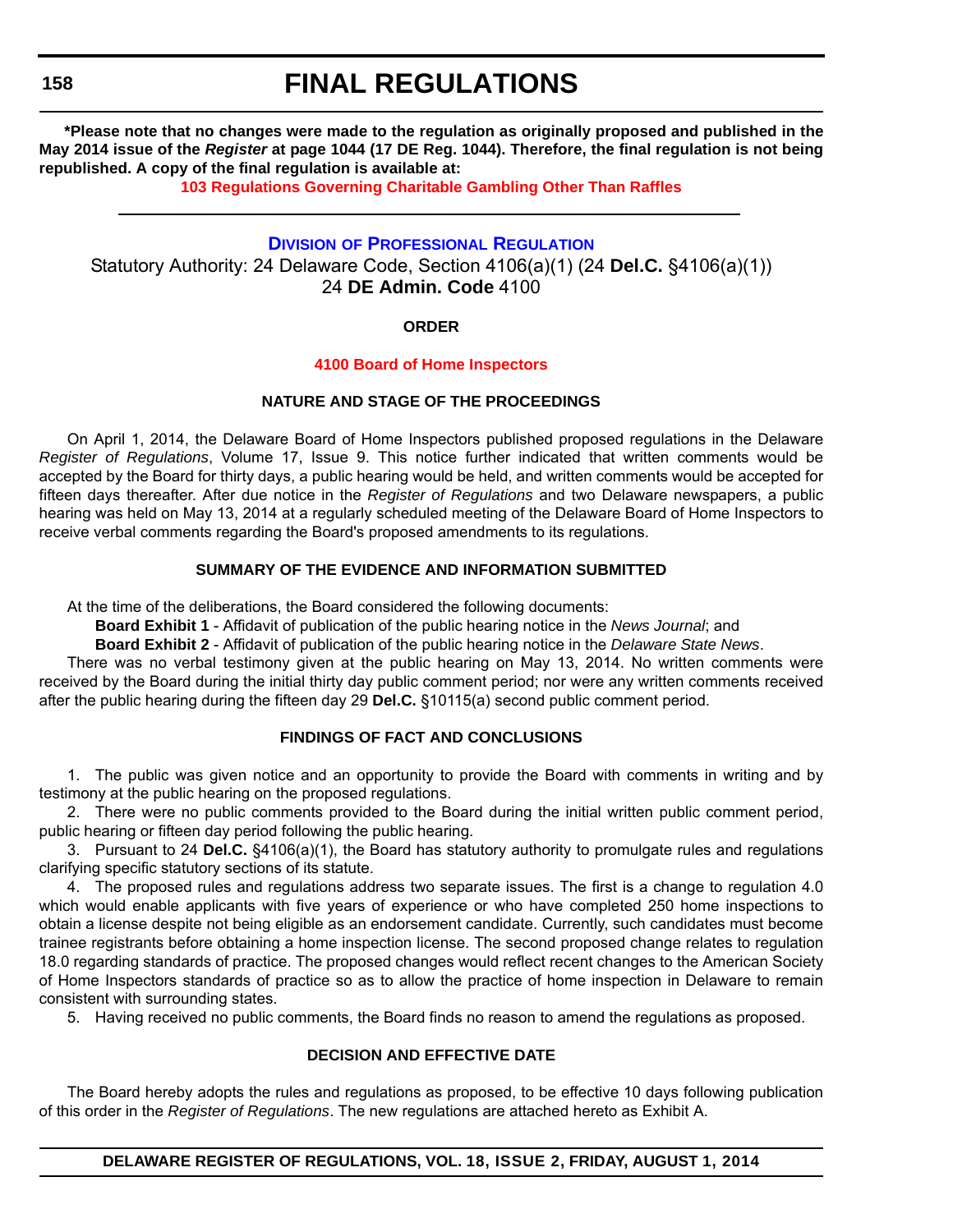## **FINAL REGULATIONS**

**SO ORDERED** this 10th day of June, 2014.

### **DELAWARE BOARD OF HOME INSPECTORS**

Timothy Harriger **Internal Studies** Joyce Edwards Jay "Wes" Mast

Donald Pyle, Sr., Chairman Dennis Theoharis, Vice Chairman

**\*Please note that no changes were made to the regulation as originally proposed and published in the April 2014 issue of the** *Register* **at page 970 (17 DE Reg. 970). Therefore, the final regulation is not being republished. A copy of the final regulation is available at:**

**[4100 Board of Home Inspectors](http://regulations.delaware.gov/register/august2014/final/18 DE Reg 158 08-01-14.htm)**

### **OFFICE OF [THE STATE BANK COMMISSIONER](http://banking.delaware.gov/)**

Statutory Authority: 5 Delaware Code, Sections 121(b), 2202(b), 2304(c), and 3409 (5 **Del.C.** §§121(b), 2202(b), 2304(c), and 3409) 5 **DE Admin. Code** 2207, 2302, 3401 and 3402

### **ORDER**

### **2207 Exemption of Licensed Lenders 2302 Exemptions [3401 Regulations Governing Revocable and Irrevocable Trust Agreements](#page-4-0) 3402 Surety Bond or Irrevocable Letter of Credit**

IT IS HEREBY ORDERED, this 10<sup>th</sup> day of July, 2014, that amended Regulations 2207, 2302, 3401, and 3402 are adopted as Regulations of the State Bank Commissioner. These amended Regulations were published in the June 1, 2014 edition of the Delaware *Register of Regulations* and are incorporated herein by reference. The effective date of each of these Regulations is August 11, 2014. These Regulations are adopted by the State Bank Commissioner in accordance with Title 5 of the Delaware Code and pursuant to the requirements of Chapters 11 and 101 of Title 29 of the Delaware Code, as follows:

- 1. Notice of the proposed amended Regulations and their text was published in the June 1, 2014 issue of the Delaware *Register of Regulations*. The Notice also was mailed to all persons who had made a timely written request to the Office of the State Bank Commissioner for advance notice of its regulation-making proceedings. The Notice included, among other things, a summary of the proposed amended Regulations and invited interested persons to submit written comments to the Office of the State Bank Commissioner on or before July 3, 2014. The Notice further stated that the proposed amended Regulations were available for inspection during regular business hours at the Office of the State Bank Commissioner, 555 E. Loockerman Street, Suite 210, Dover, Delaware 19901, and that copies were available upon request.
- 2. No written comments concerning the proposed amended Regulations were received on or before July 3, 2014.
- 3. After review and consideration, the State Bank Commissioner hereby adopts amended Regulations 2207, 2302, 3401, and 3402 as proposed.

Robert A. Glen, State Bank Commissioner

**\*Please note that no changes were made to the regulation as originally proposed and published in the June 2014 issue of the** *Register* **at page 1168 (17 DE Reg. 1168). Therefore, the final regulation is not being republished. A copy of the final regulation is available at:**

**[Regulations 2207, 2302, 3401 & 3402](http://regulations.delaware.gov/register/august2014/final/18 DE Reg 159 08-01-14.htm)**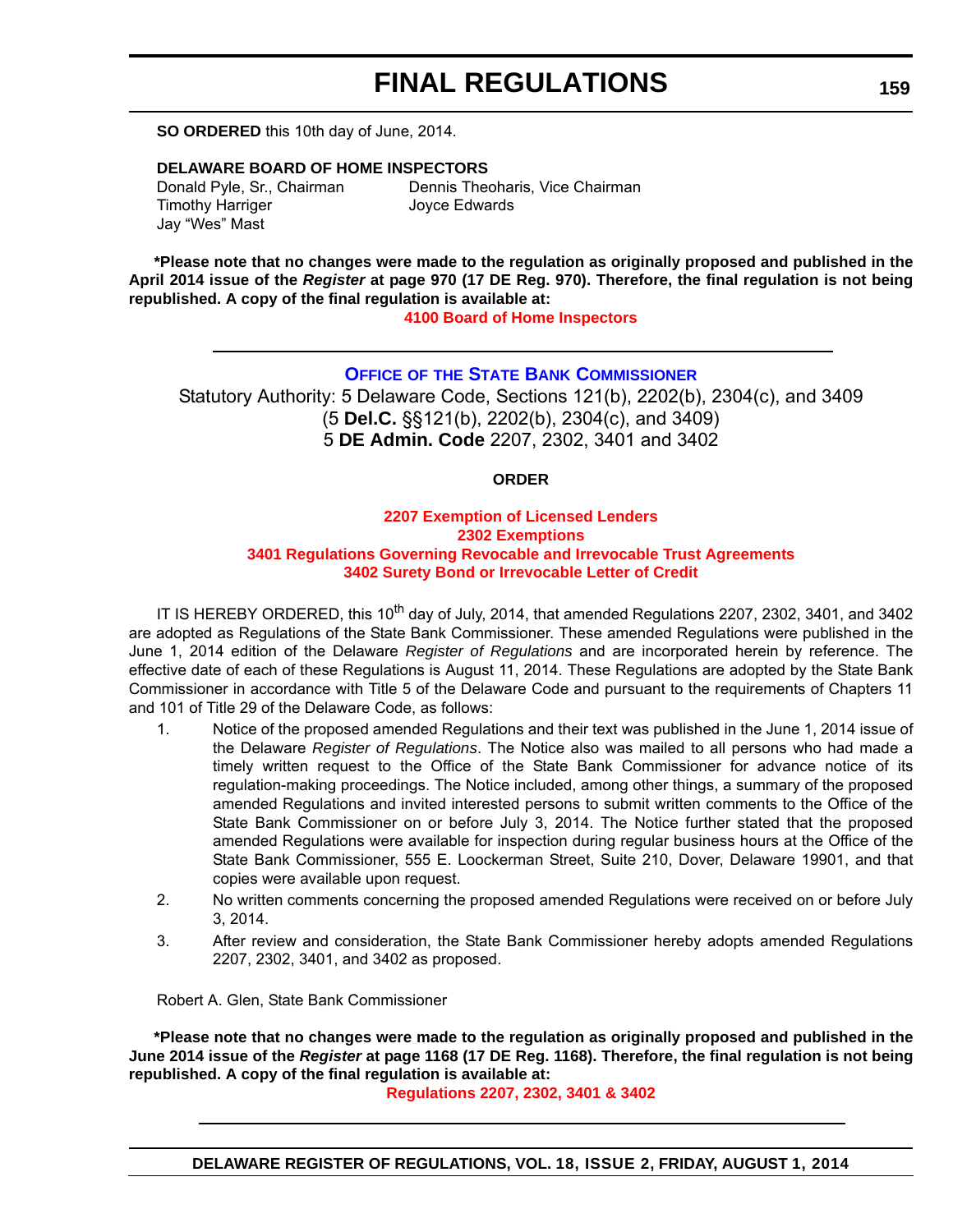### **160**

# **FINAL REGULATIONS**

### **[PUBLIC SERVICE COMMISSION](http://depsc.delaware.gov/)**

Statutory Authority: 26 Delaware Code, Section 209(a) (26 **Del.C.** §209(a)) 26 **DE Admin. Code** 1001

IN THE MATTER OF REVISION TO THE RULES OF PRACTICE AND PROCEDURE OF THE DELAWARE | PSC REGULATION DOCKET NO. 99-9 PUBLIC SERVICE COMMISSION | (FILED JANUARY 6, 1999; RE-OPENED OCTOBER 9, 2012 |

### **ORDER NO. 8579**

### **[1001 Rules of Practice and Procedure of the Delaware Public Service Commission](#page-4-0) Effective May 10, 1999**

AND NOW, this 8<sup>th</sup> day of July, 2014, the Delaware Public Service Commission ("Commission") determines and orders the following:

**WHEREAS**, by Order No. 8232 (October 9, 2012), the Commission reopened Regulation Docket No. 99-9 to review and amend the *"Rules of Practice and Procedure of the Delaware Public Service Commission,"* 26 **DE Admin. Code** §1001 et seq. (the "Rules"); and

**WHEREAS**, the Commission has jurisdiction over this matter pursuant to 26 **Del.C.** §§201(a) and 209(a)(1); and

**WHEREAS**, the Rules require amendment to update provisions regarding the Commission's new electronic filing system (the "Amendments"); and

**WHEREAS**, pursuant to 29 **Del.C.** §§10102(9) and 10113(b)(2), because the Amendments are strictly procedural and statutorily exempt from formal notice requirements and because they are not substantive amendments which would otherwise require publication and a public comment period pursuant to §§ 10114 – 10118 of the APA;

**NOW, THEREFORE, IT IS ORDERED BY THE AFFIRMATIVE VOTE OF NOT FEWER THAN THREE COMMISSIONERS:**

- 1. Pursuant to 29 **Del.C.** §§10102(9) and 10113(b)(2), decretal paragraphs 2 and 3 of Order No. 8232 are hereby waived.
- 2. Pursuant to 26 **Del.C.** §209(a) and 29 **Del.C.** §10113(b)(2), the Commission hereby adopts the *Amended Rules of Practice and Procedure of the Delaware Public Service Commission* (the "Amended Rules") as official regulations as defined by 29 **Del.C.** §1132. A true and correct copy of the redlined version reflecting the changes as between the current Rules and the Amended Rules is attached as **Exhibit "A"**. A clean version of the Amended Rules reflecting the changes is attached as **Exhibit "B"**.
- 3. Pursuant to 26 **Del.C.** §§10113 and 10118, the Secretary of the Commission shall transmit a copy of this Order (with the attached Amended Rules) to the Registrar of Regulations for publication in the *Delaware Register*. An exact copy of the Amended Rules shall be published as the current official regulations in the *Delaware Register*.
- 4. The Commission reserves the jurisdiction and authority to enter such further Orders in this matter as may be deemed necessary or proper.

### **BY ORDER OF THE COMMISSION:**

Dallas Winslow, Chair Jeffrey J. Clark, Commissioner Joann T. Conaway, Commissioner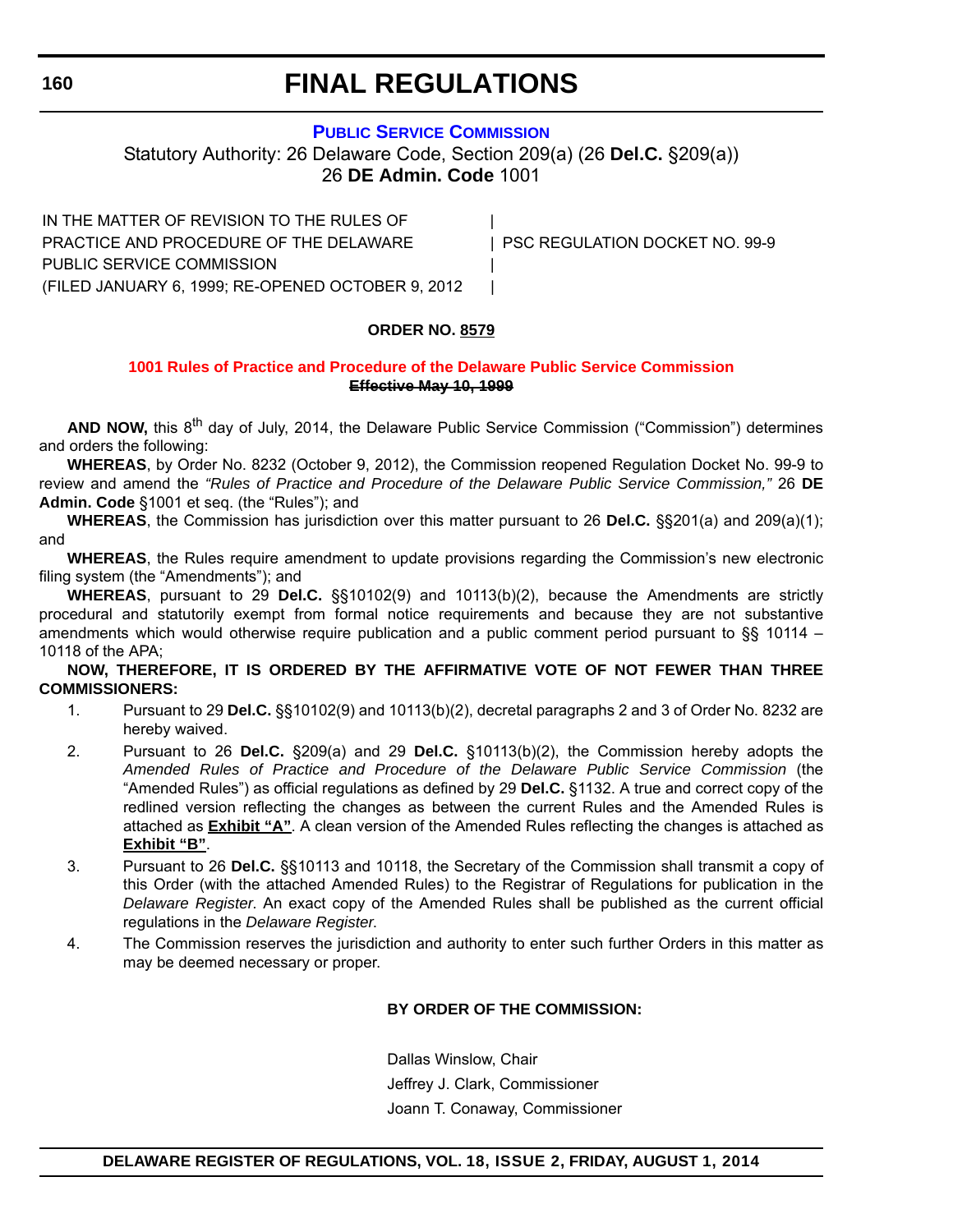# **FINAL REGULATIONS**

Harold Gray, Commissioner Jaymes B. Lester, Commissioner

ATTEST:

Alisa Carrow Bentley, Secretary

**\*Please Note: Due to the size of the final regulation, it is not being published here. A copy of the regulation is available at:**

**[1001 Rules of Practice and Procedure of the Delaware Public Service Commission](http://regulations.delaware.gov/register/august2014/final/18 DE Reg 160 08-01-14.htm)**

## **[DIVISION OF RESEARCH](http://regulations.delaware.gov/)**

**OFFICE OF THE REGISTRAR OF REGULATIONS**

Statutory Authority: 29 Delaware Code, Section 1134(a)(4) (29 **Del.C.** §1134(a)(4))

### **ORDER**

### **[Regulation Governing Administrative Rulemaking Procedures](#page-4-0)**

The Registrar of Regulations of the Division of Research of the Legislative Council, pursuant to 29 **Del.C.** §1134(a)(4), proposes to adopt Regulation Governing Administrative Rulemaking Procedures. The regulation was presented at the April 30, 2014 meeting of the Legislative Council.

The Registrar of Regulations published the notice of proposed adoption of Regulation Governing Administrative Rulemaking Procedures pursuant to 29 **Del.C.** §10115 in the June 1, 2014 Delaware *Register of Regulations*, requiring written comments concerning the new regulation to be submitted by July 1, 2014.

### **Findings of Fact and Conclusions**

The public was given notice and an opportunity to provide the Registrar of Regulations with comments in writing on the proposed adoption of the new regulation. There were no public comments provided to the Registrar of Regulations during the public comment period.

Pursuant to 29 **Del.C.** §1134(a)(4), the Registrar of Regulations has the statutory authority to promulgate rules and regulations. The purpose of the regulation is to provide procedures for the filing of regulations under the Administrative Procedures Act, 29 **Del.C.** Ch. 101, and for publication in the Delaware *Register of Regulations* and the *Administrative Code*.

Since no public comments were received, the text of the regulation remains as proposed in the June 1, 2014 Delaware *Register of Regulations*.

**IT IS ORDERED**, that the proposed regulation, Regulation Governing Administrative Rulemaking Procedures, is adopted and shall be final effective August 11, 2014, ten days after publication in the Delaware *Register of Regulations*.

Jeffrey W. Hague, Registrar of Regulations

**\*Please note that no changes were made to the regulation as originally proposed and published in the June 2014 issue of the** *Register* **at page 1174 (17 DE Reg. 1174). Therefore, the final regulation is not being republished. A copy of the final regulation is available at:**

**[Regulation Governing Administrative Rulemaking Procedures](http://regulations.delaware.gov/register/august2014/final/18 DE Reg 161 08-01-14.htm)**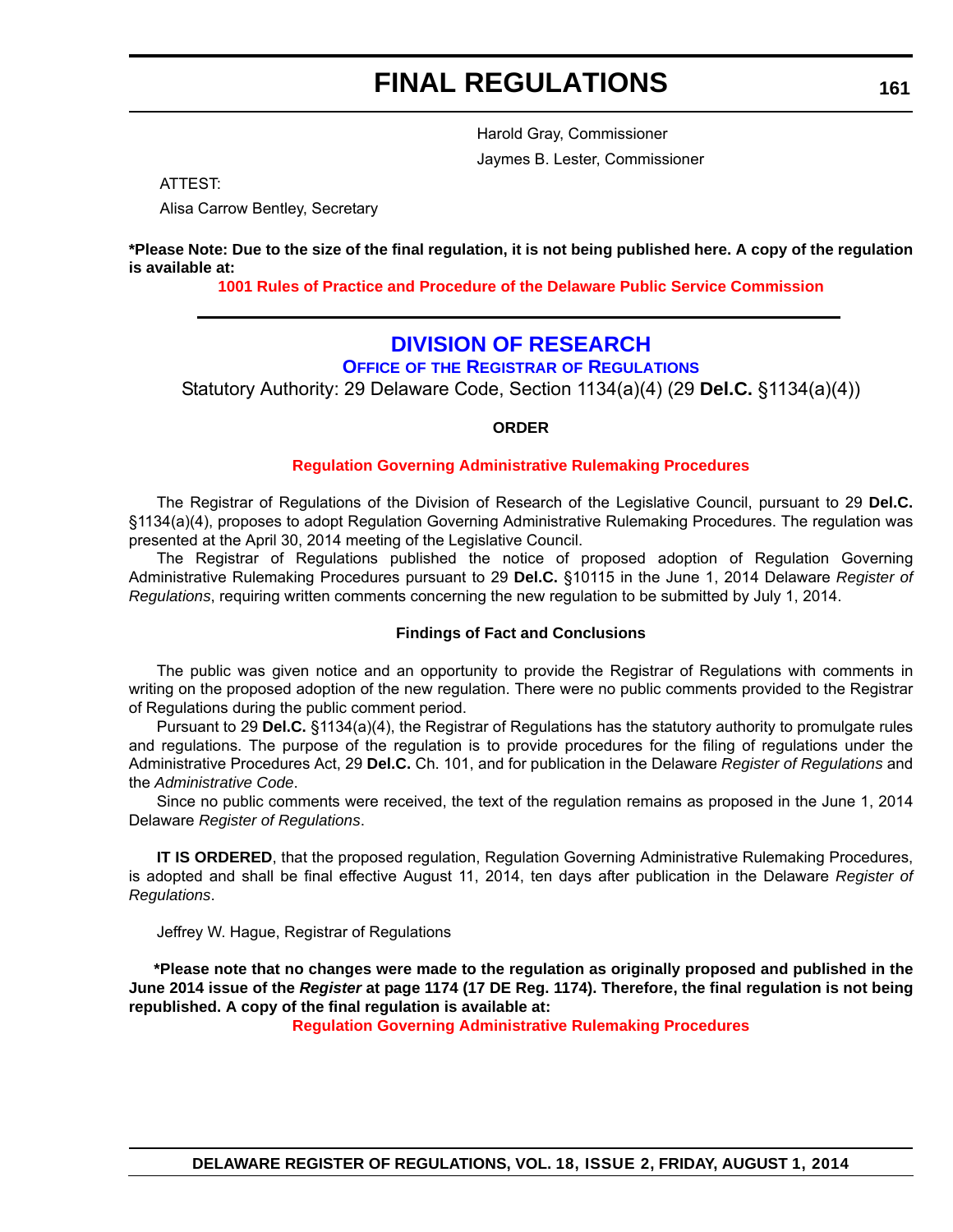## **[DEPARTMENT OF NATURAL RESOURCES AND ENVIRONMENTAL](http://www.dnrec.delaware.gov/Air/Pages/Air-Quality.aspx)  CONTROL**

**DIVISION OF AIR QUALITY**

Statutory Authority: 7 Delaware Code, Chapter 60 (7 **Del.C.** Ch. 60)

### **[REGISTER NOTICE](#page-4-0)**

**Secretary's Order No 2014-A-0014**

### **RE: APPROVAL OF REVISION TO THE DELAWARE STATE IMPLEMENTATION PLAN FOR MEETING REASONABLY AVAILABLE CONTROL TECHNOLOGY REQUIREMENTS UNDER THE FEDERAL CLEAN AIR ACT**

**Date of Issuance: July 18, 2014 Effective Date: August 11, 2014**

This Order of the Secretary of the Department of Natural Resources and Environmental Control (Department) approves a proposed revision to the Delaware State Implementation Plan (SIP), which is issued as a state-wide air management plan under 29 **Del.C.** §6010.

### **Background**

The United States Environmental Protection Agency (EPA) delegated authority to the Department to administer certain parts of the federal Clean Air Act (CAA) authority, including the establishment and management of a SIP. Delaware's SIP sets forth the methods for Delaware to attain and maintain air quality that conforms to EPA's primary and secondary National Ambient Air Quality Standards (NAAQS). The SIP sets forth the regulations, source specific requirements, and non-regulatory items, such as plans and emission inventories that will allow Delaware to meet the CAA standards. The current revision is to meet the requirements of the 2008 Ozone NAAQS, which established a ground-level ozone standard of 0.075 parts per million (ppm) in order to protect the environment and public health from the risk of excessive ozone levels. EPA in May 2012 designated New Castle County and Sussex County as nonattainment of the 2008 ground-level ozone NAAQS, which under Section 182(b)(2) of the CAA requires Delaware to submit to EPA by July 2014 a SIP revision that demonstrates that Delaware has implemented the necessary Reasonably Available Control Technology (RACT) requirements to stationary emission sources of precursors to ground-level ozone, i.e., volatile organic compounds (VOC) and oxides of nitrogen (NOx).

The Department's Division of Air Quality (DAQ) prepared the proposed SIP revision, which has been available to the public since April 17, 2014 and published in the May 1, 2014 issue of the *Delaware Register of Regulations*, as well as legal notices in the April 27, 2014 *Sunday News Journal* and the *Delaware State News*. These public notices also provided notice of a June 2, 2014 public hearing at the Department's Dover offices. The public was afforded an additional ten days for written public comments. The Department's presiding hearing officer prepared the attached Report, which recommends approval of the SIP revision as prepared by DAQ. The Report is adopted to the extent it is consistent with this Order.

### **Findings and Reasons**

The Department finds that the record supports approval of the SIP revision, which will amend the SIP to reflect changes in the RACT requirements. The changes updates the implementation of regulations to control the emissions of VOCs and NOx, and establishes NOx limits for two sources of NOx emissions at the Delaware City Refinery Company LP's (DCRC) petroleum refinery, namely, the fluidized catalytic cracking unit (FCCU) and the fluid coking unit (FCU). The SIP revision also determines that the RACT control measures satisfies the CAA

**162**

**DELAWARE REGISTER OF REGULATIONS, VOL. 18, ISSUE 2, FRIDAY, AUGUST 1, 2014**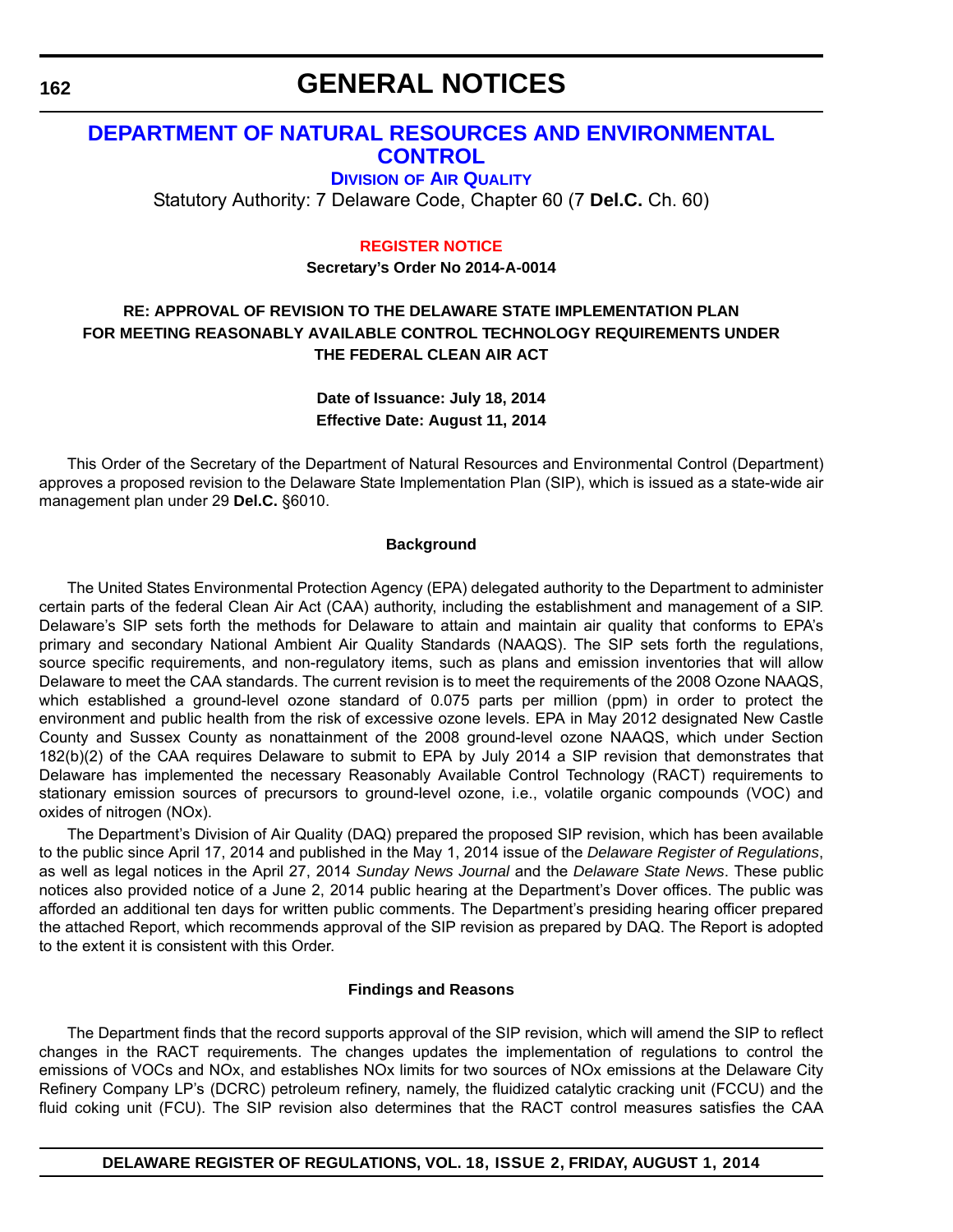requirements for the 50 ton per year (and above) major VOC sources and for the 100 ton per year (and above) for the major NOx sources. While 25-50 TPY VOC sources and 25-100 TPY NO<sub>x</sub> sources are not specifically addressed in this SIP document, they remain subject to the 1-hour RACT requirements under Delaware Regulations and under the "anti-backsliding" provisions of the EPA 8-hour ozone implementation rule. Finally, the SIP revision demonstrates that Delaware has promulgated the necessary regulations that will meet current RACT levels and the 2008 ozone NAAQS.

The only public comments received on the SIP revision were from DCRC, at the hearing, which objected to the SIP's determination of RACT-level limits for its FCU and FCCU equipment.

Four of DCRC's comments were directed at claiming that the limits presented for FCU and FCCU operation were not RACT. DAQ, in its Technical Response Memorandum (TRM), did not agree with DCRC's comments. DAQ's proposed SIP revised relied on then available information from extensive testing of the FCU and FCCU using installed pollution abatement equipment for the FCU and FCCU. The proposed SIP revision for the FCU and FCCU was consistent with EPA's definition of RACT because this equipment is installed and the operating conditions determined pursuant with the terms of a 2001 consent decree that continues to control aspects of the Department's regulation of the refinery's air emissions. On May 21, 2014 EPA issued its determination on what the FCU and FCCU NOx limits would be, and DCRC is subject to these limits in the near future. Accordingly, DAQ at the hearing revised the SIP to reflect the EPA determination.

The DAQ used limits based upon the existing controls installed on the FCU and FCCU, which were the subject of an extensive 18 month long optimization studies, which DAQ reviewed. These studies, along with DAQ's expert opinion, provide ample justification for the FCU and FCCU having RACT limits established in Section 3.3 of the proposed SIP revision. DAQ properly determined the two units' emission rates for purposes of the RACT's SIP revision. Without question, the two units' limits, as determined by EPA in its May 21, 2014 letters and accepted by DAQ's experts, meet the definition of RACT, and, hence, should be reflected in the SIP. At the hearing, DAQ adopted the EPA determined NOx limits for the FCU and FCCU consistent with its use as the RACT in the SIP. This change was appropriate and necessary to make considering that EPA will review the SIP revision approved by this Order. The record remained open for public comment and none was received on the change, which was modest from the originally proposed SIP revision. The public had ample opportunity to comment following the hearing of this change, and DCRC commented, as discussed above. In sum, the EPA change should be reflected in the SIP revision and the Department properly reflected the change in its SIP revision.

The Department finds that the SIP revision should be adopted and submitted to EPA for approval. Approval of the SIP revision in final is supported by the record and consistent with the Department's delegated duties under the federal Clean Air Act. In conclusion, the following findings and conclusions are entered:

- 1. The Department finds the proposed SIP revision is supported by the record and should be adopted as a final SIP revision;
- 2. The Department finds that the SIP revision should be submitted to EPA for EPA's review in order that the SIP may be approved by EPA; and
- 3 The Department shall publish notice of this Order in the same manner as the notice of the proposed SIP revision.

David S. Small, Secretary

### **Delaware Reasonably Available Control Technology (RACT) State Implementation Plan (SIP) Under the 2008 Ozone National Ambient Air Quality Standard (NAAQS) Submittal To U.S. Environmental Protection Agency Submitted By Delaware Department of Natural Resources and Environmental Control [May August] 2014**

**\*Please Note: Due to the size of the General Notice, it is not being published here. A copy of the notice is available at:**

**[Delaware \(RACT\) State Implementation Plan \(SIP\)](http://regulations.delaware.gov/register/august2014/general/18 DE Reg 162 08-01-14.htm)**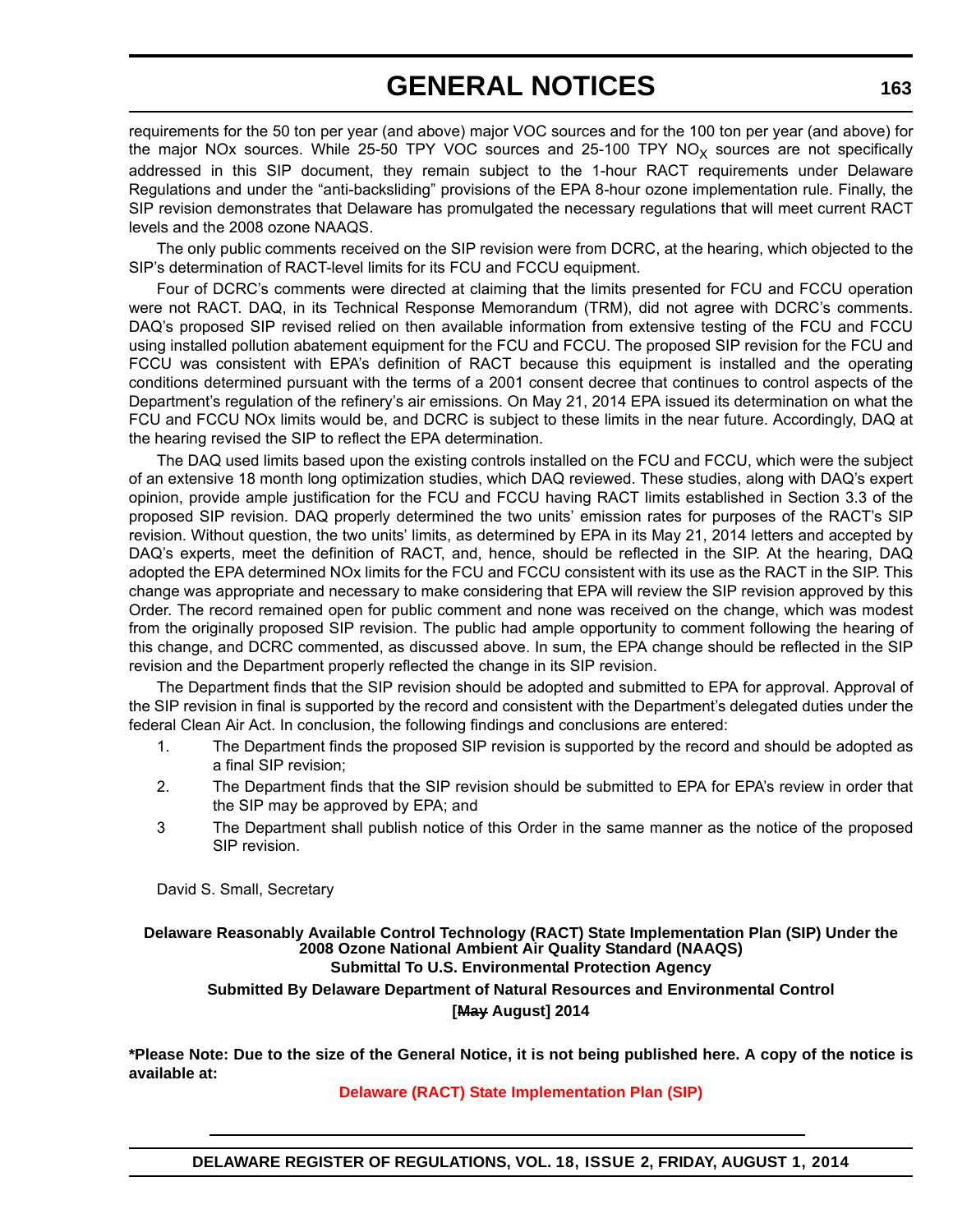### **DIVISION [OF AIR QUALITY](http://www.dnrec.delaware.gov/Air/Pages/Air-Quality.aspx)** Statutory Authority: 7 Delaware Code, Chapter 60 (7 **Del.C.** Ch. 60)

### **[REGISTER NOTICE](#page-4-0)**

**Secretary's Order No.: 2014-A-0015**

### **RE: Approving** *Revised* **Final Revision to the Delaware 2011 Base Year State Implementation Plan (SIP) Emission Inventory for Volatile Organic Compounds (VOCs), Nitrogen Oxides (NOx), and Carbon Monoxide (CO) for Areas of Marginal Non-Attainment under the 2008 Ozone National Ambient Air Quality Standard (NAAQS)**

### **Date of Issuance: July 21, 2014 Effective Date of the Amendment: August 11, 2014**

Under the authority vested in the Secretary of the Department of Natural Resources and Environmental Control ("Department" or "DNREC") the following findings, reasons and conclusions are entered as an Order of the Secretary in the above-referenced rulemaking proceeding.

### **Background and Procedural History**

This Order considers the proposed revision to the Delaware State Implementation Plan (SIP) for meeting the Clean Air Act ("CAA") requirements for the 8-hour ozone National Ambient Air Quality Standard ("NAAQS") set forth by the U.S. Environmental Protection Agency ("EPA") in 2008. According to Section 182(a)(1) of CAA and EPA's implementation rule for the 2008 ozone standard (Proposed Rule, June 6, 2013, 78 FR 34178), Delaware is required to submit to EPA in July 2014 a SIP revision which compiles Delaware 2011 emissions of volatile organic compounds ("VOCs"), oxides of nitrogen ("NOx"), and carbon monoxide ("CO") from five source sectors: stationary point sources, stationary non-point sources, on-road mobile sources, non-road mobile sources, and natural sources. The subject document contains Delaware's base year emission inventory SIP revision under the 8-hour ozone NAAQS set forth by the U.S. Environmental Protection Agency ("EPA") in 2008.

In March of 2008, the EPA revised the 1997 8-hour ozone NAAQS of 0.08 parts per million to 0.075 parts per million. The 2008 ozone standard of 0.08 parts per million is expected to provide better protection of public health and environment. In a final rule on May 2012, the EPA designated 46 areas in the country as non-attainment for the 2008 ozone standard, including New Castle County and Sussex County in Delaware.

To facilitate planning, Sections 182(a)(1) and 172(c)(3) of the CAA require all ozone non-attainment areas to establish a comprehensive, accurate and current inventory of actual emissions from all sources of the relevant pollutant(s) in the area by July 20, 2014, which is two years after designation as non-attainment for the 2008 ozone standard. The relevant pollutants that contribute to the atmospheric formation of ozone include VOCs, NOx, and CO.

Delaware has previously been designated non-attainment for ozone under the 1990 1-hour and the 1997 8 hour ozone standards, and has thus been subject to this emission inventory requirement since 1990. Delaware has developed emissions inventories that meet the criterion of Sections 182(a)(1) and 172(c)(3) of the CAA every three years since 1990, and Delaware's latest comprehensive inventory of actual emissions from all sources of VOCs, NOx and CO in the State covered calendar year 2011.

The SIP is a complex, fluid document containing regulations, source-specific requirements, and non-regulatory items such as plans and emission inventories. Delaware's initial SIP was approved by the EPA on May 31, 1972. Since that initial approval, the Delaware SIP has been revised numerous times to address air quality nonattainment and maintenance issues. This was done by updating plans and inventories, and by adding new and revised regulatory control requirements. Delaware's SIP is compiled in the code of Federal Regulations at 40 C.F.R. Part 52, Subpart 1.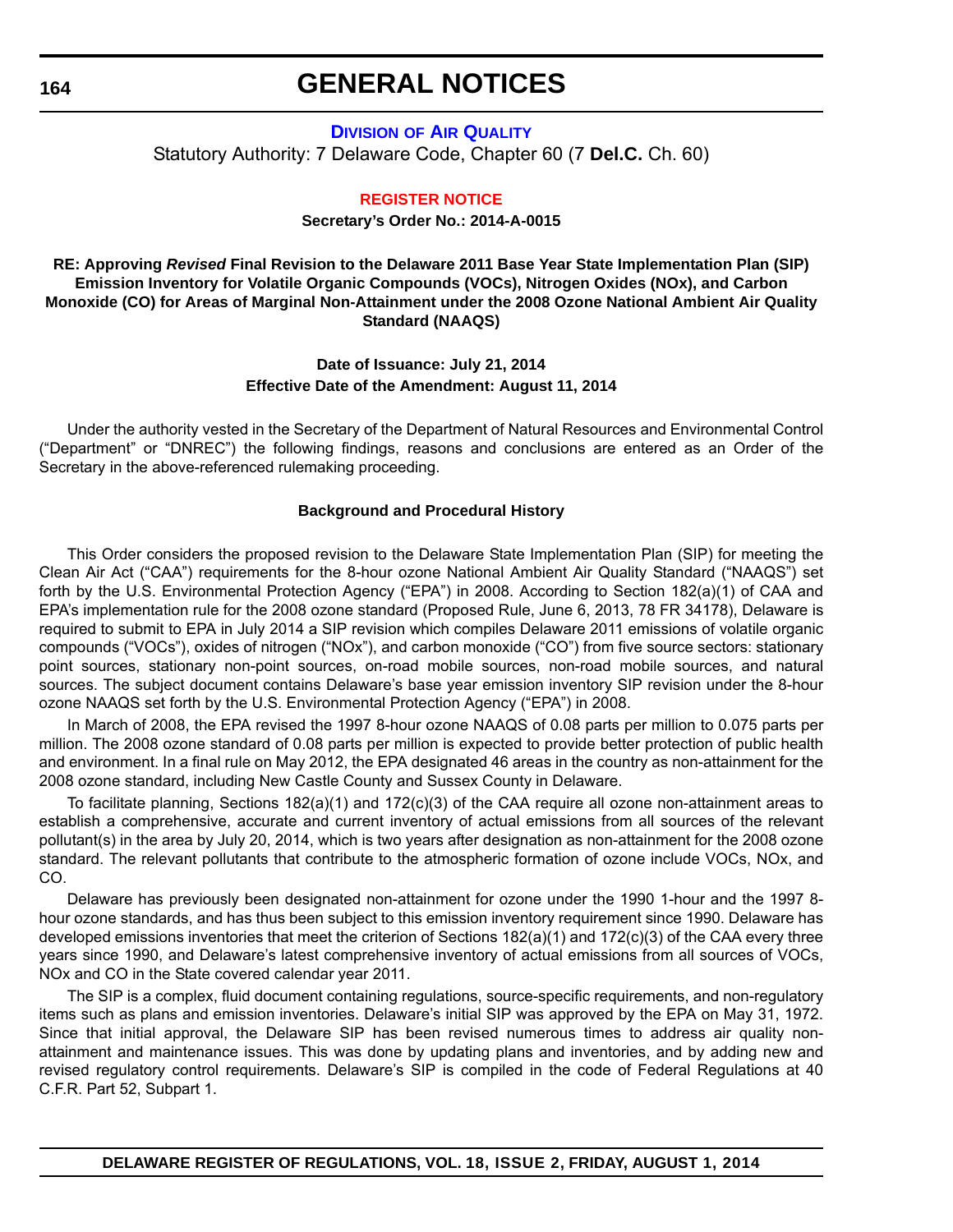The Department's presiding hearing officer, Lisa A. Vest, prepared a Hearing Officer's Report dated July 14, 2014 (Report). The Report recommends certain findings and the adoption of the proposed revision to Delaware's State Implementation Plan for meeting the Clean Air Act ("CAA") requirements for the 8-hour ozone National Ambient Air Quality Standard ("NAAQS") set forth by the U.S. Environmental Protection Agency ("EPA") in 2008, as attached to the Report as Appendix A.

### **Findings and Discussion**

I find that the *revised* proposed revision to Delaware's aforementioned SIP is well-supported by the record developed by the Department, and I adopt the Report to the extent it is consistent with this Order. The Department's experts developed the record and drafted the *revised* proposed SIP revision.

I find that the Department's experts in the Division of Air Quality fully developed the record to support adoption of the *revised* proposed revision to the Delaware State Implementation Plan (SIP) for meeting the Clean Air Act requirements for the 8-hour ozone National Ambient Air Quality Standard set forth by the U.S. Environmental Protection Agency ("EPA") in 2008. With the adoption of this Order, Delaware will once again demonstrate that the contingency requirements listed in Section 182(a)(1) of the Clean Air Act (CAA) are met.

In conclusion, the following findings and conclusions are entered:

- 1.) The Department has jurisdiction under its statutory authority to issue an Order adopting this *revised* proposed SIP revision as final;
- 2.) The Department provided adequate public notice of the proposed SIP revision, and provided the public with an adequate opportunity to comment on the proposed SIP revision, including at the public hearing held on June 26, 2014;
- 3.) The Department held a public hearing on June 26, 2014, in order to consider public comment before making any final decision;
- 4.) The Department's Hearing Officer's Report, including its recommended record and the recommended *revised* SIP revision, as set forth in Appendix A, is adopted to provide additional reasons and findings for this Order;
- 5.) The recommended *revised* revision to Delaware's State Implementation Plan (SIP) for meeting the Clean Air Act requirements for the 8-hour ozone National Ambient Air Quality Standard set forth by the U.S. Environmental Protection Agency ("EPA") in 2008 should be adopted as final, thereby enabling Delaware to (1) demonstrate that the contingency requirements listed in Section 182(a)(1) of the Clean Air Act (CAA) are met; and (2) because the revision is well supported by documents in the record;
- 6.) The Department shall submit this Order approving the final *revised* revision to Delaware's State Implementation Plan (SIP) to the Delaware *Register of Regulations* for publication in its next available issue, and provide such other notice as the law and regulation require and the Department determines is appropriate.

David S. Small, Secretary

### 2011 Base Year State Implementation Plan Emissions Inventory for VOC, NO<sub>v</sub> and CO For Areas of **Marginal Non-attainment of the 2008 Ozone NAAQS in Delaware**

**\*Please Note: Due to the size of the General Notice, it is not being published here. A copy of the notice is available at:**

2011 Base Year SIP Inventory for VOC, NO<sub>x</sub> and CO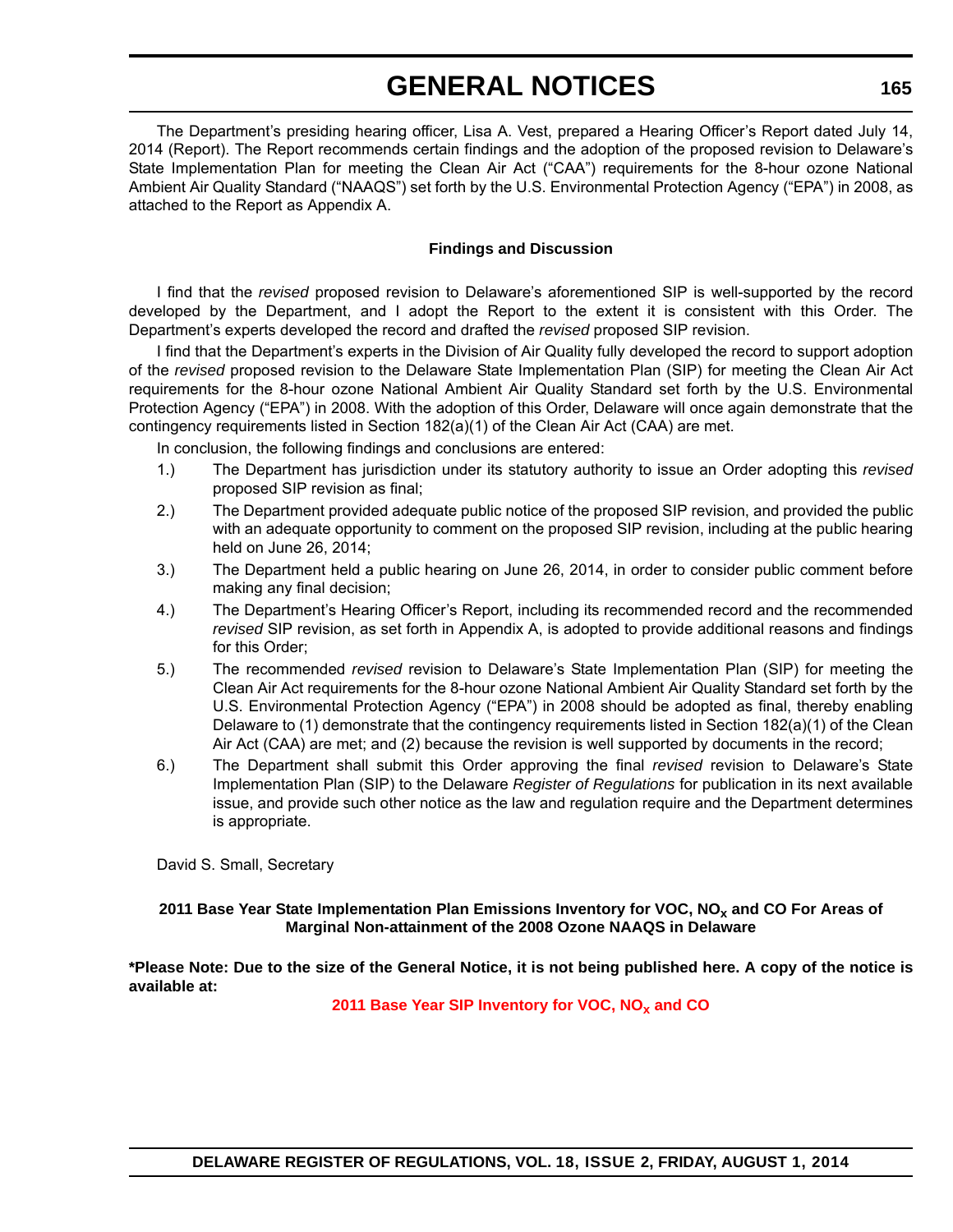**CALENDAR OF EVENTS/HEARING NOTICES**

## **[DEPARTMENT OF EDUCATION](http://www.doe.k12.de.us/) [PUBLIC NOTICE](#page-4-0)**

The State Board of Education will hold its monthly meeting on Thursday, August 21, 2014 at 1:00 p.m. in the Townsend Building, Dover, Delaware.

## **[DEPARTMENT OF HEALTH AND SOCIAL SERVICES](http://www.dhss.delaware.gov/dhss/dmma/)**

**DIVISION OF MEDICAID AND MEDICAL ASSISTANCE [PUBLIC NOTICE](#page-4-0)**

### **Nursing Facility Services– Preadmission Screening and Resident Review**

In compliance with the State's Administrative Procedures Act (APA - Title 29, Chapter 101 of the Delaware Code) and under the authority of Title 31 of the Delaware Code, Chapter 5, Section 512 and with 42 CFR §447.205, Delaware Health and Social Services (DHSS) / Division of Medicaid and Medical Assistance (DMMA) is proposing to amend the Title XIX Medicaid State Plan regarding administration of the Medicaid Preadmission Screening and Resident Review (PASRR), specifically, *Categorical Determinations and Specialized Services*.

Any person who wishes to make written suggestions, compilations of data, testimony, briefs or other written materials concerning the proposed new regulations must submit same to Sharon L. Summers, Planning & Policy Development Unit, Division of Medicaid and Medical Assistance, 1901 North DuPont Highway, P.O. Box 906, New Castle, Delaware 19720-0906 or by fax to 302-255-4425 by September 2, 2014.

The action concerning the determination of whether to adopt the proposed regulation will be based upon the results of Department and Division staff analysis and the consideration of the comments and written materials filed by other interested persons.

### **DIVISION OF MEDICAID [AND MEDICAL ASSISTANCE](http://www.dhss.delaware.gov/dhss/dmma/) [PUBLIC NOTICE](#page-4-0)**

### **Standards for the Coverage of Organ Transplant Services**

In compliance with the State's Administrative Procedures Act (APA - Title 29, Chapter 101 of the Delaware Code), with 42 CFR §447.205 and under the authority of Title 31 of the Delaware Code, Chapter 5, Section 512, Delaware Health and Social Services (DHSS) / Division of Medicaid and Medical Assistance (DMMA) intends to submit a state plan amendment regarding Organ Transplants, specifically, *standards for the coverage of organ and tissue transplant services*.

Any person who wishes to make written suggestions, compilations of data, testimony, briefs or other written materials concerning the proposed new regulations must submit same to Sharon L. Summers, Planning & Policy Development Unit, Division of Medicaid and Medical Assistance, 1901 North DuPont Highway, P.O. Box 906, New Castle, Delaware 19720-0906 or by fax to 302-255-4425 by September 2, 2014.

The action concerning the determination of whether to adopt the proposed regulation will be based upon the results of Department and Division staff analysis and the consideration of the comments and written materials filed by other interested persons.

### **DIVISION [OF PUBLIC HEALTH](http://www.dhss.delaware.gov/dhss/dph/index.html) [PUBLIC NOTICE](#page-4-0)**

### **4407 Hospital Standards (Construction, Maintenance, and Operation)**

The Office of Health Facilities Licensing and Certification, Health Systems Protection Section, Division of Public Health, Department of Health and Social Services, has proposed amendments to the State of Delaware 4407 Hospital Standards (Construction, Maintenance, and Operation) regulation.

House Bill 129 ("Christina's Law"), signed by the Governor on June 10, 2014, requires the Department of Health and Social Services to adopt regulations to ensure that hospital staff have ready access to a locked hospital bathroom in the event of an emergency. The proposed amendment adds to the existing regulation a section 4.4

**DELAWARE REGISTER OF REGULATIONS, VOL. 18, ISSUE 2, FRIDAY, AUGUST 1, 2014**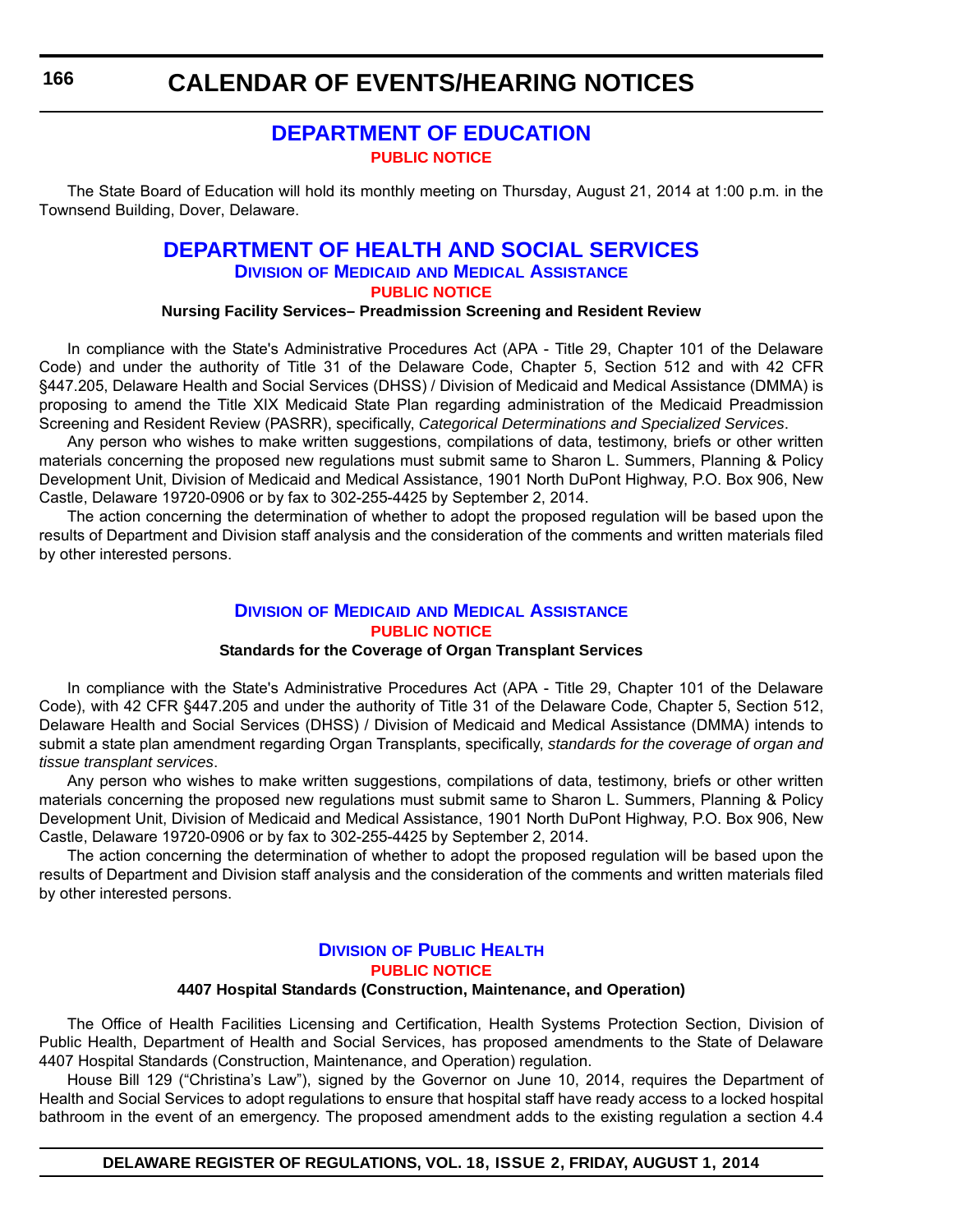## **CALENDAR OF EVENTS/HEARING NOTICES**

"Hospitals must develop and implement policies and procedures for hospital staff to have ready access to a locked hospital bathroom in the event of an emergency."

On August 1, 2014, the Department plans to publish proposed amendments to the 4407 Hospital Standards (Construction, Maintenance, and Operation) regulation and hold them out for public comment per Delaware law. Copies of the proposed regulation are available for review in the August 1, 2014 edition of the Delaware *Register of Regulations*, accessible online at: <http://regulations.delaware.gov> or by calling the Office of Health Facilities Licensing and Certification at (302) 283-7220.

Any person who wishes to make written suggestions, testimony, briefs or other written materials concerning the proposed regulation must submit same to Deborah Harvey by 4:30 p.m. on Tuesday, September 2, 2014 at:

Deborah Harvey Division of Public Health 417 Federal Street Dover, DE 19901 Email: [Deborah.Harvey@state.de.us](mailto:Deborah.Harvey@state.de.us) Phone: (302) 744-4700

### **[DEPARTMENT OF NATURAL RESOURCES AND ENVIRONMENTAL](http://www.dnrec.delaware.gov/Air/Pages/Air-Quality.aspx)  CONTROL DIVISION OF AIR QUALITY**

**[PUBLIC NOTICE](#page-4-0)**

### **1124 Control of Volatile Organic Compound Emissions**

Delaware's ambient air quality does not meet the health based air quality standard for the pollutant groundlevel ozone. Because gasoline vapors contribute to the formation of ground-level ozone, and because gasoline vapors include hazardous air pollutants, Delaware has implemented, since 1993, Section 36 to control gasoline vapor emissions from gasoline tanks and motor vehicles at gasoline dispensing facilities (GDFs). In addition, since 1998, automobile manufacturers have been required by the federal clean air act (CAA) to install on-board refueling vapor recovery (ORVR) systems on new vehicles.

The CAA allows Delaware to phase-out Stage II vapor recovery requirements, provided overall emissions do not increase in the absence of Stage II vapor recovery requirements. The ORVR system is effective for controlling gasoline vapor emissions from the fueling of ORVR equipped vehicles. When refueling ORVR equipped vehicles, however, fresh air is ingested into the GDF gasoline storage tanks, which leads to vapor growth in the gasoline tanks and vapor emissions from those tanks through leaks and pressure relief valves.

The DAQ is proposing to revise Section 36 to require any new GDF to 1) not install a Stage II vapor recovery system, 2) demonstrate compliance with an allowable leak rate using a continuous pressure monitoring (CPM) system, and 3) when cost effective and necessary, install a pressure management system to reduce the uncontrolled venting of emissions. The DAQ is also proposing to allow any existing GDF, at its option, to decommission its Stage II system and comply with the same requirements applicable to new GDFs.

If finalized the Department proposes to submit this revision to the U.S. Environmental Protection Agency (EPA) as a revision to Delaware's state implementation plan (SIP).

A public hearing will be held on August 28, 2014, beginning at 6:00 pm, in DNREC Auditorium, 89 Kings Highway, Dover, DE 19901.

## **[DEPARTMENT OF SERVICES FOR CHILDREN, YOUTH AND THEIR](http://kids.delaware.gov/fs/fs.shtml)  FAMILIES**

### **DIVISION OF FAMILY SERVICES OFFICE OF CHILD CARE LICENSING [PUBLIC NOTICE](#page-4-0) 105 Residential Child Care Facilities and Day Treatment Programs**

**DELAWARE REGISTER OF REGULATIONS, VOL. 18, ISSUE 2, FRIDAY, AUGUST 1, 2014**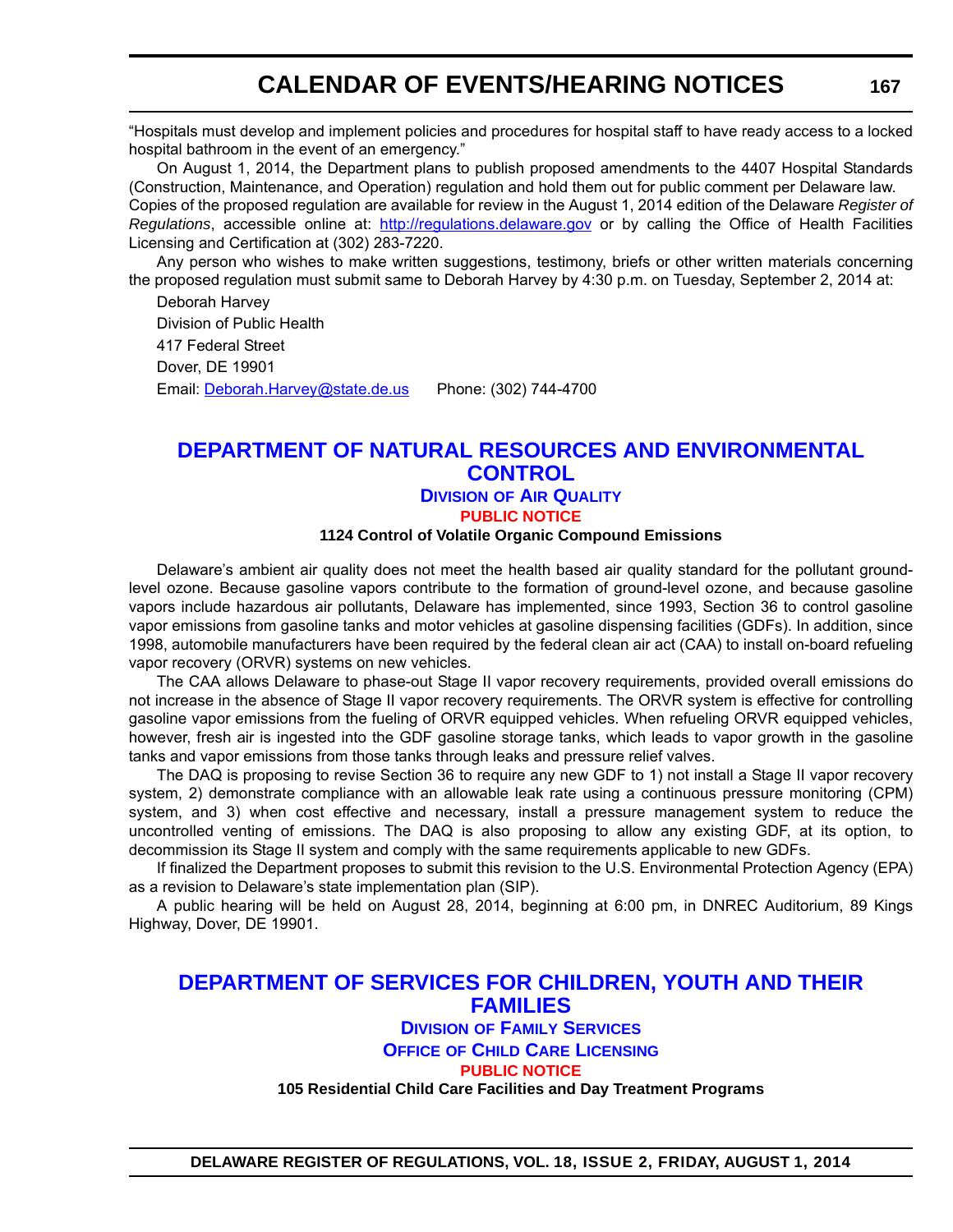The Office of Child Care Licensing (OCCL) proposes to amend the DELACARE: Requirements for Residential Child Care Facilities and Day Treatment Programs in response to public comments received after the publication of revised regulations in the June 2013, August 2013, January 2014, and May 2014 *Register of Regulations*.

Because of revisions made based on public comments recently received and internal review, the revised draft is again offered for another period of public comment. Interested parties wishing to offer comments on the proposed regulations or submit written suggestions, data, briefs, or other materials concerning the proposed regulations must submit same to Elizabeth Timm, Office of Child Care Licensing, 1825 Faulkland Road, Wilmington, Delaware 19805 or by fax to 302-633-5112 by the close of business on September 2, 2014.

The action concerning the determination of whether to adopt the proposed regulations will be based upon staff analysis and the consideration of the comments and written materials filed by other interested persons.

## **[DEPARTMENT OF STATE](http://dpr.delaware.gov/)**

## **DIVISION OF PROFESSIONAL REGULATION [PUBLIC NOTICE](#page-4-0)**

### **500 Board of Podiatry**

The Delaware Board of Podiatry, pursuant to 24 **Del.C.** §506(a)(1), proposes to revise its regulations. The proposed amendments to the regulations seek to bring the regulations into conformity with operational procedures at the Division of Professional Regulation regarding license renewal, inactive status and continuing education attestation.

The Board will hold a public hearing on the proposed rule change on September 16, 2014 at 5:00 p.m., in the Second Floor Conference Room B, Cannon Building, 861 Silver Lake Blvd., Dover, DE 19904. Written comments should be sent to Meaghan Jerman, Administrator of the Delaware Board of Podiatry, Cannon Building, 861 Silver Lake Blvd, Dover, DE 19904.

### **DIVISION [OF PROFESSIONAL REGULATION](http://dpr.delaware.gov/) [PUBLIC NOTICE](#page-4-0)**

### **1800 Board of Plumbing, Heating, Ventilation, Air Conditioning and Refrigeration Examiners**

Pursuant to 24 **Del.C.** §1806(a)(2), the Delaware Board of Plumbing, Heating, Ventilation, Air Conditioning and Refrigeration Examiners has proposed revisions to its rules and regulations. The rules are amended to provide a continuing education requirement.

At its public hearing held on July 8, 2014 at 8:30 a.m. the Board voted to continue the public hearing on the proposed Regulation amendment at its September 9, 2014 regularly scheduled meeting. Accordingly, a public meeting will be held on September 9, 2014 in the second floor conference room A of the Cannon Building, 861 Silver Lake Boulevard, Dover, Delaware, where members of the public can offer comments on the amendments to the rules and regulations. Anyone wishing to receive a copy of the proposed rules and regulations may obtain a copy from the Delaware Board of Plumbing, Heating, Ventilation, Air Conditioning and Refrigeration Examiners, 861 Silver Lake Boulevard, Dover, Delaware 19904. Persons wishing to submit written comments may forward these to the Board at the above address.

In accordance with 29 **Del.C.** §10118(a), the final date to receive written comments will be September 24, 2014 which is 15 days following the public hearing.

## **DIVISION [OF PROFESSIONAL REGULATION](http://dpr.delaware.gov/) [PUBLIC NOTICE](#page-4-0)**

### **2700 Board of Registration for Professional Land Surveyors**

The Delaware Board of Professional Land Surveyors, in accordance with 24 **Del.C.** §2706(a)(1), has proposed revisions to its rules and regulations. The proposed revisions to the Rules and Regulations are intended to allow professional development hours to be obtained by active duty military. The Board will hold a public hearing on the

**DELAWARE REGISTER OF REGULATIONS, VOL. 18, ISSUE 2, FRIDAY, AUGUST 1, 2014**